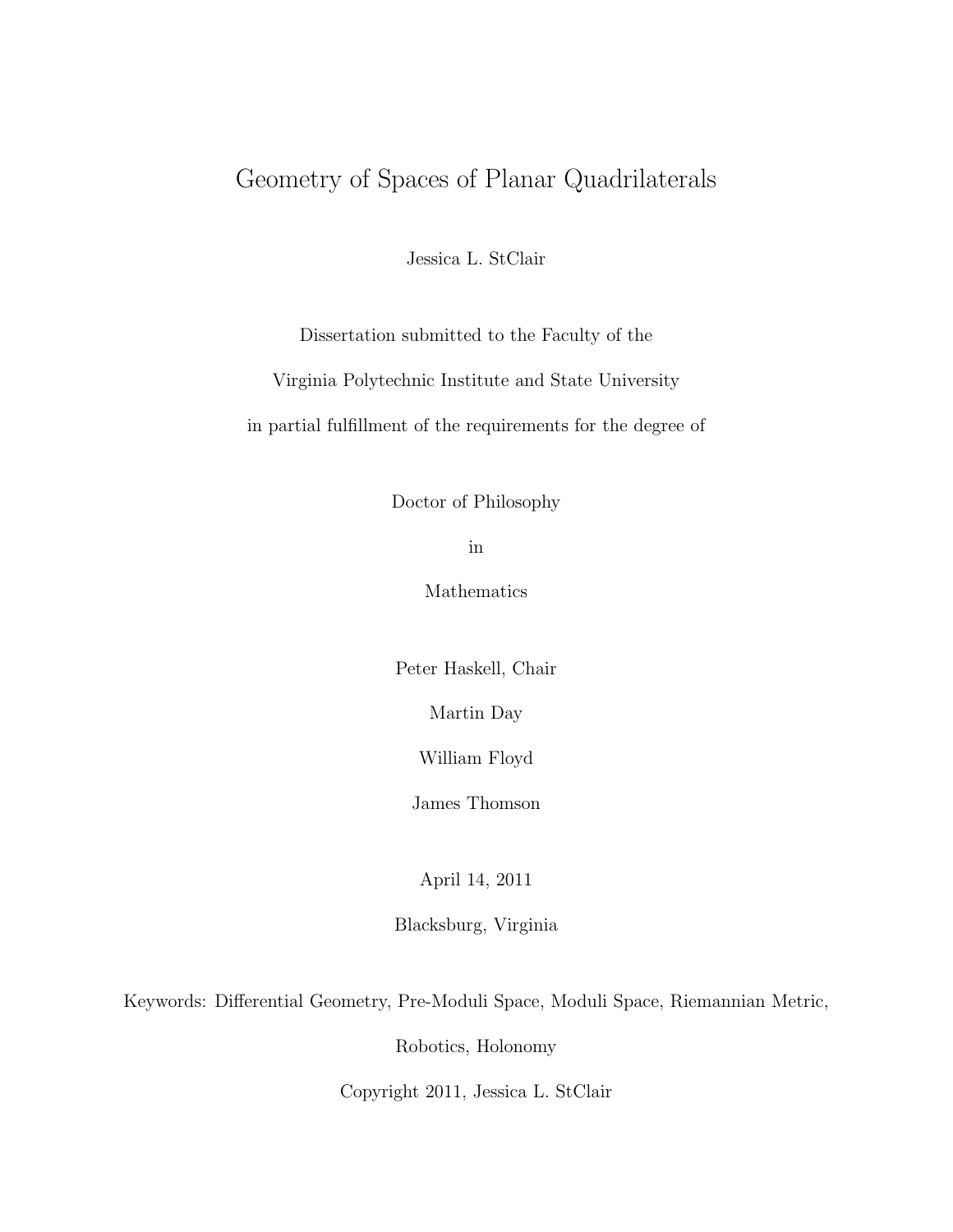#### Geometry of Spaces of Planar Quadrilaterals

Jessica L. StClair

#### (ABSTRACT)

The purpose of this dissertation is to investigate the geometry of spaces of planar quadrilaterals. The topology of moduli spaces of planar quadrilaterals (the set of all distinct planar quadrilaterals with fixed side lengths) has been well-studied [5], [8], [10]. The symplectic geometry of these spaces has been studied by Kapovich and Millson [6], but the Riemannian geometry of these spaces has not been thoroughly examined. We study paths in the moduli space and the pre-moduli space. We compare intraplanar paths between points in the moduli space to extraplanar paths between those same points. We give conditions on side lengths to guarantee that intraplanar motion is shorter between some points. Direct applications of this result could be applied to motion-planning of a robot arm. We show that horizontal lifts to the pre-moduli space of paths in the moduli space can exhibit holonomy. We determine exactly which collections of side lengths allow holonomy.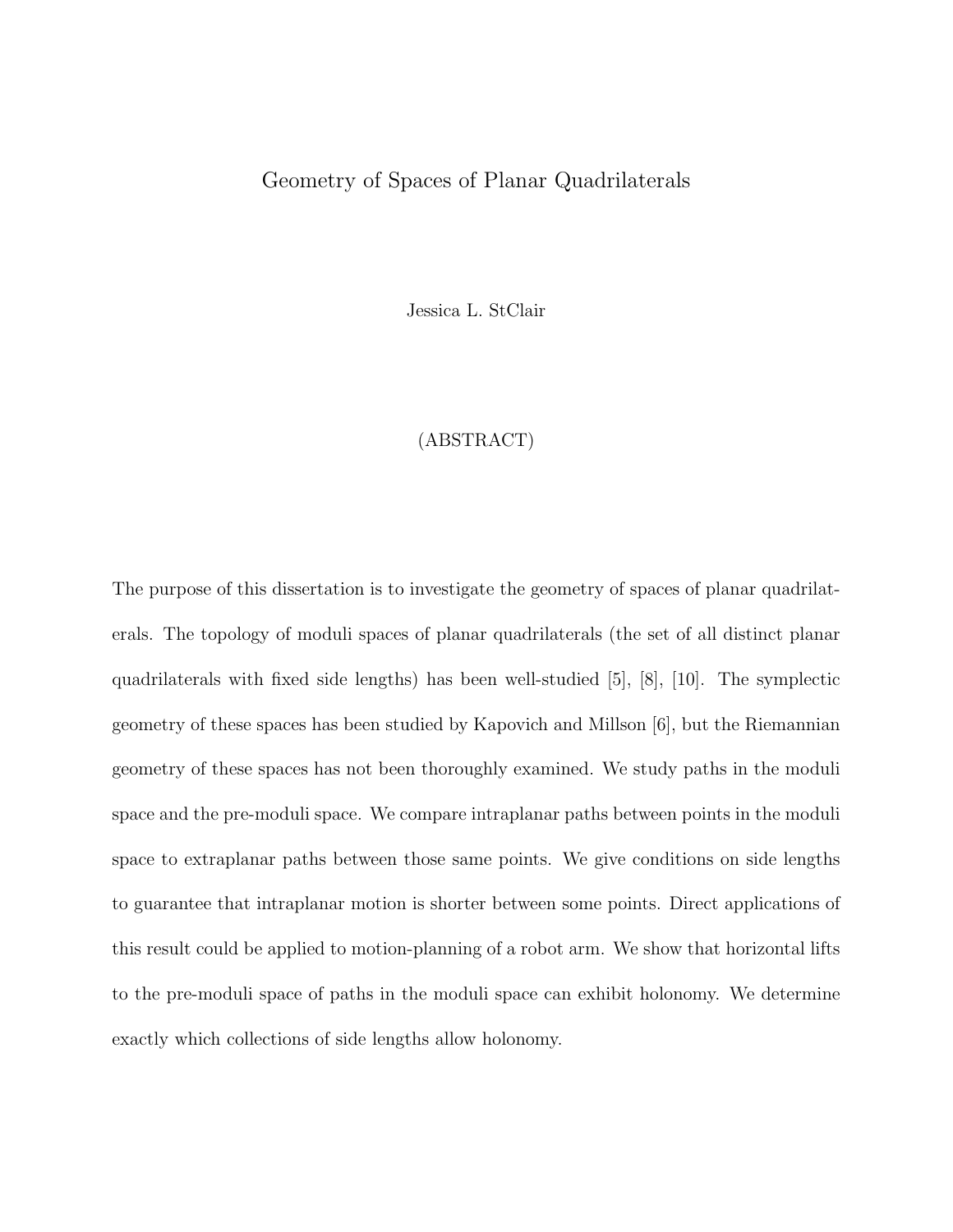# **Contents**

|                  |     | 1 Introduction                              | $\mathbf{1}$     |
|------------------|-----|---------------------------------------------|------------------|
| $\boldsymbol{2}$ |     | <b>Spaces of Planar Polygons</b>            | $\boldsymbol{4}$ |
|                  | 2.1 |                                             | $\overline{4}$   |
|                  | 2.2 |                                             | - 9              |
|                  | 2.3 |                                             | 10               |
|                  | 2.4 |                                             | 12               |
|                  | 2.5 |                                             | 13               |
| 3                |     | Topology of Spaces of Planar Quadrilaterals | 15               |
|                  | 3.1 |                                             | 16               |
|                  |     | 3.1.1                                       | 17               |
|                  | 3.2 |                                             | 19               |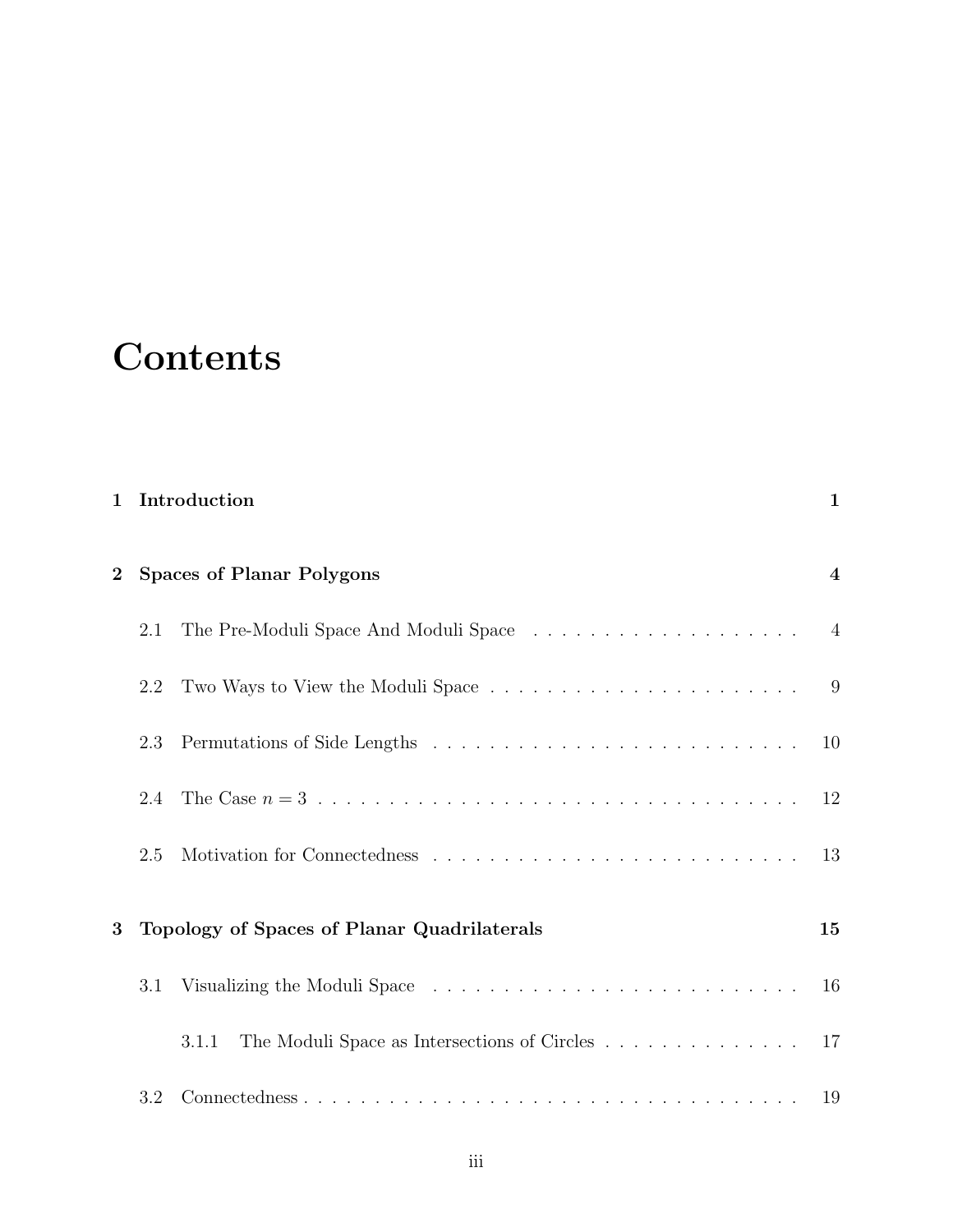|                         |     | 3.2.1 | Condition on Side Lengths for Connectedness | 26 |
|-------------------------|-----|-------|---------------------------------------------|----|
|                         | 3.3 |       |                                             | 26 |
|                         | 3.4 |       |                                             | 28 |
|                         |     |       |                                             | 28 |
|                         |     | 3.4.2 |                                             | 29 |
|                         |     | 3.4.3 |                                             | 30 |
|                         |     |       |                                             | 31 |
|                         |     |       |                                             | 36 |
|                         |     |       |                                             |    |
| $\overline{\mathbf{4}}$ |     |       | Intraplanar Versus Extraplanar Motion       | 43 |
|                         | 4.1 |       |                                             |    |
|                         | 4.2 |       |                                             | 44 |
|                         |     | 4.2.1 |                                             | 47 |
|                         |     |       |                                             | 48 |
|                         | 4.3 |       |                                             | 48 |
|                         |     | 4.3.1 |                                             | 49 |
|                         |     | 4.3.2 |                                             | 51 |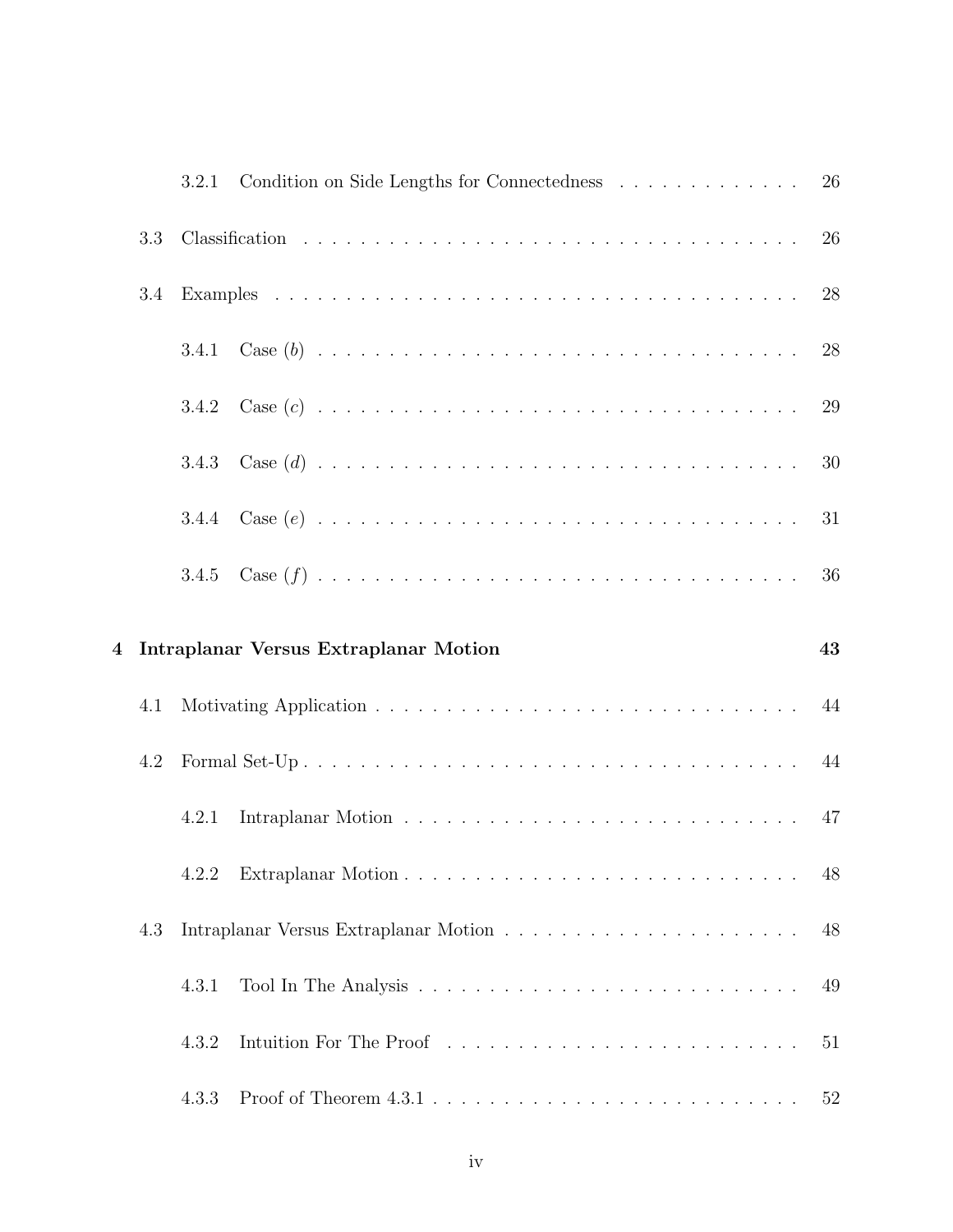|          |     | Appendix A         |                                                                                             | 96 |
|----------|-----|--------------------|---------------------------------------------------------------------------------------------|----|
| 6        |     | <b>Future Work</b> |                                                                                             | 94 |
|          |     | 5.3.4              |                                                                                             | 89 |
|          |     |                    |                                                                                             | 87 |
|          |     | 5.3.2              | Horizontal Lifts of Single Covering Paths                                                   | 85 |
|          |     | 5.3.1              |                                                                                             | 77 |
|          | 5.3 |                    | Paths in Spaces of Planar Quadrilaterals $\ldots \ldots \ldots \ldots \ldots \ldots \ldots$ | 77 |
|          | 5.2 |                    |                                                                                             | 72 |
|          | 5.1 |                    |                                                                                             | 70 |
| $\bf{5}$ |     |                    | Geometry of Spaces of Planar Quadrilaterals                                                 | 69 |
|          | 4.5 |                    |                                                                                             | 67 |
|          |     | 4.4.3              |                                                                                             | 65 |
|          |     | 4.4.2              |                                                                                             | 64 |
|          |     | 4.4.1              |                                                                                             | 63 |
|          | 4.4 |                    |                                                                                             | 63 |
|          |     |                    | 4.3.4 Corollary for the Degenerate Triangle Case                                            | 59 |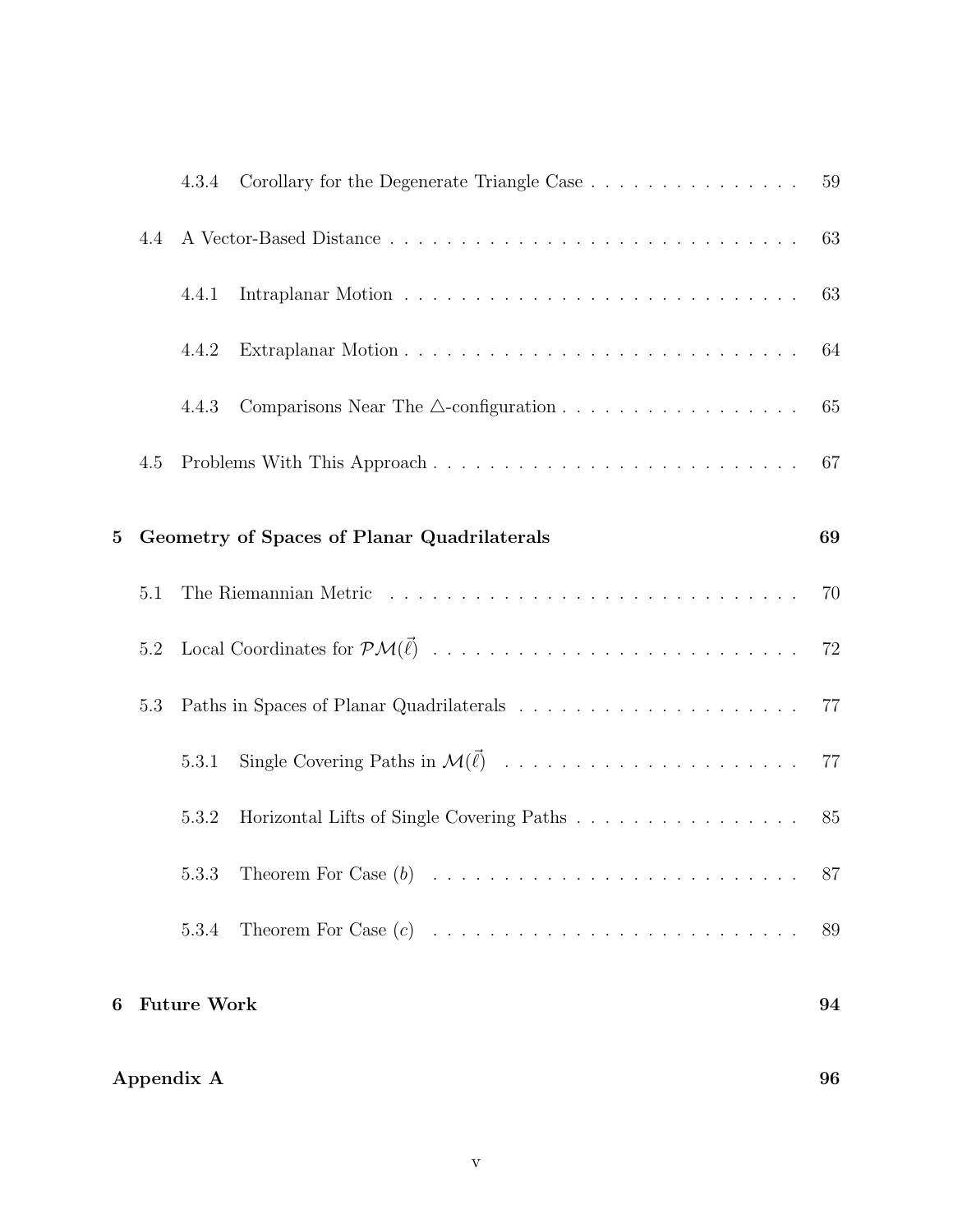## Bibliography 98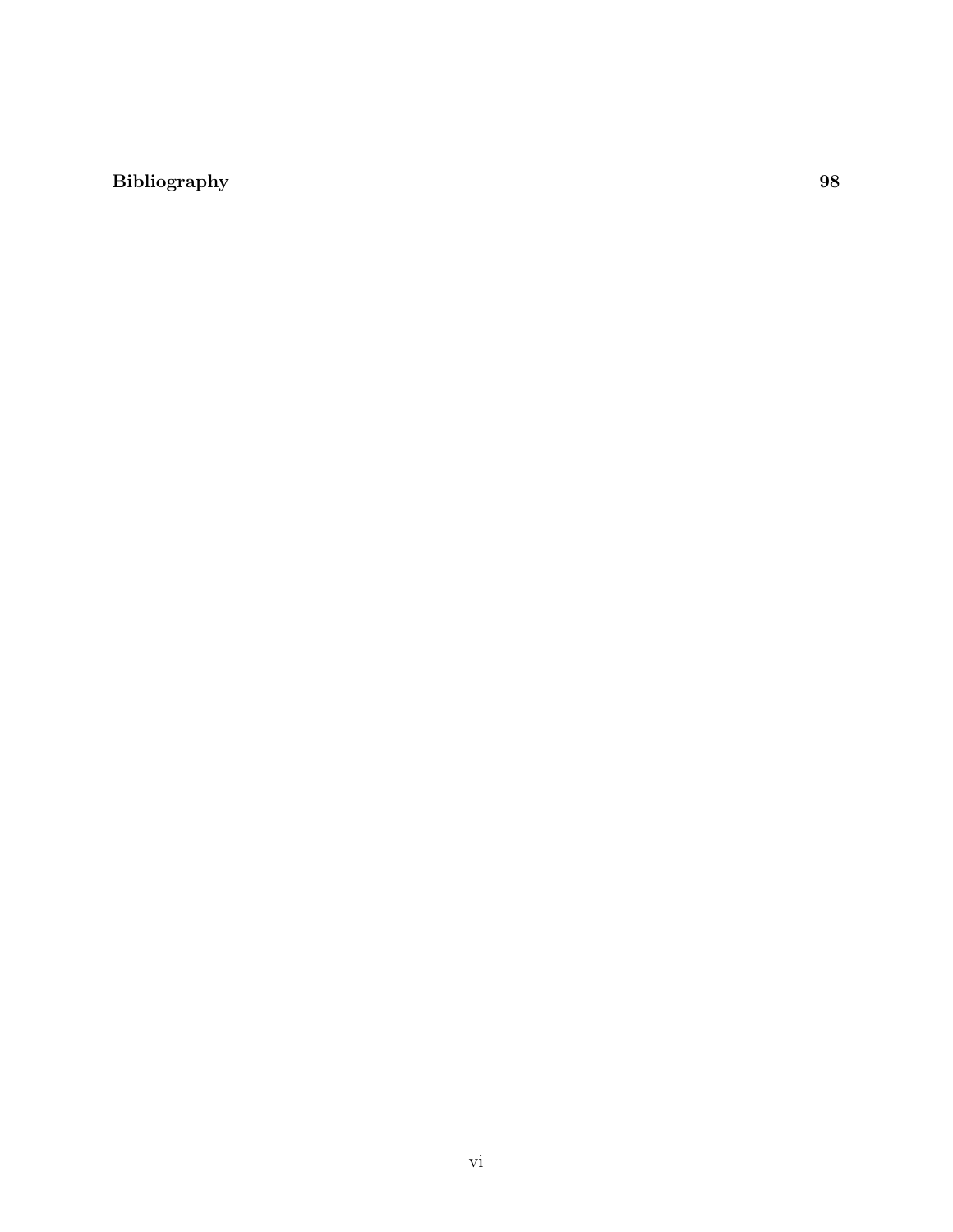# List of Figures

| 2.1     | For $n = 4$ : On the left, the moduli space is viewed as a set of vectors put                        |        |
|---------|------------------------------------------------------------------------------------------------------|--------|
|         | "head-to-tail", starting at the origin. On the right, the moduli space is viewed                     |        |
|         | as a cloud of points $q_i$ with centroid at the origin.                                              | 9      |
| 2.2     | Two unique triangles in the moduli space $\mathcal{M}(\vec{\ell},3)$                                 | 12     |
| 2.3     |                                                                                                      | 14     |
| 3.1     | For a fixed $p_2$ there are up to two choices for $p_3$ : the intersection points of $\mathcal{C}_2$ |        |
|         |                                                                                                      | 18     |
| $3.2\,$ | The triangle formed by the points $(a_0, b_0)$ , $(c_0, d_0)$ and $(c, d)$ (in bold) has side        |        |
|         |                                                                                                      | $22\,$ |
| 3.3     | The triangle formed by the points $(a_2, b_2)$ , $(\ell_4, 0)$ and $(c, d)$ (in bold) has side       |        |
|         |                                                                                                      | 23     |
| 3.4     | The moduli space for case $(d)$ on the left, $(e)$ in the center, and $(f)$ on the right. 27         |        |
| 3.5     | The circle of quadrilaterals with sides lengths $\vec{\ell} = (5, 3, 1, 8)$ .                        | $29\,$ |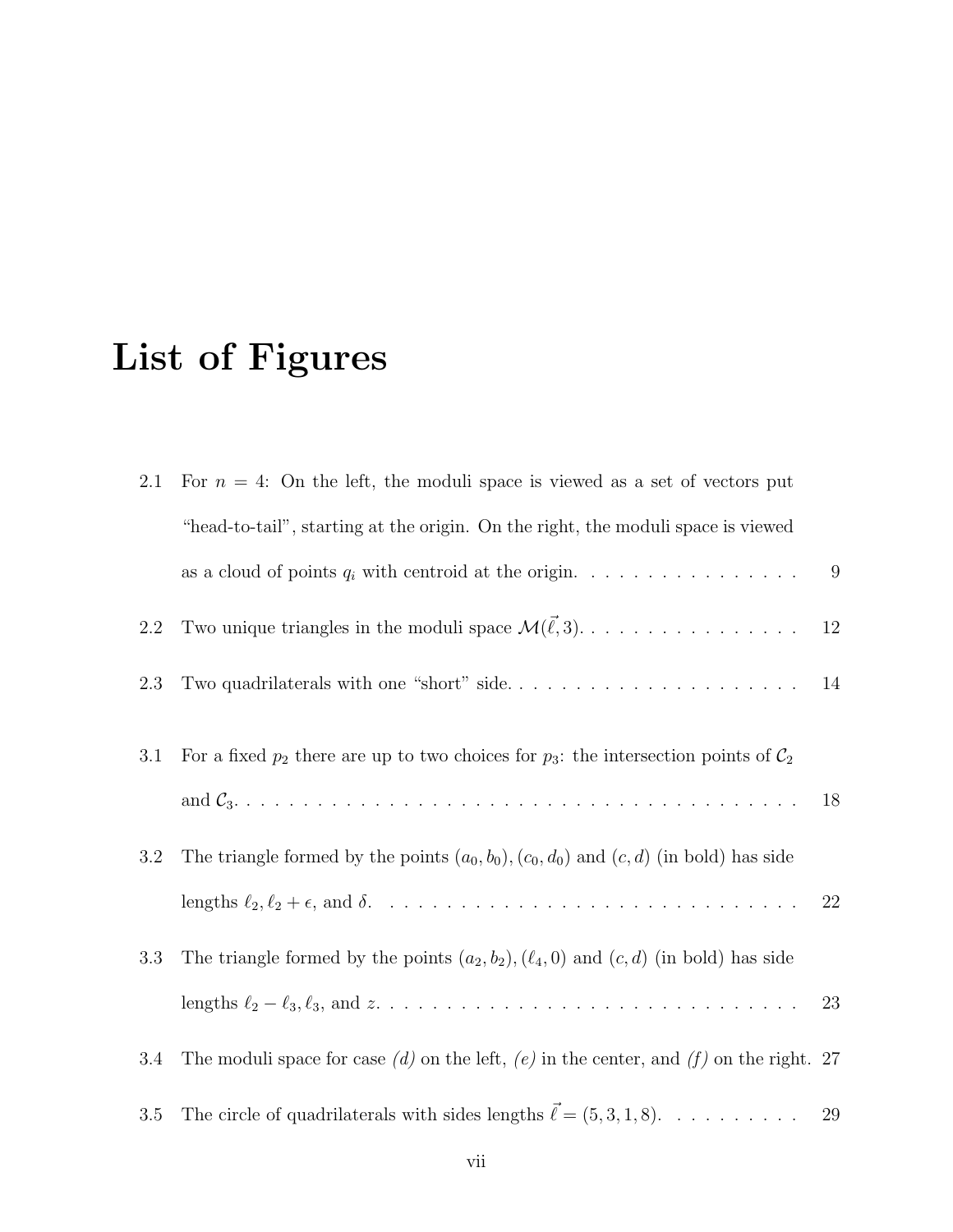| 3.6 | The circle of quadrilaterals with $p_2$ above the <i>x</i> -axis for $\vec{\ell} = (5,3,1,6)$                               | 30 |
|-----|-----------------------------------------------------------------------------------------------------------------------------|----|
| 3.7 | The moduli space of quadrilaterals with side lengths $\vec{\ell} = (5, 3, 1, 7)$ .                                          | 31 |
| 3.8 |                                                                                                                             | 32 |
| 3.9 | For a fixed $p_2$ , the possible choices for $p_3$ are the intersection points of circles                                   |    |
|     |                                                                                                                             | 33 |
|     |                                                                                                                             | 34 |
|     |                                                                                                                             | 35 |
|     | 3.12 Two choices for $p_3$ : one always lies above the x-axis and the other always lies                                     |    |
|     |                                                                                                                             | 36 |
|     |                                                                                                                             | 36 |
|     | 3.14 $\mathcal{C}_1$ is the dotted circle, $\mathcal{C}_2$ is the bold circle, and $\mathcal{C}_3$ is the thin circle. Note |    |
|     |                                                                                                                             | 38 |
|     | 3.15 Straight-line configuration $A. \dots \dots \dots \dots \dots \dots \dots \dots \dots \dots \dots$                     | 38 |
|     |                                                                                                                             | 39 |
|     | 3.17 Moving from A to B with $p_3$ above the x-axis and $p_2$ fixed at $(s,0)$                                              | 39 |
|     | 3.18 Straight-line configuration $C_1, \ldots, C_n, \ldots, C_n, \ldots, C_n$                                               | 40 |
|     | 3.19 Moving from A to C with $p_2$ (and hence $p_3$ ) above the x-axis                                                      | 40 |
|     | 3.20 Moving from $\mathcal B$ to $\mathcal C$ with $p_2$ above the x-axis and $p_3$ fixed at $(0,0)$ .                      | 41 |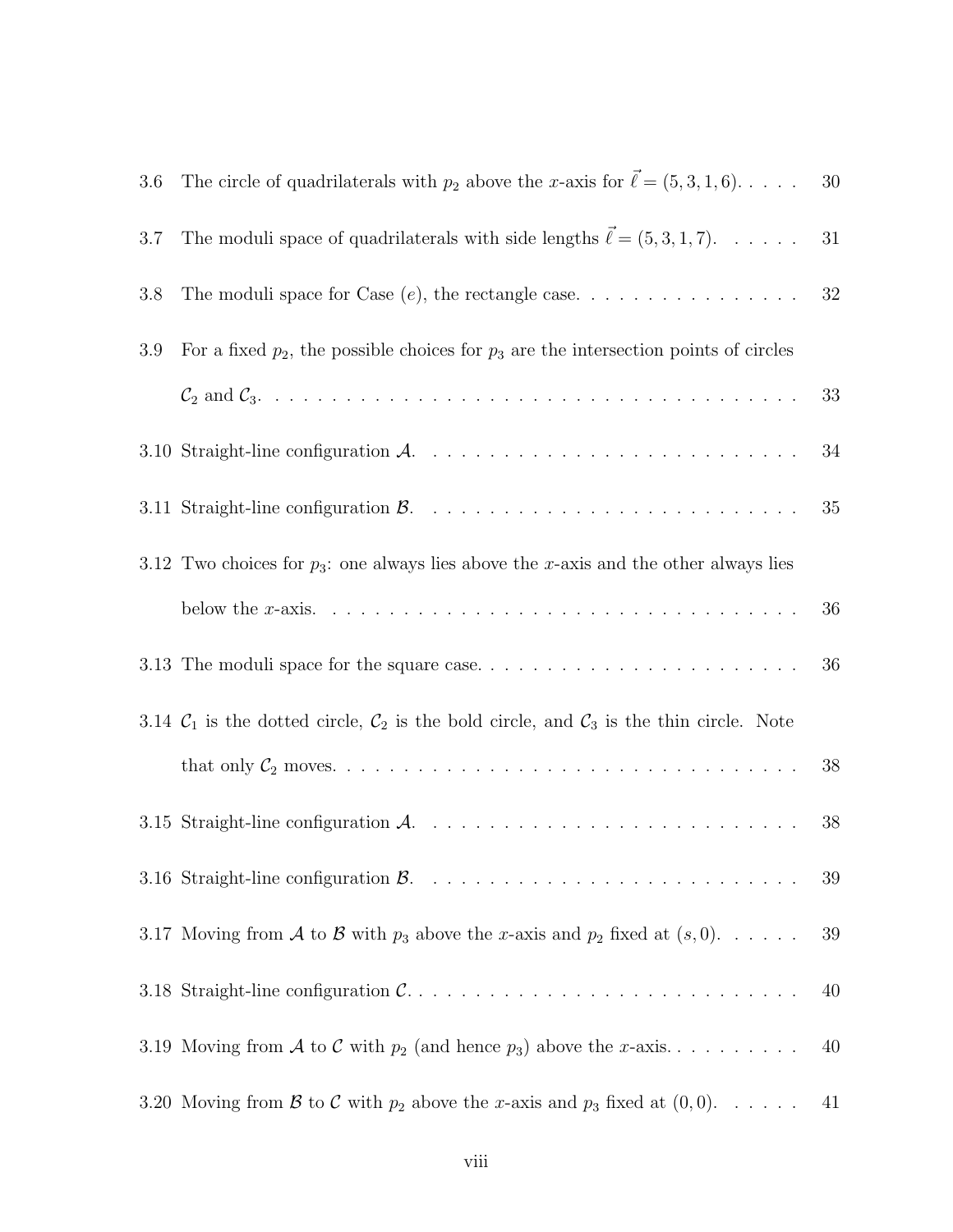|     | 3.21 $M(s, s, s, s)$ is homeomorphic to three circles, each touching the other two                          |        |
|-----|-------------------------------------------------------------------------------------------------------------|--------|
|     |                                                                                                             | 42     |
| 4.1 | The point $p_2$ lies on circle $C_1$ and the point $p_3$ lies on circle $C_3$                               | 45     |
| 4.2 |                                                                                                             | 46     |
| 4.3 | Moving in the plane through the $\triangle$ -configuration, and $p_3$ 's circle of radius r.                | 47     |
| 4.4 |                                                                                                             | 49     |
| 4.5 |                                                                                                             | 50     |
| 4.6 |                                                                                                             | $52\,$ |
| 4.7 | General coordinates for $p_2$ and $p_3$ and the angles $\theta$ and $\beta$ , both positive                 | 53     |
| 4.8 |                                                                                                             | 58     |
| 4.9 |                                                                                                             | 61     |
|     |                                                                                                             | 62     |
|     | 4.11 Two shapes in $\mathcal{M}(5,3,1,8) \dots \dots \dots \dots \dots \dots \dots \dots \dots \dots \dots$ | 68     |
|     |                                                                                                             | 68     |
| 5.1 | The angle v and the two choices for angle u: $u_1$ or $u_2$                                                 | 73     |
| 5.2 |                                                                                                             | 79     |
| 5.3 | A point $m = (a, b, c, d)$ in the moduli space $\mathcal{M}(\vec{\ell})$ .                                  | 81     |

#### ix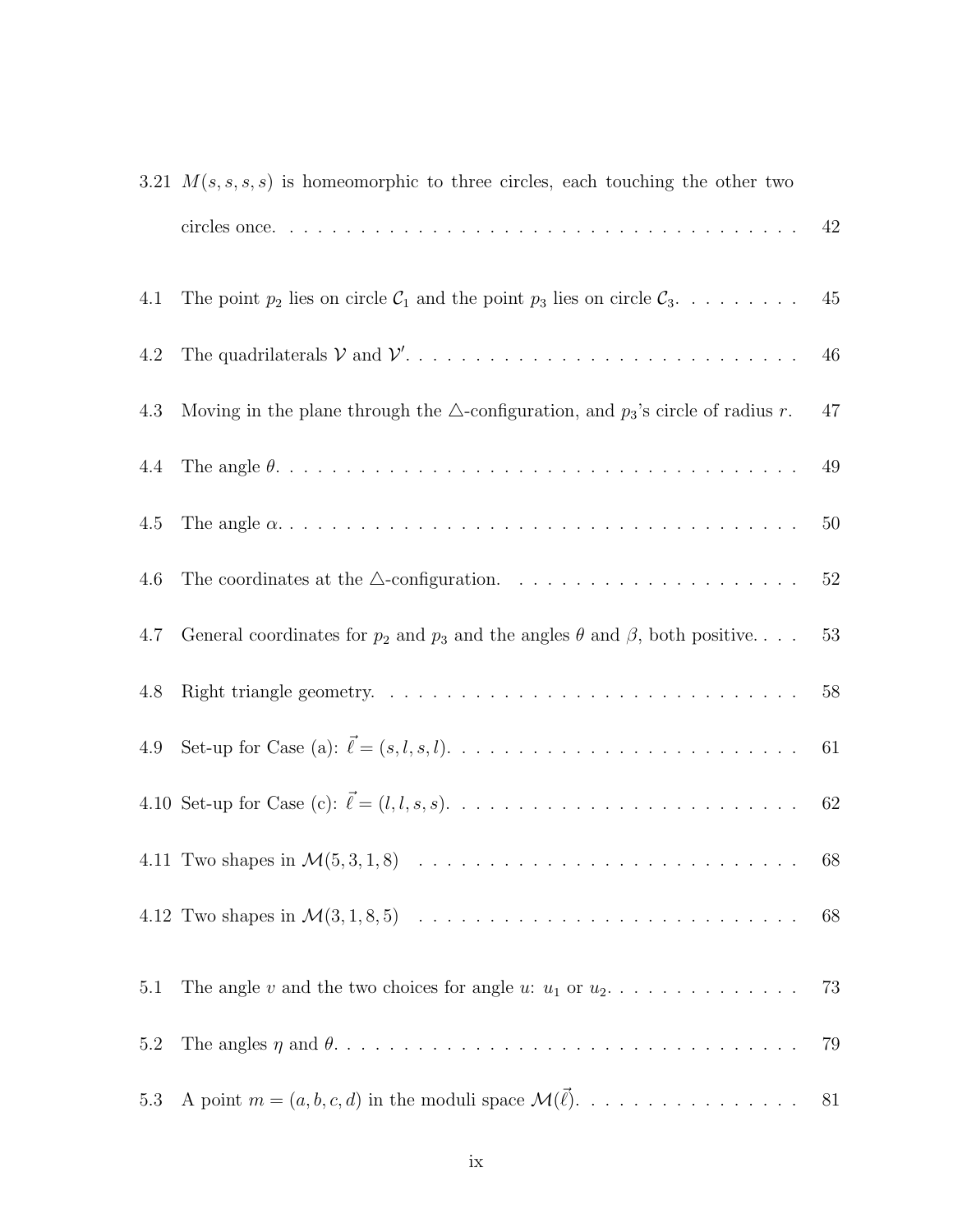| 5.5 | When $\eta = 0$ , the circle $\mathcal{C}_3$ lies inside the disk bounded by circle $\mathcal{C}_2$ 82         |  |
|-----|----------------------------------------------------------------------------------------------------------------|--|
| 5.6 | At $\eta_0$ there is one point of intersection of circles $\mathcal{C}_2$ and $\mathcal{C}_3$ , named $p_0$ 83 |  |
| 5.7 | At $\eta_1$ there is one point of intersection of circles $\mathcal{C}_2$ and $\mathcal{C}_3$ , named $p_1$ 83 |  |
| 5.8 | For a fixed $(c,d)$ there are two possible triangles having sides $\langle c,d \rangle$ , $\mathbf{x}_B$       |  |
|     |                                                                                                                |  |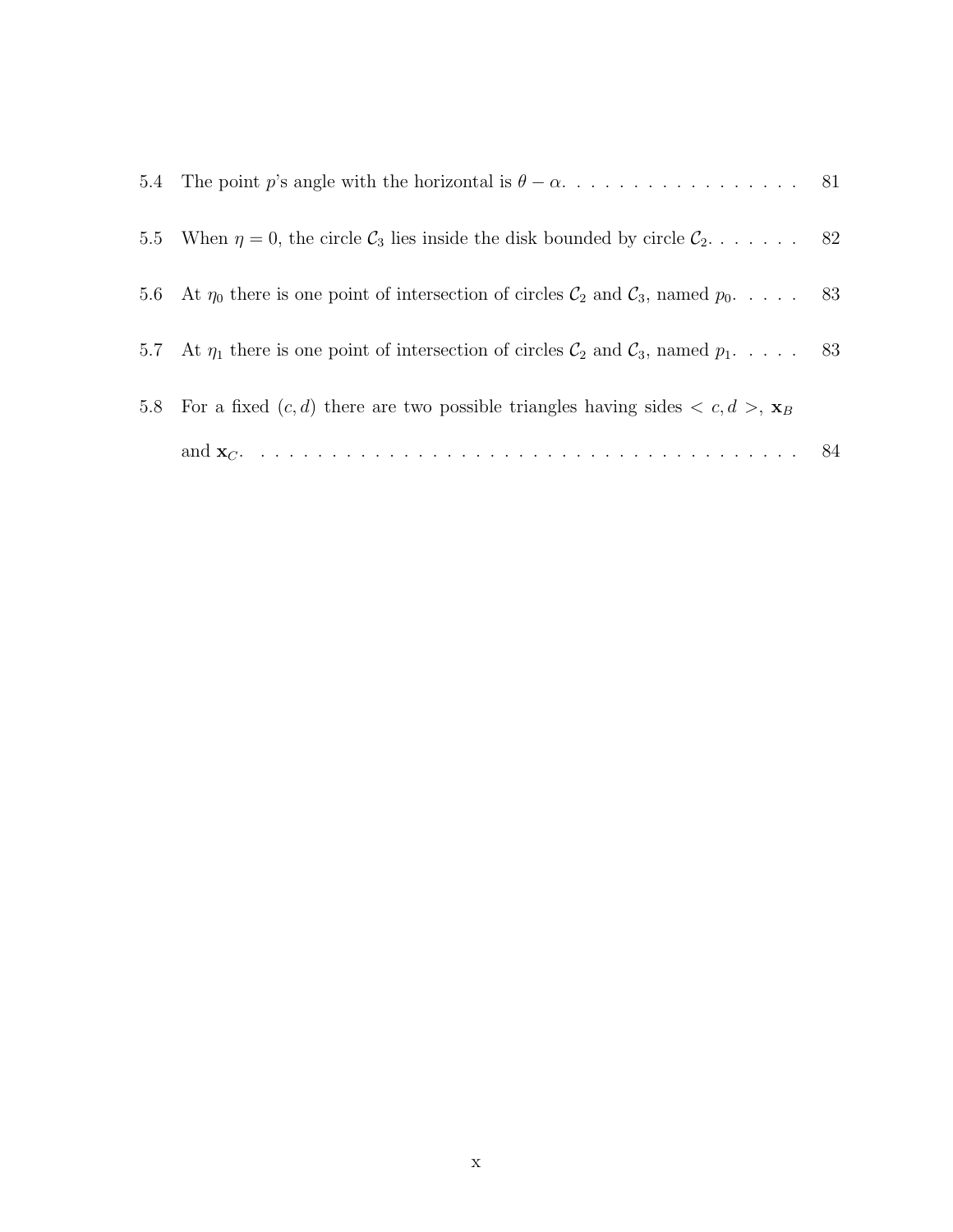# Chapter 1

# Introduction

Suppose we are given a prescribed ordered set of n side lengths for a polygon, where  $n \geq 3$ . We are interested in the set of all possible shapes that can be drawn in the plane with those side lengths. We consider two polygons equivalent if a translation and/or rotation can move one to rest on top of the other. The set of all equivalence classes, once it is given a natural topology, is called the moduli space. Because the equivalence relation is generated by translations and rotations, we may view the moduli space as parametrizing the collection of distinct shapes formed by polygons with the specified side lengths.

To visualize the moduli space we may fix one endpoint at the origin and one side along the positive x-axis. The position of the other sides determines the shape of the polygon. If we view the sides as vectors and fix one of them, we are interested in the set of all such collections of vectors having prescribed lengths and summing to zero.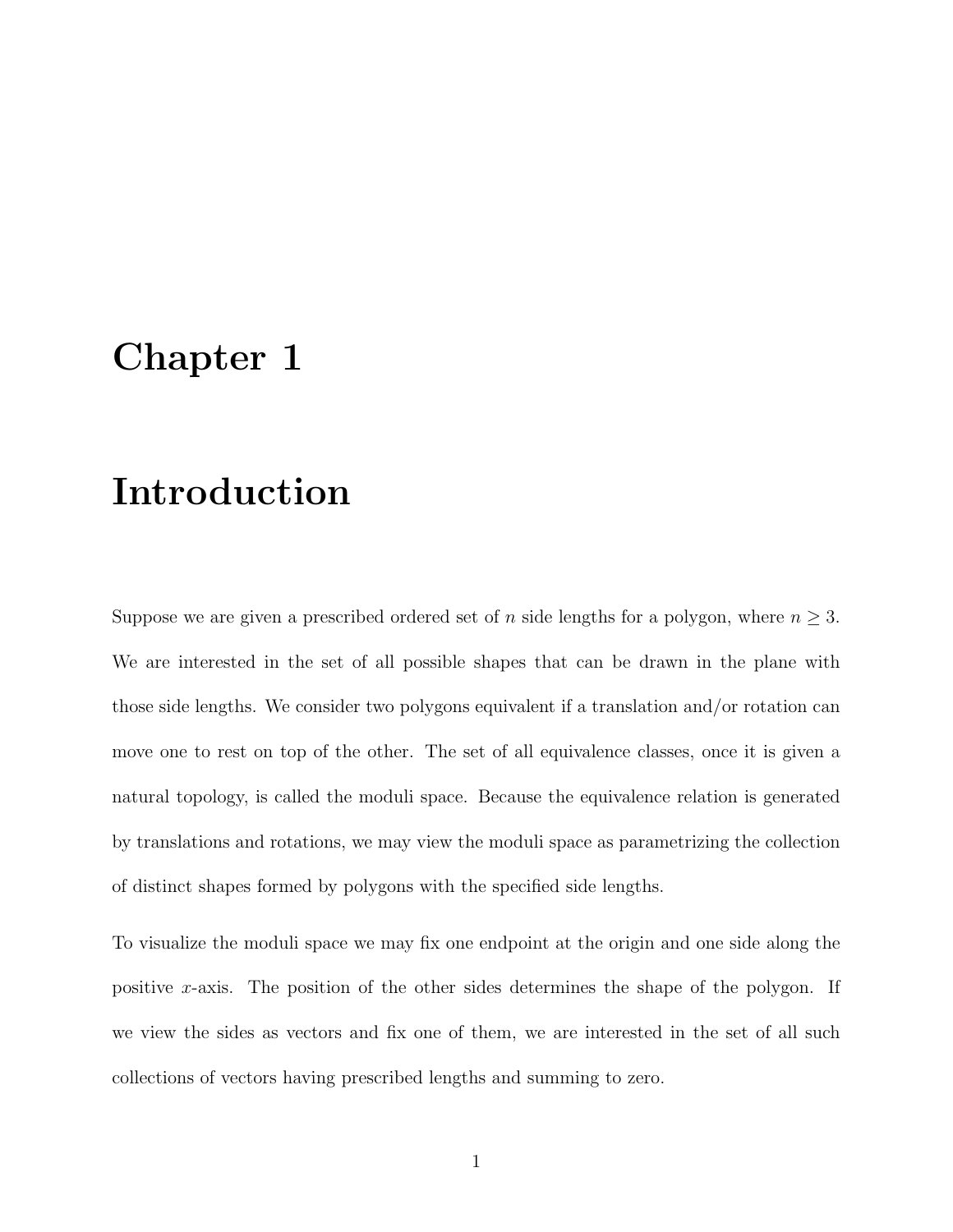If we do not fix one vector and view two polygons that differ by a rigid rotation as different shapes, the set of all such shapes is called the pre-moduli space. The pre-moduli space is the set of all collections of vectors having prescribed side lengths and summing to zero. The moduli space is then simply the quotient of the pre-moduli space by the natural  $SO(2)$ -action. Definitions and basic properties of the moduli space and pre-moduli space are discussed in Chapter 2.

In this dissertation we focus specifically on the case  $n = 4$ , quadrilaterals in the plane. In Chapter 3 we review the topology of these moduli spaces, which is well-studied, and give some original proofs of known results. The geometry of these spaces is not well-studied, and that is our focus for the remainder of the paper.

In Chapter 4 we examine the geometry of the moduli space in a way motivated by a robot arm application. We view the first three sides of a quadrilateral as segments of a robot arm with its end fixed some positive distance away from the base. We assign an appropriate notion of distance, compare motion of this arm moving in the plane to motion of the arm out of the plane, and give conditions for when it is shorter to move within the plane.

The distance used in Chapter 4 depends on the side lengths chosen and the specified order of the sides. A permutation of the side order defines a homeomorphism of the moduli spaces. In Chapter 5 we introduce a notion of distance that is independent of the chosen side order. This notion of distance comes from a Riemannian metric on the pre-moduli space. This metric is a restriction of the metric used by Kendall [7]. This metric is the foundation for a relationship between the geometry of the pre-moduli space and the geometry of the moduli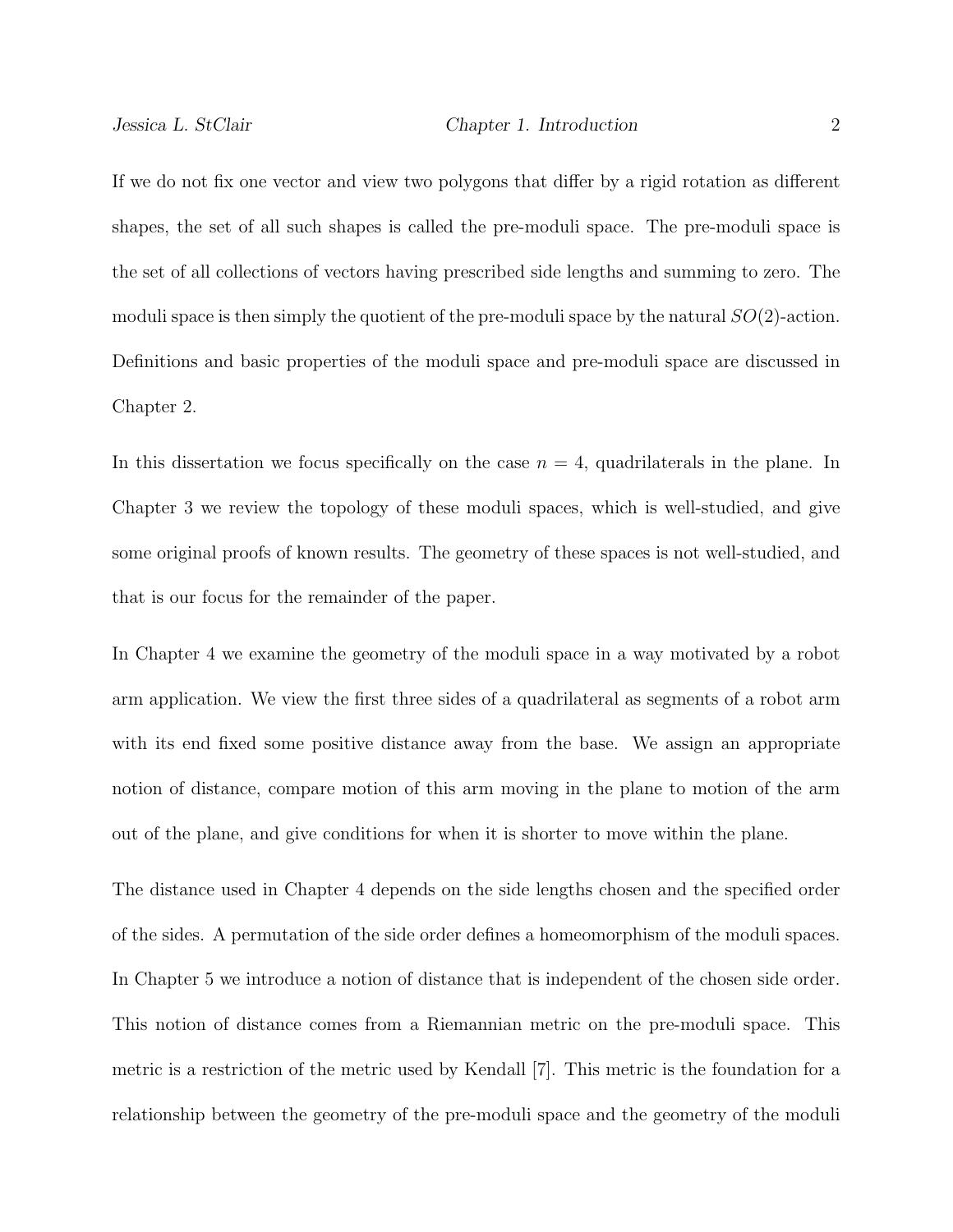space. We study this relationship in Chapter 5.

We take a path in the moduli space, define its horizontal lift to the pre-moduli space, and examine what happens to the lifted path. In particular we give conditions on side lengths that guarantee the horizontal lift returns to its starting point. We also give conditions on side lengths that guarantee the horizontal lift does not return to its starting point. The latter phenomenon is called holonomy [4].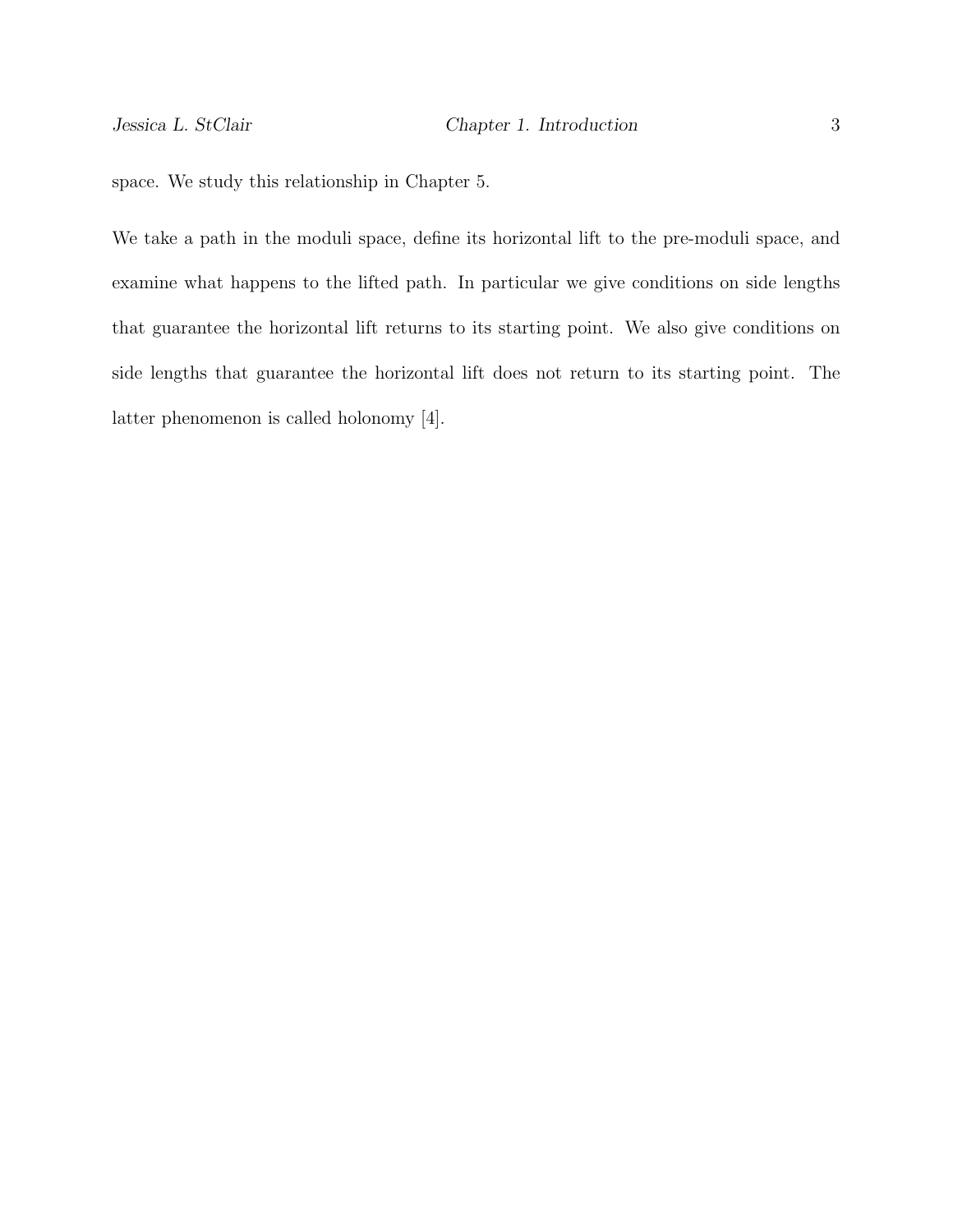## Chapter 2

# Spaces of Planar Polygons

Let  $n \geq 3$  and suppose we are given a vector of n positive side lengths,  $\vec{\ell} = (\ell_1, \ldots, \ell_n)$ , for an *n*-gon in  $\mathbb{R}^2$ . Let  $\mathbf{x}_i = (x_i, y_i) \in \mathbb{R}^2$  be the vector of length  $\ell_i$  that forms side i of the  $n$ -gon, for  $i = 1, \ldots, n$ . We assume that the longest side is less than or equal to the sum of the other sides. This ensures that at least one *n*-gon can be drawn in  $\mathbb{R}^2$  with those side lengths. We relax our definition of polygon to allow sides to intersect at points other than the endpoints.

## 2.1 The Pre-Moduli Space And Moduli Space

**Definition 2.1.1.** We define the *pre-moduli space* of  $\vec{\ell} = (\ell_1, \ldots, \ell_n)$  to be

$$
\mathcal{PM}(\vec{\ell},n) = \left\{ (\mathbf{x}_1,\ldots,\mathbf{x}_n) \in \mathbb{R}^{2n} : ||\mathbf{x}_i|| = \ell_i \text{ for all } i, \text{ and } \sum_{i=1}^n \mathbf{x}_i = \mathbf{0} \right\}
$$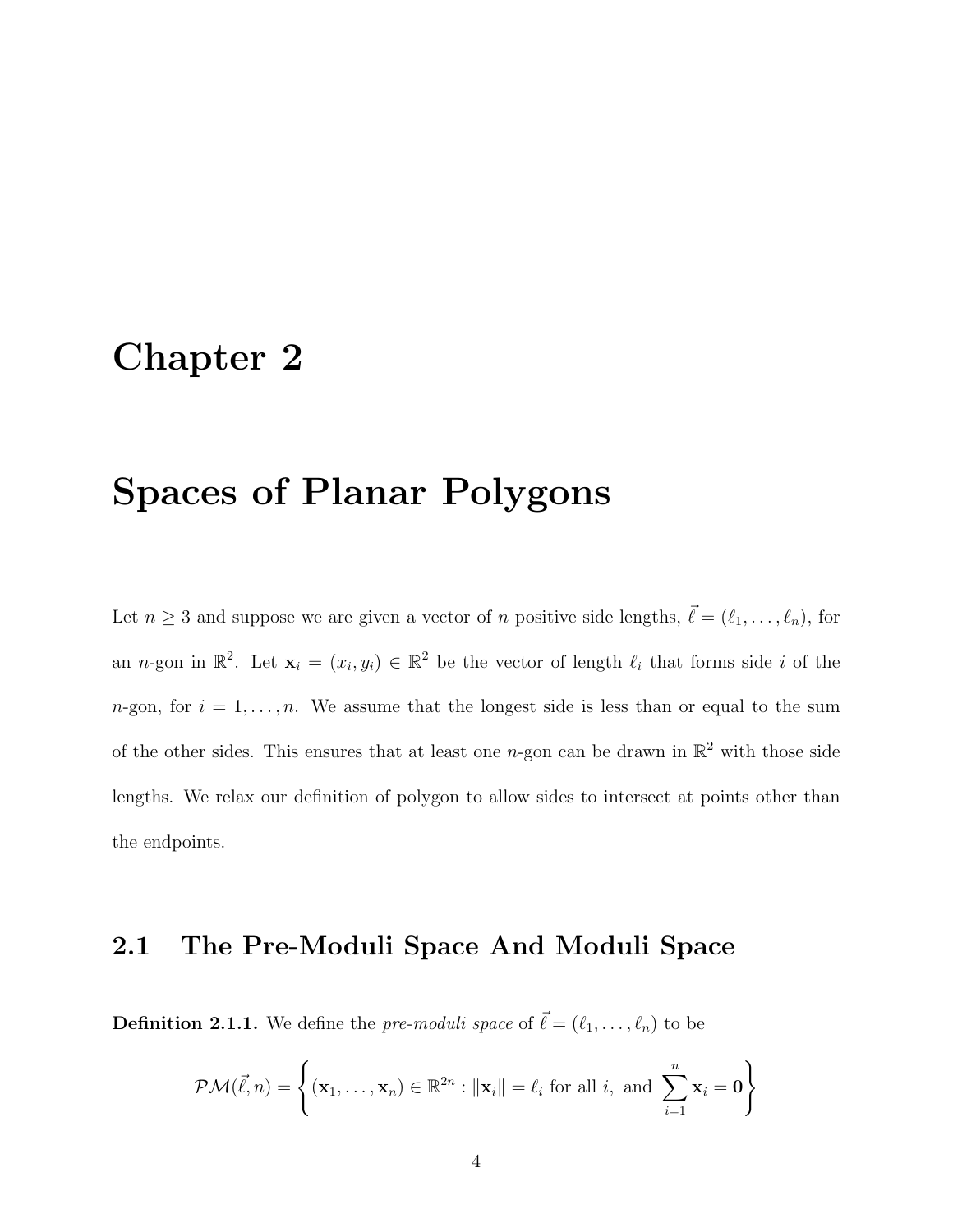Note that the pre-moduli space is the solution set of a system of  $n+2$  equations determined by smooth functions in  $2n$  variables:

$$
x_1^2 + y_1^2 = \ell_1^2
$$
  
\n
$$
\vdots \qquad \vdots
$$
  
\n
$$
x_n^2 + y_n^2 = \ell_n^2
$$
  
\n
$$
x_1 + \dots + x_n = 0
$$
  
\n
$$
y_1 + \dots + y_n = 0
$$

We will implicitly identify  $\mathbb{R}^2$  and  $\mathbb{C}$ , with notation  $\mathbb{C}^*$  preferred when the origin is removed. Observe that, because each  $\ell_i > 0$ , each  $\mathbf{x}_i \in \mathbb{C}^*$ . Thus

$$
\mathcal{PM}(\vec{\ell}, n) \subset \underbrace{\mathbb{C}^* \times \cdots \times \mathbb{C}^*}_{n \text{ times}}
$$

The space  $\mathbb{C}^* \times \cdots \times \mathbb{C}^*$  has a natural topology and a natural smooth structure. The pre-moduli space gets the topology induced from the ambient space. Additionally, the premoduli space gets a smooth structure from the ambient space at the points where its defining equations satisfy the hypotheses of the Implicit Mapping Theorem. These points occur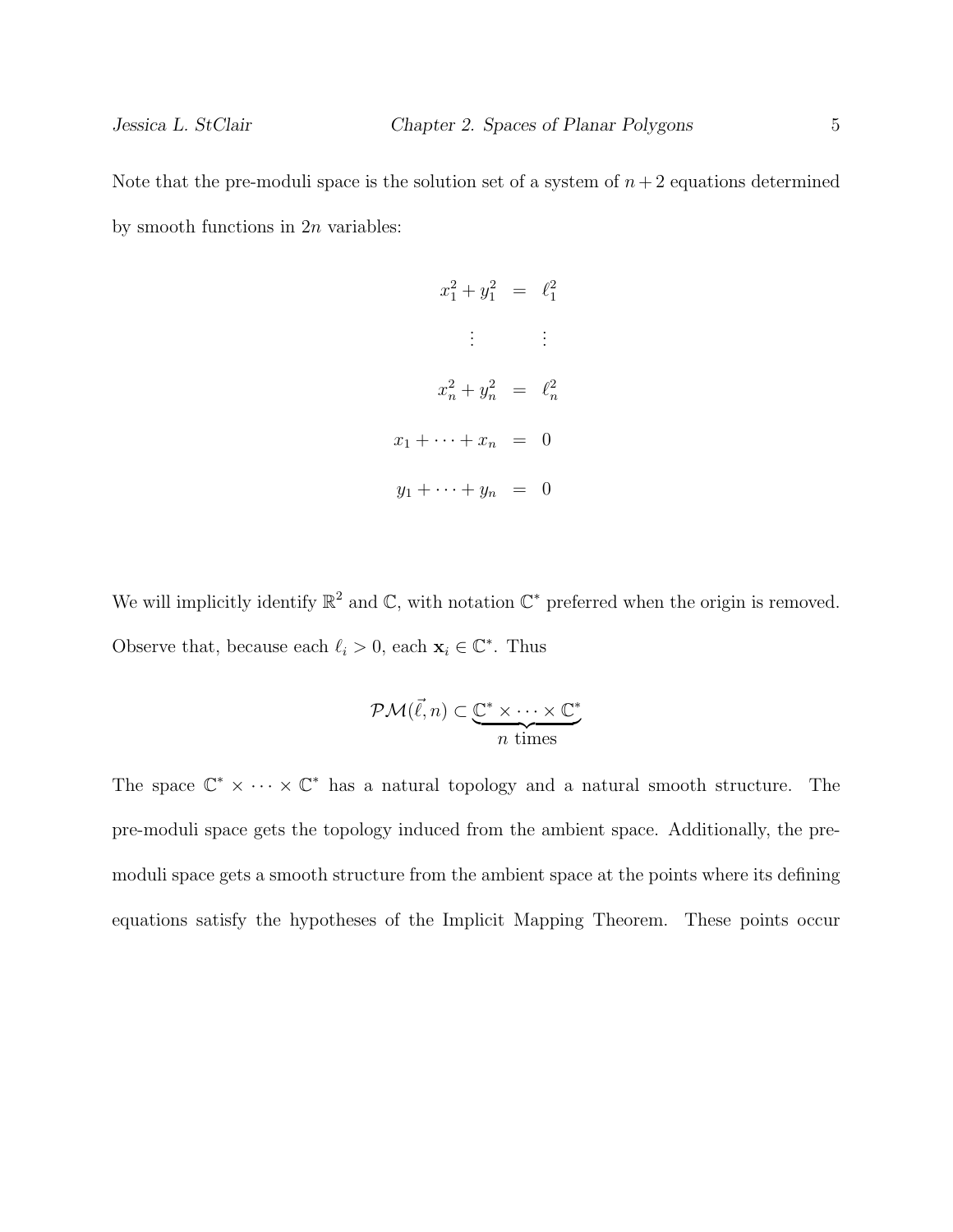wherever the matrix:

$$
M = \begin{bmatrix} 2x_1 & 2y_1 & 0 & 0 & \cdots & & & 0 \\ 0 & 0 & 2x_2 & 2y_2 & 0 & \cdots & & 0 \\ \vdots & & & \ddots & & & \vdots \\ 0 & \cdots & & & & 2x_n & 2y_n \\ 1 & 0 & 1 & 0 & \cdots & & 1 & 0 \\ 0 & 1 & 0 & 1 & \cdots & & 0 & 1 \end{bmatrix}
$$

has full rank.

For  $i = 1, \ldots, n, n + 1, n + 2$ , let  $\mathbf{r}_i$  be the vector representing row i of matrix M:

$$
M = \begin{bmatrix} \mathbf{r}_1 \\ \mathbf{r}_2 \\ \vdots \\ \mathbf{r}_n \\ \mathbf{r}_{n+1} \\ \mathbf{r}_{n+2} \end{bmatrix}
$$

Then  $M$  loses full rank if and only if

$$
\sum_{i=1}^{n} c_i \mathbf{r}_i + a \mathbf{r}_{n+1} + b \mathbf{r}_{n+2} = \mathbf{0}
$$

for some  $c_1, \ldots, c_n, a, b$  not all zero.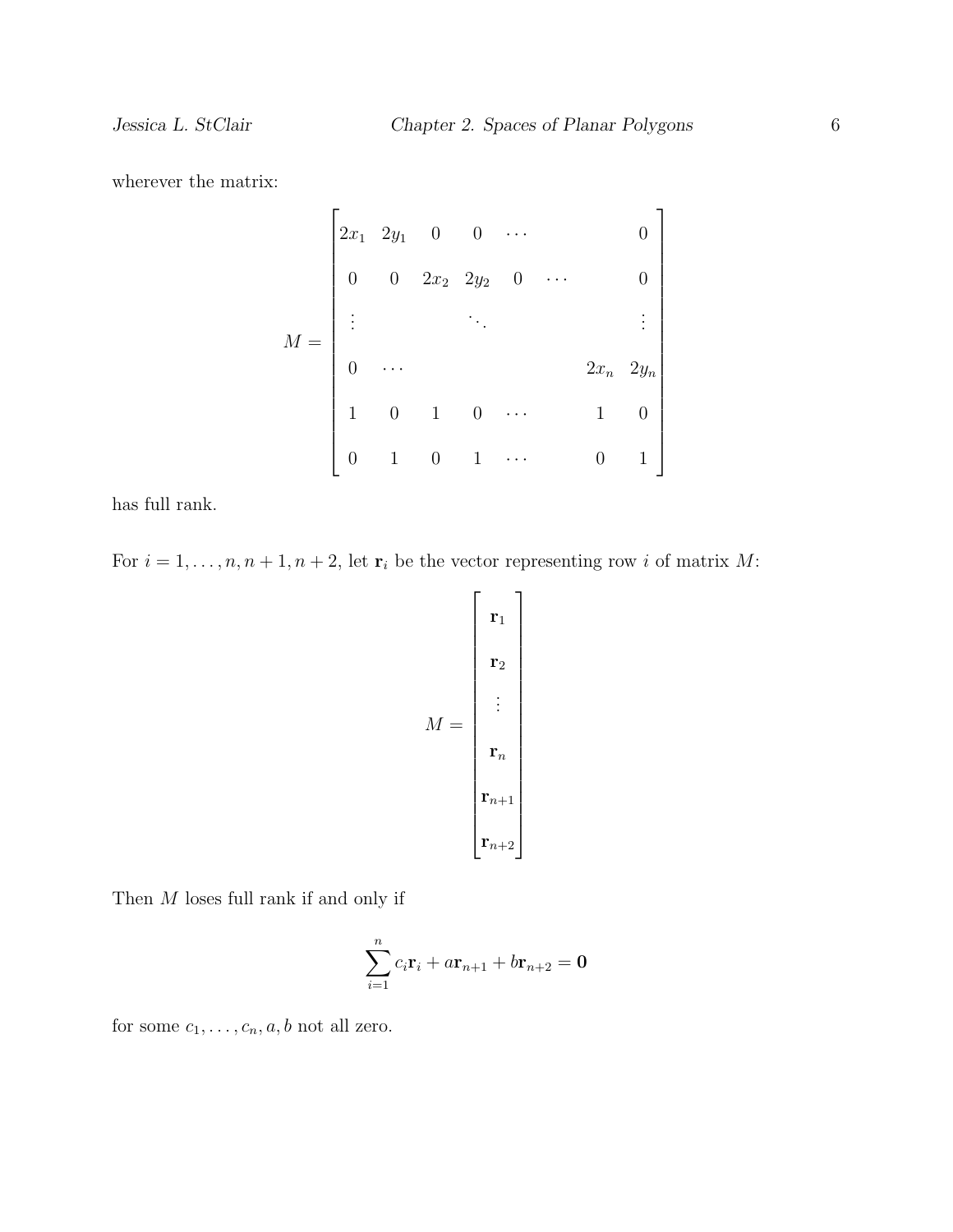By observing the placement of the zeros in the matrix, M loses full rank if and only if

$$
2c_1\mathbf{x}_1 + (a,b) = (0,0)
$$

$$
\vdots = \vdots
$$

$$
2c_n\mathbf{x}_n + (a,b) = (0,0)
$$

for some  $c_1, \ldots, c_n, a, b$  not all zero. If  $a = b = 0$ , then  $c_i = 0$  for all i because  $\mathbf{x}_i$  is never the zero vector. Thus  $(a, b) \neq (0, 0)$  and hence  $c_i \neq 0$  for all i.

Thus M loses full rank if and only if  $x_i = -\frac{1}{2i}$  $2c_i$  $(a, b)$  for all i, for some choices of  $a, b$ , and  $c_1, \ldots, c_n$  not all zero. That is, M loses full rank if and only if all the  $x_i$  are collinear.

**Definition 2.1.2.** We define a *degenerate n-gon* to be a polygon where all the sides are collinear.

Note that a degenerate n-gon can occur if and only if  $\ell_n = e_1\ell_1 + \cdots + e_n\ell_{n-1}$  for some choices of  $e_i$ , where  $e_i \in \{1, -1\}$ . Sometimes we will refer to these special *n*-gons as *straight*line configurations. By the Implicit Mapping Theorem, the pre-moduli space is a smooth  $(n-2)$ −manifold everywhere but at the straight-line configurations.

**Definition 2.1.3.** We define the *moduli space* of  $\vec{\ell} = (\ell_1, \ldots, \ell_n)$  to be

$$
\mathcal{M}(\vec{\ell}, n) = \mathcal{PM}(\vec{\ell}, n) / SO(2)
$$

where  $SO(2)$  acts diagonally by its natural action on  $\mathbb{R}^2$  on every factor.

The moduli space  $\mathcal{M}(\vec{\ell}, n)$  identifies shapes in the pre-moduli space that differ by a rigid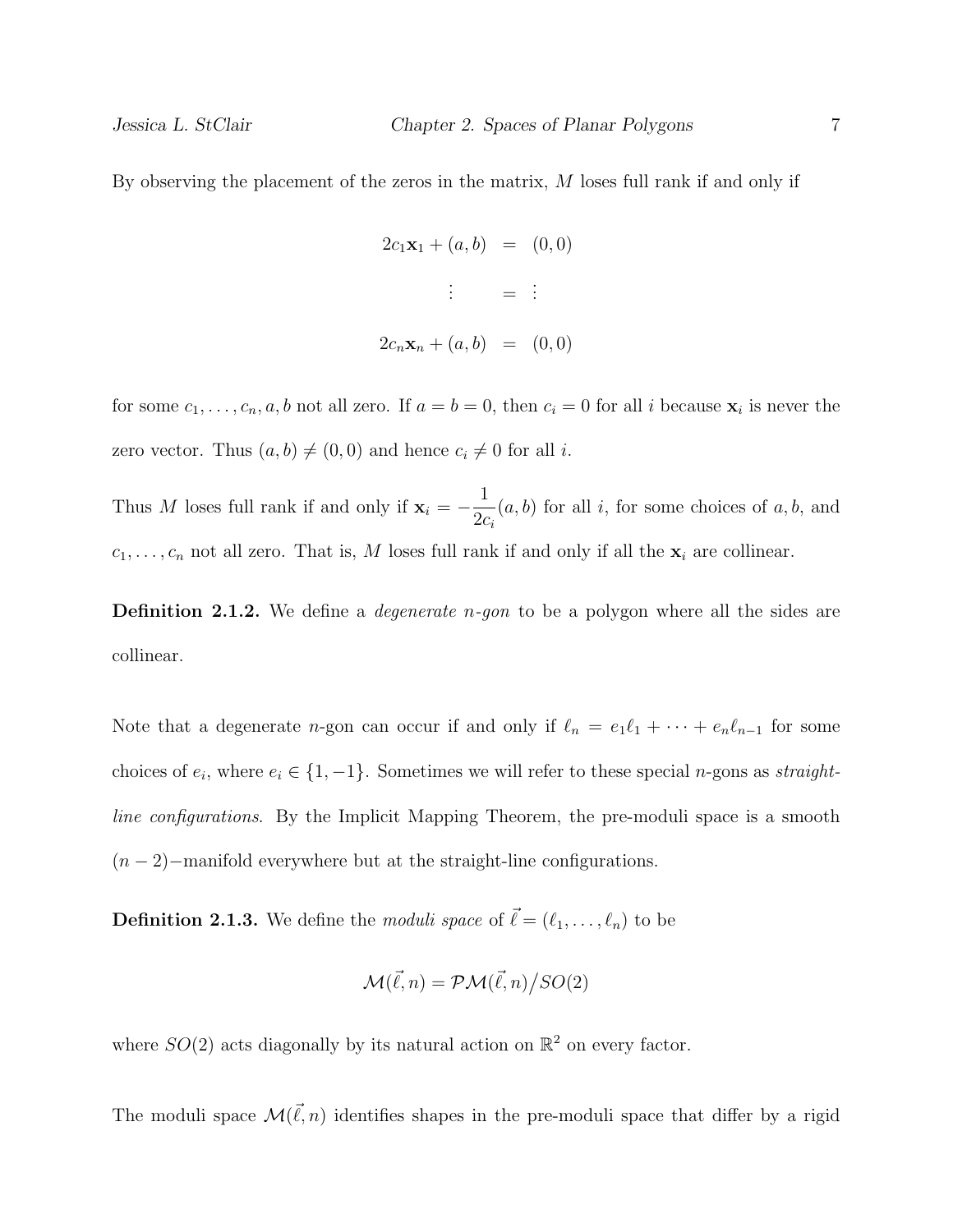rotation of all the vector sides. In some sense the moduli space is the set of all "distinct shapes" that can be drawn in the plane with side lengths  $\vec{l}$ .

Let  $\pi: \mathcal{PM}(\vec{\ell}, n) \longrightarrow \mathcal{M}(\vec{\ell}, n)$  be the quotient map. Then the moduli space gets the quotient topology. In fact, because  $SO(2)$  acts freely on  $\mathcal{PM}(\vec{\ell}, n)$ , it is a consequence of the slice theorem for actions of compact Lie groups (see, e.g., [1]) that the quotient  $\mathcal{M}(\vec{\ell},n)$  is a smooth  $(n-3)$ -manifold everywhere but at the straight-line configurations. We provide no further details here because we do not use this result anywhere in this paper.

The pre-moduli space allows the last side to point in any direction. We wish to fix the last side and use that as a representation of  $\mathcal{M}(\vec{\ell}, n)$ .

**Lemma 2.1.4.** There exists a map  $H : \mathcal{M}(\vec{\ell}, n) \longrightarrow \mathcal{PM}(\vec{\ell}, n)$  such that  $\pi(H(w)) = w$  for all  $w \in \mathcal{M}(\vec{\ell}, n)$ .

*Proof.* A formal proof can be found in Appendix A. This lemma says that H is a section.  $\Box$ 

A consequence of Lemma 2.1.4 is that  $\mathcal{PM}(\vec{\ell}, n)$  has a natural product structure:

#### Proposition 2.1.5.

$$
\mathcal{PM}(\vec{\ell}, n) = \mathcal{M}(\vec{\ell}, n) \times \mathcal{S}^1.
$$

For convenience we choose to fix  $\ell_n$  along the positive x-axis. Then the moduli space may also be defined as

$$
\mathcal{M}(\vec{\ell},n) = \left\{ (\mathbf{x}_1,\ldots,\mathbf{x}_n) \in \mathbb{R}^{2n} : ||\mathbf{x}_i|| = \ell_i, \sum_{i=1}^n \mathbf{x}_i = \mathbf{0}, \mathbf{x}_n = (-\ell_n, 0) \right\}
$$
(2.1)

When we choose to work in this context we will refer back to Equation (2.1).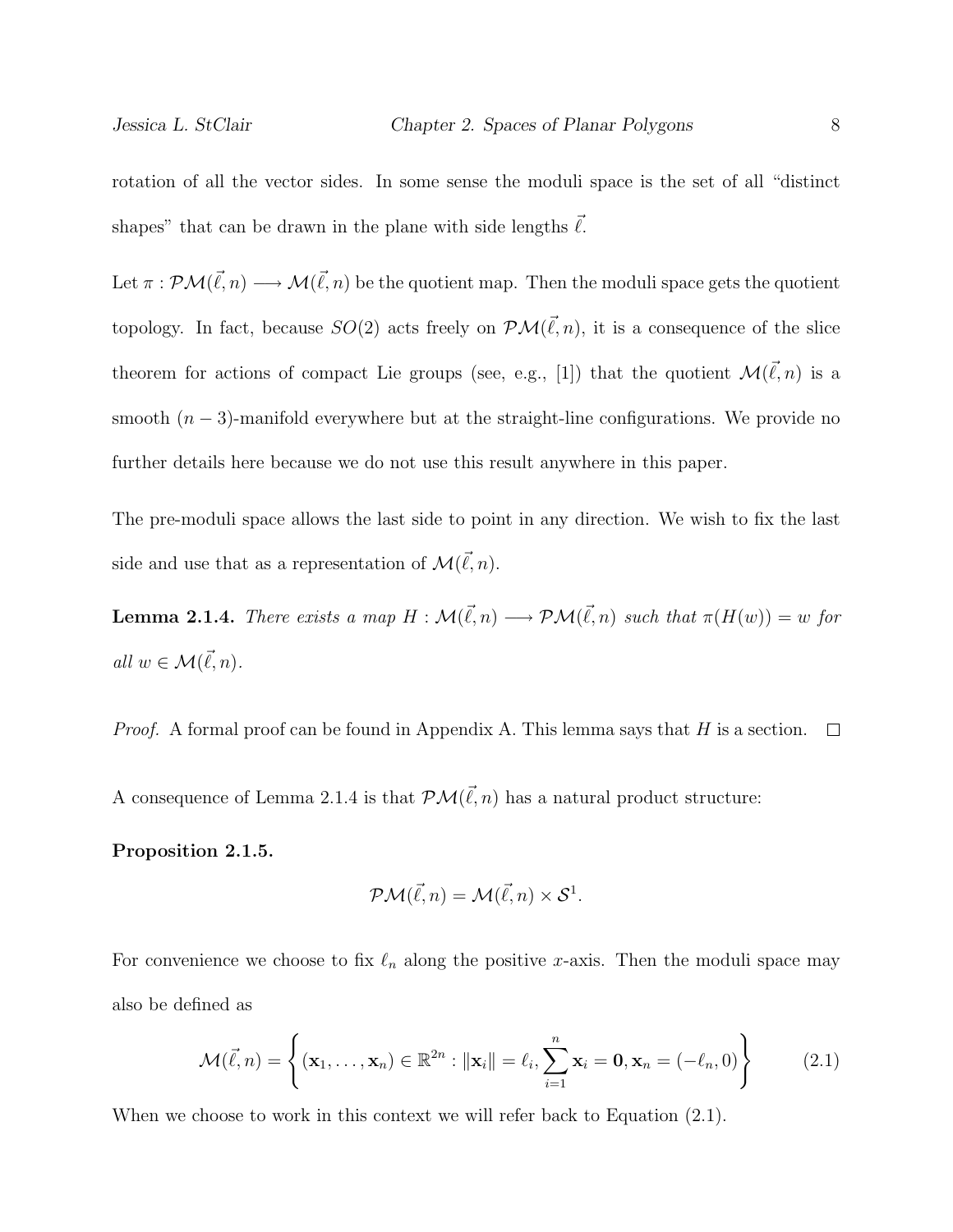

Figure 2.1: For  $n = 4$ : On the left, the moduli space is viewed as a set of vectors put "head-to-tail", starting at the origin. On the right, the moduli space is viewed as a cloud of points  $q_i$  with centroid at the origin.

### 2.2 Two Ways to View the Moduli Space

There are two ways to view the moduli space  $\mathcal{M}(\vec{\ell},n)$ : The first is as a collection of vector sides  $\{\mathbf x_1,\ldots,\mathbf x_n\}\in\mathbb{R}^2$  where the tail of  $\mathbf x_1$  is at the origin, the tail of  $\mathbf x_2$  is at the head of  $x_1$ , and so on. This is how we see the *n*-gon shape formed by these vector sides.

The second way is with all vector tails at the origin. We can think of the heads of these vectors as a collection of points with centroid at the origin  $[7]$ . In other words, let  $q_i$  be the head of vector  $\mathbf{x}_i$ . Then  $q_i$  is a distance  $\ell_i$  away from the centroid, and the centroid of the set  $\{q_1, \ldots, q_n\}$  is  $(0, 0)$  (See Figure 2.1 for an example where  $n = 4$ ).

It can be useful to switch back and forth between these two viewpoints, and we will do so when convenient. For example, when  $\mathcal{M}(\vec{\ell}, n)$  is viewed as a cloud of points with centroid at the origin, it is clearer that the choice of how we label the points is irrelevant for the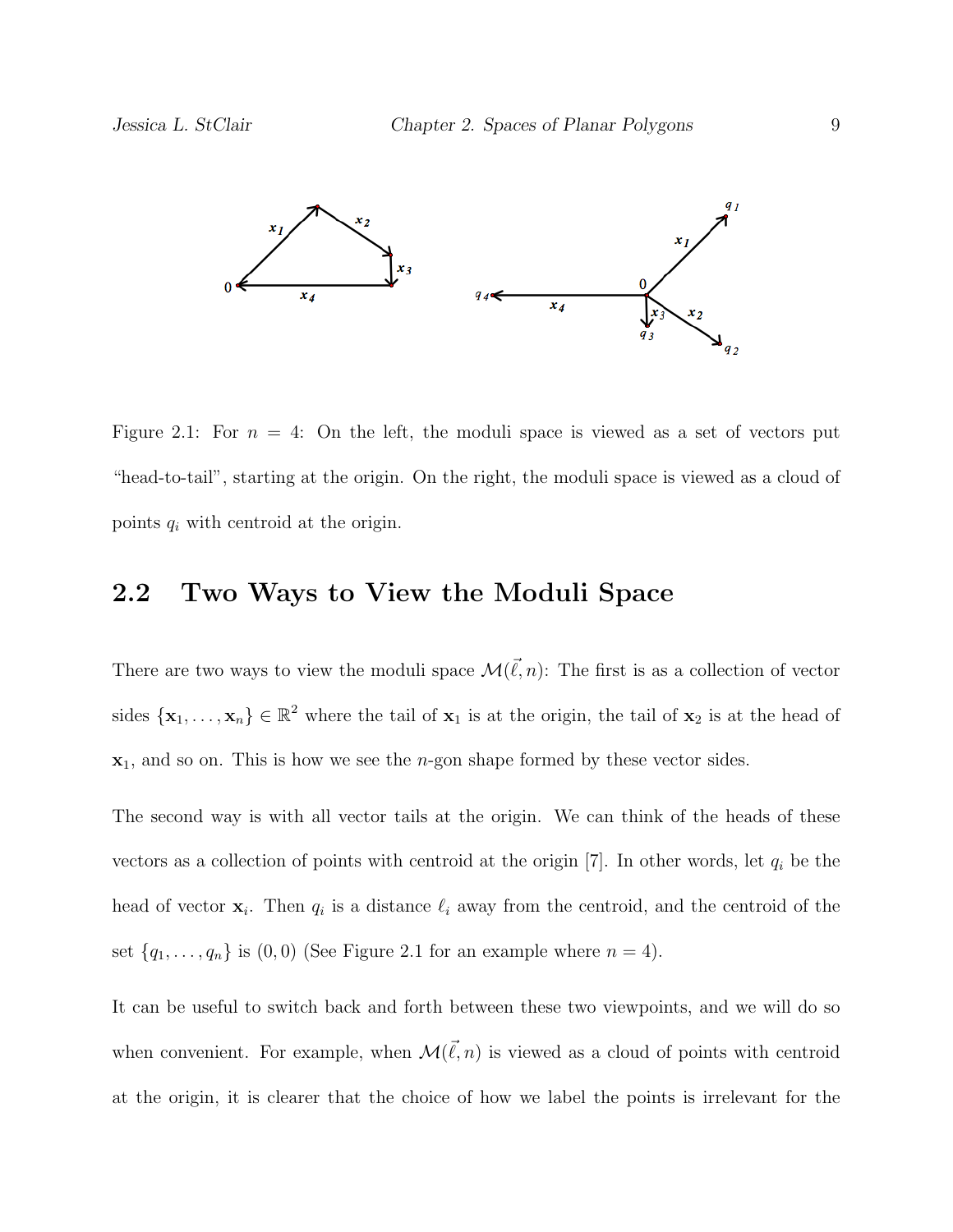topological type of  $\mathcal{M}(\vec{\ell}, n)$ . In other words, a permutation of the side lengths in  $\vec{\ell}$  does not change the topology of the moduli space. This is less clear when viewed as vector sides of n-gons, and we prove this result next.

## 2.3 Permutations of Side Lengths

As alluded to previously, the order in which the side lengths occur in  $\vec{\ell}$  does not change the topology of  $\mathcal{M}(\vec{\ell}, n)$ .

**Theorem 2.3.1.** Let  $\sigma : \{1, \ldots, n\} \longrightarrow \{1, \ldots, n\}$  be any permutation. Let  $\vec{\ell}_{\sigma} = (\ell_{\sigma(1)}, \ldots, \ell_{\sigma(n)})$ . Then there is a homeomorphism,  $\Phi_{\sigma} : \mathcal{M}(\vec{\ell}, n) \longrightarrow \mathcal{M}(\vec{\ell}_{\sigma}, n)$ .

*Proof.* If  $\sigma : \{1, \ldots, n\} \longrightarrow \{1, \ldots, n\}$  is any permutation, then  $\sigma$  defines a diffeomorphism

$$
\Phi_\sigma:\mathbb{C}^*\times\cdots\times\mathbb{C}^*\longrightarrow\mathbb{C}^*\times\cdots\times\mathbb{C}^*
$$

given by

$$
\Phi_{\sigma}(\mathbf{x}_1,\ldots,\mathbf{x}_n)=(\mathbf{x}_{\sigma(1)},\ldots,\mathbf{x}_{\sigma(n)}).
$$

As a permutation of the product's factors,  $\Phi_{\sigma}$  intertwines the  $SO(2)$  actions: i.e., for  $\alpha$  the action of any element of  $SO(2)$ , the following diagram commutes:

$$
\mathcal{PM}(\vec{\ell}, n) \xrightarrow{\alpha} \mathcal{PM}(\vec{\ell}, n)
$$

$$
\downarrow_{\Phi_{\sigma}} \qquad \qquad \downarrow_{\Phi_{\sigma}}
$$

$$
\mathcal{PM}(\vec{\ell}_{\sigma}, n) \xrightarrow{\alpha} \mathcal{PM}(\vec{\ell}_{\sigma}, n)
$$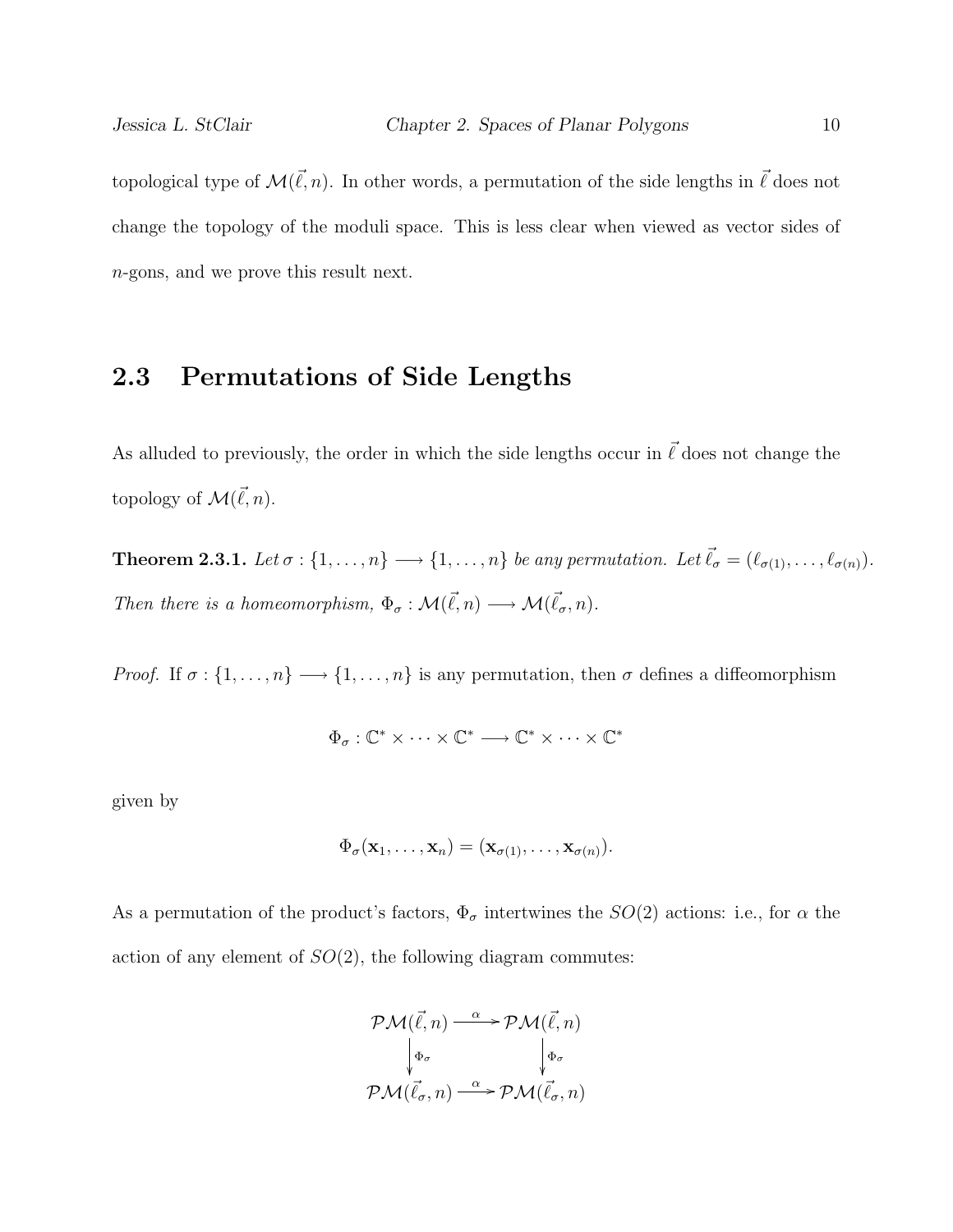$\Phi_{\sigma}$  is a diffeomorphism of the ambient spaces, hence it is also a homeomorphism. Because  $\mathcal{PM}(\vec{\ell}, n)$  inherits the topology (and a smooth structure everywhere but the straight-line configurations) from the ambient space,  $\Phi_{\sigma}$  induces a homeomorphism (diffeomorphism everywhere but the straight-line configurations) from  $\mathcal{PM}(\vec{\ell}, n)$  to  $\mathcal{PM}(\vec{\ell}_{\sigma}, n)$ . Because  $\Phi_{\sigma}$ commutes with  $\alpha$ , the homeomorphism between  $\mathcal{PM}(\vec{\ell}, n)$  and  $\mathcal{PM}(\vec{\ell}_{\sigma}, n)$  descends to a homeomorphism of the quotients  $\mathcal{M}(\vec{\ell}, n)$  and  $\mathcal{M}(\vec{\ell}_{\sigma}, n)$ .

Therefore the order in which the side lengths appear in  $\vec{\ell}$  is irrelevant for the homeomorphism type of  $\mathcal{M}(\vec{\ell}, n)$ . This means we can specify an ordering of side lengths that is convenient for proving topological results. Some results are easier to "see" with the side lengths arranged a certain way, even though the result holds no matter what the order. Thus, without loss of generality, we will assume that  $\ell_n$  is the longest side for the remainder of Chapter 2 and all of Chapter 3.

**Lemma 2.3.2.** If 
$$
\ell_n > \sum_{i=1}^{n-1} \ell_i
$$
 then  $\mathcal{M}(\vec{\ell}, n) = \emptyset$ .

*Proof.* For  $n = 3$  the lemma holds by the Triangle Inequality. One can use induction to get the result for  $n > 3$  [3].  $\Box$ 

Because we are only interested in cases where the moduli space is non-empty, we will always assume that the length of the longest side is less than or equal to the sum of the lengths of all the other sides.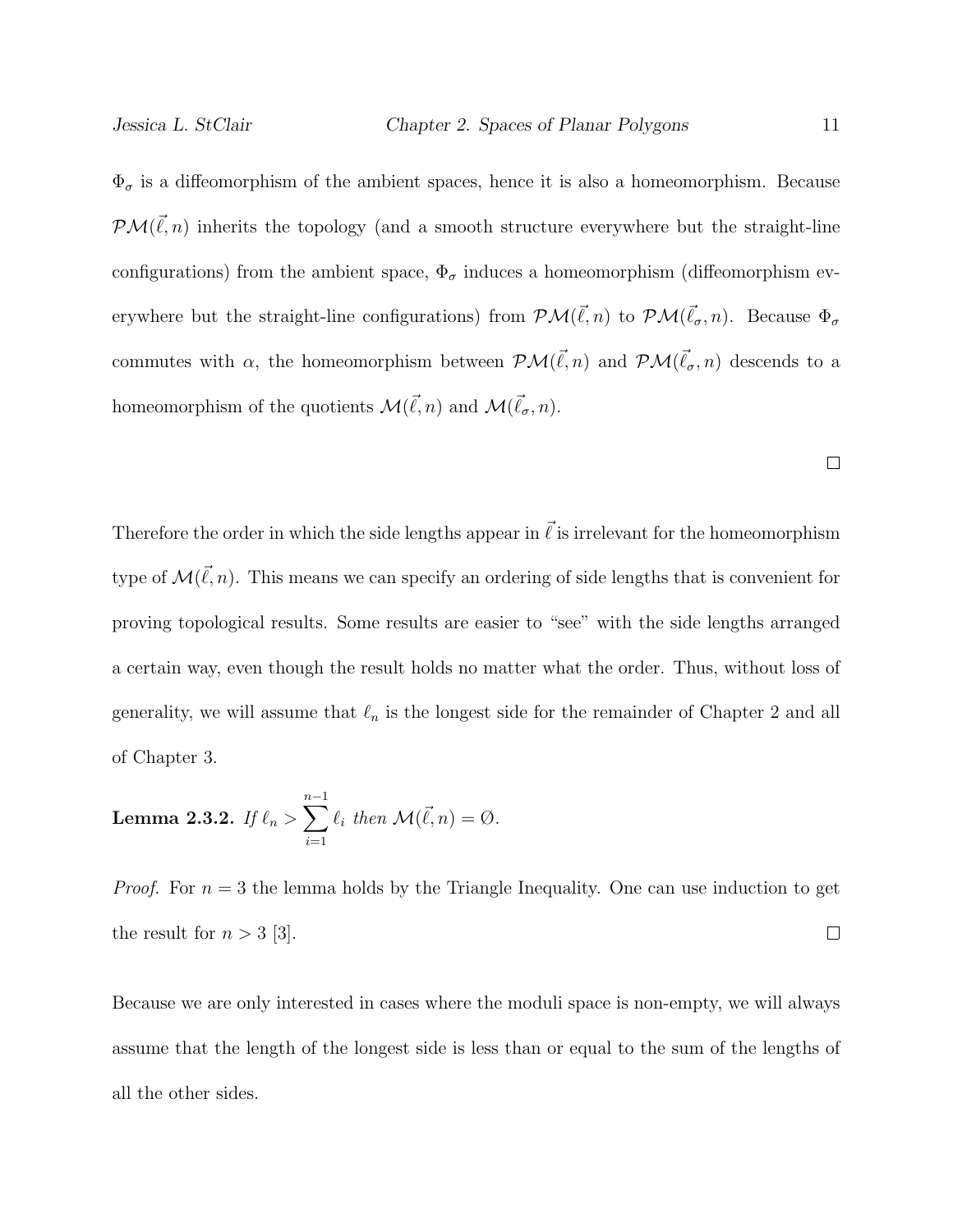

Figure 2.2: Two unique triangles in the moduli space  $\mathcal{M}(\vec{\ell},3)$ .

## **2.4** The Case  $n = 3$

First we will examine the trivial case  $n = 3$  to motivate further discussions for  $n > 3$ . There are two possible cases: either  $\ell_3 = \ell_1 + \ell_2$  or  $\ell_3 < \ell_1 + \ell_2$ . In the former case, the only triangle that can be drawn is degenerate, with all sides collinear with the positive  $x$ -axis. In the latter case, two unique (up to affine transformation) triangles can be drawn, which are congruent to each other via a reflection across the x-axis (see Figure 2.2). In the former case the moduli space consists of a single point, while in the latter case the moduli space consists of two distinct points.

In this simple example we see that the moduli space can either be connected or unconnected. We will now use these triangles to motivate the condition for the moduli space to be connected.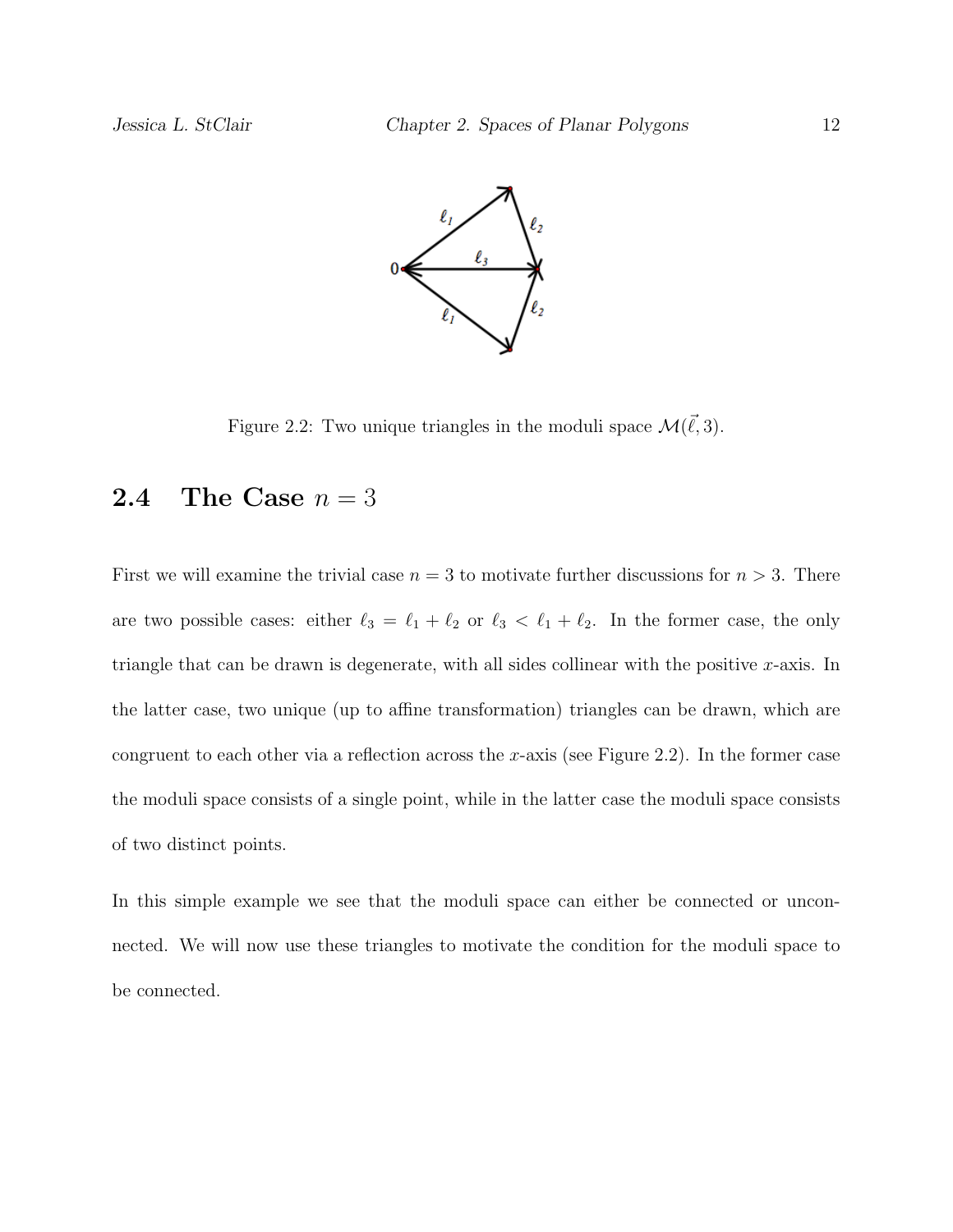#### 2.5 Motivation for Connectedness

Begin with a triangle with sides  $A > B \geq C$  such that  $A < B + C$ . Let side A lie on the x-axis. Let D be small enough that  $A < B + C - D$ . This creates a "short" fourth side, D (see Figure 2.3). This quadrilateral is (Hausdorff) close to the triangle [5].

If we have

$$
A \leq B + C - D
$$
  

$$
A - B \leq C - D
$$

then side B cannot lie along the x-axis because, if it did, we would be able to form a triangle with side lengths  $A - B$ , C, and D. Then by the triangle inequality we would have  $(A-B)+D \geq C$ , but this is a contradiction to our assumption. Therefore there is no way to continuously deform quadrilaterals with side  $B$  above the x-axis to quadrilaterals with side B below the x-axis. Hence the moduli space with these side lengths must be unconnected.

Continue the process of adding a "short" side to get an n-gon with "three long sides". The authors of [5] use a formalization of this as the condition for  $\mathcal{M}(\vec{\ell},n)$  to be connected. In Section 3.2 we derive specific conditions on  $\vec{\ell}$  for  $\mathcal{M}(\vec{\ell}, 4)$  to be connected and show that  $\mathcal{M}(\vec{\ell}, 4)$  has at most two components.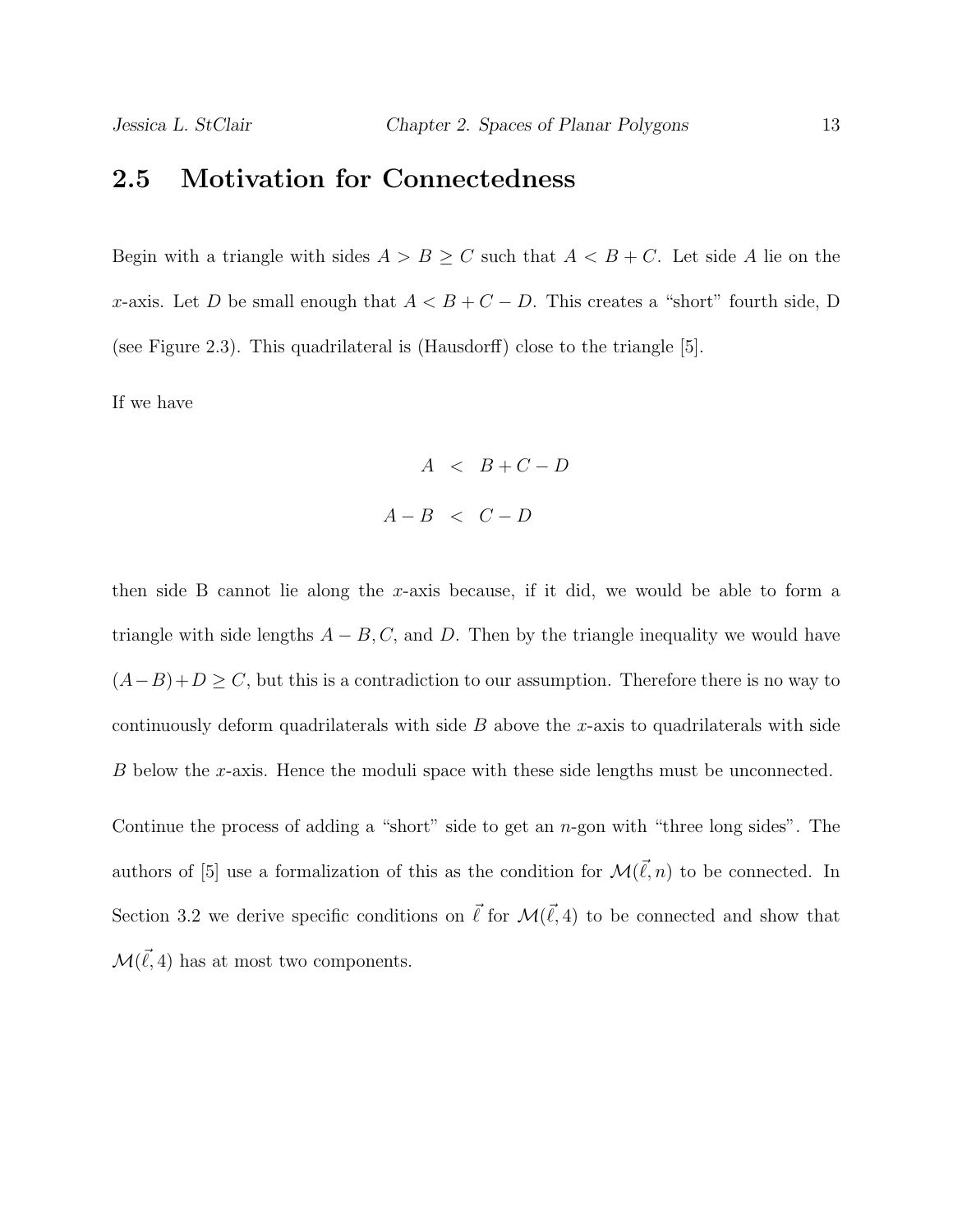

Figure 2.3: Two quadrilaterals with one "short" side.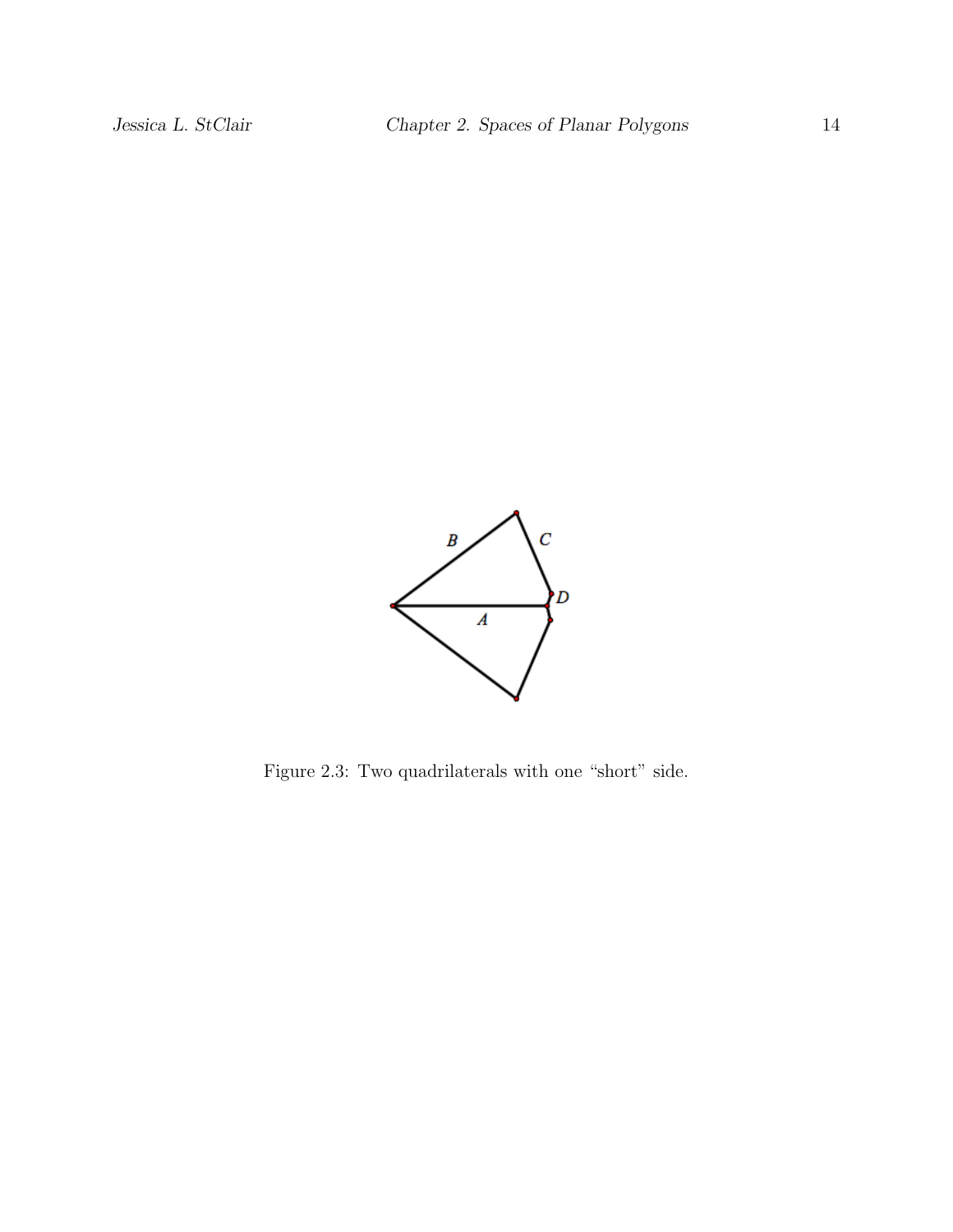## Chapter 3

# Topology of Spaces of Planar Quadrilaterals

For the rest of this paper we will consider the case where  $n = 4$ , quadrilaterals in the plane. There are lots of results about the topology of these spaces for  $n \geq 4$  [2], [5], [6], [8], [10]. We will study the differential geometry of these spaces for  $n = 4$ . This differential geometry has not been studied for any n. In this chapter we will recall topological results for  $n = 4$ with some original proofs as a basis for studying the differential geometry of these spaces.

From now on we will write  $\mathcal{M}(\vec{\ell})$  in place of  $\mathcal{M}(\vec{\ell}, 4)$  and  $\mathcal{PM}(\vec{\ell})$  in place of  $\mathcal{PM}(\vec{\ell}, 4)$  for the moduli space and pre-moduli space, respectively.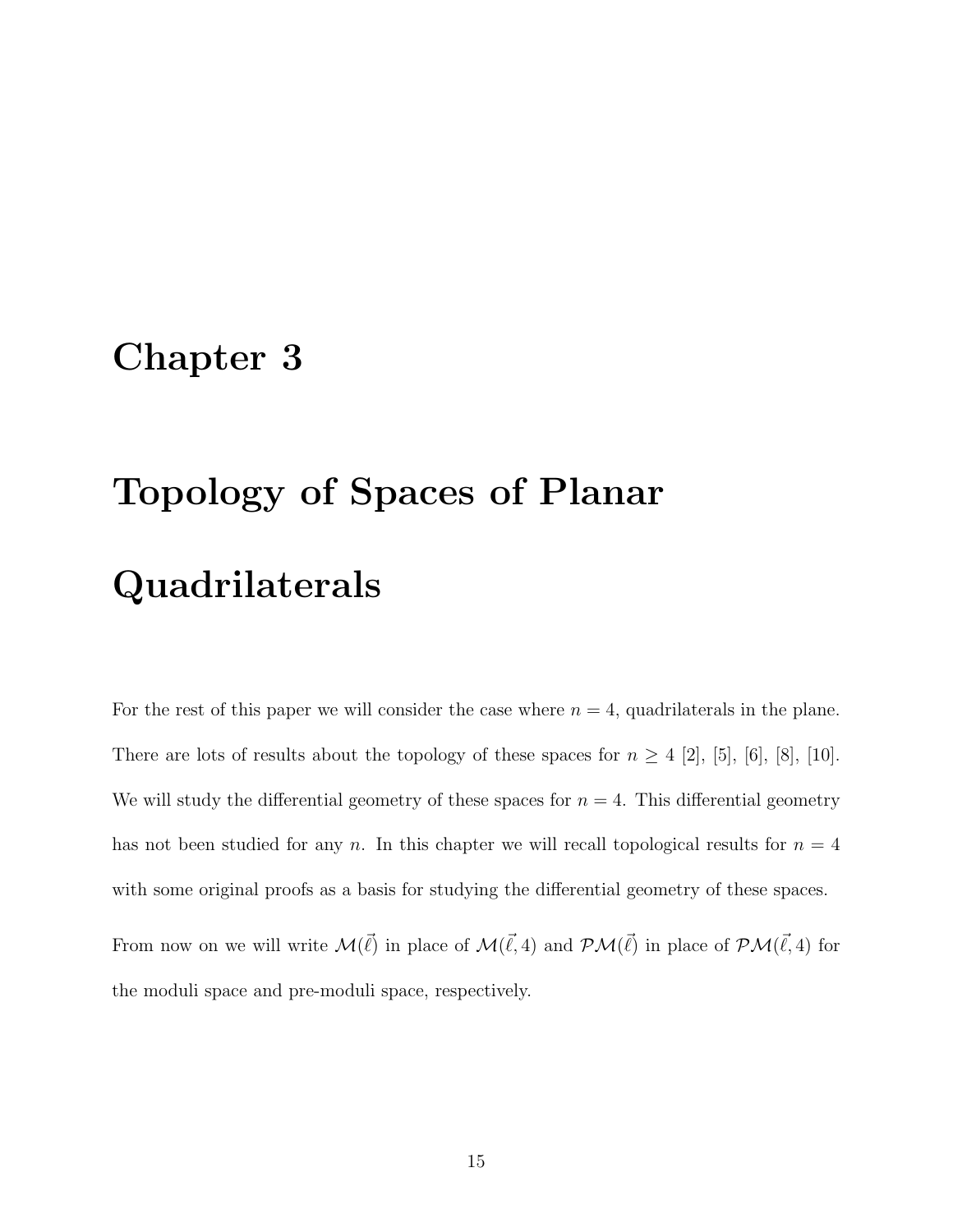## 3.1 Visualizing the Moduli Space

Because the order of the side lengths does not affect the topology of the moduli space (recall Theorem 2.3.1), let  $A \ge B \ge C \ge D$  be the side lengths given in non-ascending order. Let  $\ell_4 = A$  lie along the x-axis. Let  $\ell_1 = B, \ell_2 = C$  and  $\ell_3 = D$ . Because we are only interested in non-empty moduli spaces, we have assumed that  $A \leq B + C + D$  (see Lemma 2.3.2).

Lemma 3.1.1. If the two shortest sides are adjacent they can always be straightened to form a triangle with side lengths  $A$ ,  $B$ , and  $C+D$ .

*Proof.* This is clear from the assumption  $A \leq B + C + D$ .  $\Box$ 

So far,  $\mathcal{PM}(\vec{\ell})$  and  $\mathcal{M}(\vec{\ell})$  have been defined in terms of vector sides. At times it is convenient to define them in terms of vertices, instead. We now give a justification for why we can do this.

| Vectors                                   | Vertices                                                          |
|-------------------------------------------|-------------------------------------------------------------------|
| $\mathbf{x}_1$                            | $p_1 = \mathbf{x}_1 + \mathbf{x}_2 + \mathbf{x}_3 + \mathbf{x}_4$ |
| $\mathbf{x}_2$                            | $p_2 = x_1$                                                       |
| $\mathbf{x}_3$                            | $p_3 = \mathbf{x}_1 + \mathbf{x}_2$                               |
| $\mathbf{x}_4$<br>$\overline{4}$          | $p_4 = \mathbf{x}_1 + \mathbf{x}_2 + \mathbf{x}_3$                |
| $\sum \mathbf{x}_i = \mathbf{0}$<br>$i=1$ | $p_1 = (0,0)$                                                     |

There is a diffeomorphism  $\Psi : \mathbb{R}^8 \longrightarrow \mathbb{R}^8$  given by

$$
\Psi({\bf x}_1,{\bf x}_2,{\bf x}_3,{\bf x}_4) = ({\bf x}_1+{\bf x}_2+{\bf x}_3+{\bf x}_4,{\bf x}_1,{\bf x}_1+{\bf x}_2,{\bf x}_1+{\bf x}_2+{\bf x}_3)
$$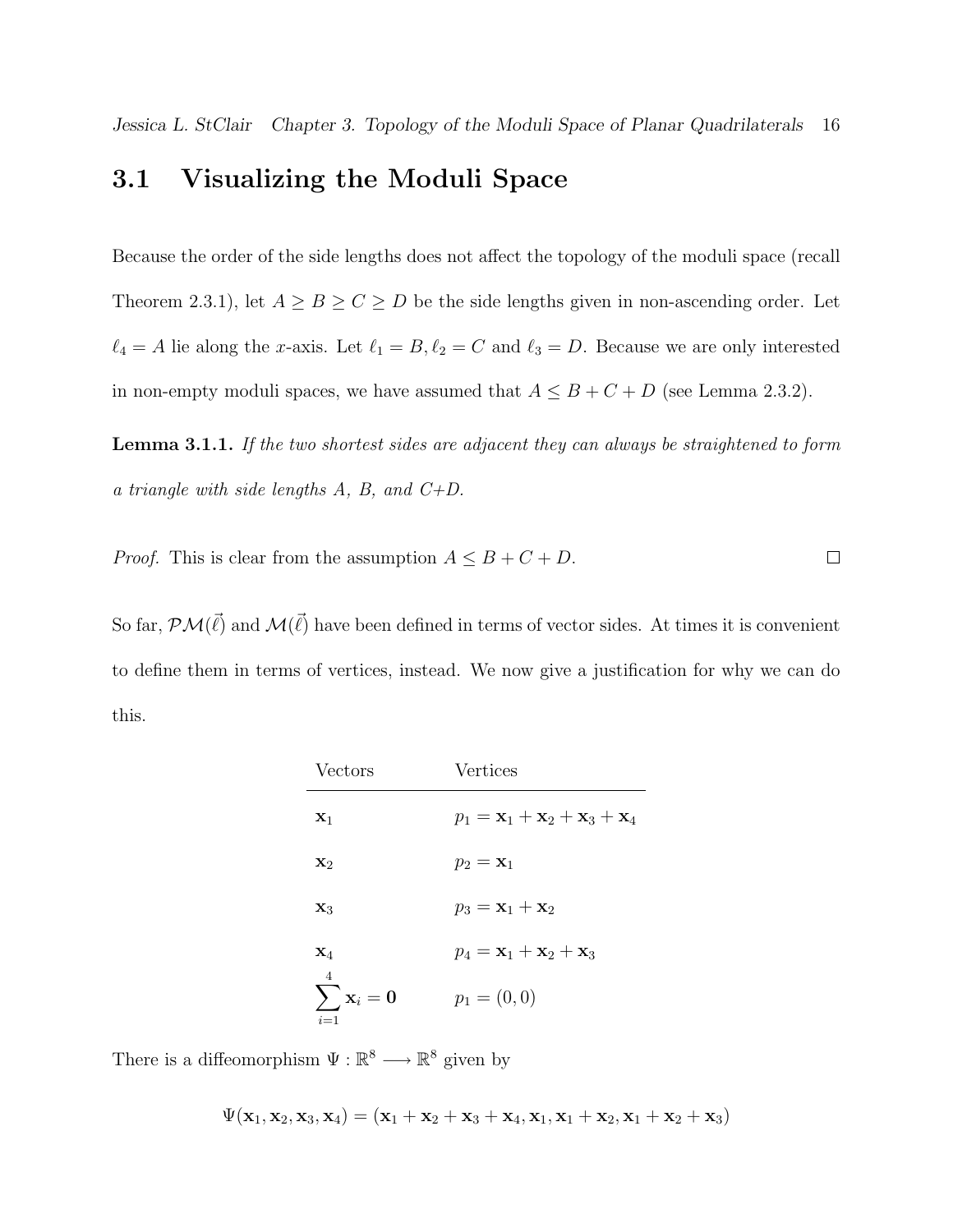that identifies the solution sets of the equations  $\sum$ 4  $i=1$  $\mathbf{x}_i = \mathbf{0}$  and  $p_1 = (0, 0)$  and intertwines the  $SO(2)$  actions. Therefore we may also define  $\mathcal{M}(\vec{\ell})$  by the coordinates of the vertices, and if we view  $\mathcal{M}(\vec{\ell})$  in the context of Equation (2.1) where  $\mathbf{x}_4 = (-\ell_4, 0)$  is fixed, the corresponding vertex view fixes  $p_4 = (\ell_4, 0)$ . Thus a point  $m \in \mathcal{M}(\vec{\ell})$  can be represented by  $m = (p_2, p_3).$ 

#### 3.1.1 The Moduli Space as Intersections of Circles

**Notation 3.1.2.** Let  $\mathcal{C}_1$  be the circle of radius  $\ell_1$  with center  $(0, 0)$ ,  $\mathcal{C}_2$  the circle of radius  $\ell_2$  with center  $p_2$ , and  $\mathcal{C}_3$  the circle of radius  $\ell_3$  with center  $p_4$ .

Observe that  $p_2$  must lie on the circle  $C_1$ , but it cannot be just anywhere on that circle: for example, it can be at most  $\ell_2 + \ell_3$  units away from  $p_4$ . Thus  $p_2 = (a, b)$  lives on some subset of  $C_1$ . Similarly,  $p_3 = (c, d)$  lives on some subset of  $C_3$ .

To formalize this, let  $f: \mathcal{M}(\vec{\ell}) \longrightarrow C_1$  be given by

$$
f(a, b, c, d) = (a, b)
$$

Clearly f is a continuous map. Let  $W = Im(f) \subseteq C_1$ . Then W is the subset of circle  $C_1$  on which  $p_2$  may lie.

Now consider the circle  $\mathcal{C}_2$ , with center  $p_2$ . The points where  $\mathcal{C}_2$  and  $\mathcal{C}_3$  intersect (they must intersect somewhere because we assume the moduli space is non-empty) are the only choices for the placement of  $p_3$ , because at all times  $p_3$  must be exactly  $\ell_2$  units away from  $p_2$  and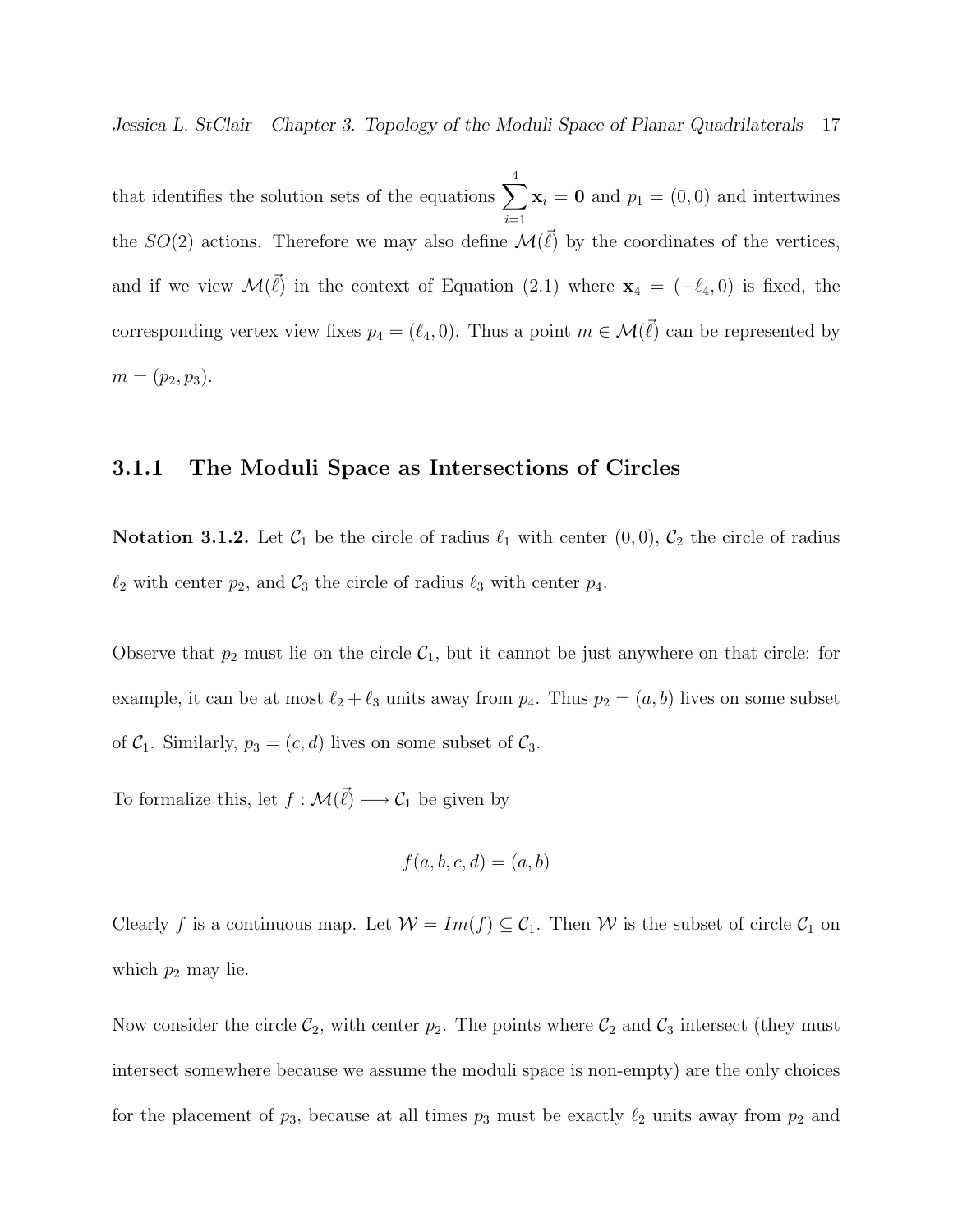

Figure 3.1: For a fixed  $p_2$  there are up to two choices for  $p_3$ : the intersection points of  $C_2$ and  $\mathcal{C}_3$ .

 $\ell_3$  units away from  $p_4$ . Thus for a fixed  $p_2$  there are up to two choices for  $p_3$  resulting from the intersection of  $C_2$  and  $C_3$  (see Figure 3.1). The only exception to this is when  $C_2 = C_3$ , but this only happens for very special choices of side lengths.

If  $p_2$  is at an endpoint of W that lies farthest away from  $p_4$ , this corresponds to  $\mathcal{C}_2$  and  $\mathcal{C}_3$  touching at a single point. This corresponds to  $\ell_2$  and  $\ell_3$  being straightened to form a triangle and hence only one choice for  $p_3$ . We give this quadrilateral a special name and definition.

**Definition 3.1.3.** Define the  $\triangle$ -configuration to be the quadrilateral where  $\ell_2$  is straightened with an adjacent side (in this case  $\ell_3$ ).

Observe that there are always two  $\triangle$ -configurations in  $\mathcal{M}(\vec{\ell})$  related by a reflection across the x-axis. In fact, for any point  $m \in \mathcal{M}(\vec{\ell})$  there is a corresponding point  $m' \in \mathcal{M}(\vec{\ell})$  which is a reflection of all the vector sides across the x-axis.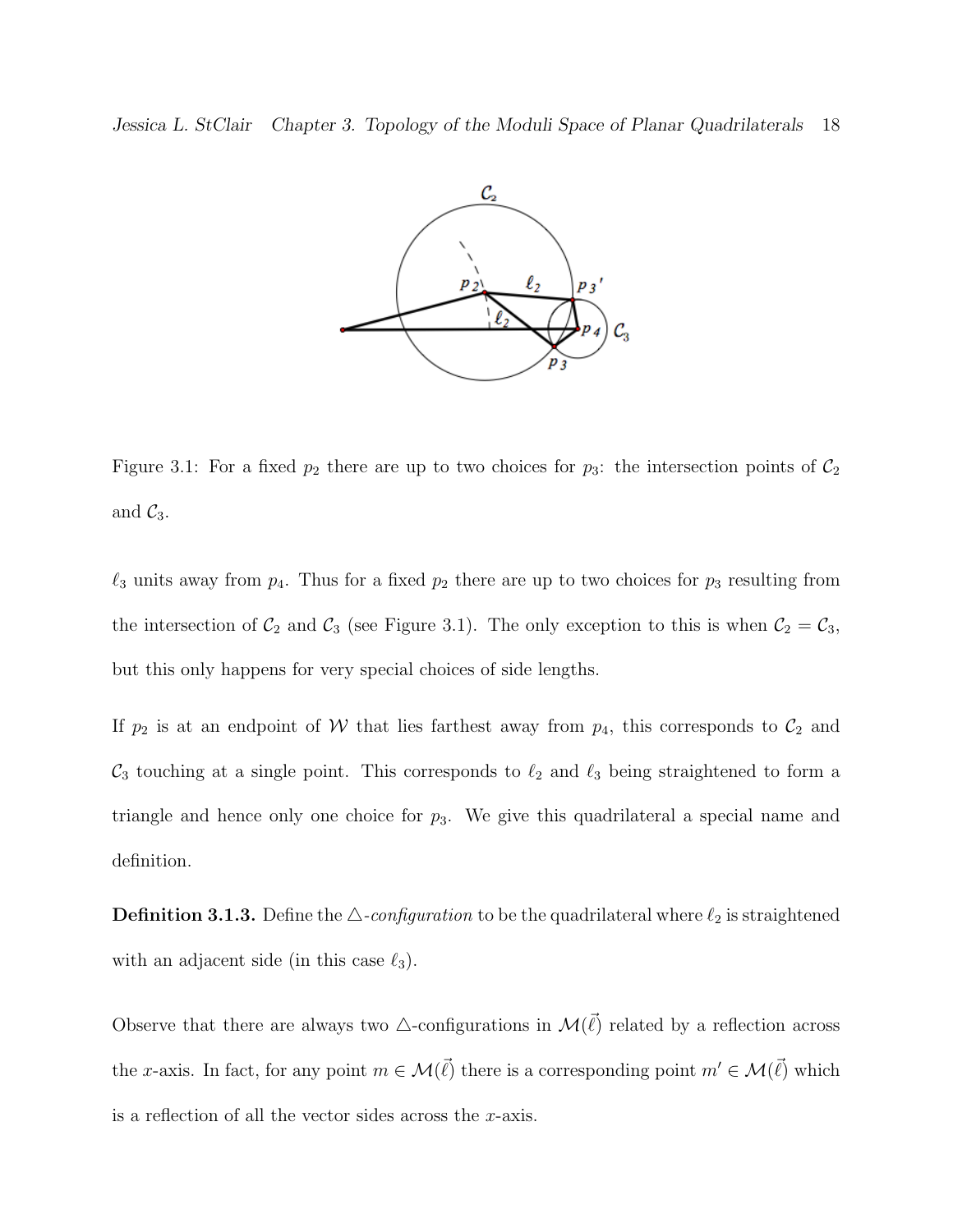#### 3.2 Connectedness

We now show that  $\mathcal{M}(\vec{\ell})$  has at most two connected components and we give a condition on side lengths to guarantee the connectedness of  $\mathcal{M}(\vec{\ell})$ . Recall that  $f : \mathcal{M}(\vec{\ell}) \longrightarrow C_1$  is given by  $f(a, b, c, d) = (a, b)$ , and  $W = Im(f)$ .

**Definition 3.2.1.** Define  $\mathcal{W}^+ = \{(a, b) \in \mathcal{W} : b \geq 0\} \subseteq \mathcal{W}$ .

Definition 3.2.2. Define  $\mathcal{W}^- = \{(a, b) \in \mathcal{W} : b \leq 0\} \subseteq \mathcal{W}$ .

Lemma 3.2.3. The sets  $W^+$  and  $W^-$  are connected.

*Proof.* We will show that  $W^+$  is connected. The proof for  $W^-$  connected is analogous.

Let  $(a(u), b(u)) = (\ell_1 \cos(u), \ell_1 \sin(u))$  be the parametrization of points on the circle  $C_1$  with  $b(u) \geq 0$ . Let  $u_0$  be the angle corresponding to the  $\triangle$ -configuration with  $b_0 = b(u_0) \geq 0$  and observe that  $u_0$  is a maximum value for u. At the point  $(a(u_0), b(u_0))$ , the distance from  $(\ell_4, 0)$  to  $(a(u_0), b(u_0)) = (a_0, b_0)$  is equal to  $\ell_2 + \ell_3$ .

Let  $\delta(u) = \sqrt{(a(u) - \ell_4)^2 + b(u)^2}$  be the distance from  $p_2$  to  $p_4$  at angle u. Then  $\delta(u_0)$  $\ell_2 + \ell_3$ . Observe that the possible range of values for  $\delta(u)$  is:  $\ell_2 - \ell_3 \leq \delta(u) \leq \ell_2 + \ell_3$ . Also observe that, if u is such that  $\delta(u)$  falls in this range, then the circles  $\mathcal{C}_2$  and  $\mathcal{C}_3$  intersect and hence for angle u there is at least one corresponding point in the moduli space. The function  $\delta(u)$  is monotonic in u.

Now let  $u_1$  be such that  $(a(u_1), b(u_1)) \in \mathcal{W}^+$ . Observe that  $u_1 = u_0 - C$ , where  $0 \le C \le u_0$ . Define  $\gamma : [0,1] \longrightarrow [u_1, u_0]$  by  $\gamma(t) = u_0 - tC$ . Then  $\gamma(0) = u_0$  and  $\gamma(1) = u_1$ . Let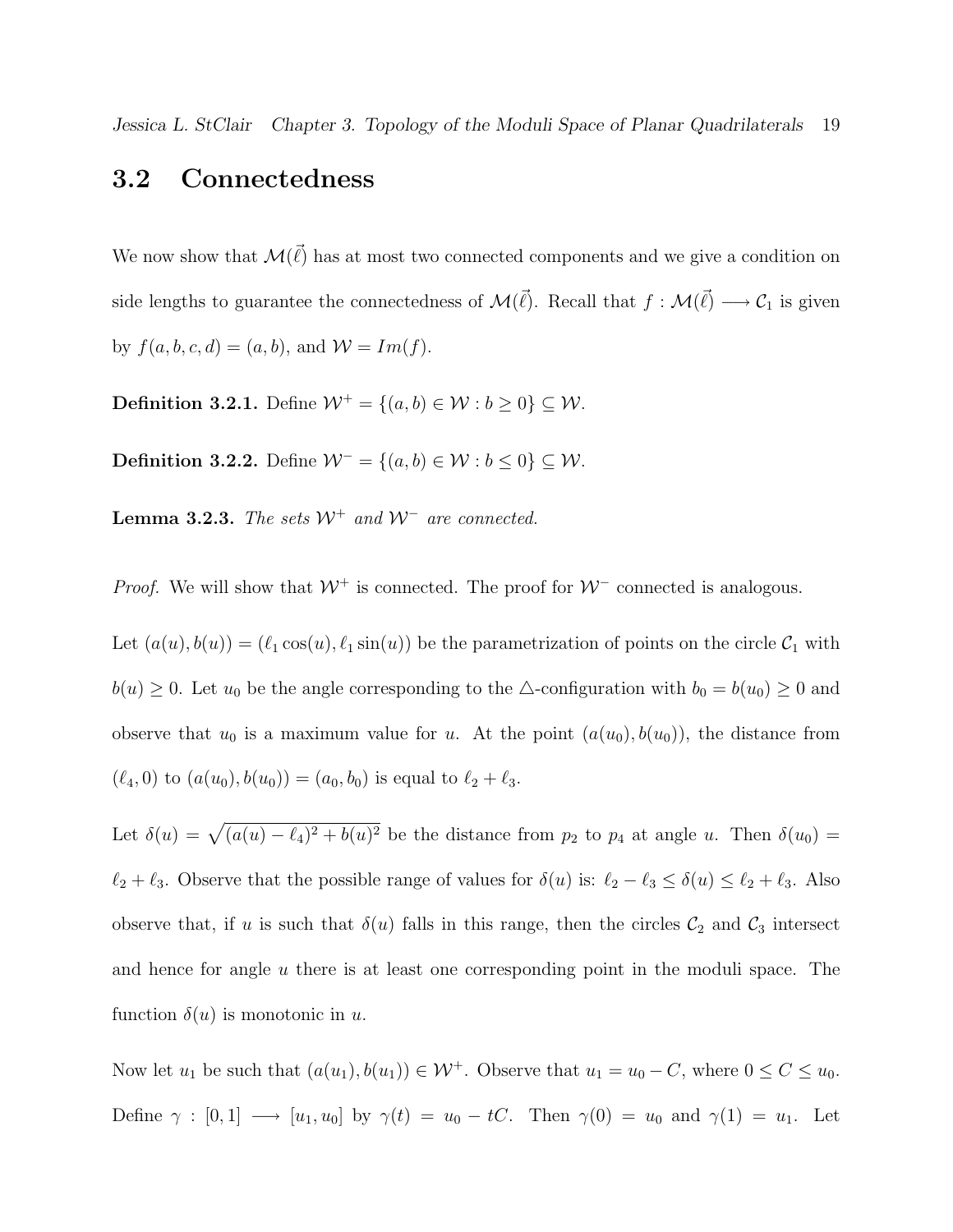$(a(t), b(t)) = (\ell_1 \cos(\gamma(t)), \ell_1 \sin(\gamma(t)))$  be a parametrization. Observe that this path remains in  $W^+$  for two reasons: the first is because  $0 \le u_1 \le u_0 \le \pi$  and so  $b(t) \ge 0$  on [0, 1], the second is because for any u such that  $u_1 \leq u \leq u_0$ , the function  $\delta(u)$  falls into the range of values required to have circles  $\mathcal{C}_2$  and  $\mathcal{C}_3$  intersect; hence the point  $(a(u), b(u))$  is in the image of  $f$ .

**Lemma 3.2.4.** The sets  $f^{-1}(\mathcal{W}^+)$  and  $f^{-1}(\mathcal{W}^-)$  are connected.

*Proof.* We will show that  $f^{-1}(\mathcal{W}^+)$  is path connected, hence connected. The proof for  $f^{-1}(\mathcal{W}^-)$  is analogous. Recall we have assumed that  $\ell_4 \geq \ell_1 \geq \ell_2 \geq \ell_3$ .

By Lemma 3.1.1 we can straighten  $\ell_2$  and  $\ell_3$  to form a triangle. Let  $m_0 = (a_0, b_0, c_0, d_0) \in$  $f^{-1}(\mathcal{W}^+)$  be the  $\triangle$ -configuration and let  $m_1 = (a_1, b_1, c_1, d_1) \in f^{-1}(\mathcal{W}^+)$  be any other point. We will exhibit a path from  $m_0$  to  $m_1$  that remains in  $f^{-1}(\mathcal{W}^+)$ .

Because  $f(m_0) = (a_0, b_0) \in \mathcal{W}^+, f(m_1) = (a_1, b_1) \in \mathcal{W}^+,$  and  $\mathcal{W}^+$  is path connected (by Lemma 3.2.3), there exists a continuous map  $\gamma : [0, 1] \longrightarrow \mathcal{W}^+$  such that  $\gamma(0) = (a_0, b_0)$  and  $\gamma(1) = (a_1, b_1)$  given by  $\gamma(t) = (a(t), b(t)).$ 

We now use the Implicit Mapping Theorem on the two equations:

$$
(c-a)^2 + (d-b)^2 = \ell_2^2
$$
  

$$
(\ell_4 - c)^2 + d^2 = \ell_3^2
$$

$$
\Box
$$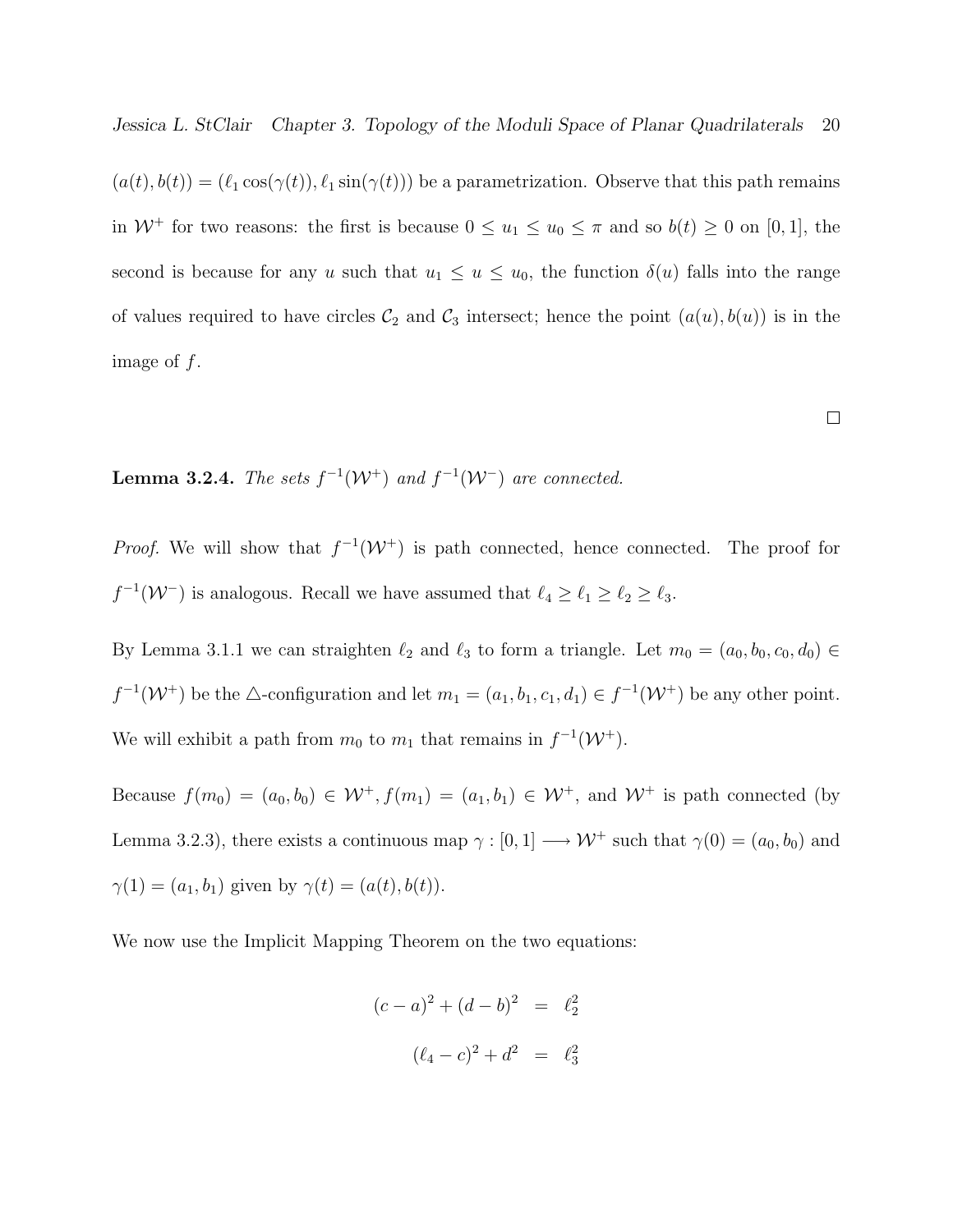to show that  $(c, d)$  can be written as a function of  $(a, b)$ . The Jacobian matrix is:

$$
\begin{bmatrix} -2(c-a) & -2(d-b) & 2(c-a) & 2(d-b) \\ 0 & 0 & -2(\ell_4 - c) & 2d \end{bmatrix}
$$

In order to guarantee that  $(c, d)$  can be written as a function of  $(a, b)$ , we need the rows of the matrix

$$
\begin{bmatrix} 2(c-a) & 2(d-b) \ -2(\ell_4 - c) & 2d \end{bmatrix}
$$

to be linearly independent. Observe that this happens everywhere but at the points where  $(c - a, d - b)$  and  $(\ell_4 - c, -d)$  are parallel. Note that one place this happens is at the  $\triangle$ -configuration. We now explicitly define a continuous extension to the  $\triangle$ -configuration.

Recall that  $(a_0, b_0, c_0, d_0)$  are the coordinates of the  $\triangle$ -configuration. Let  $(a(u), b(u))$  =  $(\ell_1 \cos(u), \ell_1 \sin(u))$  and  $(a(u_0), b(u_0)) = (a_0, b_0)$ . Then  $(a(u), b(u))$  is a continuous function of u through  $u_0$  and, by the Implicit Mapping Theorem,  $(c(u), d(u))$  is a continuous function of u up to  $u_0$ . Define  $(c(u_0), d(u_0)) = (c_0, d_0)$ . We will now prove that this is a continuous extension of  $(c(u), d(u))$  through  $u_0$ .

Let  $\epsilon = |(a, b) - (a_0, b_0)|$ . Then  $\epsilon \to 0$  as  $u \to u_0$ . Let  $\delta = |(c, d) - (c_0, d_0)|$ . We will show that  $\delta \to 0$  as  $\epsilon \to 0.$ 

Consider the triangle formed by the points  $(a_0, b_0), (c_0, d_0)$  and  $(c, d)$ . This triangle has side lengths  $\ell_2, \ell_2+\epsilon$ , and  $\delta$  (see Figure 3.2). The dotted line  $\ell$  shown in Figure 3.2 passes through  $(c_0, d_0)$  and is tangent to both circles  $\mathcal{C}_2$  and  $\mathcal{C}_3$ . Therefore the line  $\ell$  is orthogonal to both radii and hence the two circles  $\mathcal{C}_2$  and  $\mathcal{C}_3$  lie on opposite sides of the tangent line  $\ell$ . Let  $\Phi$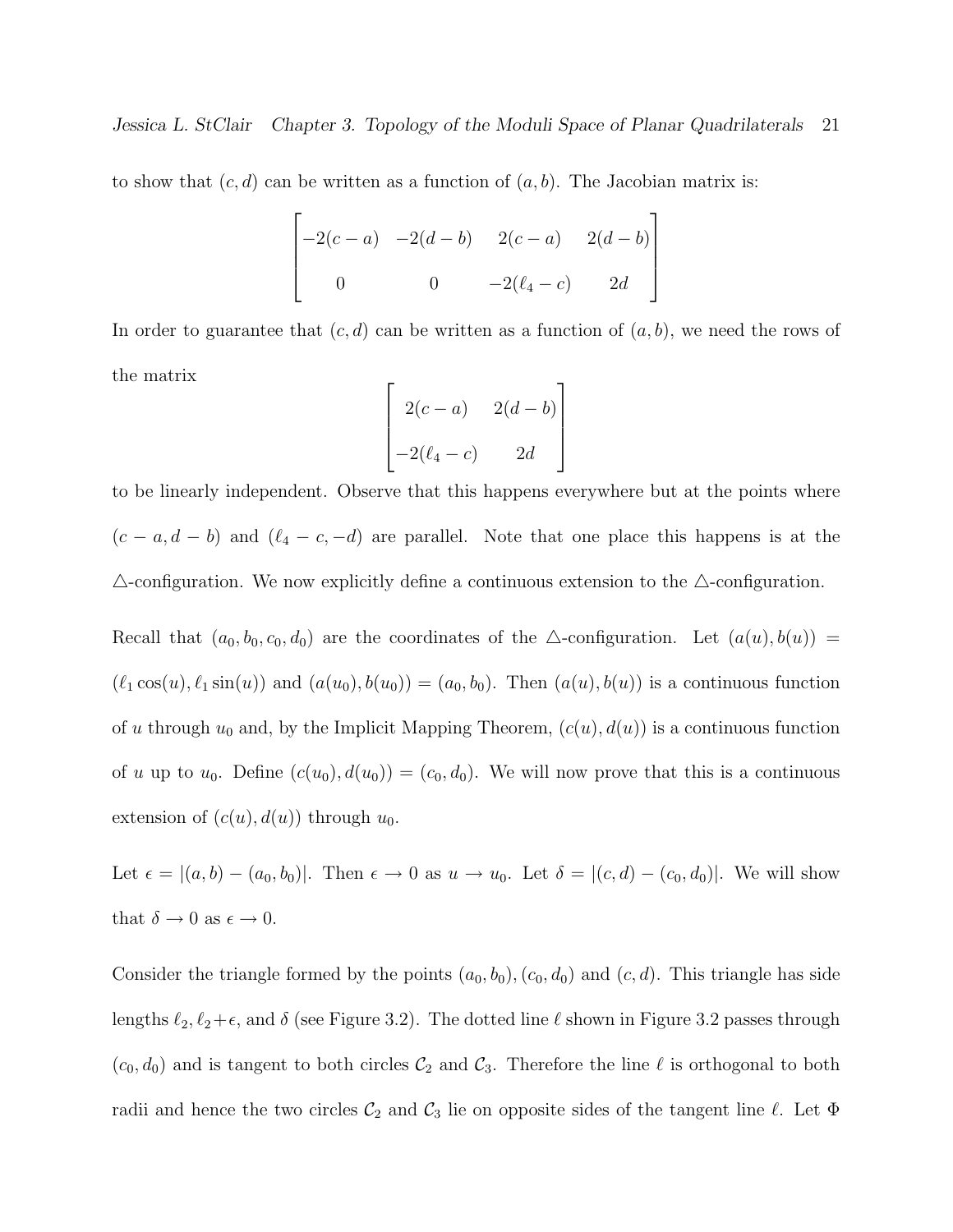

Figure 3.2: The triangle formed by the points  $(a_0, b_0), (c_0, d_0)$  and  $(c, d)$  (in bold) has side lengths  $\ell_2, \ell_2 + \epsilon$ , and  $\delta$ .

be the angle at  $(c_0, d_0)$  (not labeled in the figure). Then because  $(c, d)$  is a point on circle  $\mathcal{C}_3$ , the angle  $\Phi$  is always obtuse.

By the Law of Cosines,  $(\ell_2 + \epsilon)^2 = \ell_2^2 + \delta^2 - 2\ell_2\delta\cos(\Phi)$ . Because  $\Phi$  is obtuse,  $\cos(\Phi) \leq 0$ . Therefore the term  $-2\ell_2\delta\cos(\Phi) \geq 0$ . This implies that  $\ell_2^2 + \delta^2 \leq (\ell_2 + \epsilon)^2$  and hence  $\delta^2 \leq (\ell_2 + \epsilon)^2 - \ell_2^2$ . It is now clear that  $\delta \to 0$  as  $\epsilon \to 0$ . Therefore  $(c(u), d(u))$  has a continuous extension through  $u_0$ .

The other point where  $(c - a, d - b)$  and  $(\ell_4 - c, -d)$  are parallel occurs only when W is unconnected. This point corresponds to  $x_2$  and  $x_3$  pointing in opposite directions. We call this point  $m_2$ . We now explicitly define a continuous extension of  $(c(a, b), d(a, b))$  to the point  $m_2$ .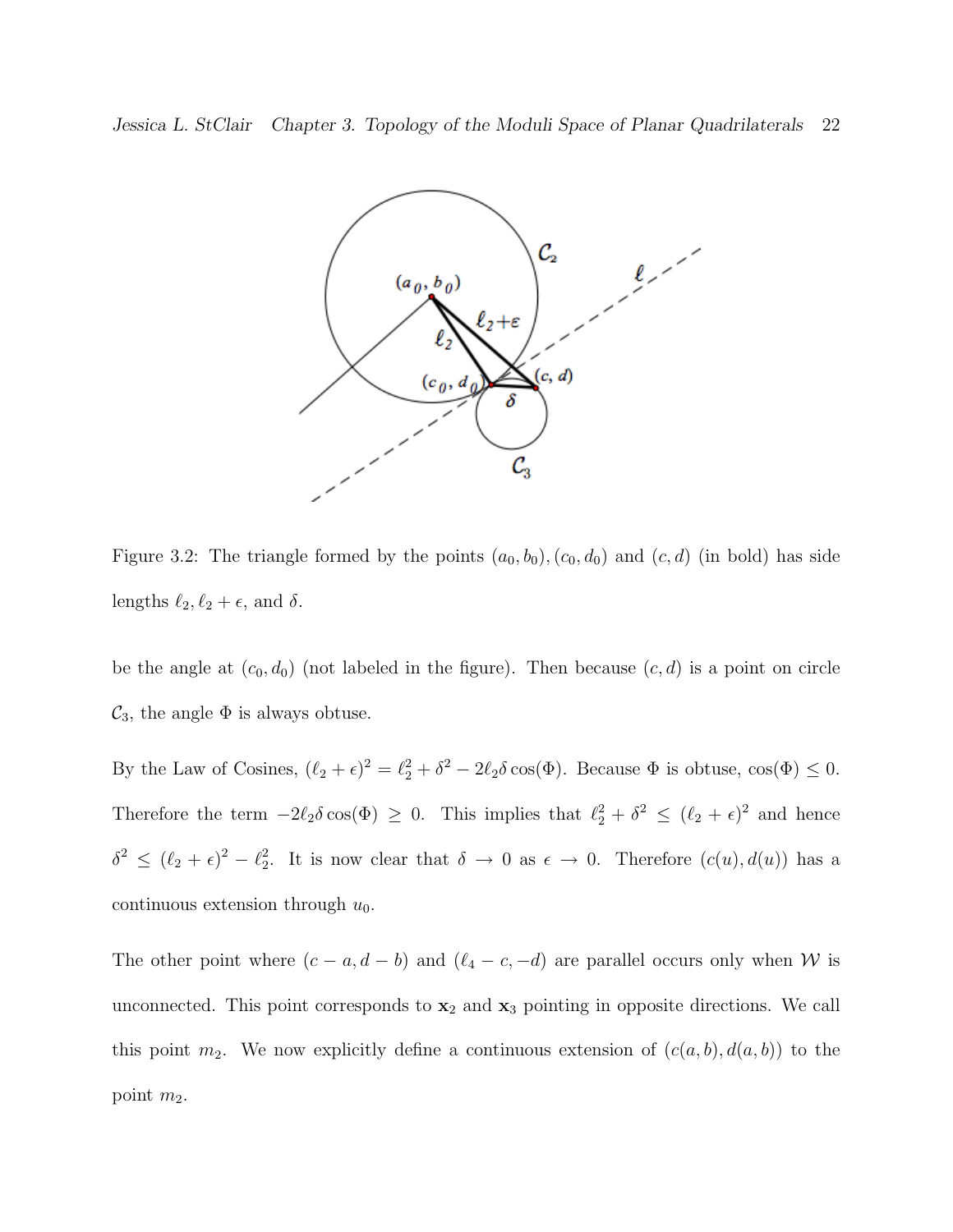

Figure 3.3: The triangle formed by the points  $(a_2, b_2)$ ,  $(\ell_4, 0)$  and  $(c, d)$  (in bold) has side lengths  $\ell_2 - \ell_3, \ell_3$ , and z.

Let  $m_2 = (a_2, b_2, c_2, d_2)$  be the coordinates. Let  $u_2$  be the angle such that  $(a(u_2), b(u_2)) =$  $(a_2, b_2)$ . Then  $(a(u), b(u))$  is a continuous function of u through  $u_2$  and, by the Implicit Mapping Theorem,  $(c(u), d(u))$  is a continuous function of u up to  $u_2$ . Define  $(c(u_2), d(u_2))$  =  $(c_2, d_2)$ . We will now prove that this is a continuous extension of  $(c(u), d(u))$ .

Let  $\epsilon = |(a, b) - (a_2, b_2)|$ . Then  $\epsilon \to 0$  as  $u \to u_2$ . Let  $\delta = |(c, d) - (c_2, d_2)|$ . We will show that  $\delta \to 0$  as  $\epsilon \to 0$ .

Consider the triangle formed by the points  $(a_2, b_2)$ ,  $(\ell_4, 0)$ , and  $(c, d)$ . Let  $z = |(c, d)-(a_2, b_2)|$ . Then this triangle has side lengths  $\ell_2 - \ell_3, \ell_3$ , and z (see Figure 3.3). Observe that  $\ell_2 - \epsilon \leq$  $z \le \ell_2 + \epsilon$ . Let  $\phi$  be the angle at  $(\ell_4, 0)$  as shown in Figure 3.3. We will show that  $\phi \to \pi$ as  $\epsilon \to 0$ . By Figure 3.3 it is clear that if  $\phi \to \pi$  then  $\delta \to 0$ .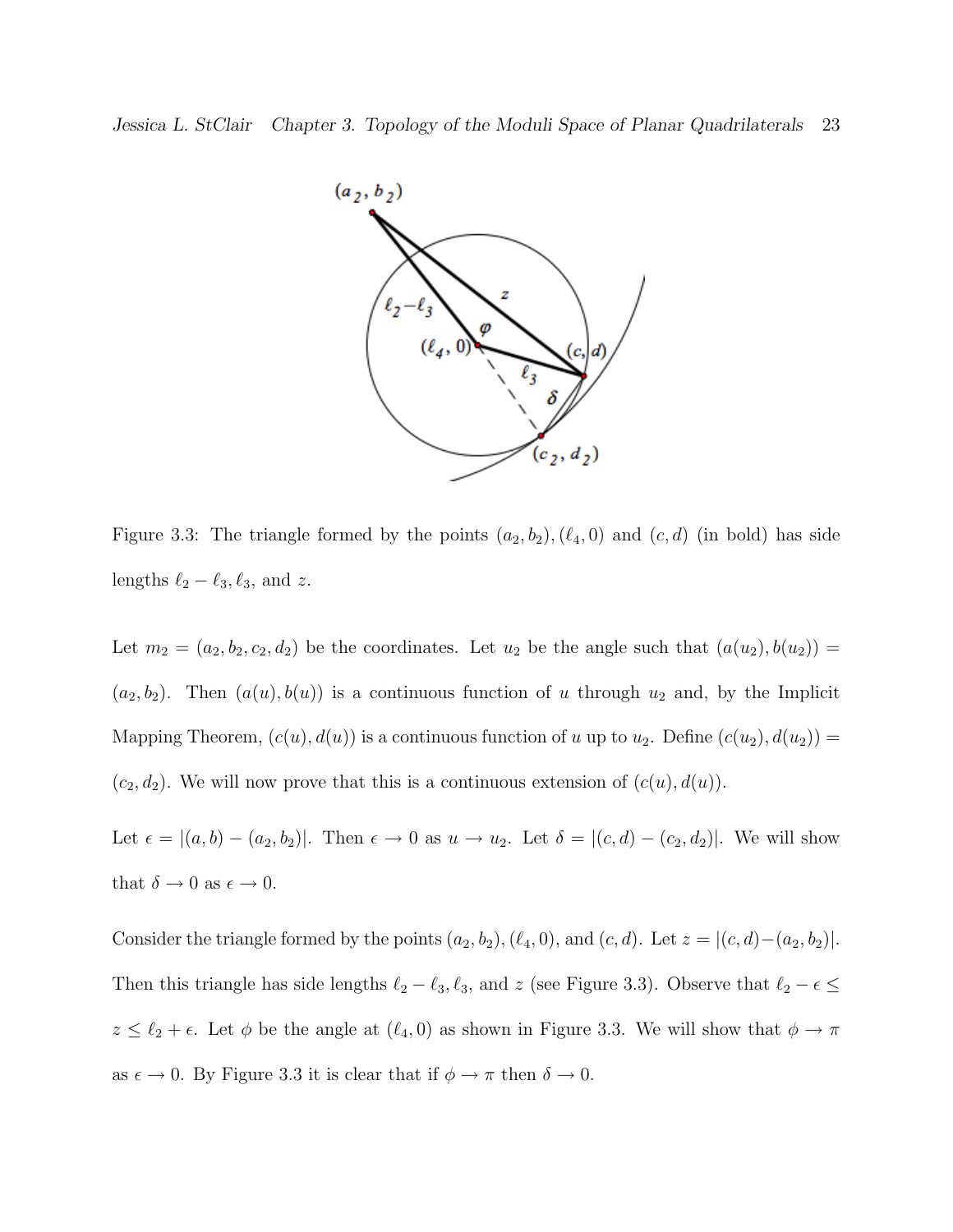By the Law of Cosines,

$$
(\ell_2 \pm \epsilon)^2 = \ell_3^2 + (\ell_2 - \ell_3)^2 - 2\ell_3(\ell_2 - \ell_3)\cos\phi
$$
  
=  $\ell_3^2 + \ell_2^2 + \ell_3^2 - 2\ell_2\ell_3 - 2\ell_2\ell_3\cos\phi + 2\ell_3^2\cos\phi$ 

This implies that

$$
(\ell_2 \pm \epsilon)^2 - \ell_2^2 = 2\ell_3(\ell_3 - \ell_2)(1 + \cos \phi)
$$
\n(3.1)

Because the left-hand side of Equation (3.1) goes to zero as  $\epsilon \to 0$ , the right-hand side of Equation (3.1) must also go to zero as  $\epsilon \to 0$ . But the only term on the right-hand side of Equation (3.1) that can ever equal zero is  $1 + \cos \phi$ . Therefore  $1 + \cos \phi \to 0$  as  $\epsilon \to 0$  and hence  $\phi \to \pi$  as  $\epsilon \to 0$ . We have now shown that  $\delta \to 0$  as  $\epsilon \to 0$  and thus  $(c(u), d(u))$  has a continuous extension through  $u_2$ .

Thus we can always write  $(c(a, b), d(a, b))$ , and  $(a, b)$  can be written as a function of t. We now have a path  $\mathbf{m} : [0, 1] \longrightarrow f^{-1}(\mathcal{W}^+)$  given by  $\mathbf{m}(t) = (a(t), b(t), c(t), d(t))$  where  $\mathbf{m}(0) = m_0$ and  $\mathbf{m}(1) = m_1$ .

We have shown that for any point in  $f^{-1}(\mathcal{W}^+)$  there is a path from  $m_0 \in f^{-1}(\mathcal{W}^+)$  to that point which remains in  $f^{-1}(\mathcal{W}^+)$ . Therefore  $f^{-1}(\mathcal{W}^+)$  is path connected, hence connected.

$$
\qquad \qquad \Box
$$

It is clear that  $W = W^+ \cup W^-$ . Therefore W is connected if and only if  $W^+ \cap W^- \neq \emptyset$ . It is also clear that  $\mathcal{M}(\vec{\ell}) = f^{-1}(\mathcal{W}^+) \cup f^{-1}(\mathcal{W}^-)$ . Therefore  $\mathcal{M}(\vec{\ell})$  is connected if and only if  $f^{-1}(\mathcal{W}^+) \cap f^{-1}(\mathcal{W}^-) \neq \emptyset.$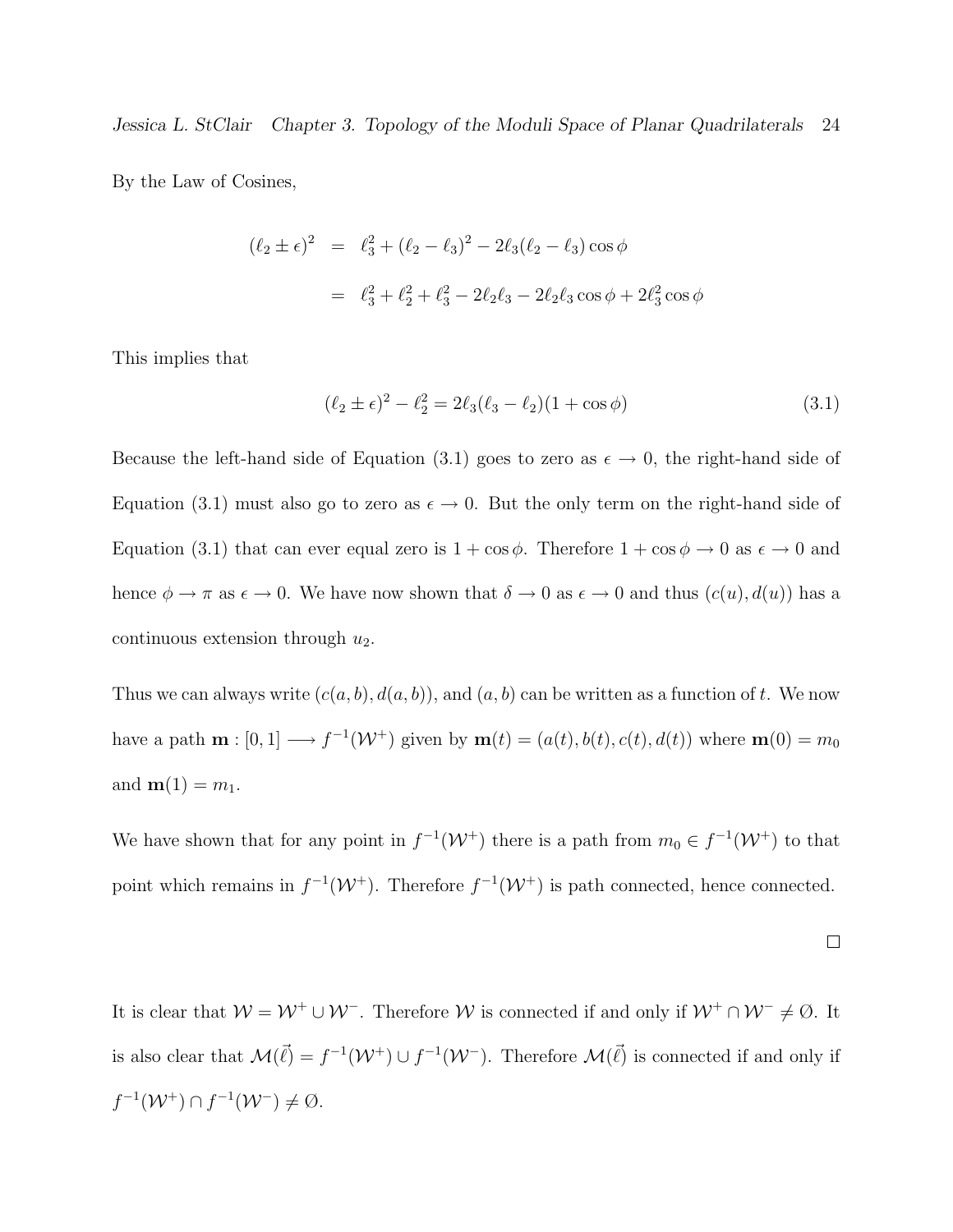**Lemma 3.2.5.**  $W^+ \cap W^- \neq \emptyset$  if and only if  $f^{-1}(W^+) \cap f^{-1}(W^-) \neq \emptyset$ .

*Proof.* Suppose  $W^+\cap W^- \neq \emptyset$  so there exists  $(a, 0) \in W^+\cap W^-$ . By the definitions of the sets involved, any point in  $f^{-1}(a, 0)$  is in  $f^{-1}(\mathcal{W}^+) \cap f^{-1}(\mathcal{W}^-)$  and hence  $f^{-1}(\mathcal{W}^+) \cap f^{-1}(\mathcal{W}^-) \neq$  $\emptyset$ . Now suppose  $f^{-1}(\mathcal{W}^+) \cap f^{-1}(\mathcal{W}^-) \neq \emptyset$ . Then there exists  $m \in f^{-1}(\mathcal{W}^+) \cap f^{-1}(\mathcal{W}^-)$ and  $f(m) \in \mathcal{W}^+ \cap \mathcal{W}^-$ . Therefore  $\mathcal{W}^+ \cap \mathcal{W}^- \neq \emptyset$ .

Therefore, to show that  $\mathcal{M}(\vec{\ell})$  is connected, it suffices to show that  $\mathcal{W}^+ \cap \mathcal{W}^- \neq \emptyset$ . There are only two points that could be in the intersection of  $W^+$  and  $W^-$ : the point  $(-\ell_1, 0)$  and the point  $(\ell_1, 0)$ .

Claim 3.2.6. Since  $\ell_4 \geq \ell_1 \geq \ell_2 \geq \ell_3$ , then  $(-\ell_1, 0) \in \mathcal{W}$  if and only if  $\ell_1 = \ell_2 = \ell_3 = \ell_4$ .

*Proof.* If  $(-\ell_1, 0) \in \mathcal{W}$ , observe that  $\ell_1 + \ell_4 = \ell_2 + \ell_3$ . This happens if and only if all the side lengths are equal.

Note that in the case of equal side lengths,  $(\ell_1, 0) \in \mathcal{W}$ . Now assume that all the side lengths are not equal. Then W (and hence  $\mathcal{M}(\vec{\ell})$ ) is connected if and only if  $(\ell_1, 0) \in \mathcal{W}$ .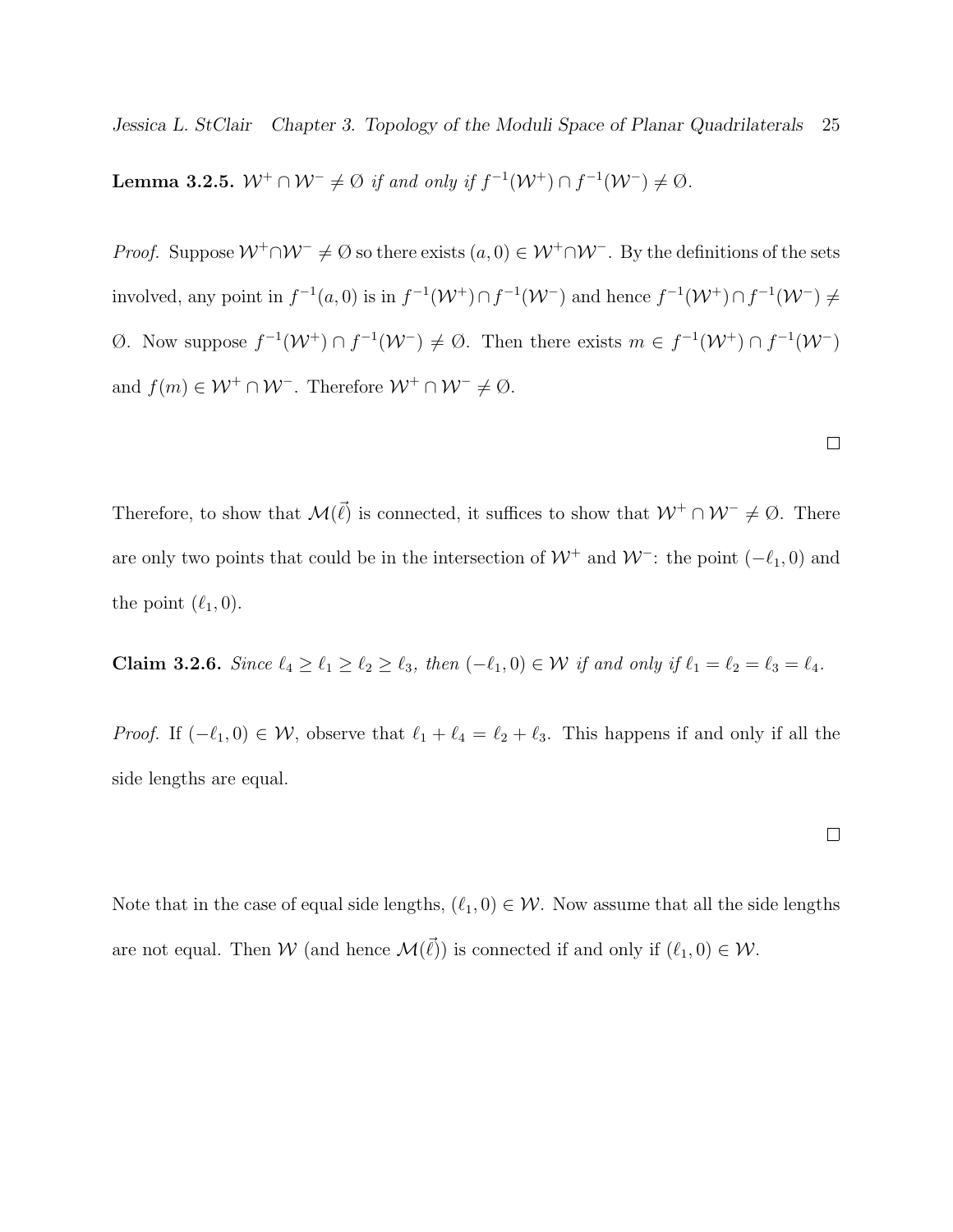#### 3.2.1 Condition on Side Lengths for Connectedness

**Theorem 3.2.7.** Let  $A \geq B \geq C \geq D$  be the four given side lengths arranged in nonascending order. Then  $\mathcal{M}(\vec{\ell})$  is connected if and only if  $C - D \leq A - B$ .

*Proof.* Again let  $\vec{\ell} = (B, C, D, A)$  and assume that we are not in the case  $A = B = C = D$ , so that  $(-B, 0) \notin W$ . Then by our previous discussion,  $\mathcal{M}(\vec{\ell})$  is connected if and only if  $(B, 0) \in \mathcal{W}$ .

Assume first that  $A > B$ . Then  $(B, 0) \in W$  if and only if the side lengths  $A - B, C$ , and D can form a triangle. By the triangle inequality, this is true if and only if  $C \leq (A - B) + D$ , ie, if and only if  $C - D \leq A - B$ .

If  $A = B$ , then  $(B, 0) \in W$  if and only if  $C = D$ , in which case  $C - D \leq A - B$  is trivially satisfied.

If we are in the case  $A = B = C = D$  then  $C - D \leq A - B$  is trivially satisfied.  $\Box$ 

#### 3.3 Classification

Here we state the results of previous authors about the topology of the moduli space of planar quadrilaterals. We will use examples in the next section to illustrate each specific case.

**Theorem 3.3.1.** Let  $\vec{\ell} = (\ell_1, \ell_2, \ell_3, \ell_4)$  be given such that  $\ell_4 \leq \sum$ 3  $i=1$  $\ell_i$  (this is just a restate-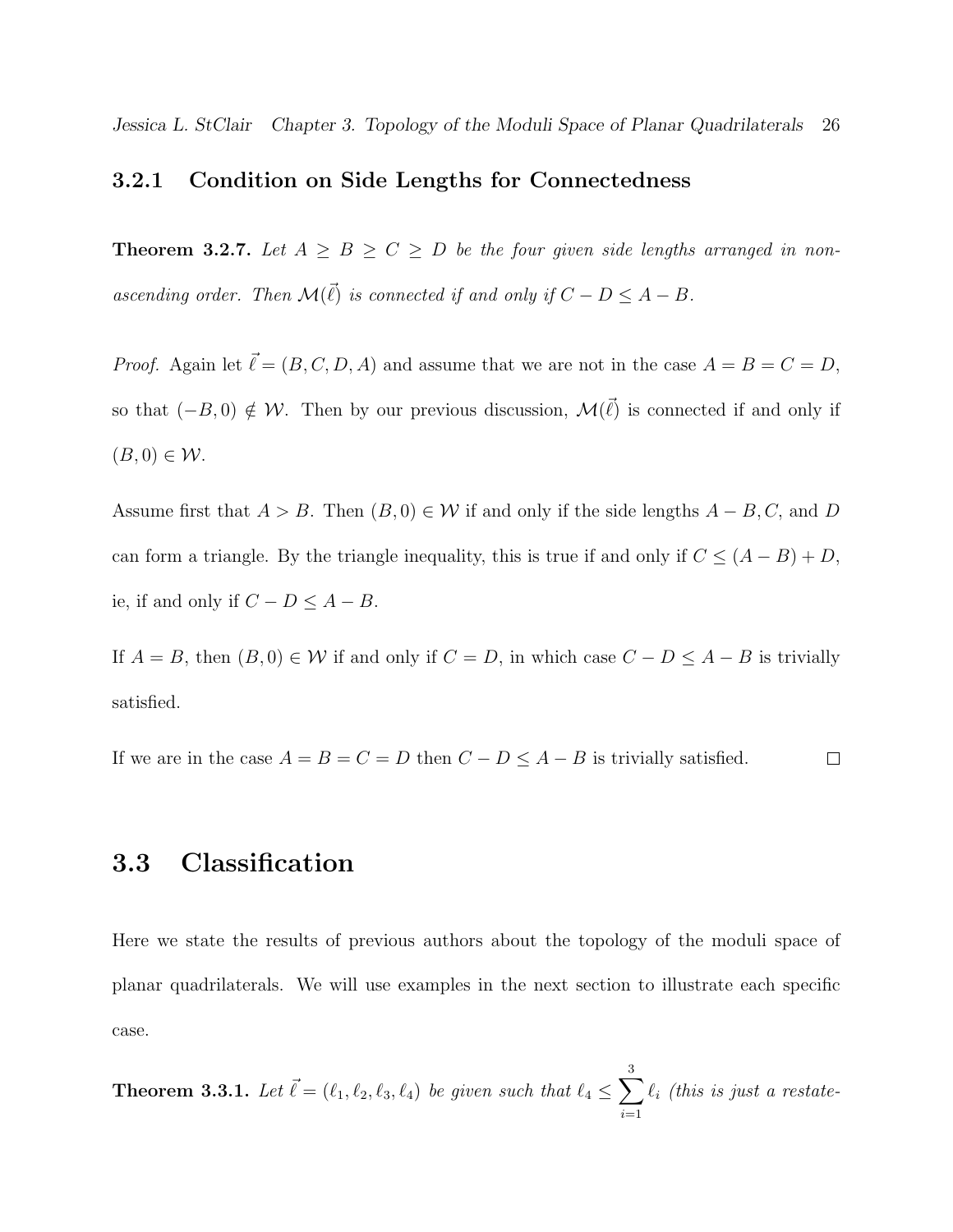

Figure 3.4: The moduli space for case  $(d)$  on the left,  $(e)$  in the center, and  $(f)$  on the right.

ment of our previous assumptions preventing the moduli space from being the empty set). Then the moduli space  $\mathcal{M}(\vec{\ell})$  is homeomorphic to one of the following:

- (a) A point
- (b) A circle,  $S^1$
- (c) Two disjoint circles,  $S^1 \sqcup S^1$
- (d) Two circles touching at a single point,  $S^1 \vee S^1$
- (e) Two circles touching at two distinct points,  $S^1 \vee_2 S^1$
- (f) Three circles, each touching the other circle at one distinct point,  $(S^1 \vee S^1) \vee_2 S^1$

Proof. For a formal proof see [5]. These results are well-known. See Figure 3.4 for illustrations of  $(d)$ ,  $(e)$  and  $(f)$ .  $\Box$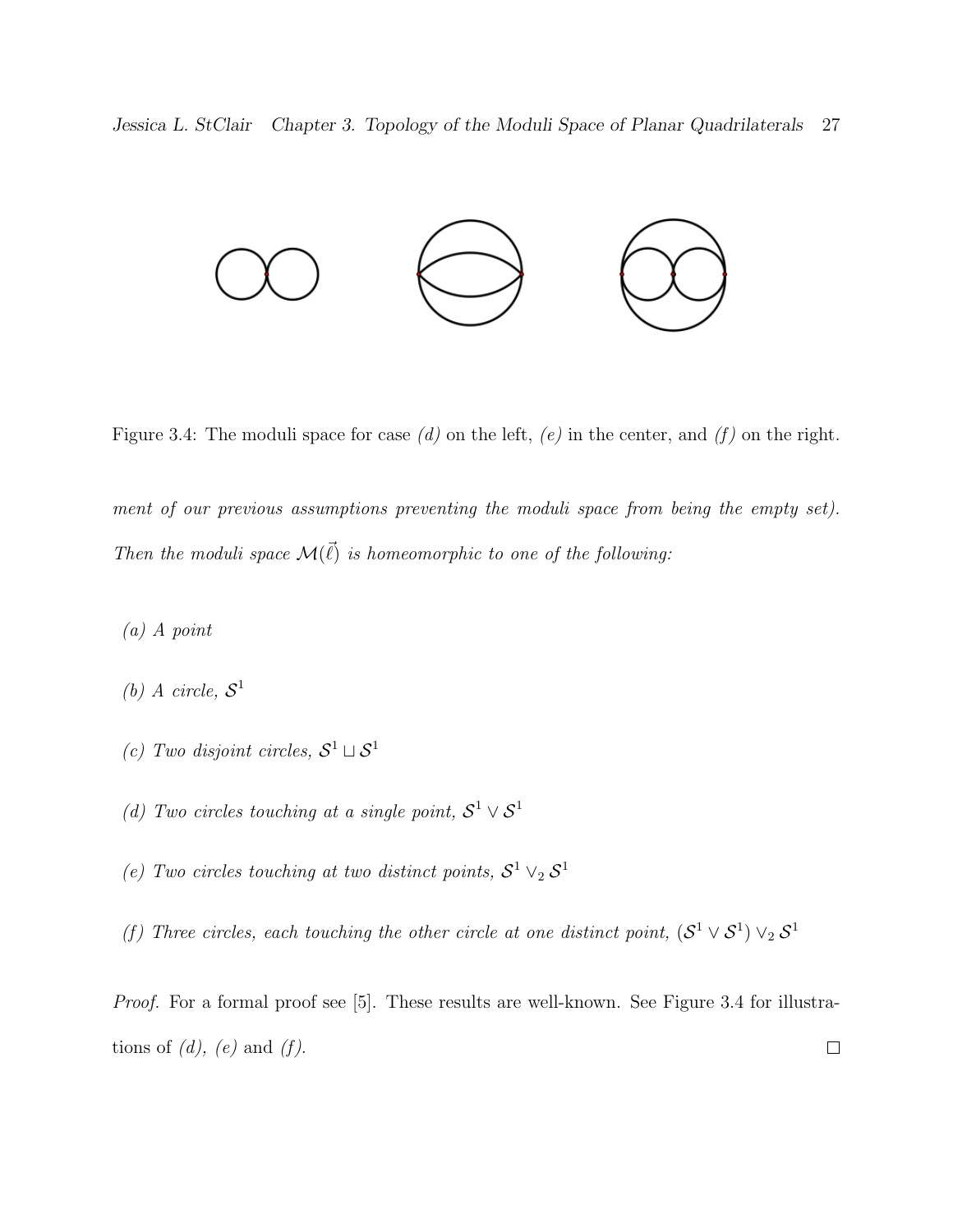Recall that  $\mathcal{M}(\vec{\ell})$  is a 1-manifold everywhere but at the straight-line configurations. The straight-line configurations appear as the points where circles in the moduli space intersect, as seen in cases (d) (one straight-line configuration), (e) (two straight-line configurations) and  $(f)$  (three straight-line configurations).

We will now give examples of cases (b) through  $(f)$  with proofs of  $(e)$  and  $(f)$ .

# 3.4 Examples

#### **3.4.1** Case  $(b)$

**Example 3.4.1.** Let  $\vec{\ell} = (5, 3, 1, 8)$ . For these side lengths the moduli space is homeomorphic to  $\mathcal{S}^1$ .

To see this, fix  $\ell_4$  along the positive x-axis and straighten  $x_2$  and  $x_3$ . Then the resulting shape is a triangle with side lengths 5, 4, and 8. We can think of  $p_2$  moving down towards the x-axis, pushing the other two sides out. As  $p_2$  continues its descent towards the x-axis,  $x_2$  and  $x_3$  are pulled down. The point  $p_2$  can pass through the x-axis, continuing to pull the other two sides with it, until it reaches its lowest point. Here  $x_2$  and  $x_3$  are straightened again, forming the original triangle reflected across the x-axis. Then as  $p_2$  moves back up it pulls  $x_2$  and  $x_3$  back with it, mirroring the trip down and returning to the top triangle (see Figure 3.5). Because this trip passes through all possible quadrilaterals with these side lengths, the moduli space is homeomorphic to a circle.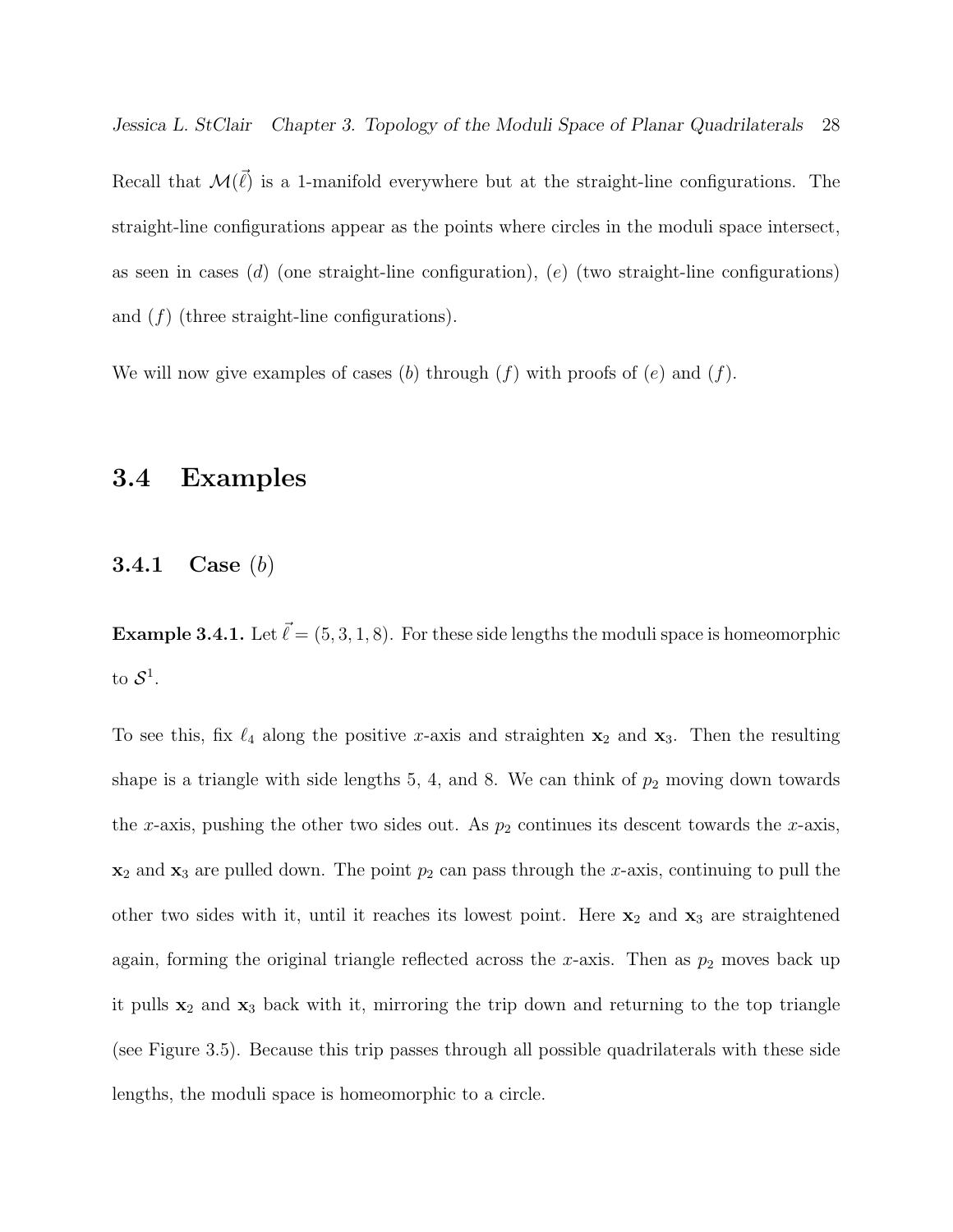

Figure 3.5: The circle of quadrilaterals with sides lengths  $\vec{\ell} = (5, 3, 1, 8)$ .

## 3.4.2 Case (c)

**Example 3.4.2.** Let  $\vec{\ell} = (5, 3, 1, 6)$ . For these side lengths the moduli space is homeomorphic to  $S^1 \sqcup S^1$ .

Here  $p_2$  cannot lie on the x-axis because  $3 - 1 > 6 - 5$ . Thus in this example the moduli space is homeomorphic to two circles, one corresponding to  $p_2$  lying above the x-axis and the other corresponding to  $p_2$  lying below the x-axis. Because  $p_2$  cannot pass through the x-axis, the moduli space is unconnected. The quadrilaterals in the lower circle correspond to the quadrilaterals in the upper circle by a reflection across the x-axis. See Figure 3.6 for an illustration of the quadrilaterals in the upper circle.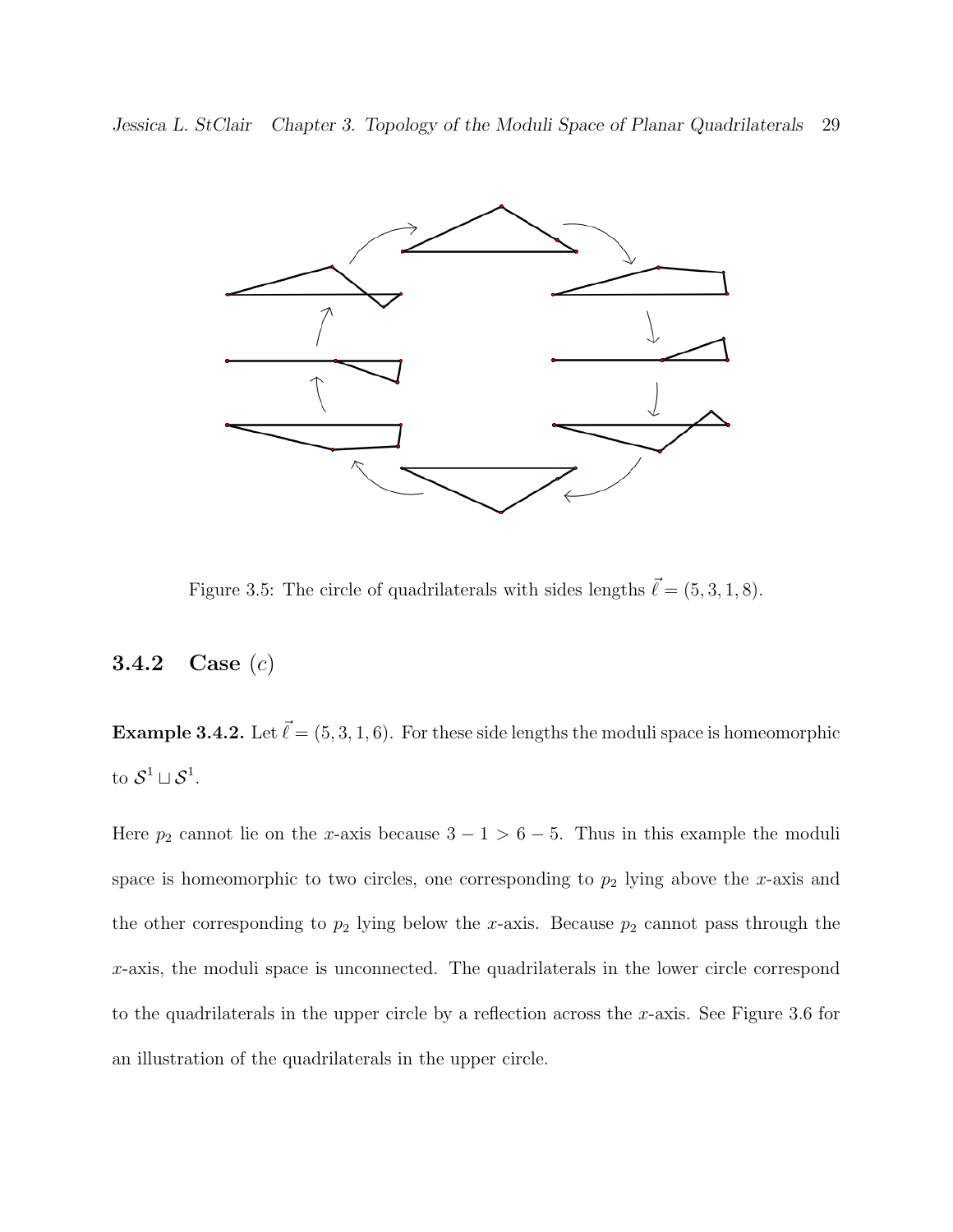

Figure 3.6: The circle of quadrilaterals with  $p_2$  above the x-axis for  $\vec{\ell} = (5, 3, 1, 6)$ .

#### **3.4.3** Case  $(d)$

**Example 3.4.3.** Let  $\vec{\ell} = (5, 3, 1, 7)$ . For these side lengths the moduli space is homeomorphic to  $\mathcal{S}^1 \vee \mathcal{S}^1$ .

Because  $7 = 5 + 3 - 1$ , a degenerate quadrilateral can be formed in the following way:  $\mathbf{x}_1$ points to the right,  $x_2$  points to the right,  $x_3$  points to the left and  $x_4$  points to the left. All the sides are collinear, and this quadrilateral corresponds to the intersection point of the two circles in the moduli space.

One circle represents the quadrilaterals with  $p_2$  above the x-axis and the other circle represents the quadrilaterals with  $p_2$  below the x-axis. Because  $p_2$  can pass through the x-axis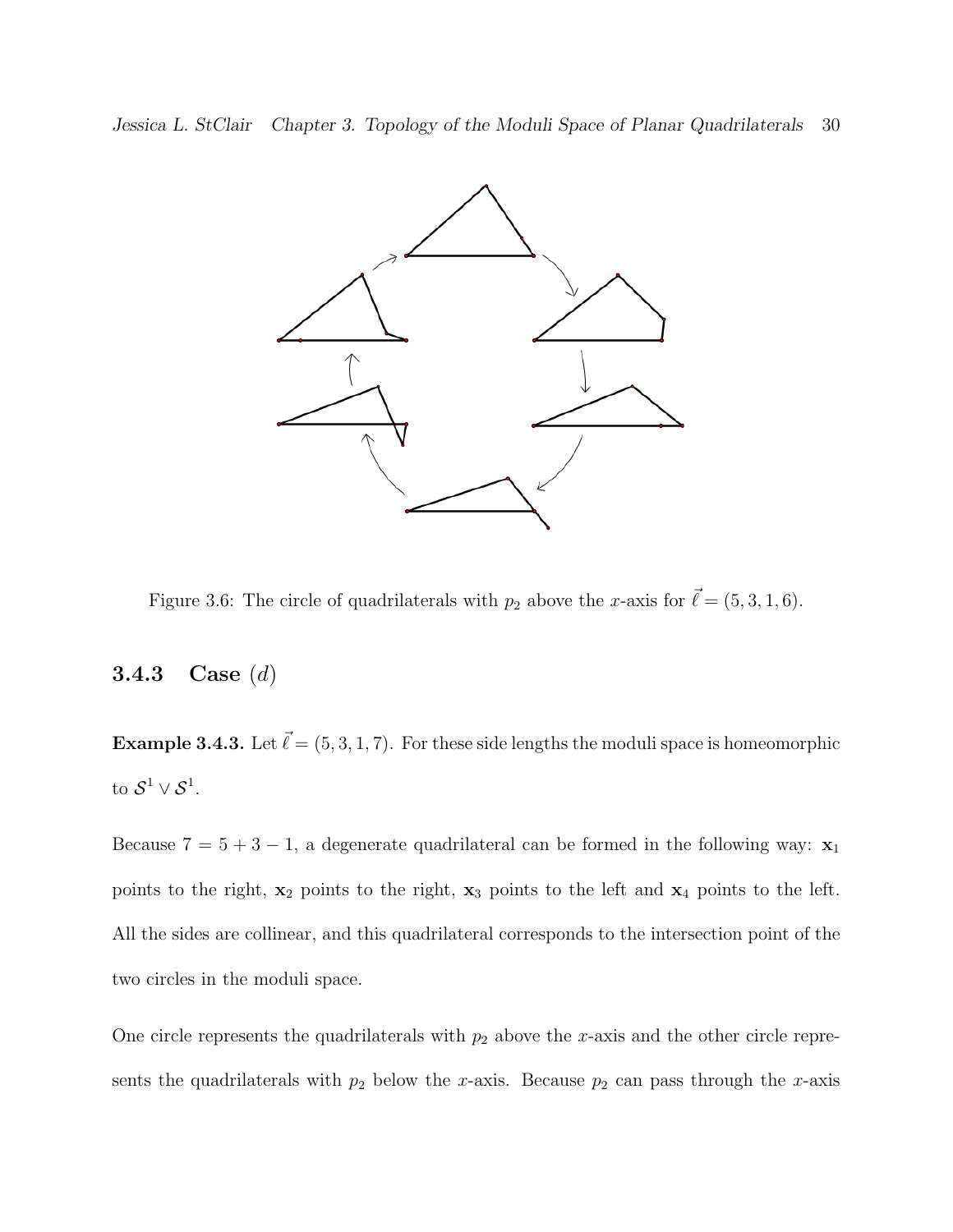

Figure 3.7: The moduli space of quadrilaterals with side lengths  $\vec{\ell} = (5, 3, 1, 7)$ .

via the degenerate quadrilateral, the moduli space is connected. See Figure 3.7.

#### 3.4.4 Case (e)

We will refer to this case as the *rectangle* case, meaning that two sides are of equal length and the other two sides of a different equal length. The moduli space is homeomorphic to  $S^1 \vee_2 S^1$  (see Figure 3.8).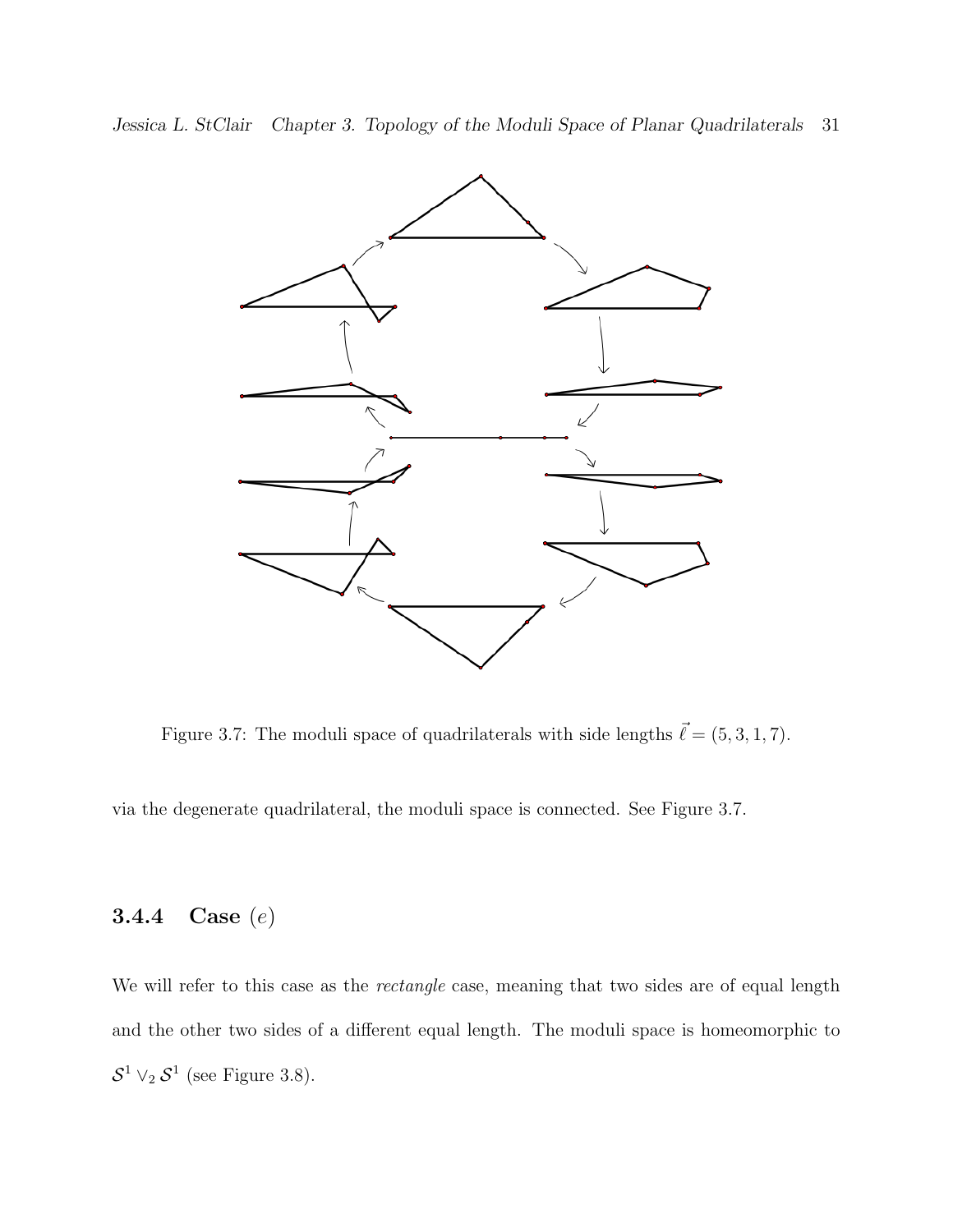

Figure 3.8: The moduli space for Case (e), the rectangle case.

**Example 3.4.4.** Let  $\vec{\ell} = (1, 5, 1, 5)$ .

Here there are two distinct degenerate quadrilaterals: the first with  $x_1$  pointing to the right,  $x_2$  pointing to the right,  $x_3$  pointing to the left, and  $x_4$  pointing to the left; the second with  $x_1$  pointing to the left,  $x_2$  pointing to the right,  $x_3$  pointing to the right, and  $x_4$  pointing to the left. The two degenerate quadrilaterals are represented in the moduli space by the intersection points of the two circles.

We now give a proof that the moduli space for the rectangle case must be homeomorphic to  $S^1 \vee_2 S^1$  based on a path analysis.

**Theorem 3.4.5.** Let  $l, s > 0$  be given such that  $l > s$  and let  $\vec{l} = (l, l, s, s)$  be the given side lengths for a quadrilateral, in no particular order. Then  $\mathcal{M}(\vec{\ell})$  is homeomorphic to  $\mathcal{S}^1 \vee_2 \mathcal{S}^1$ .

*Proof.* Since we have already proved that the order in which the side lengths appear in  $\vec{\ell}$ does not change the topology of  $\mathcal{M}(\vec{\ell})$  (see Theorem 2.3.1), we will choose an order that is convenient. Let  $\vec{\ell} = (s, l, s, l).$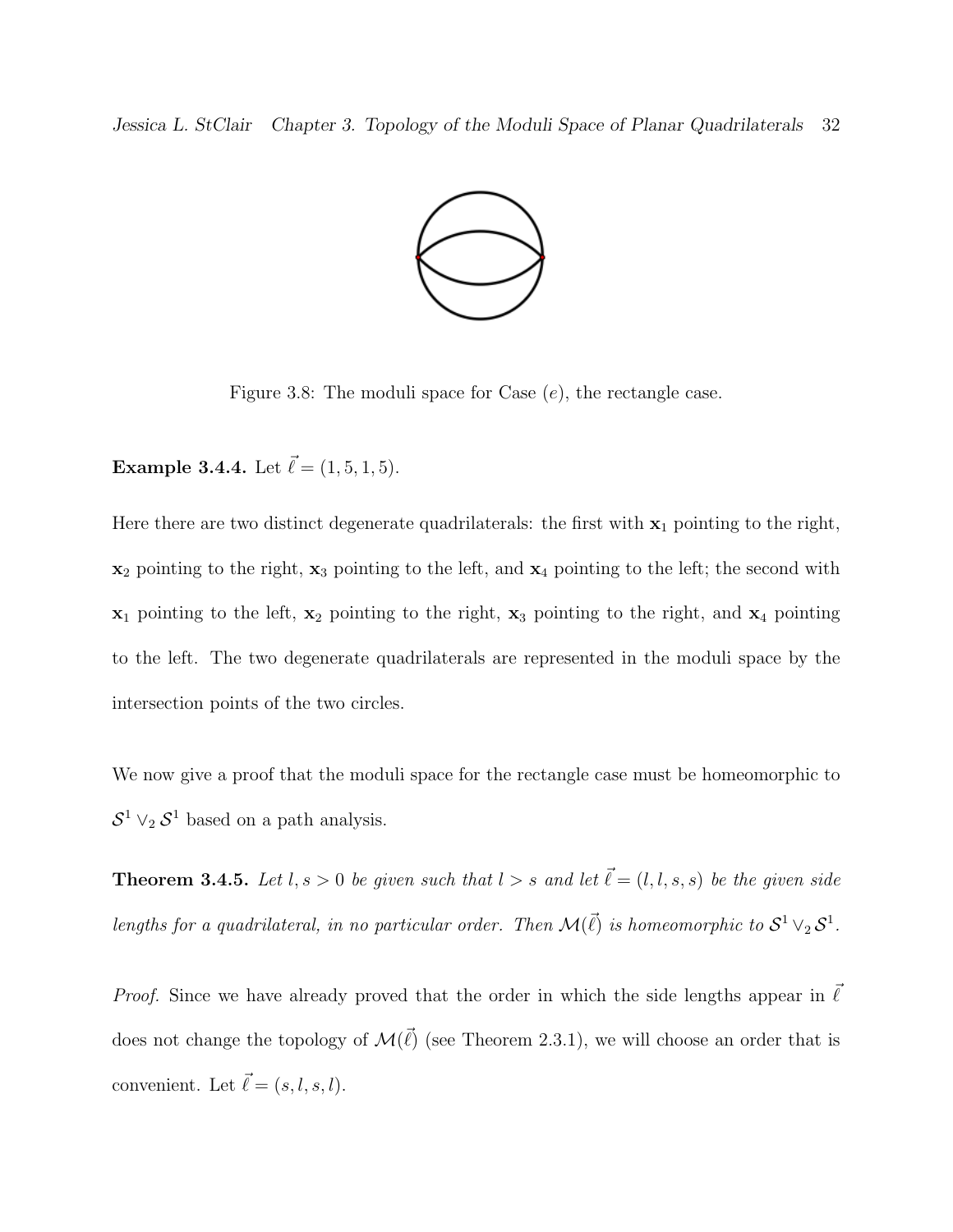

Figure 3.9: For a fixed  $p_2$ , the possible choices for  $p_3$  are the intersection points of circles  $\mathcal{C}_2$ and  $\mathcal{C}_3$ .

Recall that we are working in the context of Equation (2.1), where  $p_1 = (0, 0)$  and  $p_4 = (l, 0)$ are fixed,  $p_2$  lies on circle  $C_1$  which has center  $(0, 0)$  and radius s, and  $p_3$  lies on circle  $C_3$ which has center  $(l, 0)$  and radius s. Circle  $C_2$  has center  $p_2$  and radius l. For a fixed  $p_2$ , the choices for  $p_3$  are the intersection points of  $C_2$  and  $C_3$  (see Figure 3.9).

Note that, because of the order of the side lengths,  $p_2$  may lie anywhere on circle  $C_1$ . Because  $p_2$  is the center of  $\mathcal{C}_2$ , and we are interested in the intersection points of  $\mathcal{C}_2$  and  $\mathcal{C}_3$ , we examine how "close"  $p_2$  is to  $p_4$ .

The closest  $p_2$  can be to  $p_4$  is when  $p_2$  lies on the x-axis at coordinates  $p_2 = (s, 0)$ . In this case,  $C_2$  and  $C_3$  intersect at a single point, yielding one choice for  $p_3$ . That choice corresponds to  $p_3$  also on the x- axis at coordinates  $p_3 = (l + s, 0)$ . This is one of the straight-line configurations, where the first side points to the right, the second side points to the right, the third side points to the left and the fourth side points to the left. We will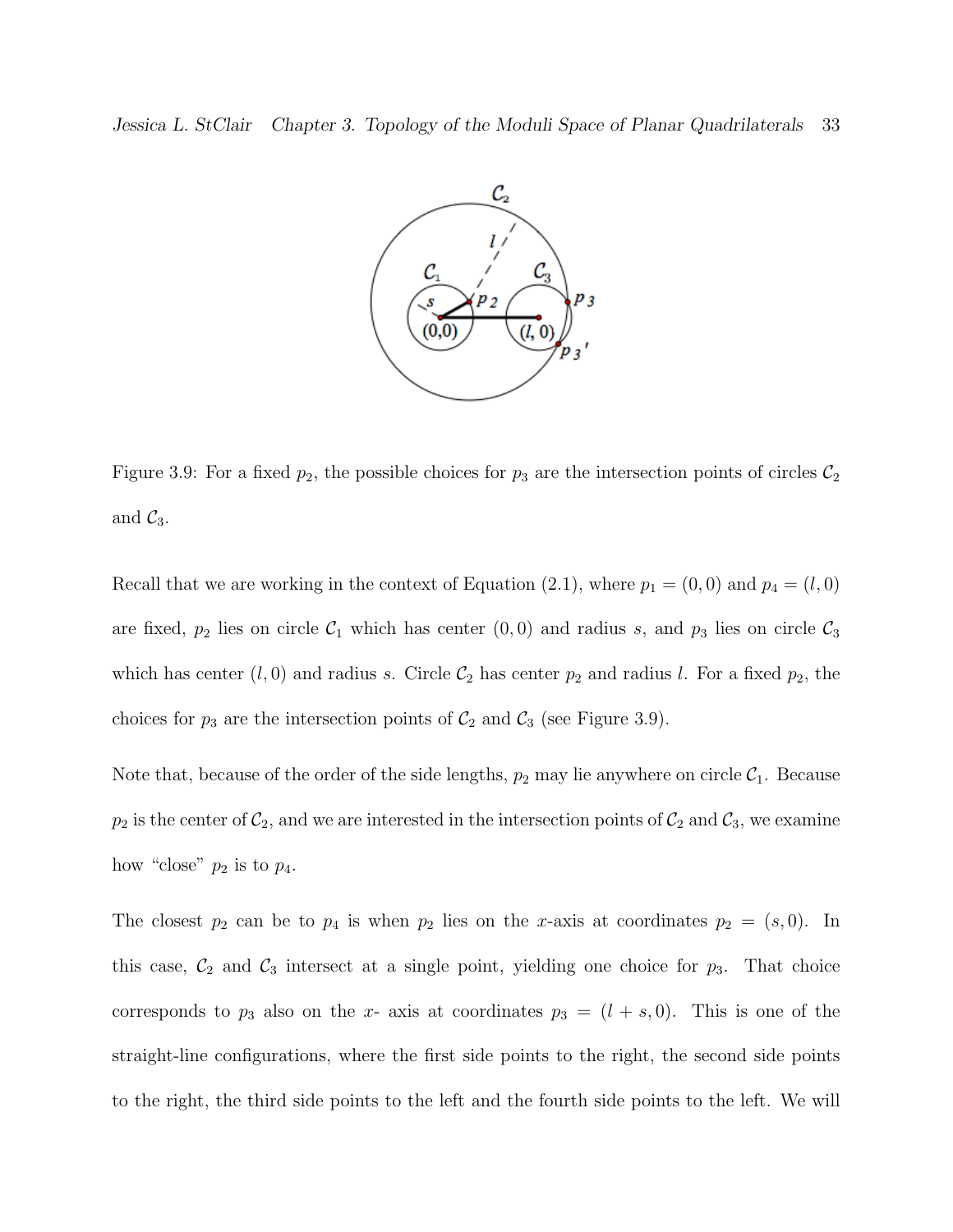

Figure 3.10: Straight-line configuration  $\mathcal{A}$ .

call this straight-line configuration  $A$  (see Figure 3.10).

The farthest  $p_2$  can be from  $p_4$  is when  $p_2$  is at coordinates  $p_2 = (-s, 0)$ . In this case,  $C_2$  and  $C_3$  again intersect at a single point, yielding one choice for  $p_3$  at coordinates  $p_3 = (l - s, 0)$ . This is the other straight-line configuration, with the first side pointing to the left, the second side pointing to the right, the third side pointing to the right and the fourth side pointing to the left. We will call this straight-line configuration  $\beta$  (see Figure 3.11).

Note that  $A$  and  $B$  are distinct configurations. We now show that there are four distinct paths from  $\mathcal A$  to  $\mathcal B$  (or vice versa).

Starting at A, the point  $p_2$  has two options in moving to B: it can either trace out the upper half  $C_1$  that lies above the x-axis, or it can trace out the lower half of  $C_1$  that lies below the x-axis. We will examine the case where  $p_2$  stays above the x-axis. The other case is analogous.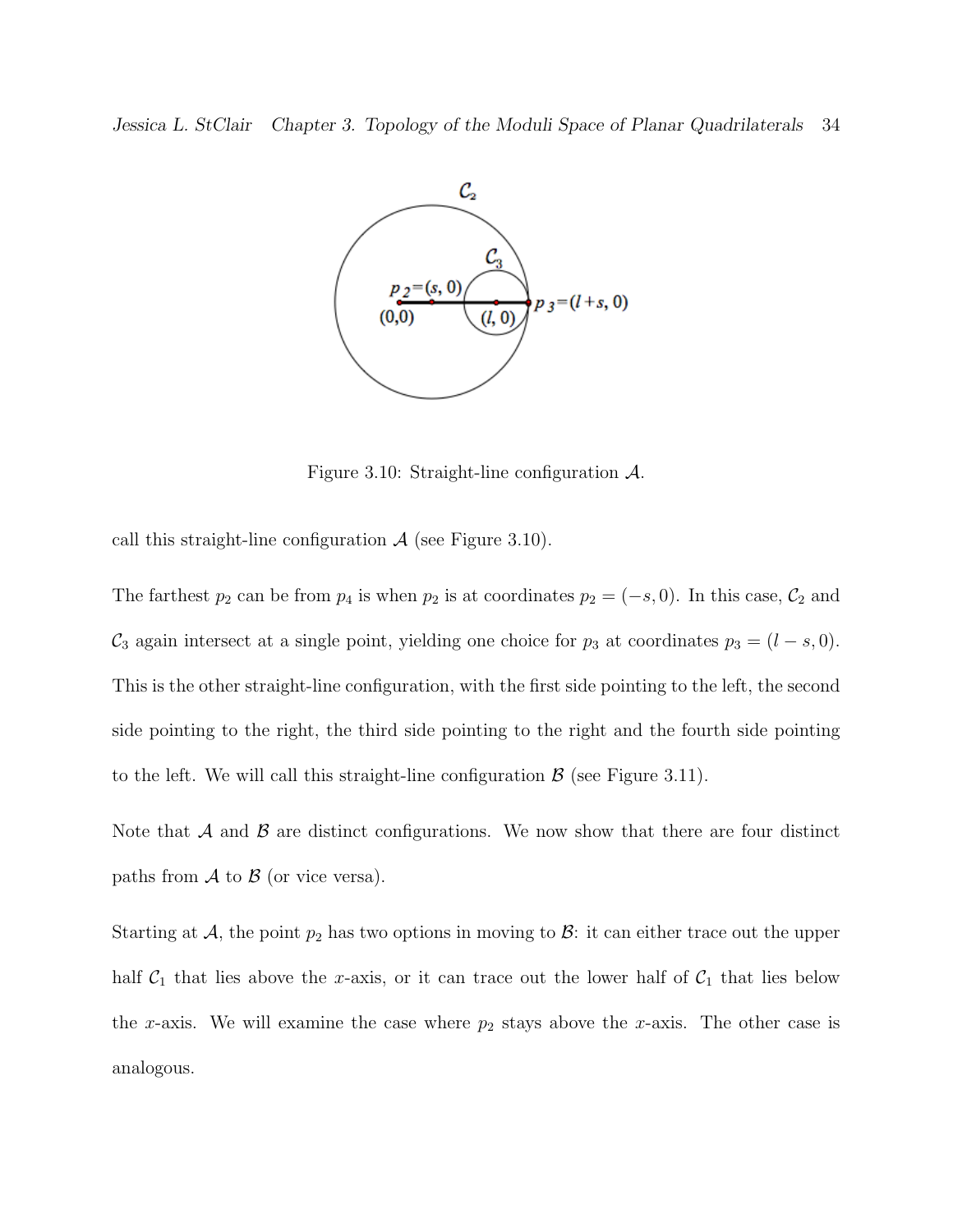

Figure 3.11: Straight-line configuration  $\beta$ .

As  $p_2$  leaves its location at A, moving along  $C_1$  towards B, the circles  $C_2$  and  $C_3$  intersect in two places: one choice for  $p_3$  lies above the x-axis and the other choice lies below the x-axis (see Figure 3.12). We can think of these two choices for  $p_3$  as tracing out the circle  $\mathcal{C}_3$  in their journey to  $\beta$ . It is clear that one choice will always be below the x-axis and the other choice will always be above the x-axis. The two choices meet up on the  $x$ -axis when they get to  $\mathcal{B}$ .

We have exhibited two distinct paths from  $A$  to  $B$ : 1. The point  $p_2$  remains above the x-axis and  $p_3$  also remains above the x-axis on the entire journey, or 2. the point  $p_2$  remains above the x-axis and  $p_3$  remains below the x-axis on the entire journey. We can make the same argument with  $p_2$  remaining below the x-axis as it moves from A to B to get two more distinct paths. Thus there are a total of four distinct paths from  $A$  to  $B$ .  $\Box$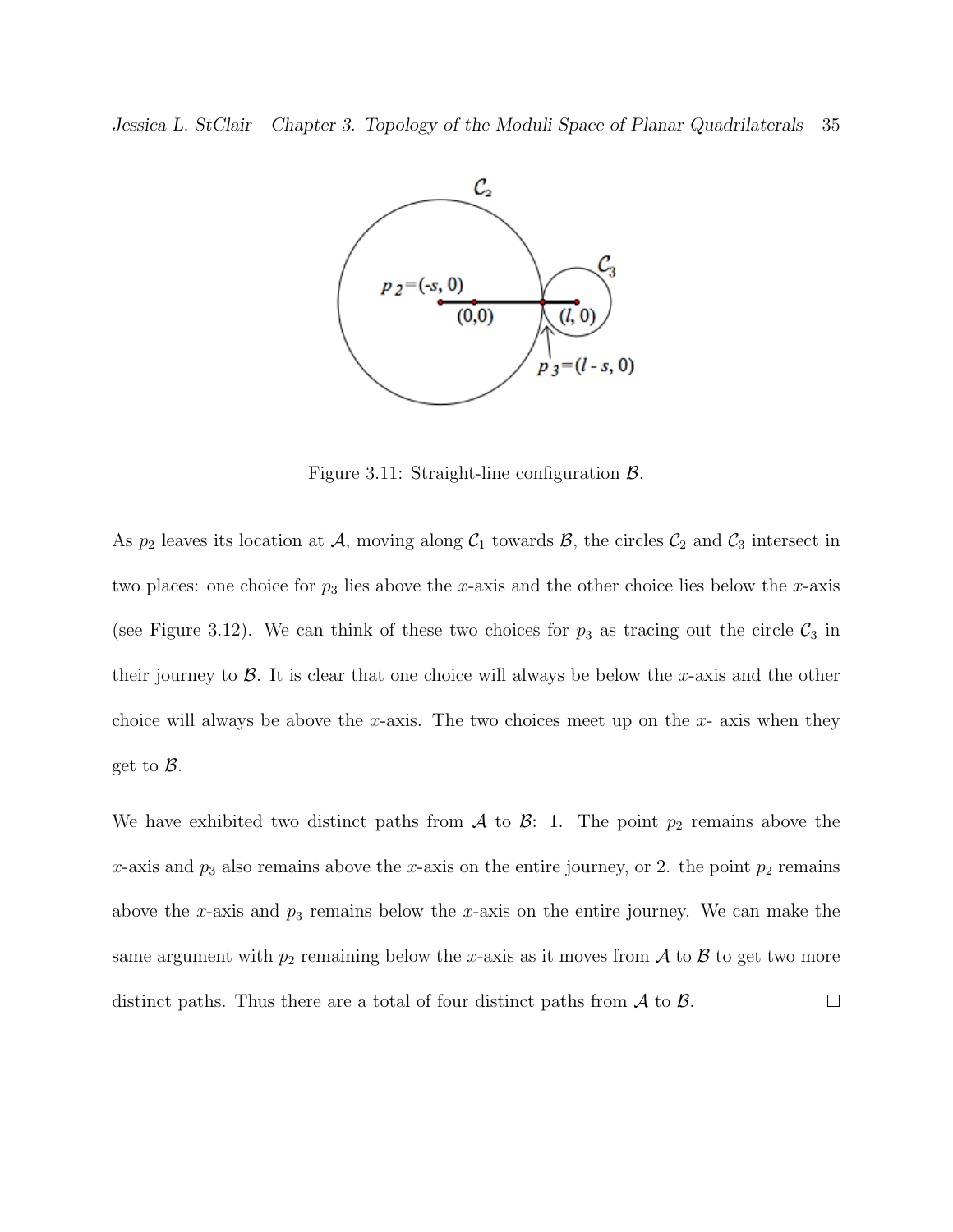

Figure 3.12: Two choices for  $p_3$ : one always lies above the x-axis and the other always lies below the x-axis.



Figure 3.13: The moduli space for the square case.

# **3.4.5** Case  $(f)$

We will refer to this case as the *square* case, where all four sides are of equal length. Here the moduli space is homeomorphic to  $(S^1 \vee S^1) \vee_2 S^1$  (see Figure 3.13)

**Example 3.4.6.** Let  $\vec{\ell} = (2, 2, 2, 2)$ .

Here there are three distinct degenerate quadrilaterals: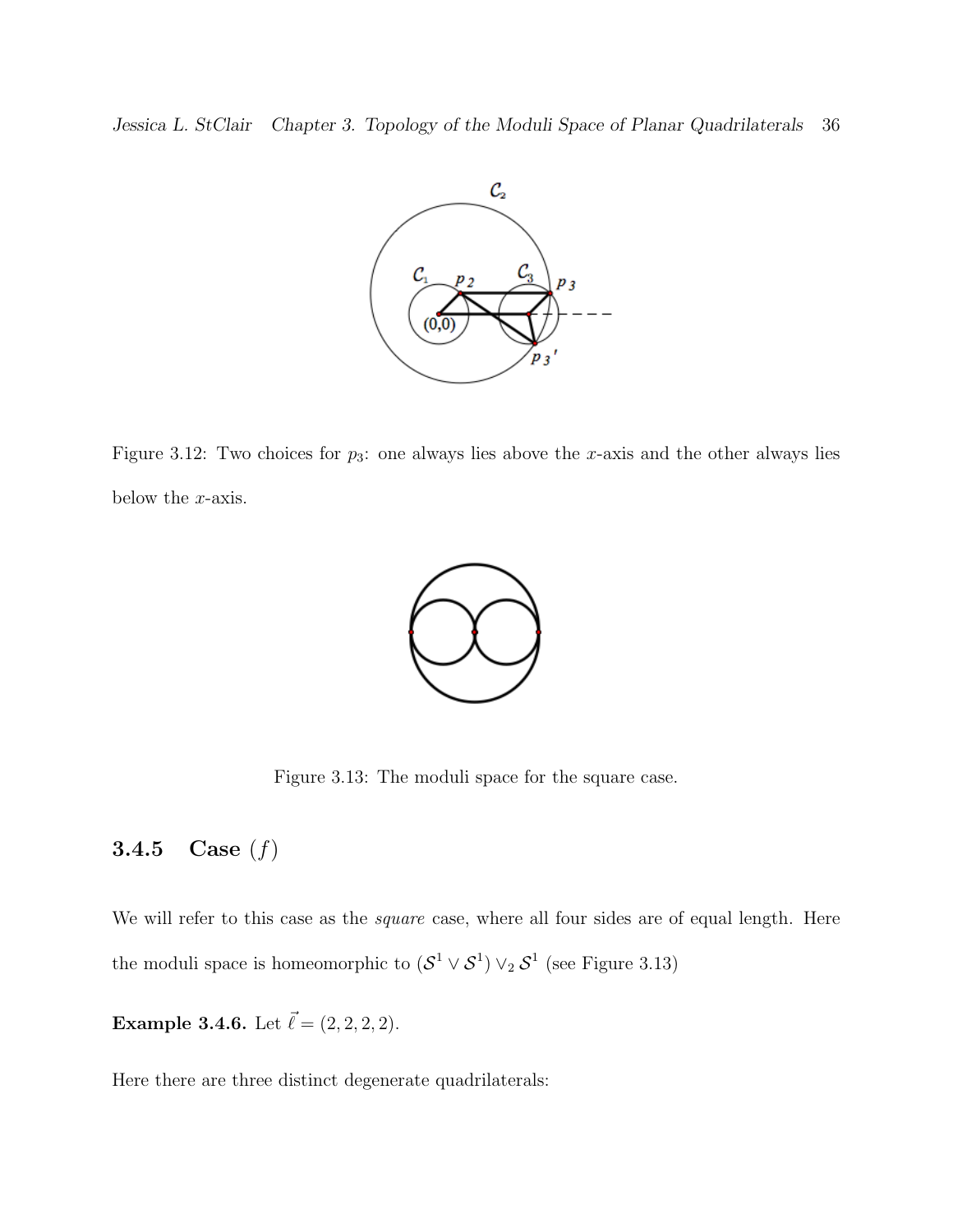- 1.  $x_1$  points to the right,  $x_2$  points to the right,  $x_3$  points to the left, and  $x_4$  points to the left.
- 2.  $x_1$  points to the left,  $x_2$  points to the right,  $x_3$  points to the right, and  $x_4$  points to the left.
- 3.  $x_1$  points to the right,  $x_2$  points to the left,  $x_3$  points to the right, and  $x_4$  points to the left.

The three degenerate quadrilaterals are represented in the moduli space by the intersection points of the three circles.

We now give a proof that the moduli space for the square must be homeomorphic to  $(S^1 \vee S^1) \vee_2 S^1$  based on a path analysis.

**Theorem 3.4.7.** Let  $s > 0$  and  $\vec{\ell} = (s, s, s, s)$  be the given side lengths for a quadrilateral. Then  $\mathcal{M}(\vec{\ell})$  is homeomorphic to  $(\mathcal{S}^1 \vee \mathcal{S}^1) \vee_2 \mathcal{S}^1$ .

*Proof.* First note that  $C_1$  has center  $(0, 0)$  and radius s,  $C_2$  has center  $p_2$  and radius s, and  $\mathcal{C}_3$  has center  $(s, 0)$  and radius s (see Figure 3.14).

Observe that  $C_2$  always passes through  $(0, 0)$ , no matter where  $p_2$  lies on circle  $C_1$ . Also note that the side lengths allow  $p_2$  to lie anywhere on  $C_1$ , i.e.,  $W = C_1$ . Circle  $C_3$  also always passes through  $(0, 0)$ , so  $(0, 0)$  is *always* a point of intersection of  $C_2$  and  $C_3$ . Hence,  $(0, 0)$  is always a choice for  $p_3$ .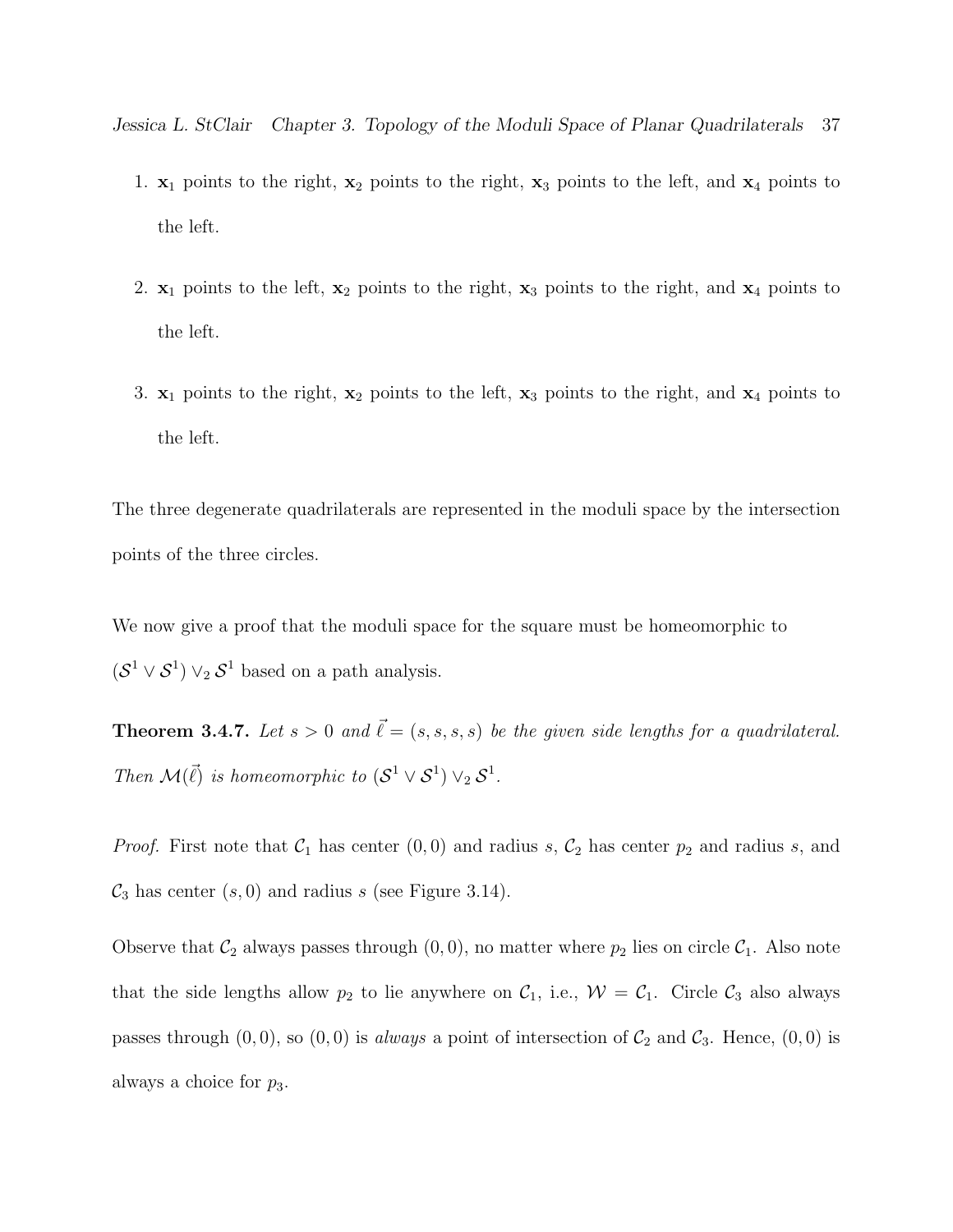

Figure 3.14:  $C_1$  is the dotted circle,  $C_2$  is the bold circle, and  $C_3$  is the thin circle. Note that only  $C_2$  moves.



Figure 3.15: Straight-line configuration A.

Once again we are interested in the intersection points of  $C_2$  and  $C_3$ . When  $p_2 = (s, 0)$ , the circles  $C_2$  and  $C_3$  sit on top of one another, so there are infinitely many choices for  $p_3$ without changing  $p_2$ . When  $p_3 = (2s, 0)$  all the sides are collinear. We call this straight-line configuration  $\mathcal A$  (see Figure 3.15).

When  $p_3 = (0, 0)$ , all the sides are collinear as well. We call this straight-line configuration  $\mathcal{B}$  (see Figure 3.16).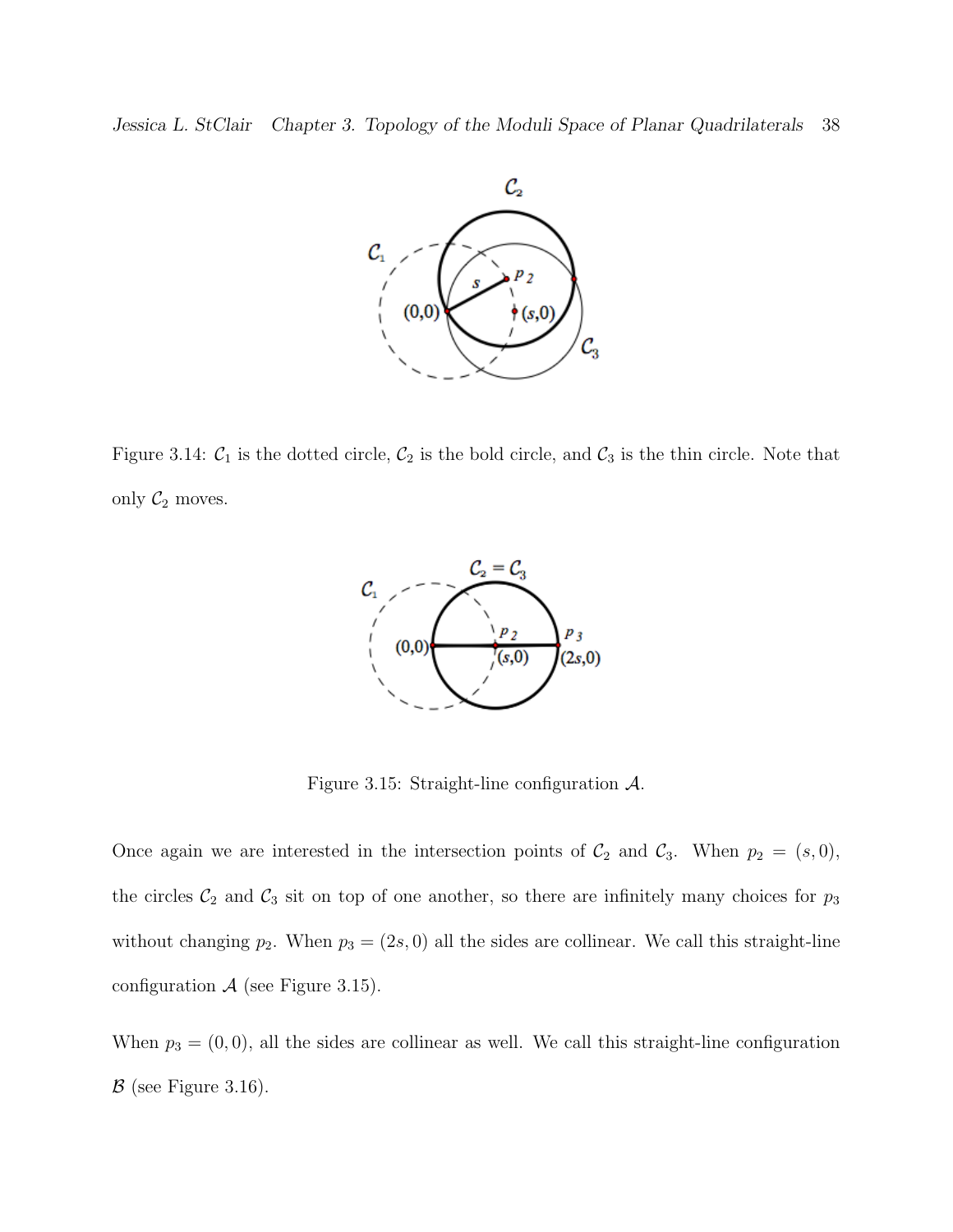

Figure 3.16: Straight-line configuration  $\beta$ .



Figure 3.17: Moving from A to B with  $p_3$  above the x-axis and  $p_2$  fixed at  $(s, 0)$ .

In moving from A to B, the point  $p_3$  can either move above the x-axis along  $C_3$  or it can move below the x-axis along  $C_3$ . Either choice defines a different path from A to B. Note that  $p_2$  does not move at all on either of these paths! Thus there are two distinct paths between A and B, both keeping  $p_2$  fixed at  $(s, 0)$  (see Figure 3.17).

Now fix  $p_2 = (-s, 0)$ . Then  $C_2$  and  $C_3$  intersect only at one point,  $(0, 0)$ . This choice for  $p_3$ gives the third straight-line configuration  $\mathcal C$  (see Figure 3.18). Note that  $\mathcal A, \mathcal B$ , and  $\mathcal C$  are all distinct.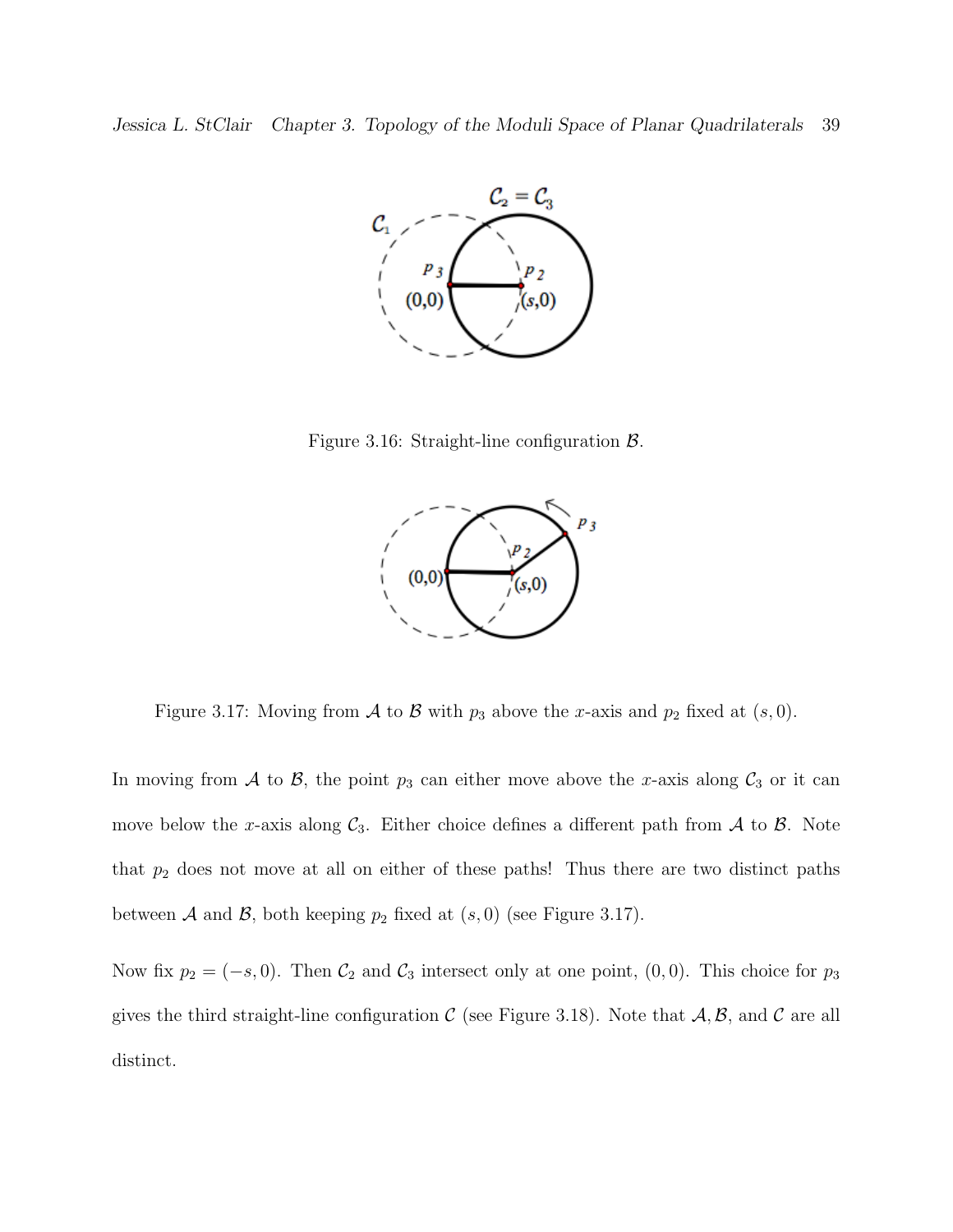

Figure 3.18: Straight-line configuration  $\mathcal{C}$ .



Figure 3.19: Moving from A to C with  $p_2$  (and hence  $p_3$ ) above the x-axis.

In moving from A to C, the point  $p_2$  can move either above or below the x-axis along  $C_1$ . At any choice for  $p_2$  above the x-axis,  $C_2$  and  $C_3$  intersect in two places. One of the intersection points is always  $(0, 0)$ .

Starting at A, the point  $p_3$  starts at  $(2s, 0)$ . As  $p_2$  moves along  $C_1$ , the point  $p_3$  can't "jump" from  $(2s, 0)$  to  $(0, 0)$  continuously. So, leaving A, there is only one choice for  $p_3$  with  $p_2$ above the x-axis. Similarly, when leaving  $A$ , there is only one choice for  $p_3$  with  $p_2$  below the x-axis. Thus there are exactly two distinct paths between  $A$  and  $C$  (see Figure 3.19).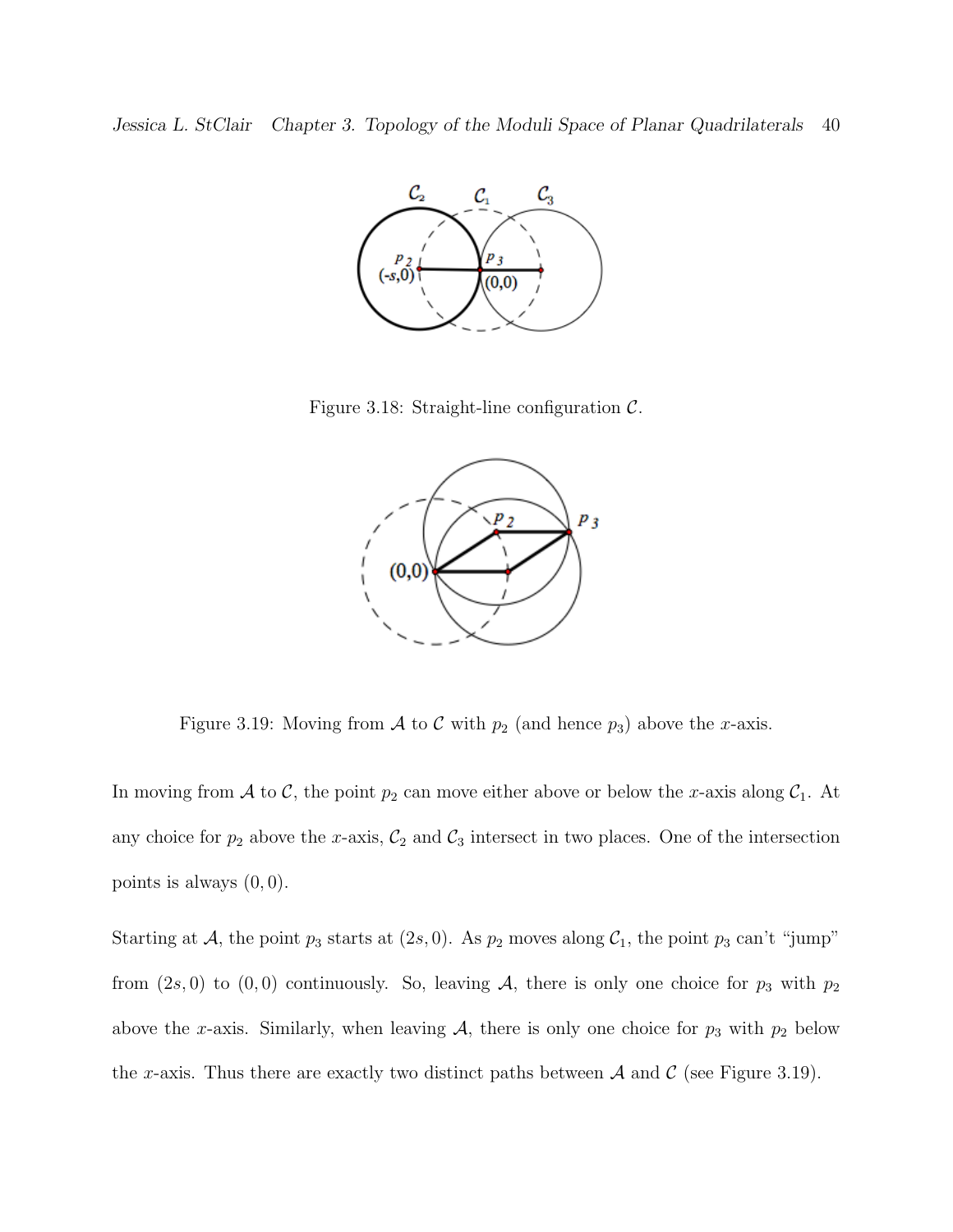

Figure 3.20: Moving from  $\mathcal B$  to  $\mathcal C$  with  $p_2$  above the x-axis and  $p_3$  fixed at  $(0, 0)$ .

Now start at B. As  $p_2$  moves from  $(s, 0)$  to  $(-s, 0)$  along  $C_1$ , it can move either above or below the x-axis. In either case,  $p_3$  starts at  $(0, 0)$  and remains fixed the whole time (see Figure 3.20). Thus there are exactly two distinct paths from  $\mathcal B$  to  $\mathcal C$ , both keeping  $p_3$  fixed.

We have now shown that there are two distinct paths between any two straight-line configurations. Thus the moduli space is homeomorphic to three circles, each touching the other two circles in a single point, i.e.,  $(S^1 \vee S^1) \vee_2 S^1$  (see Figure 3.21).

 $\Box$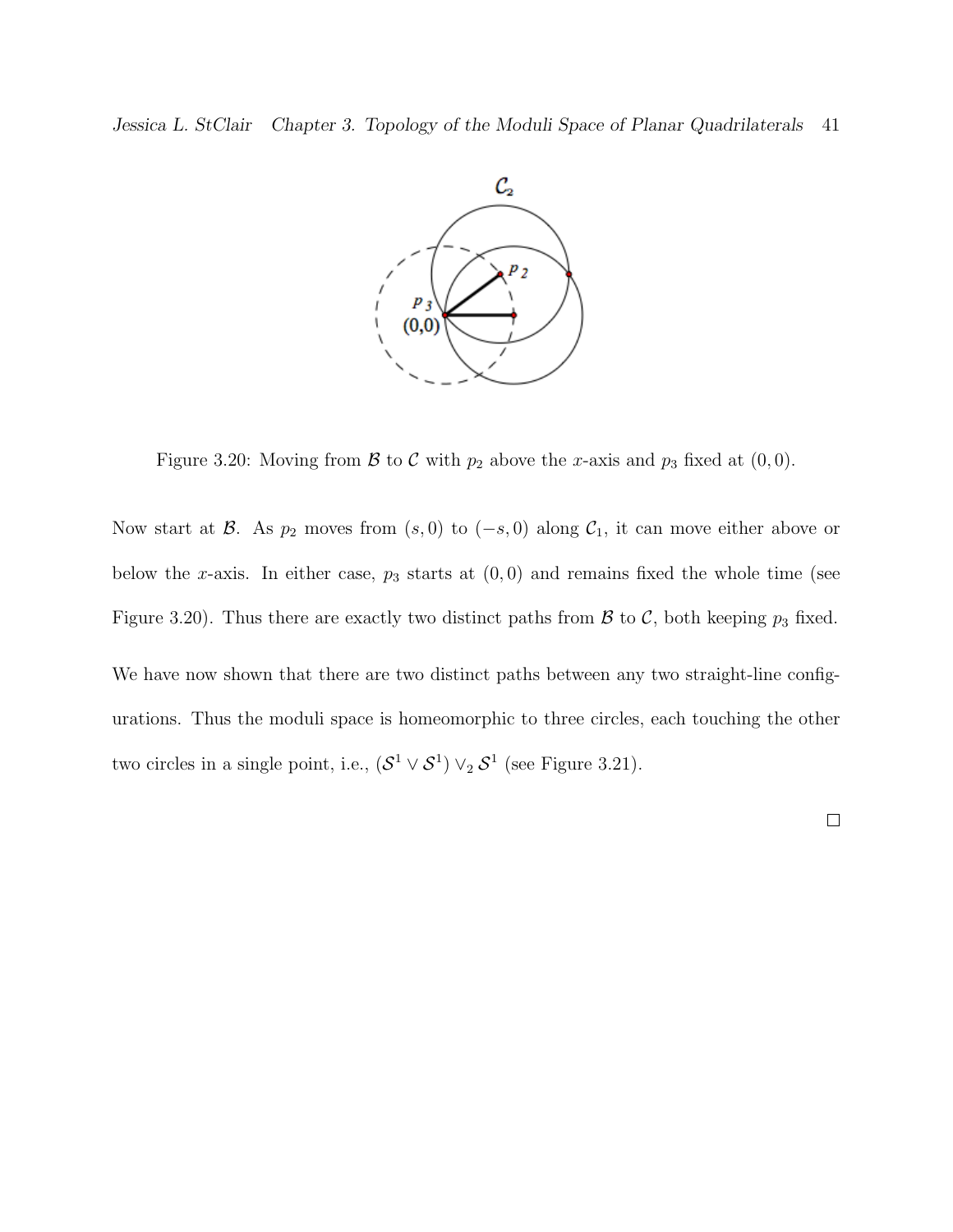

Figure 3.21:  $M(s, s, s, s)$  is homeomorphic to three circles, each touching the other two circles once.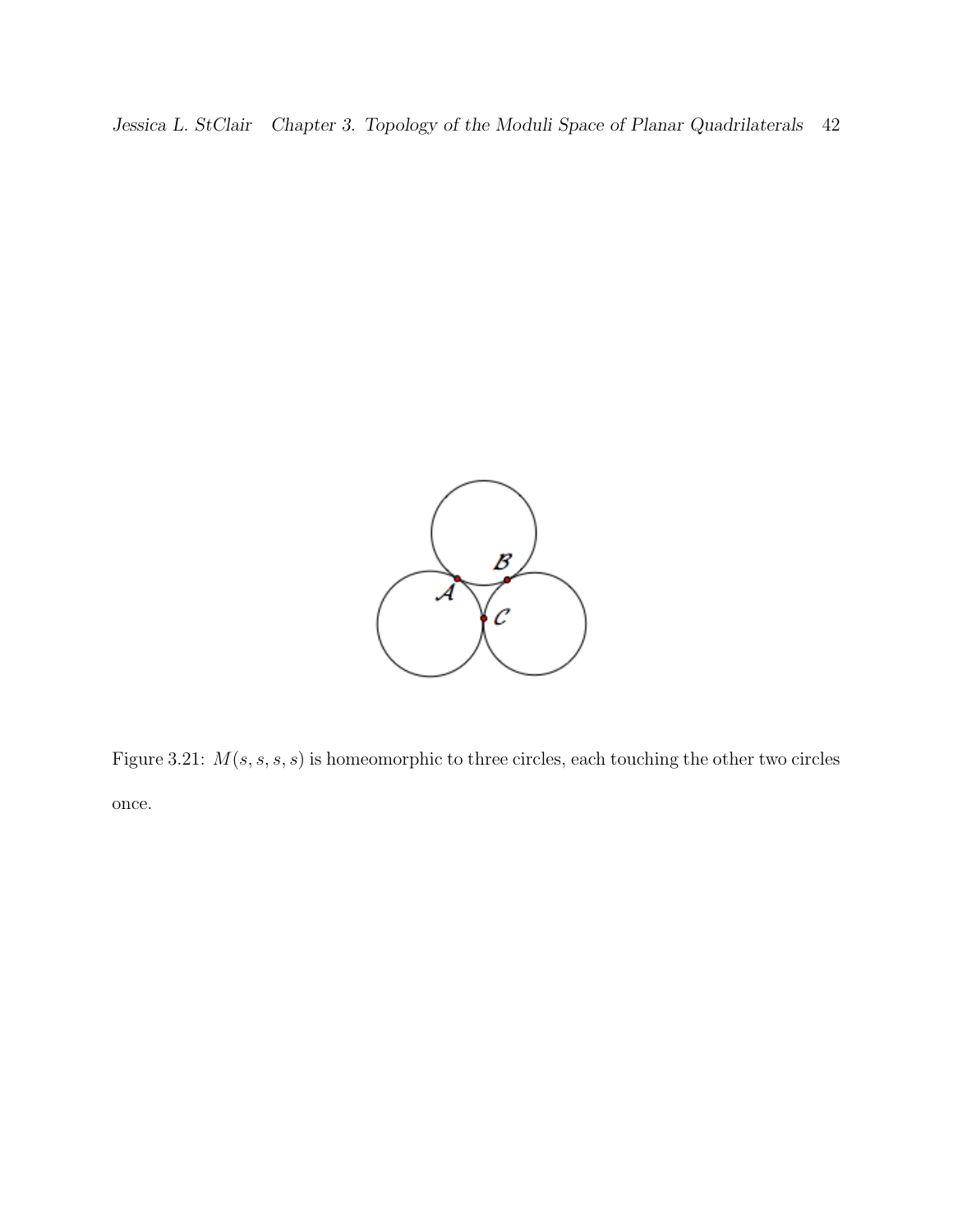# Chapter 4

# Intraplanar Versus Extraplanar Motion

Now that we have reviewed the topology of  $\mathcal{PM}(\vec{\ell})$  and  $\mathcal{M}(\vec{\ell})$  we switch our focus to the geometry of these spaces, which is not well-studied. In studying the topology of these spaces we had Theorem 2.3.1 at our disposal, allowing us to rearrange the side lengths in a convenient order. As we transition to studying the geometry, we now have to consider the order in which the side lengths occur in  $\vec{\ell}$ . We can no longer shuffle the order around at our convenience. Our first approach to the geometry is dependent on the order of the side lengths.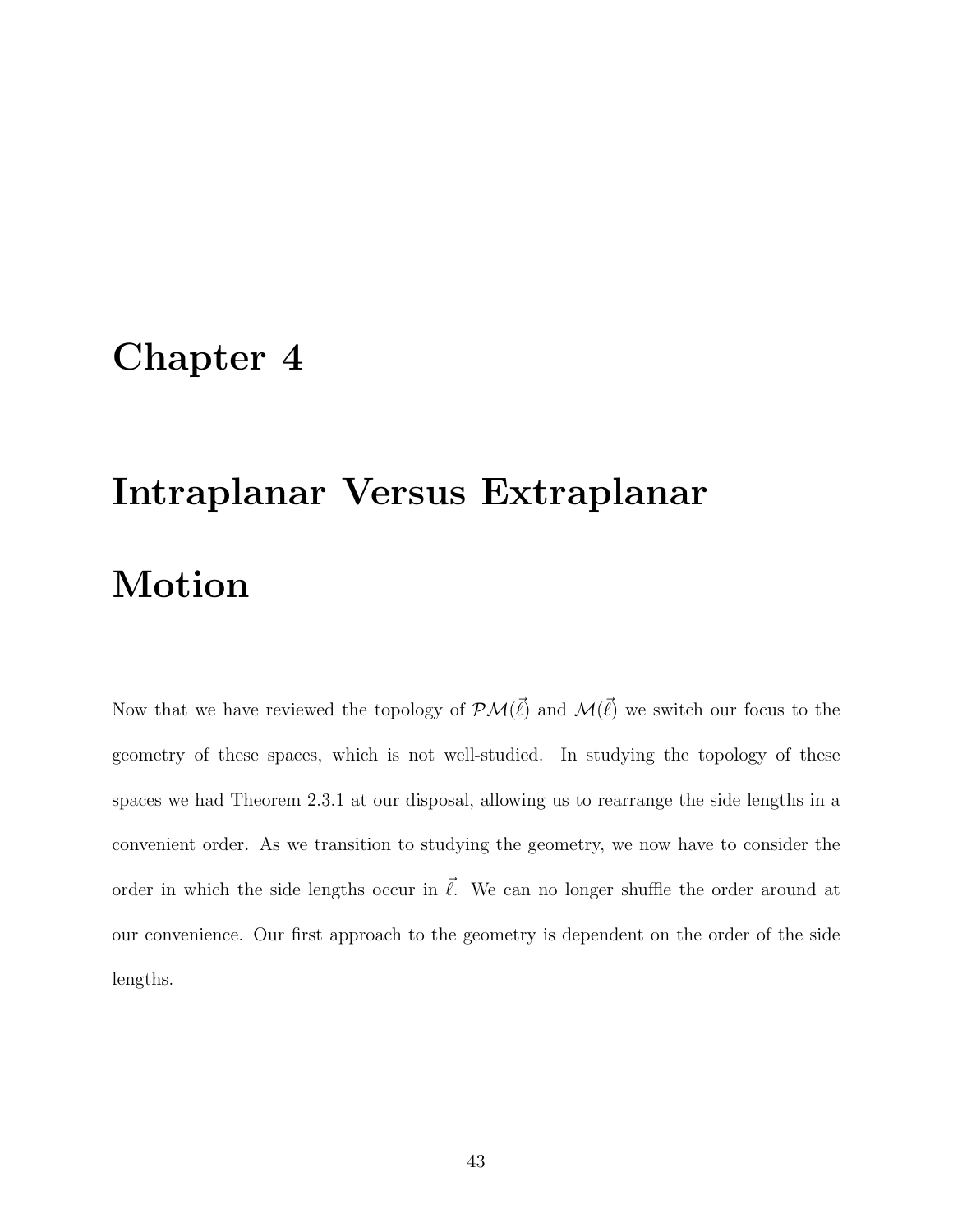# 4.1 Motivating Application

We start by describing a robotics application that motivates our first result: Suppose we are interested in the motion of a robot arm, where the first three segments of the arm have lengths  $\ell_1, \ell_2$  and  $\ell_3$ . Suppose the end of the arm is used to move an object along the positive x-axis. The position of this object on the positive x-axis determines the length of the fourth side of a quadrilateral,  $\ell_4$ .

This larger space, where  $\ell_4$  is allowed to vary, is called the *space of arms* [10]. There is a map, called the endpoint map, which takes a point in the space of arms to the positive x-coordinate of the fourth side. In other words, the endpoint map records the position of the object being moved by the robot arm.

We are interested in analyzing the motion of this robot arm for a fixed position of the object. That is, we wish to study the geometry of a pre-image under the endpoint map. In particular, we are interested in comparing motion of the robot arm moving within the plane to motion of the robot arm moving out of the plane (with the end of the arm remaining fixed).

# 4.2 Formal Set-Up

Let  $\vec{\ell} = (\ell_1, \ell_2, \ell_3, \ell_4)$  be given side lengths. Note that we no longer assume that  $\ell_4$  is the longest side.

**Assumption 4.2.1.** Given  $\vec{\ell} = (\ell_1, \ell_2, \ell_3, \ell_4)$ , suppose the side lengths  $\ell_1, \ell_2 + \ell_3$ , and  $\ell_4$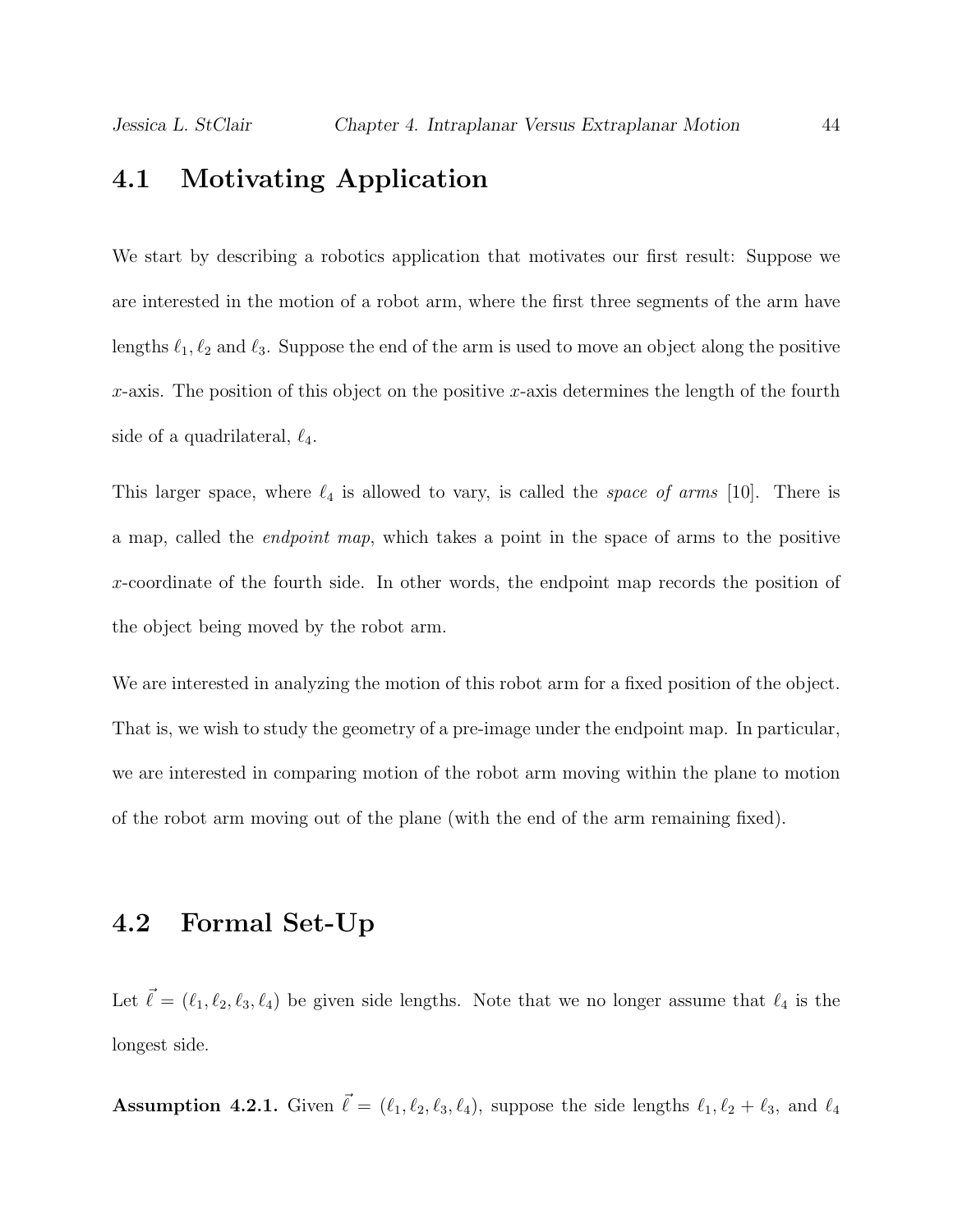

Figure 4.1: The point  $p_2$  lies on circle  $C_1$  and the point  $p_3$  lies on circle  $C_3$ .

satisfy the strict triangle inequality: that is, the longest of the three is strictly less than the sum of the other two.

**Remark 4.2.2.** Note that Assumption 4.2.1 means that  $x_2$  and  $x_3$  can be straightened to form a non-degenerate triangle.

**Remark 4.2.3.** Alternatively we could have assumed that the side lengths  $\ell_1 + \ell_2, \ell_3$ , and  $\ell_4$  satisfy the strict triangle inequality, and hence  $x_1$  and  $x_2$  could be straightened to form a non-degenerate triangle. The geometry would remain unchanged but the specific formulas and illustrations would be slightly different.

Recall that we let  $p_1 = (0,0), p_2 = (a, b)$  be the head of  $\mathbf{x}_1, p_3 = (c, d)$  be the head of  $\mathbf{x}_1 + \mathbf{x}_2$ , and  $p_4 = (\ell_4, 0)$ . The points  $p_1$  and  $p_4$  are fixed and the points  $p_2$  and  $p_3$  are free to move. Recall that  $p_2$  can move along  $C_1$  and  $p_3$  can move along  $C_3$  (see Figure 4.1).

For a fixed  $p_2$ , the choices for  $p_3$  correspond to the intersection points of circles  $\mathcal{C}_2$  and  $\mathcal{C}_3$ . Usually there are two points of intersection, call them  $p_3$  and  $p'_3$  (see Figure 3.1), but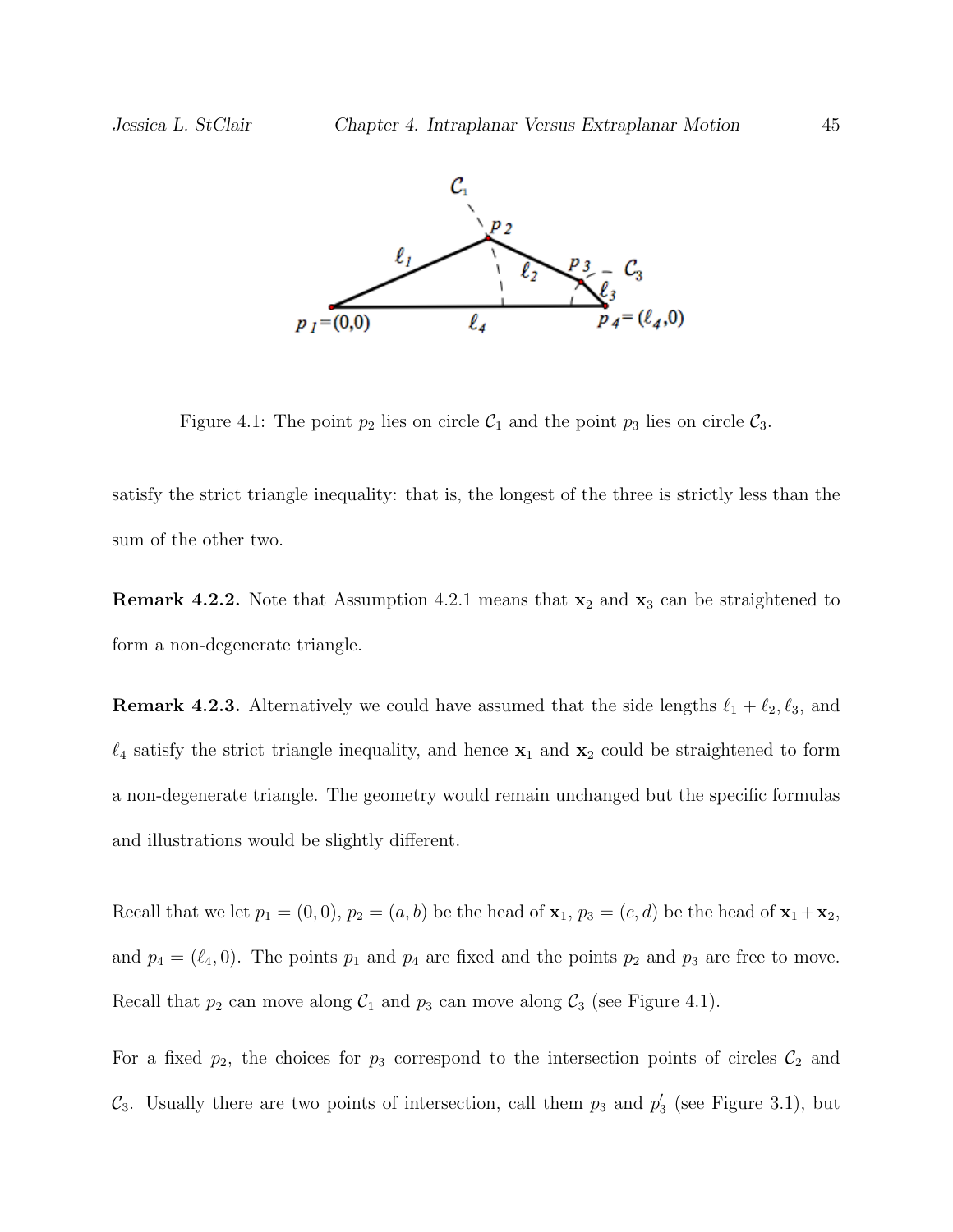

Figure 4.2: The quadrilaterals  $V$  and  $V'$ .

occasionally there is only one point of intersection (if  $p_2$  is at an endpoint of  $W^+$  or  $W^-$ ) or, in very special cases, infinitely many points of intersection (if  $C_2$  happens to be equal to  $C_3$ ). We are interested in motion of the robot arm as it moves between configurations with the same  $p_2$  but different  $p_3$ 's. The two choices for  $p_3$  can be viewed as a reflection across the line between  $p_2$  and  $p_4$ .

**Definition 4.2.4.** For a fixed  $p_2$  not at an endpoint of W, let V be the quadrilateral with  $p_3$  and  $\mathcal{V}'$  be the quadrilateral with  $p'_3$  (see Figure 4.2).

We will examine paths between  $V$  and  $V'$ . In particular, the robot arm can move through the  $\triangle$ -configuration and remain in the plane, or if we allow  $p_3$  to leave the plane then  $p_2$ can remain fixed while  $p_3$  "swings out" along the circle of radius r (see Figure 4.3). We now examine the question: Are there pairs of shapes, V and V', where it is shorter to move between them by remaining in the plane?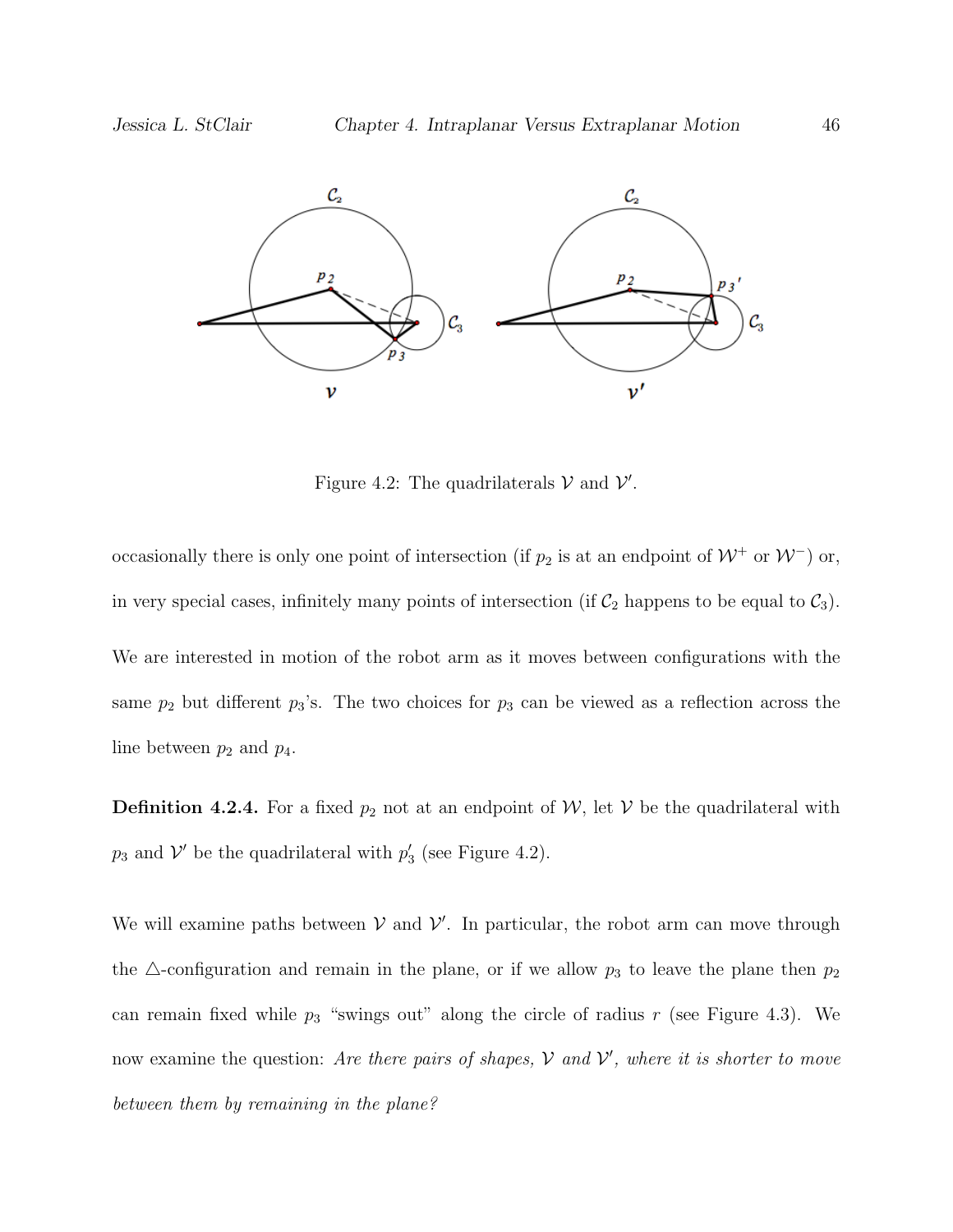

Figure 4.3: Moving in the plane through the  $\triangle$ -configuration, and  $p_3$ 's circle of radius r.

## 4.2.1 Intraplanar Motion

Let  $p_2 = (a(t), b(t))$  and  $p_3 = (c(t), d(t))$  be parametrizations of the moving coordinates in the plane. Let  $\mathbf{r}(t) = (a(t), b(t), c(t), d(t)) \in \mathbb{R}^4$  be a parametrization of the path in  $\mathcal{M}(\vec{\ell})$ that begins at configuration  $\mathcal V$ , increases the angle  $p_2$  makes with x-axis until it reaches the  $\triangle$ -configuration, then decreases  $p_2$ 's angle and ends at configuration  $\mathcal{V}'$ , as illustrated in Figure 4.3.

**Definition 4.2.5.** Let  $\mathbf{r}(t_0) = \mathcal{V}$  and  $\mathbf{r}(t_1) = \mathcal{V}'$ . Then define the Euclidean distance in  $\mathbb{R}^4$ between  $V$  and  $V'$  to be

EuclDistIn
$$
(V, V') = \int_{t_0}^{t_1} ||\mathbf{r}'(t)|| dt = \int_{t_0}^{t_1} \sqrt{a'(t)^2 + b'(t)^2 + c'(t)^2 + d'(t)^2} dt
$$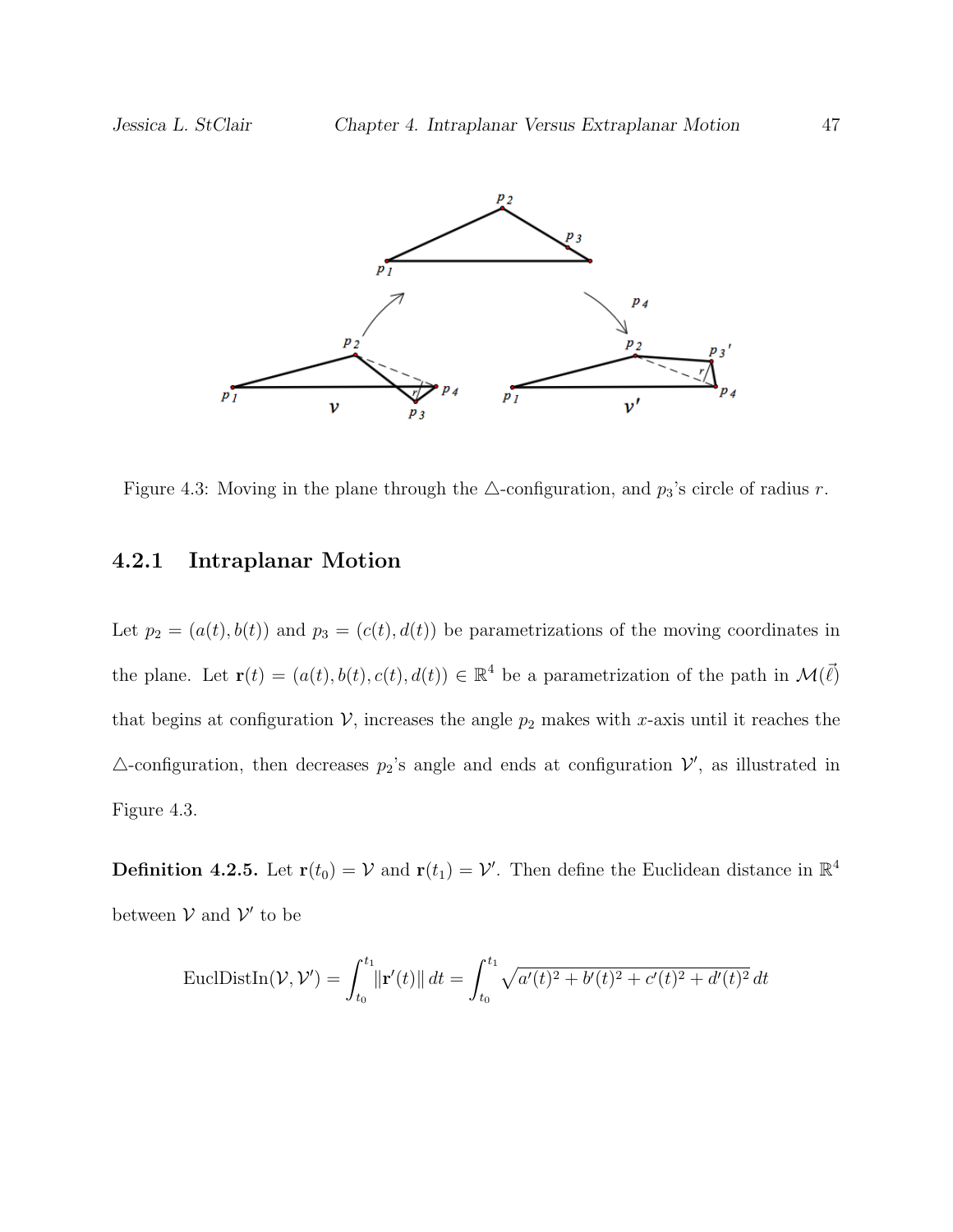#### 4.2.2 Extraplanar Motion

Let  $p_2 = (a_0, b_0, 0)$  be the fixed point and  $p_3 = (c(t), d(t), h(t))$  be a parametrization of  $p_3$  as it swings out of the plane along the circle of radius r. Let  $\mathbf{r}(t) = (a_0, b_0, 0, c(t), d(t), h(t)) \in \mathbb{R}^6$ .

**Definition 4.2.6.** Let  $\mathbf{r}(t_0) = \mathcal{V}$  and  $\mathbf{r}(t_1) = \mathcal{V}'$ . Then define the Euclidean distance in  $\mathbb{R}^6$ between  $V$  and  $V'$  to be

EuclDistOut
$$
(V, V') = \int_{t_0}^{t_1} ||\mathbf{r}'(t)|| dt = \int_{t_0}^{t_1} \sqrt{c'(t)^2 + d'(t)^2 + h'(t)^2} dt
$$

Observe that EuclDistOut $(\mathcal{V}, \mathcal{V}')$  is half the circumference of a circle with radius r.

# 4.3 Intraplanar Versus Extraplanar Motion

**Theorem 4.3.1.** Given  $\vec{l}$  satisfying Assumption 4.2.1, there is a neighborhood of the  $\Delta$ configuration where, for  $V$  and  $V'$  in that neighborhood, EuclDistIn( $V, V'$ ) < EuclDistOut( $V, V'$ ).

**Remark 4.3.2.** The focus on comparing the distance between configurations  $V$  and  $V'$  near the  $\triangle$ -configuration is motivated by calculations in Mathematica where  $\vec{\ell} = (5, 3, 1, \ell_4)$ , with  $7 < \ell_4 < 9$ . These calculations indicated that away from the  $\triangle$ -configuration it was shorter to leave the plane. The interesting observation from these calculations was that there was always a small neighborhood of the  $\triangle$ -configuration where it was faster to remain in the plane, and this is why we focused on this result. We have not yet identified the conditions under which it is shorter to leave the plane.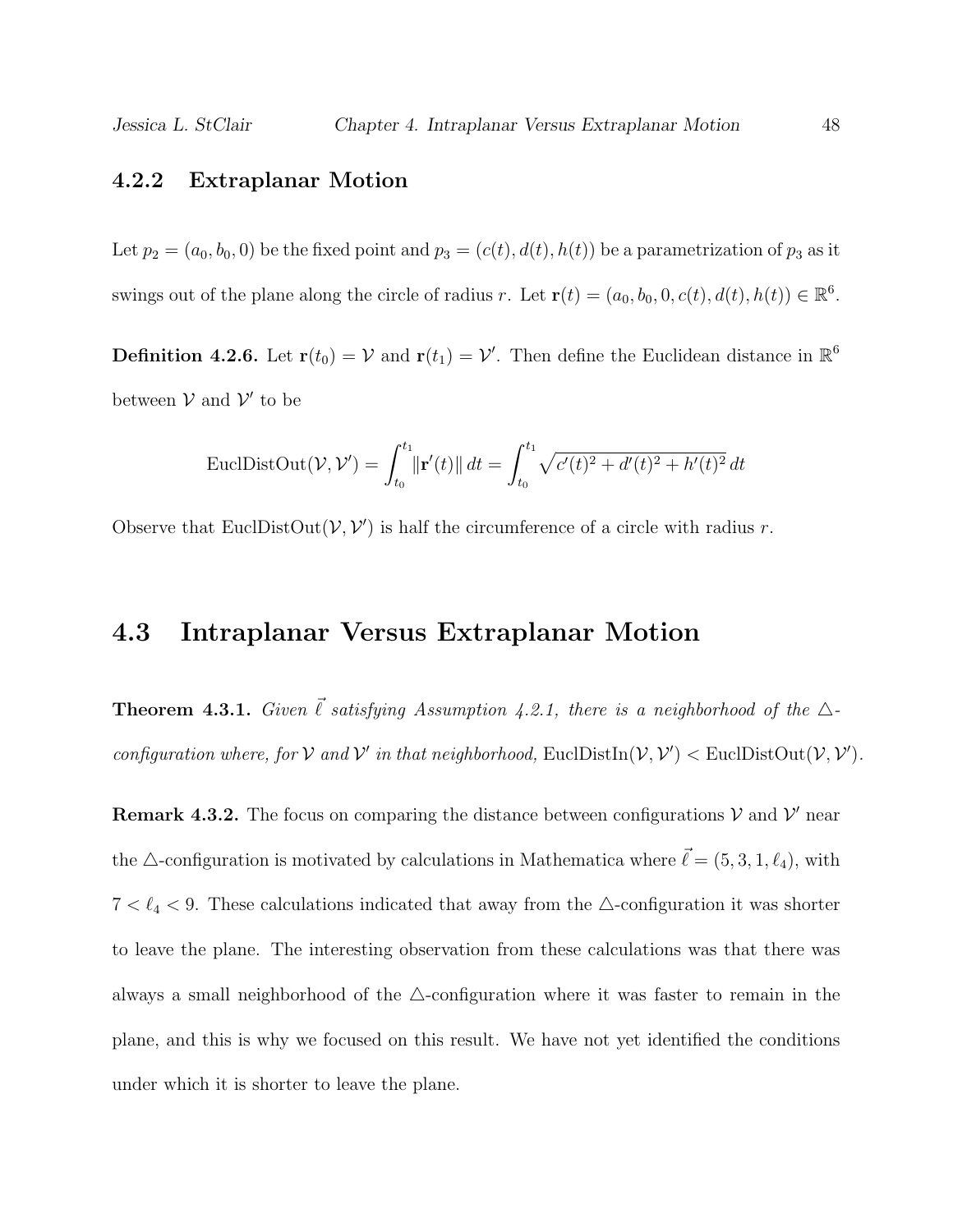

Figure 4.4: The angle  $\theta$ .

Before proving the theorem we introduce a tool we use in the analysis and give an intuition for the proof. The tool we introduce is an alternate way to measure the distance between  $V$ and  $\mathcal V'$  that has a convenient relationship to EuclDistIn and EuclDistOut.

#### 4.3.1 Tool In The Analysis

Because both  $p_2$  and  $p_3$  move along arcs of circles, we may easily calculate the distance each point travels separately and add the results to get a new measure of distance.

Let  $(a_0, b_0)$  be the coordinates of  $p_2$  at the  $\triangle$ -configuration and  $(a, b)$  be the coordinates of  $p_2$ at V. Let  $\theta$  be the angle measured counterclockwise from  $\langle a, b \rangle$  to  $\langle a_0, b_0 \rangle$ , as shown in Figure 4.4. In moving from V to V', the point  $p_2$  moves along  $\mathcal{C}_1$  up to the  $\triangle$ -configuration and then back down to its starting position. Thus  $p_2$  travels a total distance of  $2\ell_1\theta$ .

Let  $(c, d)$  be the coordinates of  $p_3$  at shape V and let  $(c', d')$  be the coordinates of  $p'_3$  at shape  $\mathcal V'$ . Let  $\alpha$  be the angle measured clockwise from the vector  $\langle c - \ell_4, d \rangle$  to the line between  $p_2$  and  $p_4$ , as shown in Figure 4.5. Note that, for  $p'_3$  at shape  $\mathcal{V}'$ , the angle measured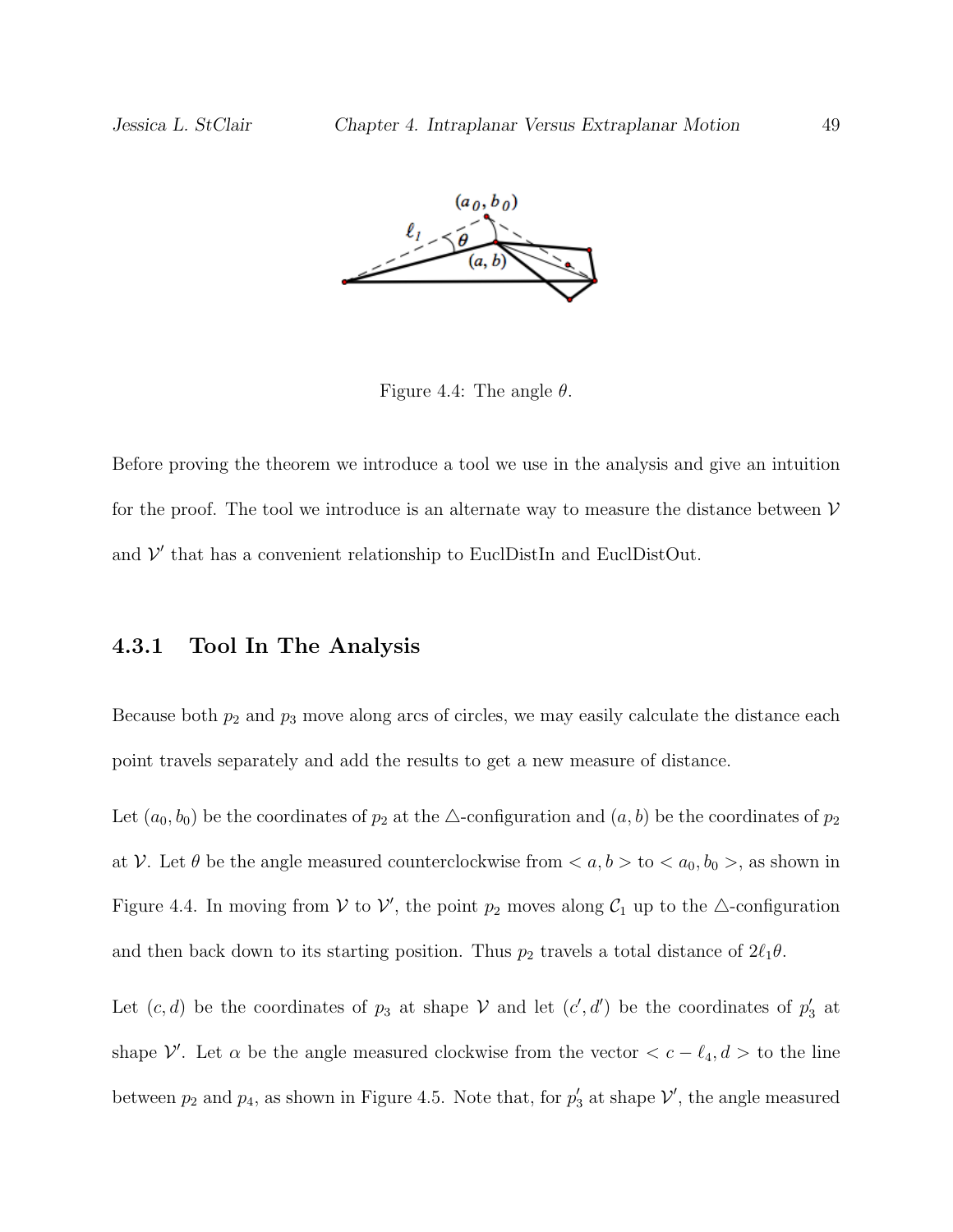

Figure 4.5: The angle  $\alpha$ .

clockwise from the line between  $p_2$  and  $p_4$  to vector  $\langle c' - \ell_4, d' \rangle$  is also  $\alpha$ . Thus  $p_3$  travels a total distance of  $2\ell_3\alpha$ .

**Definition 4.3.3.** Define the intraplanar distance between  $V$  and  $V'$  using this new measure to be

$$
DistIn(\mathcal{V}, \mathcal{V}') = 2\ell_1 \theta + 2\ell_3 \alpha
$$

If  $p_2$  remains fixed and  $p_3$  moves out of the plane along the circle of radius  $r = \ell_3 \sin(\alpha)$ , the point  $p_3$  travels half the circumference of that circle. Thus  $p_3$ 's total distance traveled is  $\pi \ell_3 \sin(\alpha)$  and  $p_2$ 's distance traveled is zero.

Notation 4.3.4. Let the extraplanar distance between  $V$  and  $V'$  be denoted by

$$
DistOut(\mathcal{V}, \mathcal{V}') = \pi \ell_3 \sin(\alpha)
$$

Note:  $DistOut(\mathcal{V}, \mathcal{V}') = EuclDistOut(\mathcal{V}, \mathcal{V}')$ .

**Lemma 4.3.5.** Suppose there is a neighborhood of the  $\triangle$ -configuration where, for V and V' in that neighborhood,  $DistIn(V, V') < DistOut(V, V')$ . Then for V and V' in that neighborhood, EuclDistIn( $V, V'$ ) < EuclDistOut( $V, V'$ ).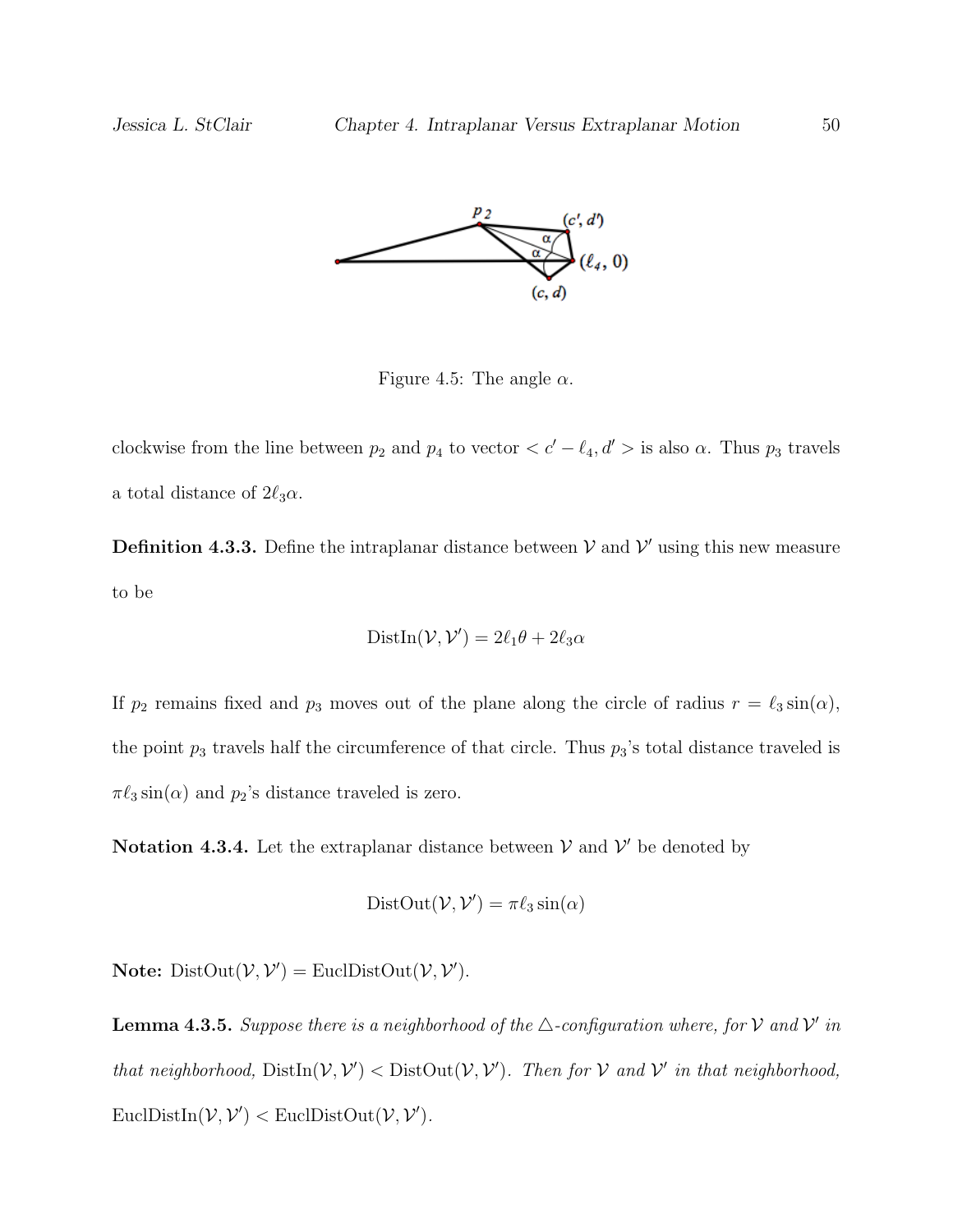Proof.

$$
\begin{aligned}\n\text{EuclDistIn}(\mathcal{V}, \mathcal{V}') &= \int_{t_0}^{t_1} \sqrt{a'(t)^2 + b'(t)^2 + c'(t)^2 + d'(t)^2} \, dt \\
&\leq \int_{t_0}^{t_1} \sqrt{a'(t)^2 + b'(t)^2} \, dt + \int_{t_0}^{t_1} \sqrt{c'(t)^2 + d'(t)^2} \, dt \\
&= \text{DistIn}(\mathcal{V}, \mathcal{V}') \\
&< \text{DistOut}(\mathcal{V}, \mathcal{V}') \\
&= \text{EuclDistOut}(\mathcal{V}, \mathcal{V}')\n\end{aligned}
$$

 $\Box$ 

Therefore, in order to prove Theorem 4.3.1, it suffices to show that there is a neighborhood of the  $\triangle$ -configuration where, for V and V' in that neighborhood,  $DistIn(V, V')$  <  $DistOut(\mathcal{V}, \mathcal{V}')$ .

#### 4.3.2 Intuition For The Proof

Both  $\theta$  and  $\alpha$  increase as we move away from the  $\triangle$ -configuration, so we must compare their relative rates of change. The angle  $\alpha$  grows faster than  $\theta$  moving away from the  $\Delta$ configuration, so  $\theta$  is smaller than  $\alpha$  near the  $\triangle$ -configuration. Then for  $\alpha$  near zero,  $\theta \approx 0$ . Also, for  $\alpha$  near zero,  $\sin(\alpha) \approx \alpha$ . Thus for  $\alpha$  near zero,  $\text{DistIn}(\mathcal{V}, \mathcal{V}') \approx 2\ell_3 \alpha$  is less than  $DistOut(\mathcal{V}, \mathcal{V}') \approx \pi \ell_3 \alpha.$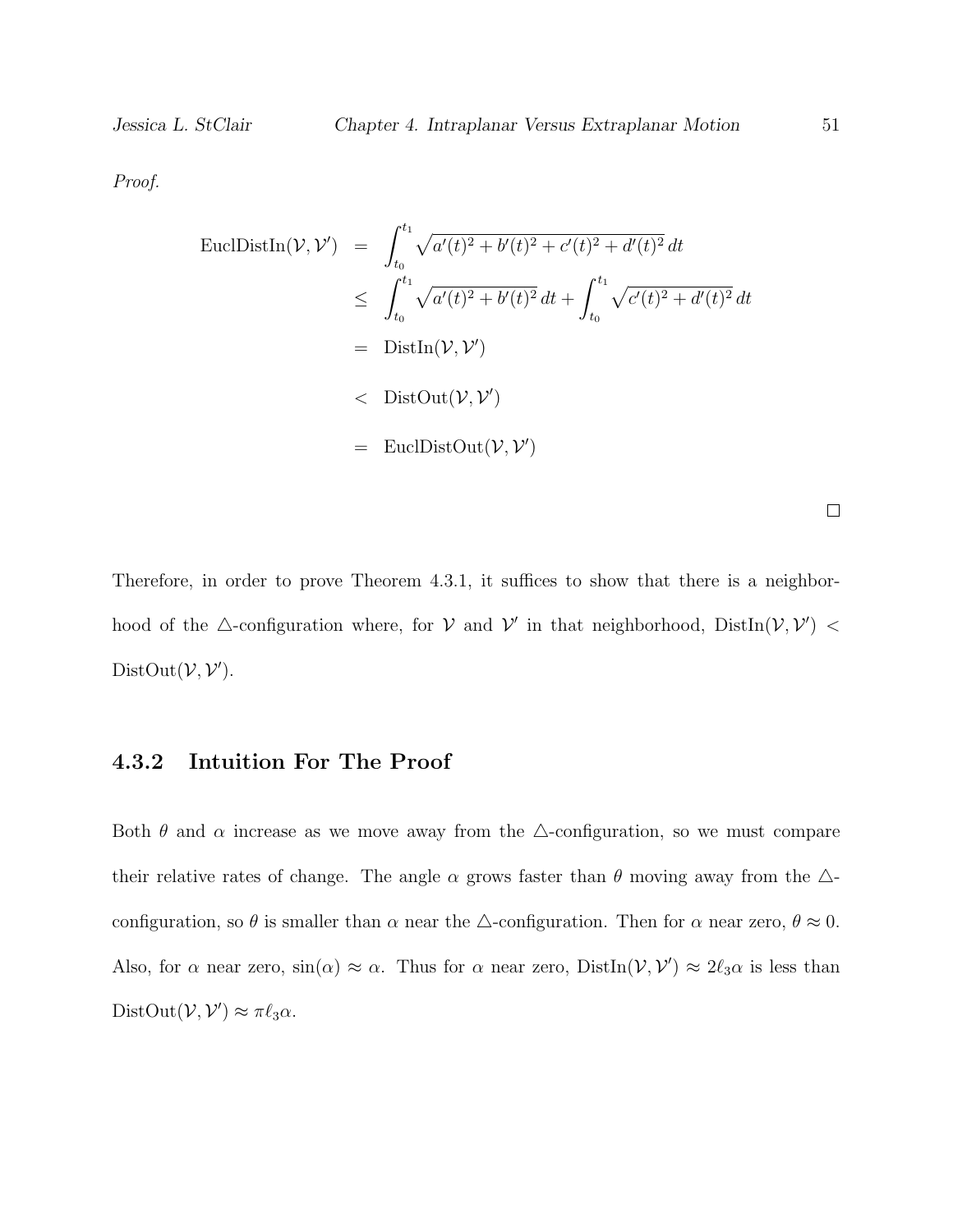

Figure 4.6: The coordinates at the  $\triangle$ -configuration.

# 4.3.3 Proof of Theorem 4.3.1

Proof. Let

$$
a_0 = \ell_1 \cos(\kappa)
$$
  
\n
$$
b_0 = \ell_1 \sin(\kappa)
$$
  
\n
$$
c_0 = \ell_4 + \ell_3 \cos(\Psi)
$$
  
\n
$$
d_0 = \ell_3 \sin(\Psi)
$$

be the coordinates at the  $\triangle$ -configuration, as shown in Figure 4.6.

Let

$$
a = \ell_1 \cos(\kappa - \theta)
$$
  
\n
$$
b = \ell_1 \sin(\kappa - \theta)
$$
  
\n
$$
c = \ell_4 + \ell_3 \cos(\Psi - \beta)
$$
  
\n
$$
d = \ell_3 \sin(\Psi - \beta)
$$

be the general coordinates of  $p_2$  and  $p_3$ , as shown in Figure 4.7. Let  $\theta$  be the angle measured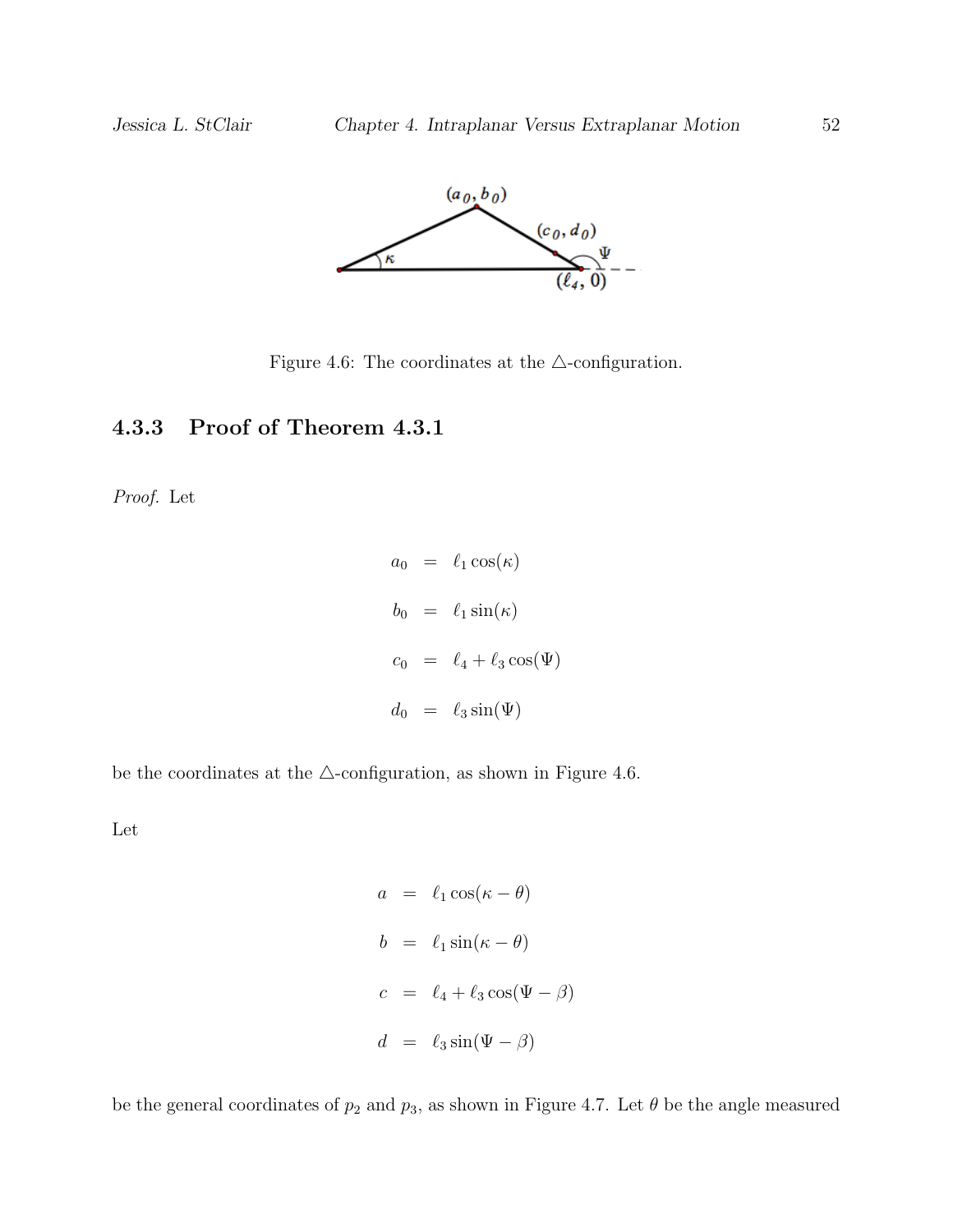

Figure 4.7: General coordinates for  $p_2$  and  $p_3$  and the angles  $\theta$  and  $\beta$ , both positive.

counterclockwise from  $\langle a, b \rangle$  to  $\langle a_0, b_0 \rangle$  and let  $\beta$  be the angle measured clockwise from  $< c_0 - \ell_4, d_0 >$  to  $< c - \ell_4, d >$  (see Figure 4.7).

**Claim 4.3.6.** Viewing  $\theta$  as a function of  $\beta$ , we claim that  $\frac{d\theta}{d\beta} \to 0$  as  $\beta \to 0$ .

We first use Claim 4.3.6 to show that, for  $\alpha$  near 0,

$$
DistOut(V, V') - DistIn(V, V') = \pi \ell_3 \sin(\alpha) - (2\ell_1 \theta + 2\ell_3 \alpha) > 0
$$
\n(4.1)

After showing Equation (4.1) is true we will prove Claim 4.3.6.

Let  $f(\theta) = -2\ell_1\theta$  and  $g(\alpha) = \pi\ell_3 \sin(\alpha) - 2\ell_3\alpha$ . We want to show  $f(\theta) + g(\alpha) > 0$  for  $\alpha$ near 0. By the Mean Value Theorem,

$$
f(\theta) = \frac{df}{d\theta}(\tilde{\theta})\theta
$$

$$
g(\alpha) = \frac{dg}{d\alpha}(\tilde{\alpha})\alpha
$$

$$
\theta(\beta) = \frac{d\theta}{d\beta}(\tilde{\beta})\beta
$$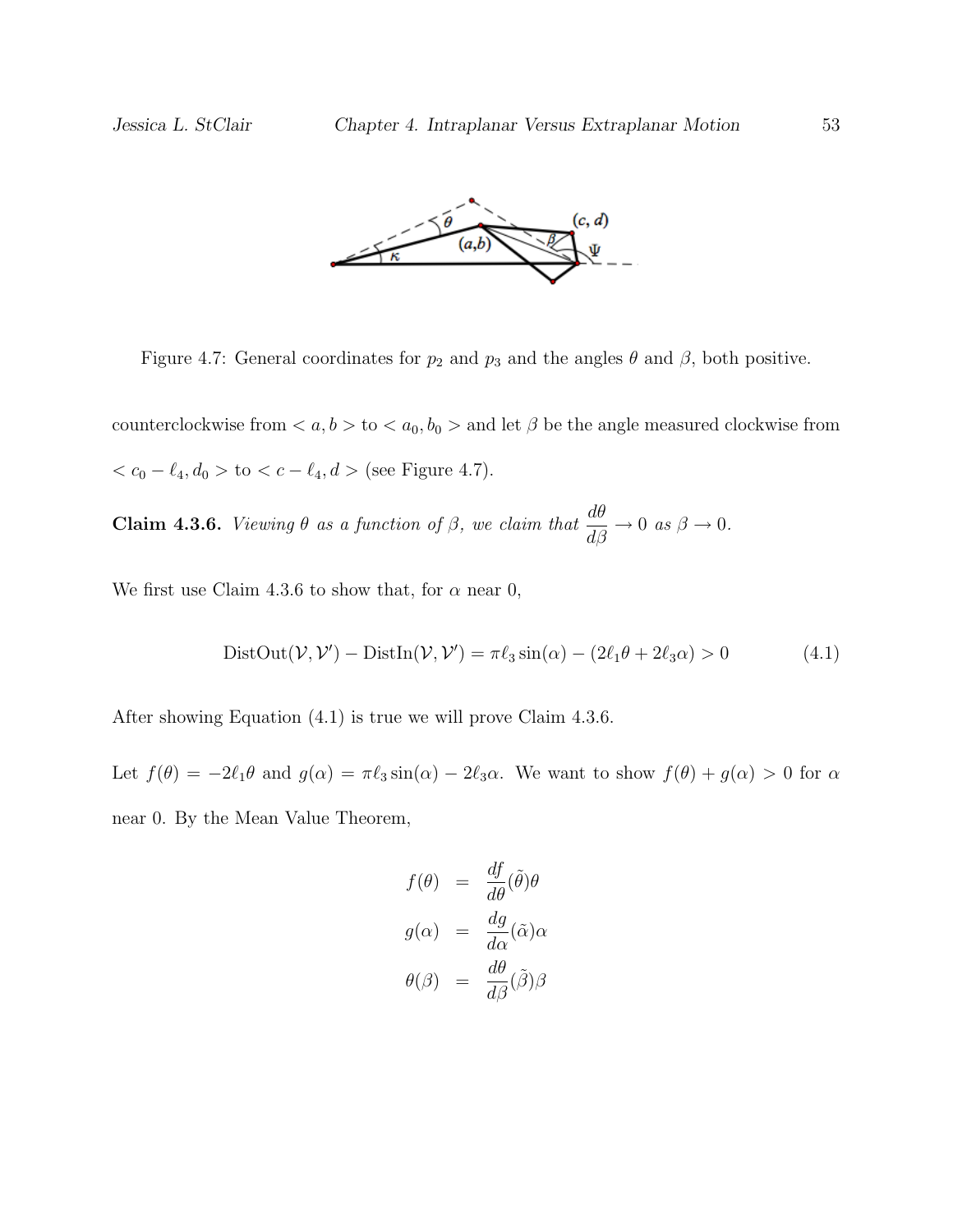for some  $\tilde{\theta}$ ,  $\tilde{\alpha}$ ,  $\tilde{\beta}$  all near zero. Note that  $\beta \leq 2\alpha$  for  $\alpha$  small. Then

$$
f(\theta) + g(\alpha) = \frac{df}{d\theta}(\tilde{\theta})\theta(\beta) + \frac{dg}{d\alpha}(\tilde{\alpha})\alpha
$$
  
\n
$$
= \frac{df}{d\theta}(\tilde{\theta})\frac{d\theta}{d\beta}(\tilde{\beta})\beta + \frac{dg}{d\alpha}(\tilde{\alpha})\alpha
$$
  
\n
$$
= -2\ell_1 \frac{d\theta}{d\beta}(\tilde{\beta})\beta + (\pi\ell_3 \cos(\tilde{\alpha}) - 2\ell_3)\alpha
$$
  
\n
$$
\geq -2\ell_1 \frac{d\theta}{d\beta}(\tilde{\beta})2\alpha + (\pi\ell_3 \cos(\tilde{\alpha}) - 2\ell_3)\alpha
$$
  
\n
$$
= \left(-4\ell_1 \frac{d\theta}{d\beta}(\tilde{\beta}) + \pi\ell_3 \cos(\tilde{\alpha}) - 2\ell_3\right)\alpha
$$

Note that  $\beta \to 0$  as  $\alpha \to 0$ . Therefore  $\frac{d\theta}{d\beta}(\tilde{\beta}) \to 0$  and  $\cos(\tilde{\alpha}) \to 1$  as  $\alpha \to 0$ . Thus  $f(\theta) + g(\alpha)$  is greater than or equal to something approaching  $(0 + \pi \ell_3 - 2\ell_3)\alpha$  as  $\alpha \to 0$ . Because  $\pi \ell_3 - 2\ell_3 > 0$ ,  $f(\theta) + g(\alpha) > 0$  for  $\alpha$  near zero. Therefore Equation (4.1) is true for  $\alpha$  near zero.

Now we prove Claim 4.3.6:

First observe that we have the following relationship between  $\theta$  and the coordinates of  $p_2$  in general and the coordinates of  $p_2$  at the  $\triangle$ -configuration:

$$
\ell_1^2 \cos(\theta) = a_0 a + b_0 b
$$

By differentiating  $\ell_1^2 \cos(\theta) = a_0 a + b_0 b$  with respect to  $\beta$ , we have

$$
\ell_1^2(-\sin(\theta))\frac{d\theta}{d\beta} = a_0 \frac{da}{d\beta} + b_0 \frac{db}{d\beta}
$$
\n(4.2)

Our goal is to show that  $\frac{d\theta}{d\theta}$  $\frac{dS}{d\beta}$  behaves like a term on the right-hand side of Equation (4.2) that goes to zero as  $\beta$  goes to zero.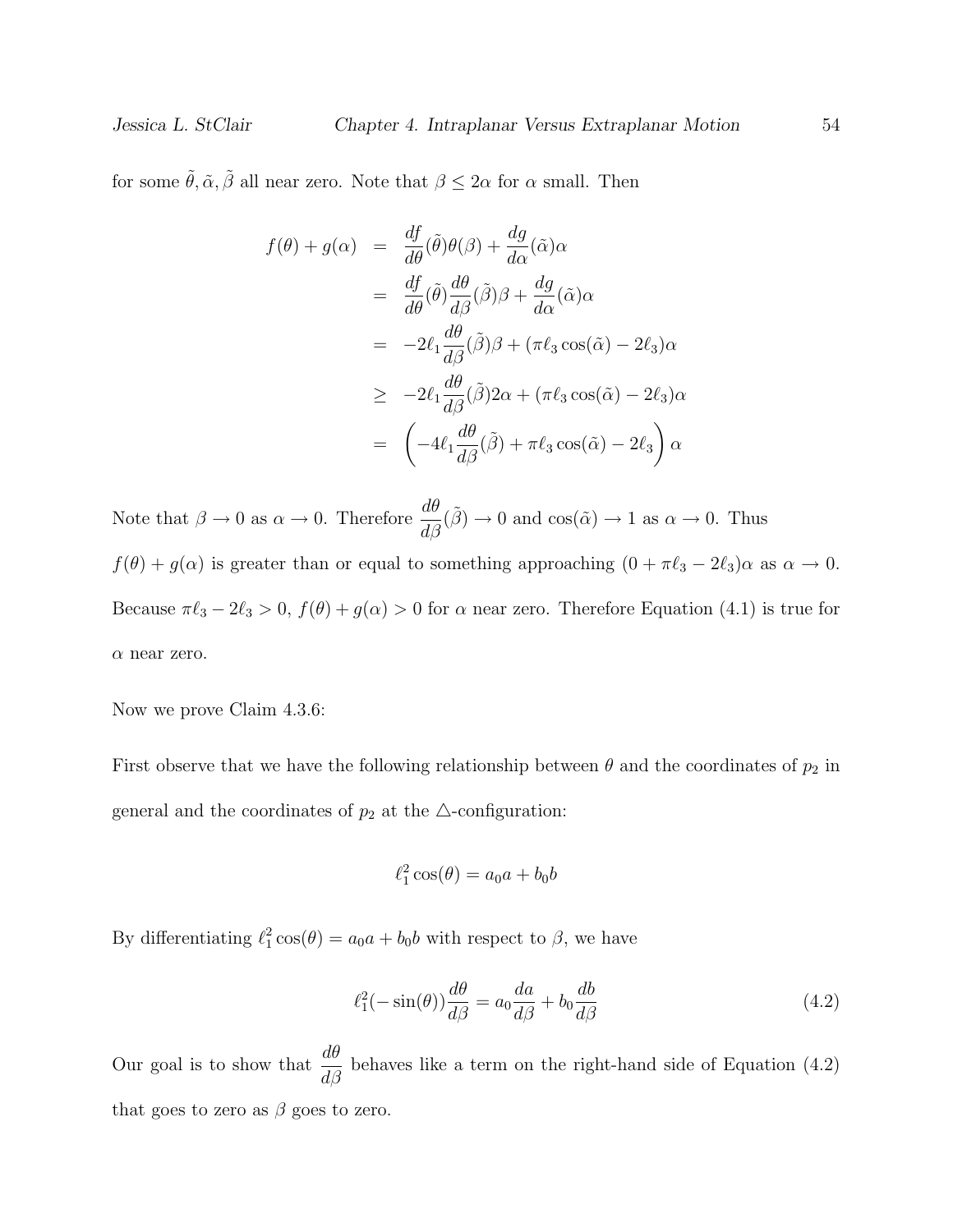To achieve this we first show that  $\frac{da}{d\beta}$  and  $\frac{db}{d\beta}$  can be written in terms of  $\frac{dc}{d\beta}$  and  $\frac{dd}{d\beta}$ . This is desirable because, since  $c = \ell_4 + \ell_3 \cos(\Psi - \beta)$  and  $d = \ell_3 \sin(\Psi - \beta)$ , both  $\frac{dc}{d\beta}$  and  $\frac{dd}{d\beta}$  can be calculated directly.

To do this we differentiate the equations of circles  $C_1$  and  $C_2$ ,

$$
a^{2} + b^{2} = \ell_{1}^{2}
$$

$$
(c - a)^{2} + (d - b)^{2} = \ell_{2}^{2}
$$

with respect to  $\beta$  to get the following system of equations:

$$
2a\frac{da}{d\beta} + 2b\frac{db}{d\beta} = 0
$$
  

$$
2(c-a)\left(\frac{dc}{d\beta} - \frac{da}{d\beta}\right) + 2(d-b)\left(\frac{dd}{d\beta} - \frac{db}{d\beta}\right) = 0
$$

We now solve this system of equations for  $\frac{da}{d\beta}$  and  $\frac{db}{d\beta}$ . To simplify the notation a little bit,

let

$$
x = 2a
$$
  
\n
$$
y = 2b
$$
  
\n
$$
z = 2(c - a)
$$
  
\n
$$
w = 2(d - b)
$$
  
\n
$$
v = 2(c - a)\frac{dc}{d\beta} + 2(d - b)\frac{dd}{d\beta}
$$

Solving for  $\frac{da}{d\beta}$  and  $\frac{db}{d\beta}$  gives  $rac{da}{d\beta} = -\frac{vy}{xw - y}$  $xw - zy$ and  $\frac{db}{d}$  $\frac{dS}{d\beta} =$ xv  $xw - zy$ , so long as  $xw - zy$  is bounded away from zero.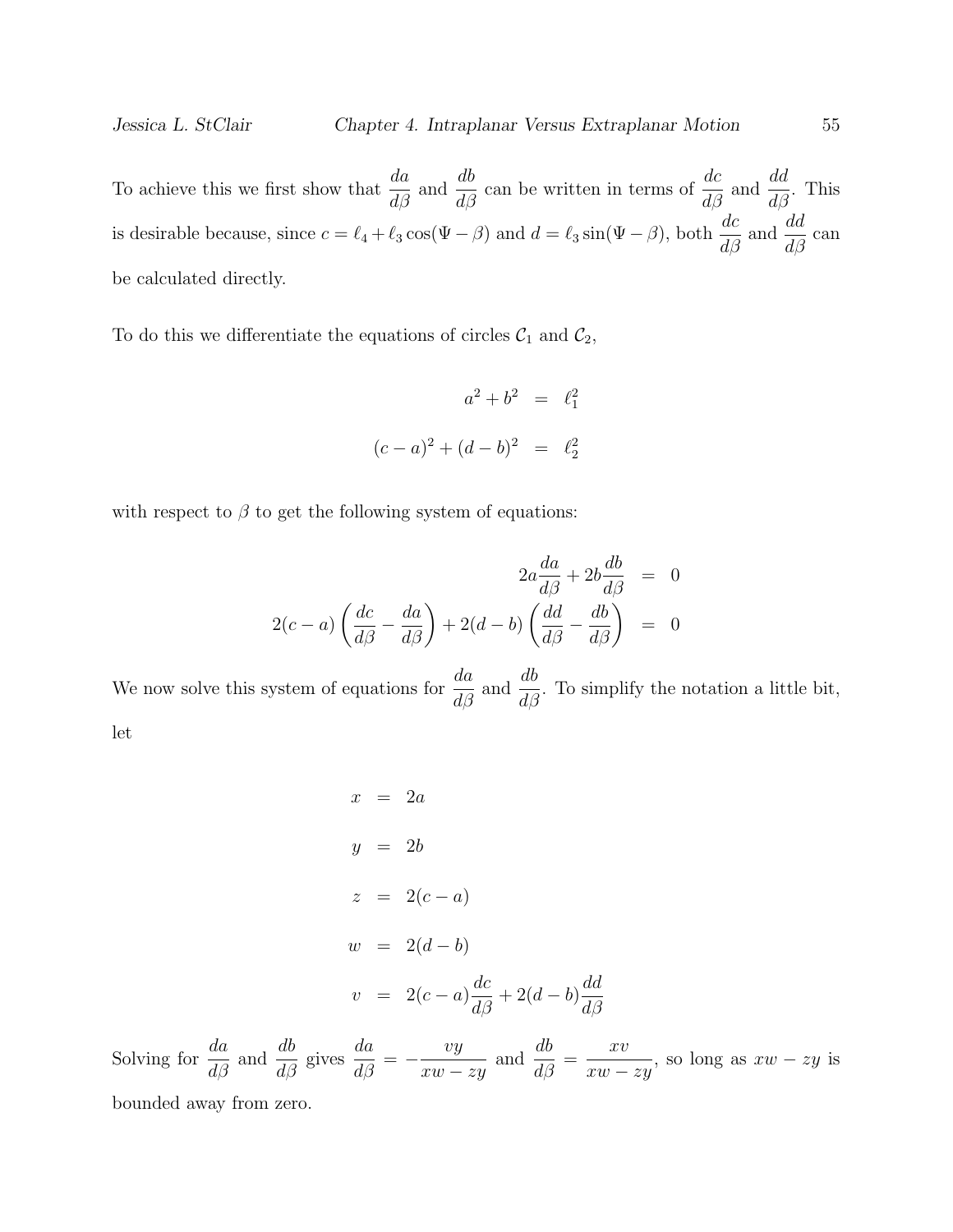To see that  $xw - zy$  is bounded away from zero (for  $\beta$  near zero), note that  $xw - zy =$  $4a(d - b) - 4b(c - a) = 0$  if and only if

$$
\begin{vmatrix} a & b \\ (c-a) & (d-b) \end{vmatrix} = 0
$$
 (4.3)

Equation (4.3) is true if and only if  $\mathbf{x}_1$  and  $\mathbf{x}_2$  are collinear. In the limit as  $\beta \to 0$ ,  $xw - zy \to$  $4a_0(d_0 - b_0) - 4b_0(c_0 - a_0)$ , which equals zero if and only if  $\mathbf{x}_1, \mathbf{x}_2$  and  $\mathbf{x}_3$  are all collinear at the  $\triangle$ -configuration. But we have assumed that this does not happen because the  $\triangle$ configuration is non-degenerate. Therefore  $4a_0(d_0 - b_0) - 4b_0(c_0 - a_0)$  is bounded away from zero, and in a neighborhood of the  $\triangle$ -configuration,  $xw - zy$  is bounded away from zero.

We can now rewrite Equation  $(4.2)$  as:

$$
\ell_1^2(-\sin(\theta))\frac{d\theta}{d\beta} = a_0\frac{da}{d\beta} + b_0\frac{db}{d\beta}
$$

$$
= \frac{-a_0vy + b_0xv}{xw - zy}
$$

$$
= v\left(\frac{-a_0y + b_0x}{xw - zy}\right)
$$

$$
= v\left(\frac{-a_02b + b_02a}{xw - zy}\right)
$$

Because  $xw - zy$  is bounded away from zero in a neighborhood of the  $\triangle$ -configuration,  $\ell_1^2(-\sin(\theta))\frac{d\theta}{d\beta} \sim v(-a_02b + b_02a)$ , where the symbol "∼" means "decays like" in the limit. Observe that  $-a_02b + b_02a \rightarrow 0$  as  $\beta \rightarrow 0$ .

Next we show that  $-a_02b + b_02a$  decays like  $\theta$ , and then because  $sin(\theta)$  decays like  $\theta$  we will have shown that  $\frac{d\theta}{d\phi}$  $\frac{dv}{d\beta}$  decays like v. All that will be left to show after that is that v goes to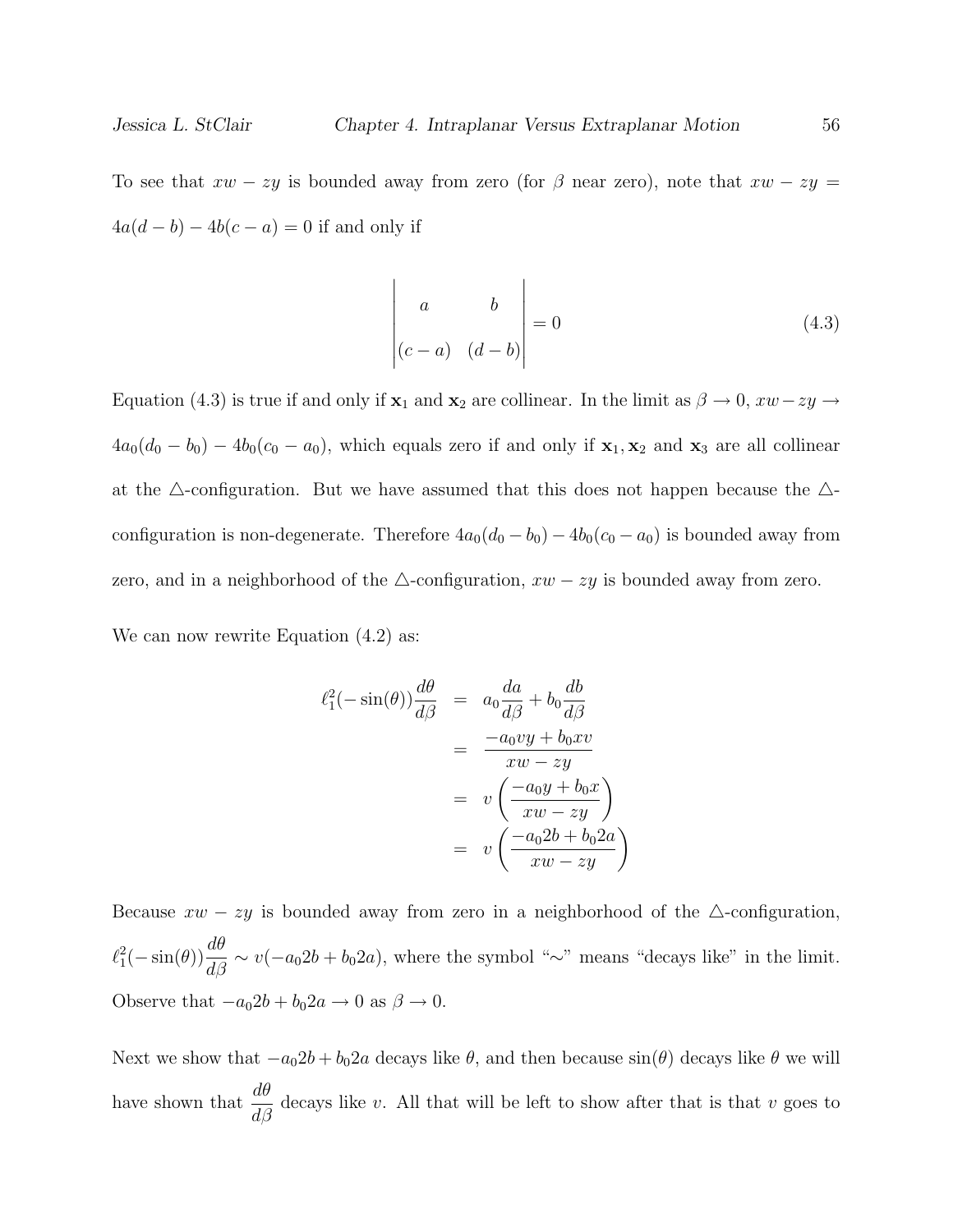zero as  $\beta$  goes to zero.

We now wish to write  $-a_02b + b_02a$  as a series in  $\theta$ . First, observe that  $-a_02b + b_02a =$  $-2\ell_1a_0\sin(\kappa-\theta) + 2\ell_1b_0\cos(\kappa-\theta)$ . The Taylor Series expansion in  $\theta$  for  $\sin(\kappa-\theta)$  and  $\cos(\kappa - \theta)$  is:

$$
\sin(\kappa - \theta) = \sin(\kappa) + \eta_1 \theta + \eta_2 \theta^2 + \dots \text{ and}
$$
  

$$
\cos(\kappa - \theta) = \cos(\kappa) + \gamma_1 \theta + \gamma_2 \theta^2 + \dots
$$

respectively. Now observe that the constant term in  $-a_0 2b + b_0 2a$  is  $-2\ell_1^2 \cos(\kappa) \sin(\kappa)$  +  $2\ell_1^2 \sin(\kappa) \cos(\kappa) = 0$ . Therefore  $-a_0 2b + b_0 2a$  decays like  $\theta$ .

Finally we show that  $v \to 0$  as  $\beta \to 0$ . Observe that  $\frac{dc}{d\beta} = \ell_3 \sin(\Psi - \beta)$  and  $\frac{dd}{d\beta} =$  $-\ell_3 \cos(\Psi - \beta)$ . Then

$$
v = 2(c-a)\frac{dc}{d\beta} + 2(d-b)\frac{dd}{d\beta}
$$
  
= 2(c-a)\ell\_3 \sin(\Psi - \beta) + 2(d-b)(-\ell\_3) \cos(\Psi - \beta)

As  $\beta \to 0$ ,  $v \to 2(c_0 - a_0)\ell_3 \sin(\Psi) - 2(d_0 - b_0)\ell_3 \cos(\Psi)$  which equals zero by right triangle geometry (see Figure 4.8) and the observation that

$$
\tan(\pi - \Psi) = \frac{b_0 - d_0}{c_0 - a_0} = -\tan(\Psi)
$$

Therefore  $v \to 0$  as  $\beta \to 0$  and hence  $\frac{d\theta}{d\beta} \to 0$  as  $\beta \to 0$  and Claim 4.3.6 is proved.

 $\Box$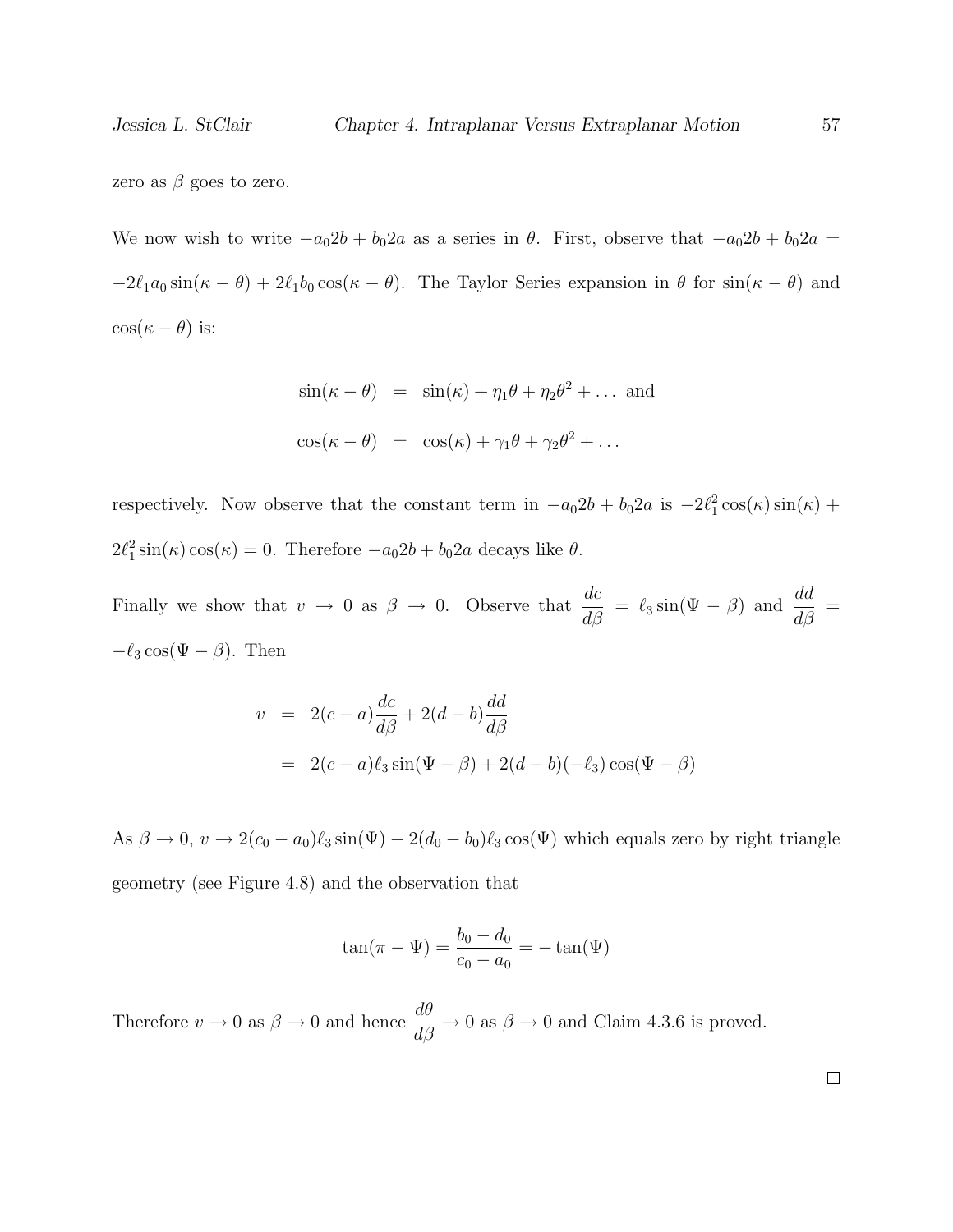

Figure 4.8: Right triangle geometry.

#### Notes on Assumption 4.2.1

- 1. The proof is analogous (mirror image) if  $x_1$  and  $x_2$  are straightened.
- 2. For the square and *some* rectangle cases the result does not hold because the  $\triangle$ configuration is degenerate.
- 3. If  $x_2$  can't be straightened with an adjacent side then the proof fails. This can be addressed by a cyclic permutation of the side lengths, but doing so will change the physical distance measurements.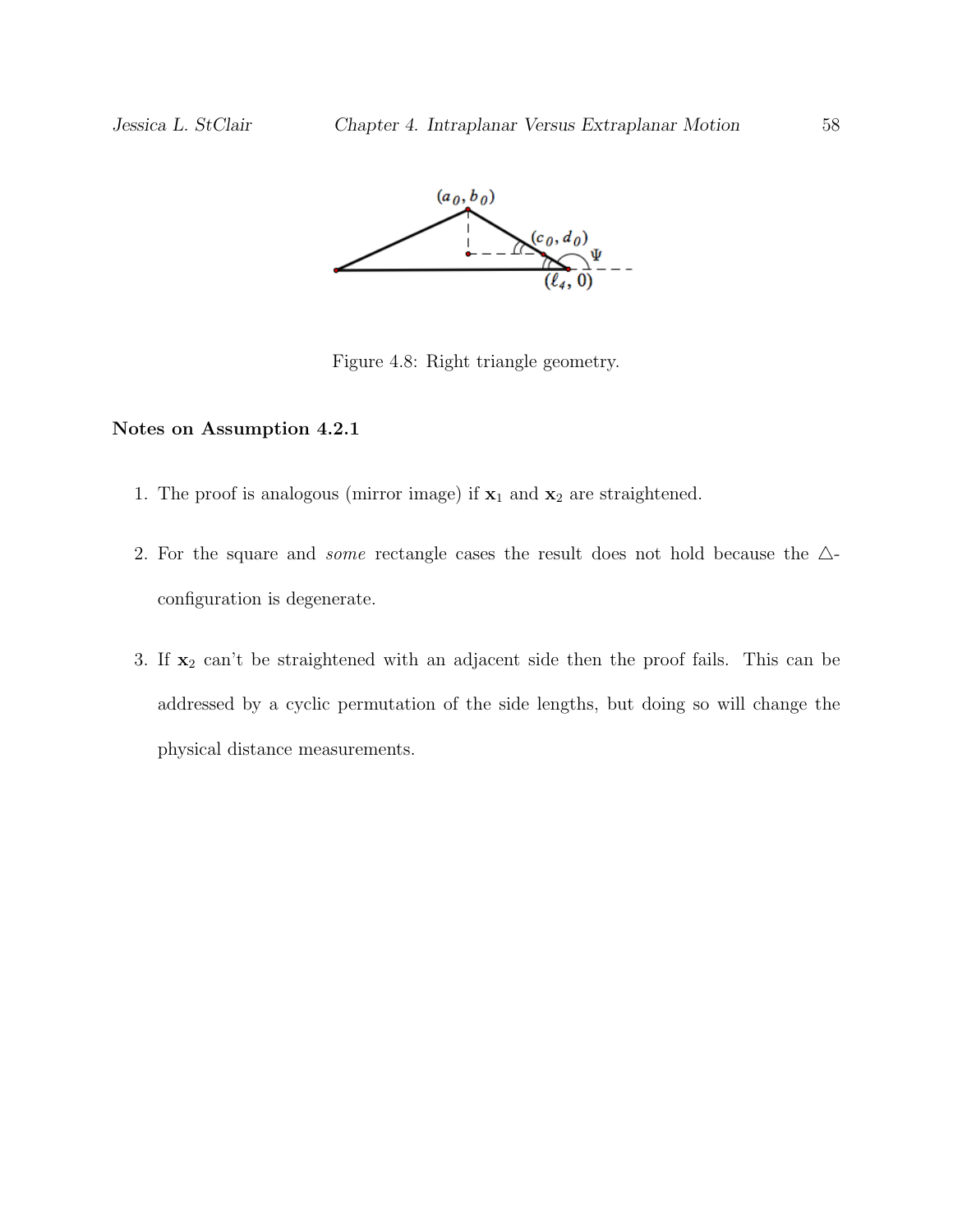#### 4.3.4 Corollary for the Degenerate Triangle Case

We now consider the case where the  $\triangle$ -configuration is degenerate. Note that this occurs if

$$
\vec{l} \in \begin{cases}\n(s, l, s, l) \\
(l, s, l, s) \\
(l, l, s, s) \\
(s, l, l, s)\n\end{cases}
$$
\n(4.4)\n  
\n(4.5)

where  $l, s > 0$  with  $l > s$ .

Note that there are two rectangle cases,  $\vec{\ell} = (s, s, l, l)$  and  $\vec{\ell} = (l, s, s, l)$ , that do satisfy the conditions of Theorem 4.3.1. This is because the order of the side lengths is such that the two shortest sides are adjacent, one of them is in the  $\ell_2$  position, and therefore they can be straightened to form an isoceles triangle, which is non-degenerate.

However, for the five cases in (4.4), it is always shorter to use extraplanar motion when moving from  $V$  to  $V'$ .

Corollary 4.3.7. Suppose  $\vec{\ell} \in \{(s, l, s, l), (l, s, l, s), (l, l, s, s), (s, l, l, s), (s, s, s, s)\}.$  Then for any pair of quadrilaterals,  $\mathcal V$  and  $\mathcal V'$ ,  $DistOut(\mathcal V, \mathcal V') < DistIn(\mathcal V, \mathcal V')$ .

Proof. There are five cases to consider:

(a) 
$$
\vec{\ell} = (s, l, s, l)
$$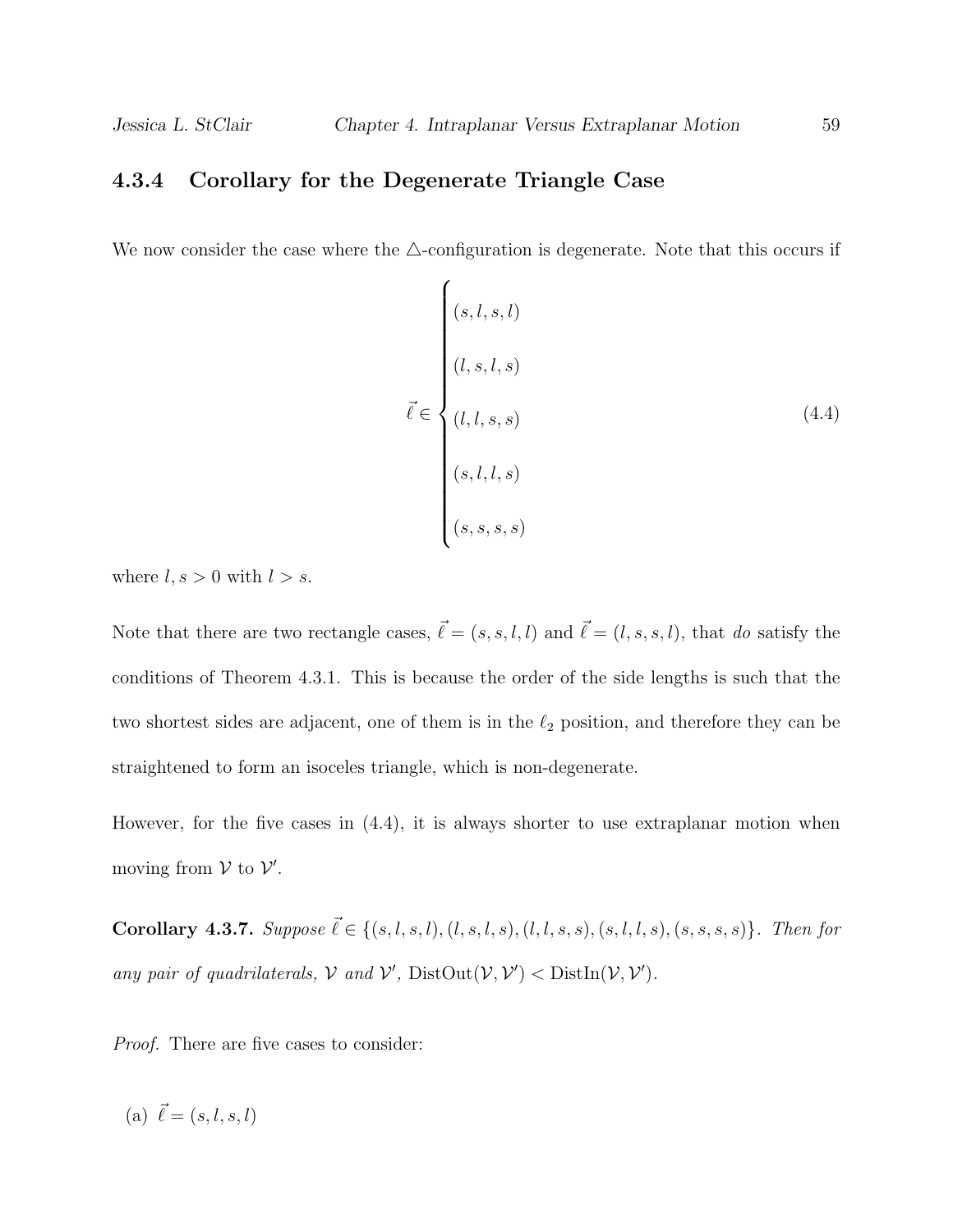- (b)  $\vec{\ell} = (l, s, l, s)$
- (c)  $\vec{\ell} = (l, l, s, s)$
- (d)  $\vec{\ell} = (s, l, l, s)$
- (e)  $\vec{\ell} = (s, s, s, s)$

We will start by proving (a), then note that the proof of (b) is the same as the proof of (a) where "s" is replaced with "l". Then we will prove (c) and note that the proof of (d) is just the mirror image of (c). Finally, we will show that the proof of (e) is just a special case of the proof of (a).

Case (a): 
$$
\vec{\ell} = (s, l, s, l)
$$

In this case  $x_2$  may be straightened with either  $x_1$  or  $x_3$ , both forming a degenerate quadrilateral. For purposes of illustration we choose to straighten  $x_2$  and  $x_3$ .

With  $\mathbf{x}_2$  and  $\mathbf{x}_3$  straightened, the degenerate  $\triangle$ -configuration is the shape with  $p_2 = (-s, 0)$ and  $p_3 = (l - s, 0)$ . Let  $\theta$  and  $\alpha$  be the angles shown in Figure 4.9. It is clear from Figure 4.9 that  $\theta \geq \alpha$ .

Then

$$
DistIn(V, V') = 2s\theta + 2s\alpha, \text{ and}
$$
  

$$
DistOut(V, V') = \pi s \sin(\alpha)
$$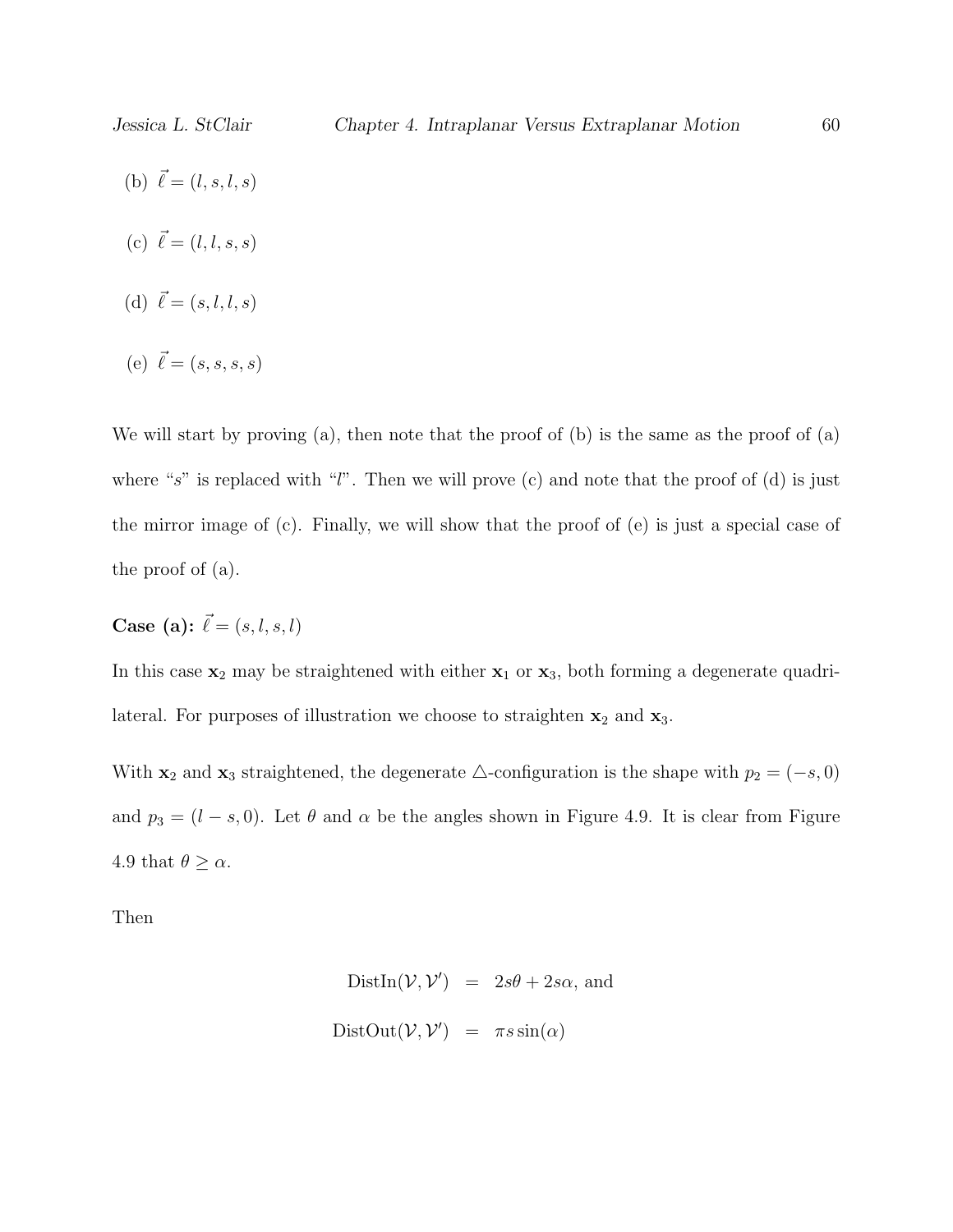

Figure 4.9: Set-up for Case (a):  $\vec{\ell} = (s, l, s, l).$ 

Thus

$$
DistIn(\mathcal{V}, \mathcal{V}') = 2s\theta + 2s\alpha
$$
  
\n
$$
\geq 4s\alpha \text{ (since } \theta \geq \alpha)
$$
  
\n
$$
> \pi s\alpha
$$
  
\n
$$
\geq \pi s \sin(\alpha)
$$
  
\n
$$
= DistOut(\mathcal{V}, \mathcal{V}')
$$

Case (b):  $\vec{\ell} = (l, s, l, s)$ 

Simply replace "s" with " $l$ " in the proof above to get the same result.

Case (c):  $\vec{\ell} = (l, l, s, s)$ 

In this case only  $\mathbf{x}_2$  and  $\mathbf{x}_3$  can be straightened to form the degenerate  $\triangle$ -configuration. At this configuration we have  $p_2 = (-l, 0)$  and  $p_3 = (0, 0)$ . Let  $\theta$  and  $\alpha$  be the angles shown in Figure 4.10. It is clear from Figure 4.10 that  $\theta \geq \alpha.$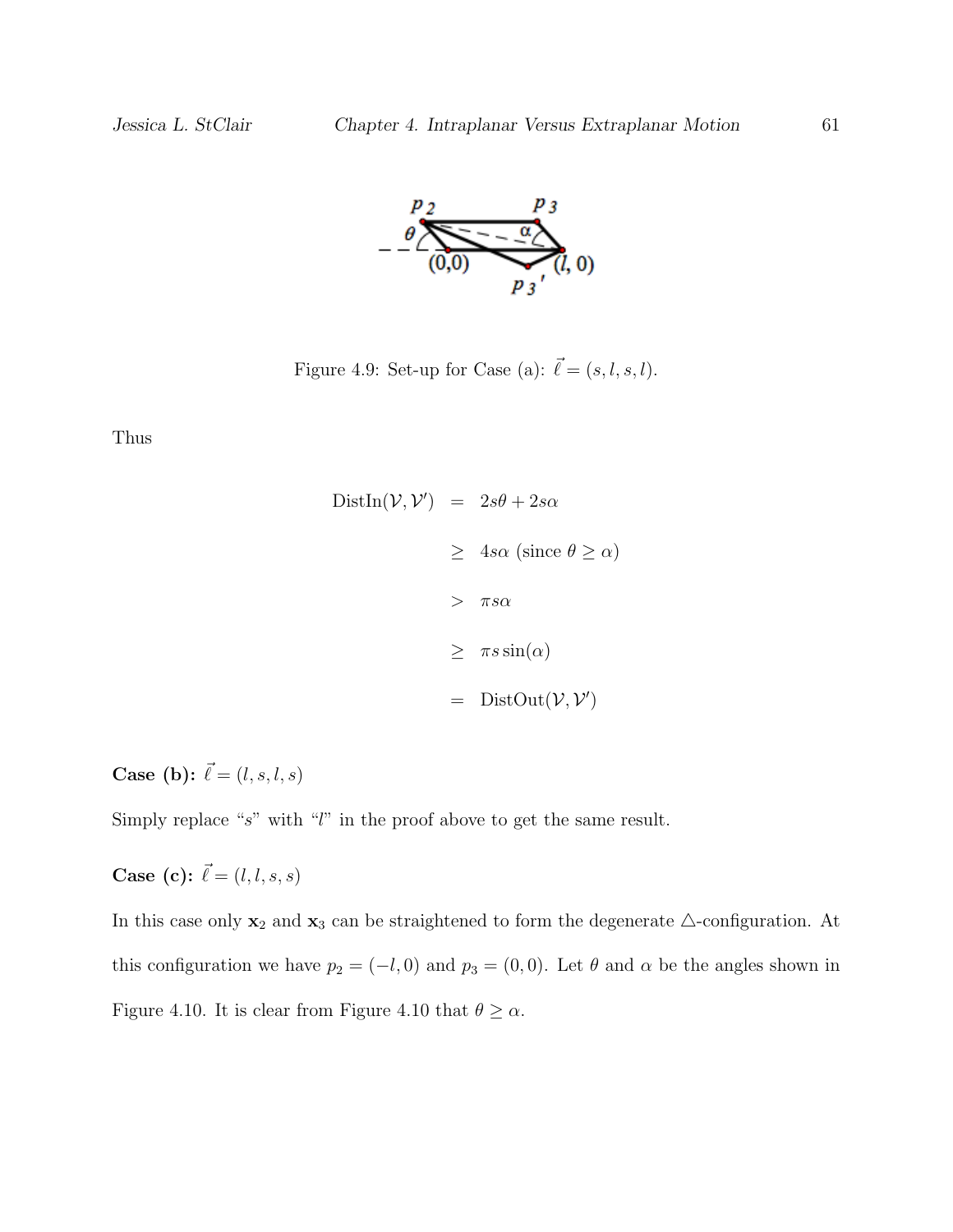

Figure 4.10: Set-up for Case (c):  $\vec{\ell} = (l, l, s, s)$ .

Then

 $\text{DistIn}(\mathcal{V}, \mathcal{V}') = 2l\theta + 2s\alpha$  $DistOut(\mathcal{V}, \mathcal{V}') = \pi s \sin(\alpha)$ 

Thus

$$
DistIn(V, V') = 2l\theta + 2s\alpha
$$
  
\n
$$
\geq 2l\alpha + 2s\alpha \text{ (since } \theta \geq \alpha)
$$
  
\n
$$
> 4s\alpha
$$
  
\n
$$
> \pi s\alpha
$$
  
\n
$$
\geq \pi s \sin(\alpha)
$$
  
\n
$$
= DistOut(V, V')
$$

Case (d):  $\vec{\ell} = (s, l, l, s)$ 

In this case only  $\mathbf{x}_1$  and  $\mathbf{x}_2$  can be straightened to form the degenerate  $\triangle$ -configuration. The set-up and proof of this case is the mirror image of the set-up and proof for Case (c).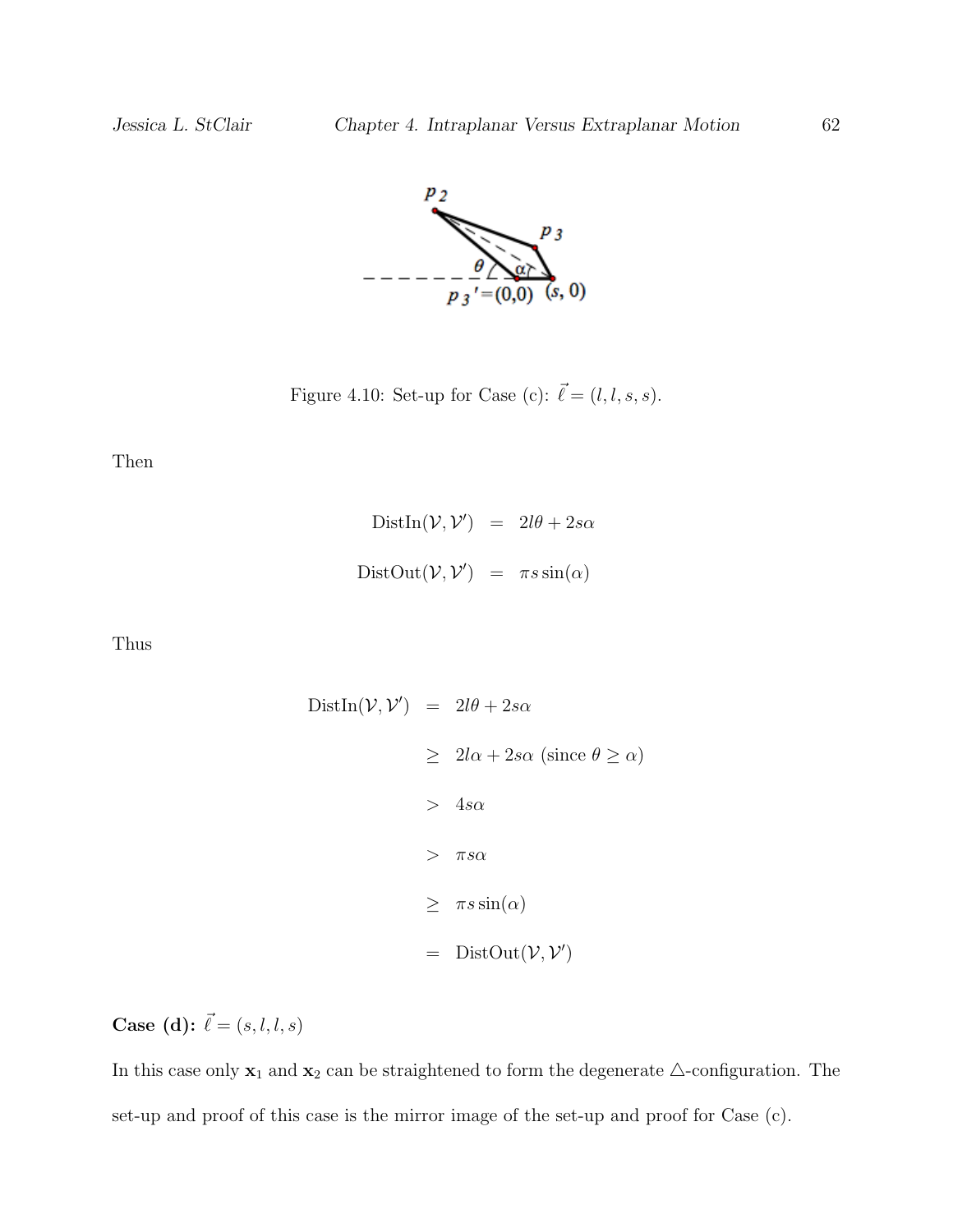Case (e): 
$$
\vec{\ell} = (s, s, s, s)
$$

The proof of the square case is just a special case of the proof of (a), with  $l = s$ . Because l does not appear in either distance formula for Case (a), the same distance formulas apply in Case (e) and the proof is the same.

 $\Box$ 

# 4.4 A Vector-Based Distance

Previously we defined our distances based on the two vertices that are free to move:  $p_2$  and  $p_3$ . It is worth noting that we could also define distances based on the three vectors that are free to move:  $x_1$ ,  $x_2$ , and  $x_3$ . We will define these new distances and show that we can recover the result of Theorem 4.3.1.

Recall that  $\mathbf{x}_1 = p_2, \mathbf{x}_2 = p_3-p_2$ , and  $\mathbf{x}_3 = p_4-p_3$ , where  $p_4 = (\ell_4, 0)$  is fixed. For intraplanar motion between  $V$  and  $V'$ , all three vectors move. For extraplanar motion between  $V$  and  $\mathcal{V}'$ , only  $\mathbf{x}_2$  and  $\mathbf{x}_3$  move.

#### 4.4.1 Intraplanar Motion

Let  $\mathbf{r}(t) = (a(t), b(t), c(t) - a(t), d(t) - b(t), \ell_4 - c(t), -d(t)) = (p_2(t), p_3(t) - p_2(t), p_4 - p_3(t))$ be a parametrization of the path in  $\mathcal{M}(\vec{\ell})$  that begins at configuration  $\mathcal{V}$ , increases the angle  $p_2$  makes with x-axis until it reaches the  $\triangle$ -configuration, then decreases  $p_2$ 's angle and ends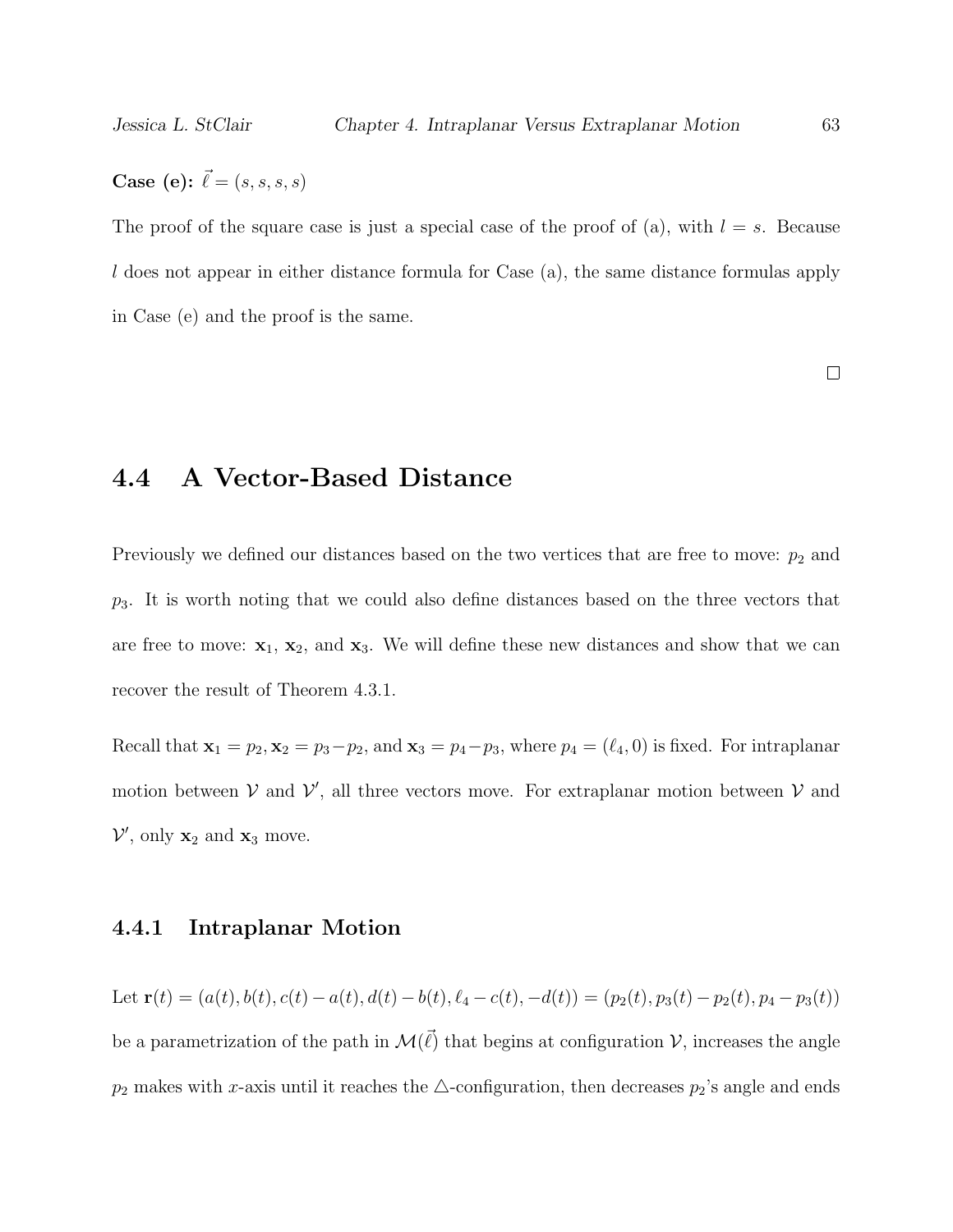at configuration  $\mathcal{V}'$ , as illustrated in Figure 4.3.

**Definition 4.4.1.** Let  $\mathbf{r}(t_0) = \mathcal{V}$  and  $\mathbf{r}(t_1) = \mathcal{V}'$ . Then define the vector Euclidean distance in  $\mathbb{R}^6$  between  $\mathcal V$  and  $\mathcal V'$  to be

$$
\begin{split}\n\text{VecEuclDistIn}(\mathcal{V}, \mathcal{V}') &= \int_{t_0}^{t_1} \|\mathbf{r}'(t)\| \, dt \\
&= \int_{t_0}^{t_1} \sqrt{p_2' \cdot p_2' + (p_3' - p_2') \cdot (p_3' - p_2') + p_3' \cdot p_3'} \, dt \\
&= \int_{t_0}^{t_1} \sqrt{2p_2' \cdot p_2' + 2p_3' \cdot p_3' - 2p_2' \cdot p_3'} \, dt \\
&= \sqrt{2} \int_{t_0}^{t_1} \sqrt{p_2' \cdot p_2' + p_3' \cdot p_3' - (p_2' \cdot p_3')} \, dt\n\end{split}
$$

### 4.4.2 Extraplanar Motion

Now we define the distance on vectors  $x_2$  and  $x_3$  as they swing out of the plane. Note that the base of  $\mathbf{x}_2$  (which is the point  $(a_0, b_0, 0)$ ) is fixed and only the head (which is the point  $(c, d, h)$ ) moves. Similarly, the tail of  $\mathbf{x}_3$  (which is also the point  $(c, d, h)$ ) moves while the head (which is the point  $(\ell_4, 0, 0)$  stays fixed. Let  $\mathbf{r}(t) = (c(t) - a_0, d(t) - b_0, h(t), \ell_4 - c(t), -d(t), -h(t))$ be a parametrization of the coordinates of  $x_2$  and  $x_3$ .

**Definition 4.4.2.** Let  $\mathbf{r}(t_0) = \mathcal{V}$  and  $\mathbf{r}(t_1) = \mathcal{V}'$ . Then define the vector Euclidean distance in  $\mathbb{R}^6$  moving out of the plane between V and V' to be

VecEuclDistOut
$$
(V, V')
$$
 =  $\int_{t_0}^{t_1} ||\mathbf{r}'(t)|| dt$   
 =  $\int_{t_0}^{t_1} \sqrt{2(c')^2 + 2(d')^2 + 2(h')^2} dt$   
 =  $\sqrt{2} \int_{t_0}^{t_1} \sqrt{(c')^2 + (d')^2 + (h')^2} dt$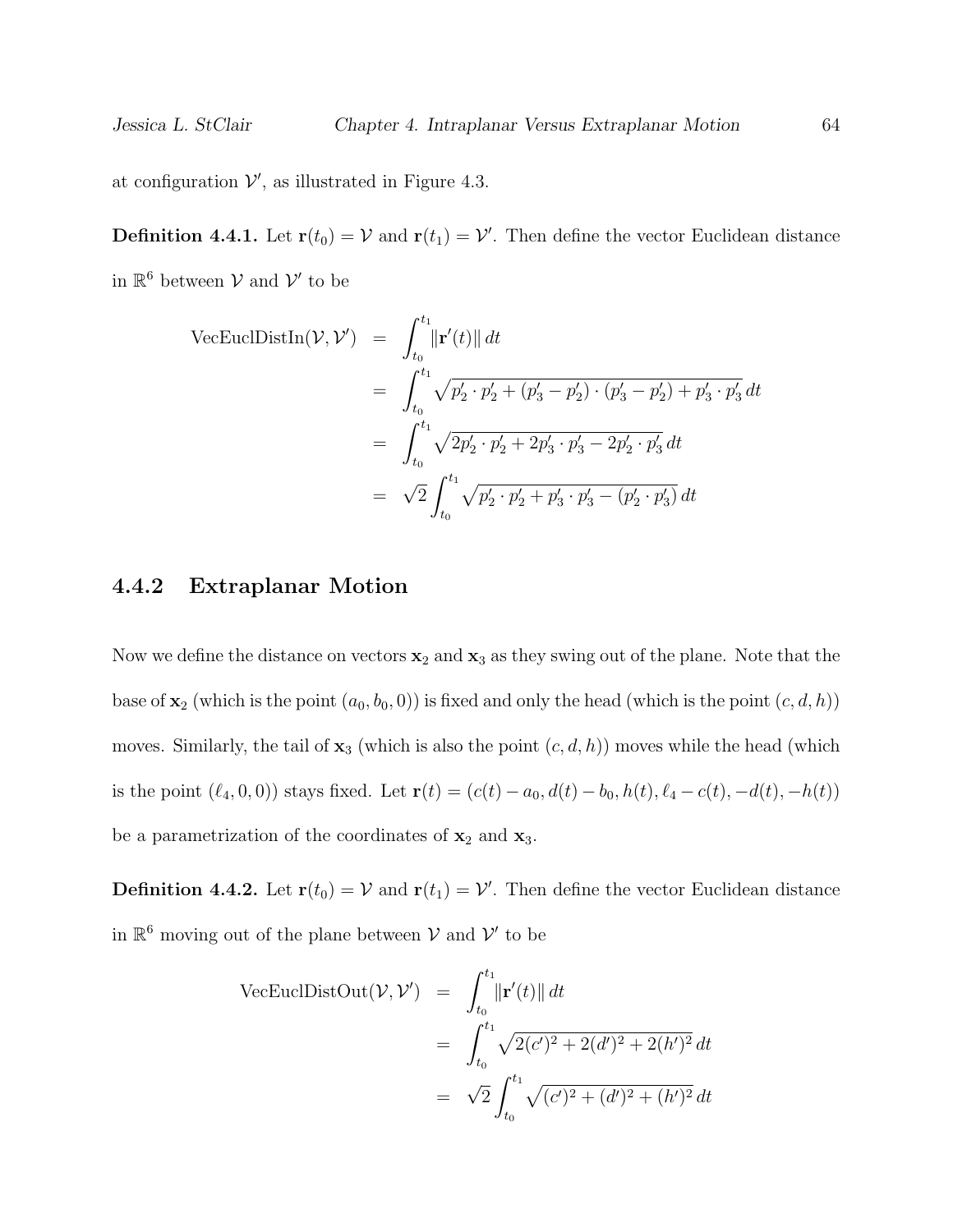Also note that

$$
\text{VecEuclDistOut}(\mathcal{V}, \mathcal{V}') = \sqrt{2} \,\text{EuclDistOut}(\mathcal{V}, \mathcal{V}') = \sqrt{2}\pi \ell_3 \sin(\alpha) \tag{4.5}
$$

# 4.4.3 Comparisons Near The  $\triangle$ -configuration

Assume we have a pair of shapes,  $V$  and  $V'$ , near the  $\triangle$ -configuration. We will show that, for  $\alpha$  near zero, VecEuclDistIn( $V, V'$ ) < VecEuclDistOut( $V, V'$ ).

First we need the following Lemma:

**Lemma 4.4.3.** VecEuclDistIn( $V, V'$ )  $\leq 2$  EuclDistIn( $V, V'$ )

Proof.

$$
\begin{array}{rcl}\n\text{VecEuc} \text{DistIn}(\mathcal{V}, \mathcal{V}') &=& \sqrt{2} \int_{t_0}^{t_1} \sqrt{p_2' \cdot p_2' + p_3' \cdot p_3' - (p_2' \cdot p_3')} \, dt \\
& \leq & \sqrt{2} \int_{t_0}^{t_1} \sqrt{p_2' \cdot p_2' + p_3' \cdot p_3' + |p_2' \cdot p_3'|} \, dt \\
& \leq & \sqrt{2} \int_{t_0}^{t_1} \sqrt{p_2' \cdot p_2' + p_3' \cdot p_3' + ||p_2'|| ||p_3'||} \, dt \\
& \leq & \sqrt{2} \int_{t_0}^{t_1} \sqrt{p_2' \cdot p_2' + p_3' \cdot p_3' + (\max\{||p_2'||, ||p_3'||\})^2} \, dt \\
& \leq & \sqrt{2} \int_{t_0}^{t_1} \sqrt{p_2' \cdot p_2' + p_3' \cdot p_3' + ||p_2'||^2 + ||p_3'||^2} \, dt \\
&=& \sqrt{2} \int_{t_0}^{t_1} \sqrt{p_2' \cdot p_2' + p_3' \cdot p_3' + p_2' \cdot p_2' + p_3' \cdot p_3'} \, dt \\
&=& 2 \int_{t_0}^{t_1} \sqrt{p_2' \cdot p_2' + p_3' \cdot p_3'} \, dt \\
&=& 2 \int_{t_0}^{t_1} \sqrt{p_2' \cdot p_2' + p_3' \cdot p_3'} \, dt \\
&=& 2 \int_{t_0}^{t_1} \sqrt{(a')^2 + (b')^2 + (c')^2 + (d')^2} \, dt \\
&=& 2 \text{EuclDistIn}(\mathcal{V}, \mathcal{V}')\n\end{array}
$$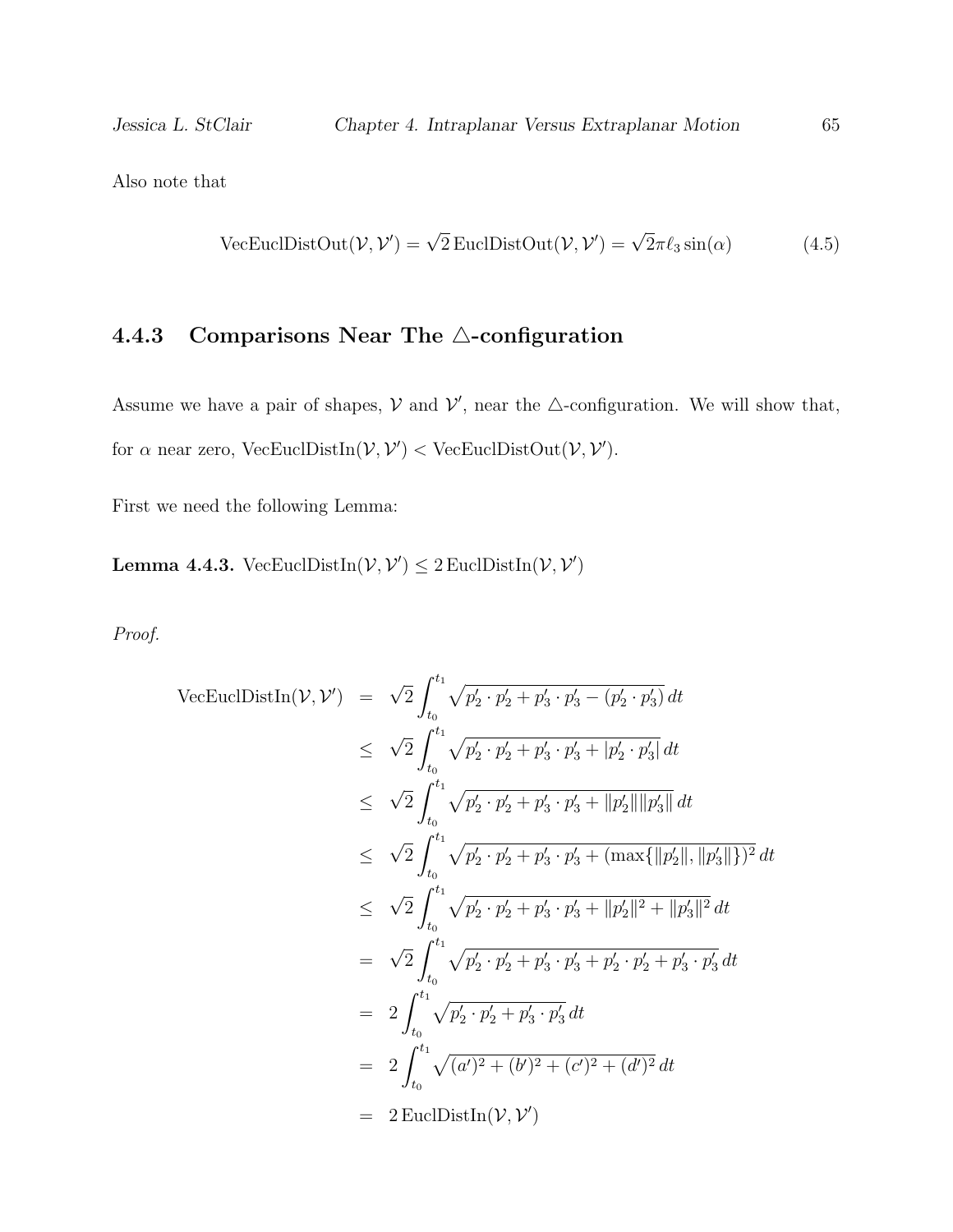$\Box$ 

**Theorem 4.4.4.** For  $\vec{l}$  satisfing Assumption 4.2.1 there is a neighborhood of the  $\Delta$ -configuration where, for V and V' in that neighborhood, VecEuclDistIn(V, V') < VecEuclDistOut(V, V').

Proof. We use the same set-up for the proof as shown in Figure 4.7.

VecEuclDistOut( $V, V'$ ) – VecEuclDistIn( $V, V'$ ) =  $\sqrt{2}$ EuclDistOut – VecEuclDistIn( $V, V'$ ) = √  $\overline{2}\pi\ell_3\sin(\alpha) - \text{VecEuclDistIn}(\mathcal{V}, \mathcal{V}')$ ≥ √  $\overline{2}\pi\ell_3\sin(\alpha) - 2 \text{EuclDistIn}(\mathcal{V}, \mathcal{V}')$  (Lemma 4.4.3) ≥ √  $\overline{2}\pi\ell_3\sin(\alpha) - 2\operatorname{DistIn}(\mathcal{V}, \mathcal{V}')$ = √  $2\pi\ell_3 \sin(\alpha) - 2(2\ell_1\theta + 2\ell_3\alpha)$ = √  $2(\pi \ell_3 \sin(\alpha) - 2)$ √  $2(\ell_1 \theta + \ell_3 \alpha))$ 

Let  $f(\theta) = -2$ √  $2\ell_1\theta$  and  $g(\alpha) = \pi\ell_3 \sin(\alpha) - 2$ √  $2\ell_3\alpha$ . Using the Mean Value Theorem, as in the proof of Theorem 4.3.1, we may write

$$
f(\theta) + g(\alpha) = -2\sqrt{2}\ell_1 \frac{d\theta}{d\beta}(\tilde{\beta})\beta + (\pi \ell_3 \cos(\alpha) - 2\sqrt{2}\ell_3)\alpha
$$

for some  $\tilde{\beta}$  near zero. Also recall that  $\beta \leq 2\alpha$  for  $\alpha$  near zero. Then

$$
f(\theta) + g(\alpha) = -2\sqrt{2}\ell_1 \frac{d\theta}{d\beta}(\tilde{\beta})\beta + (\pi \ell_3 \cos(\alpha) - 2\sqrt{2}\ell_3)\alpha
$$
  

$$
\leq \left(-4\sqrt{2}\ell_1 \frac{d\theta}{d\beta}(\tilde{\beta}) + (\pi \ell_3 \cos(\alpha) - 2\sqrt{2}\ell_3)\right)\alpha
$$

As  $\alpha \to 0$ ,  $\beta \to 0$  and hence  $\frac{d\theta}{d\beta} \to 0$ . Then  $f(\theta) + g(\alpha) \to 0 + \ell_3(\pi - 2)$ √  $2) > 0.$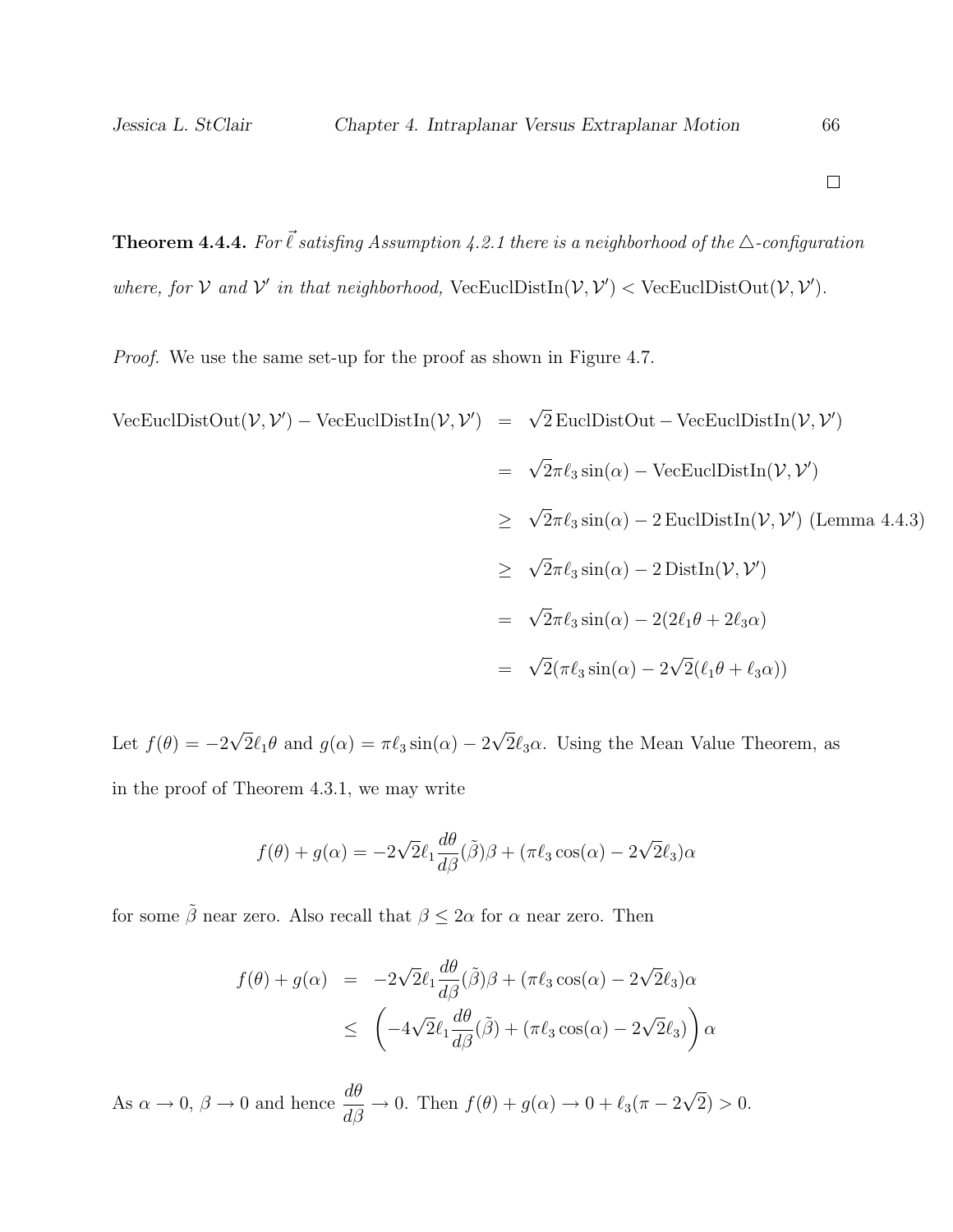Therefore, for  $\alpha$  near zero,

$$
\text{VecEuclDistOut}(\mathcal{V}, \mathcal{V}') - \text{VecEuclDistIn}(\mathcal{V}, \mathcal{V}') \geq \sqrt{2}(f(\theta) + g(\alpha))
$$

and  $f(\theta) + g(\alpha) > 0$ .

Thus, VecEuclDistIn( $V, V'$ ) < VecEuclDistOut( $V, V'$ ) for  $\alpha$  near zero.

 $\Box$ 

# 4.5 Problems With This Approach

The main problem with defining distances on either the moving vectors or vertices is that it requires fixing  $\ell_4$ . The distances themselves also depend on the order in which  $\ell_1, \ell_2$  and  $\ell_3$ appear. Thus neither distance is invariant under permutations of side lengths.

If one is working in the context of the robot arm example, then this problem may not be relevant. However, in general, we would like to be able to define a distance that is invariant under side length permutations because the goal is to study the geometry of spaces of quadrilaterals. For example, we would like the distance between the shapes in Figure 4.11 to be the same as the distance between the shapes in Figure 4.12.

We have been working in the context of Equation (2.1), where  $\ell_4$  is fixed along the positive x-axis. We must now put aside this representation of  $\mathcal{M}(\vec{\ell})$  and use a metric on  $\mathcal{PM}(\vec{\ell})$  to get a better metric on  $\mathcal{M}(\vec{\ell}).$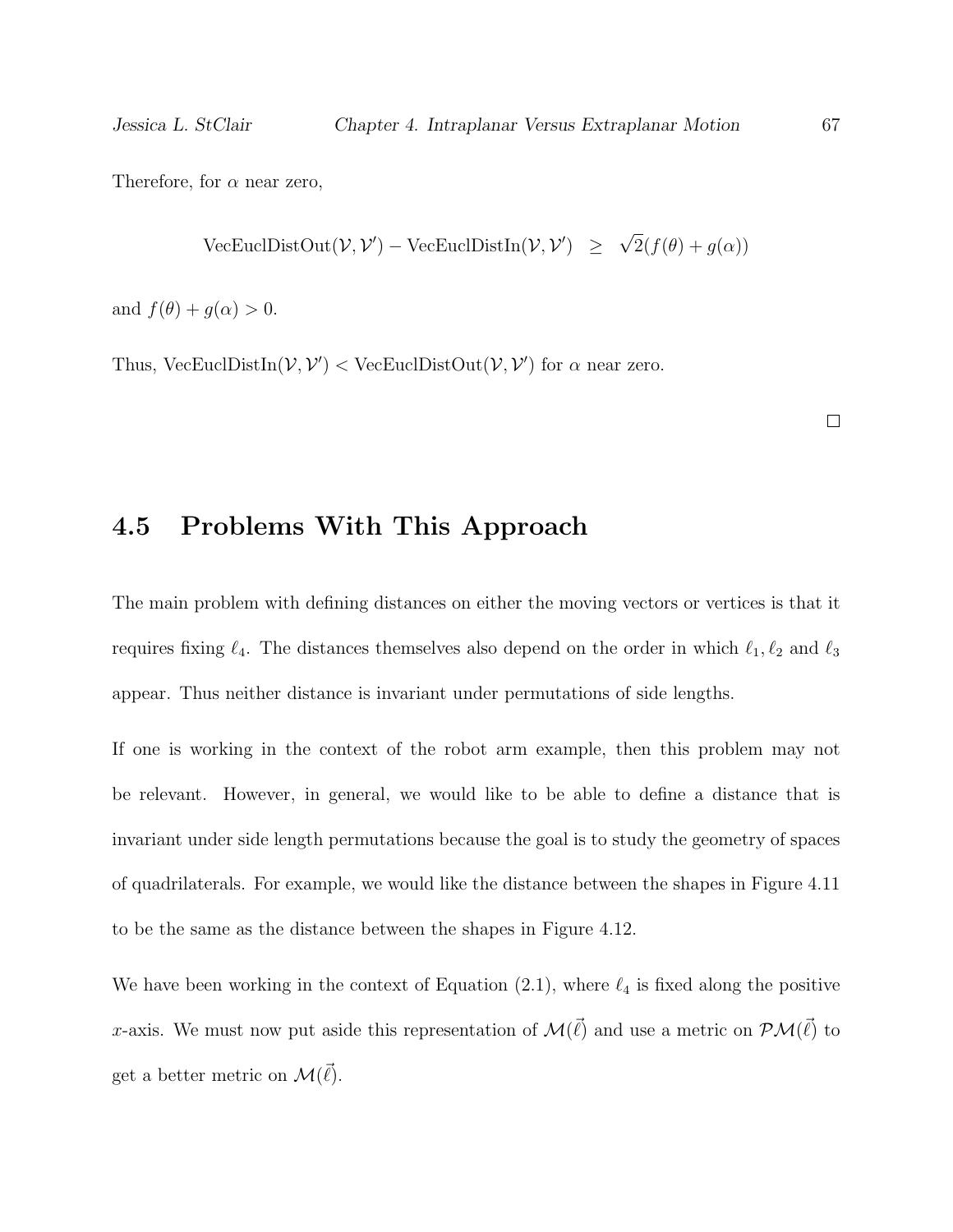

Figure 4.11: Two shapes in  $\mathcal{M}(5,3,1,8)$ 



Figure 4.12: Two shapes in  $\mathcal{M}(3, 1, 8, 5)$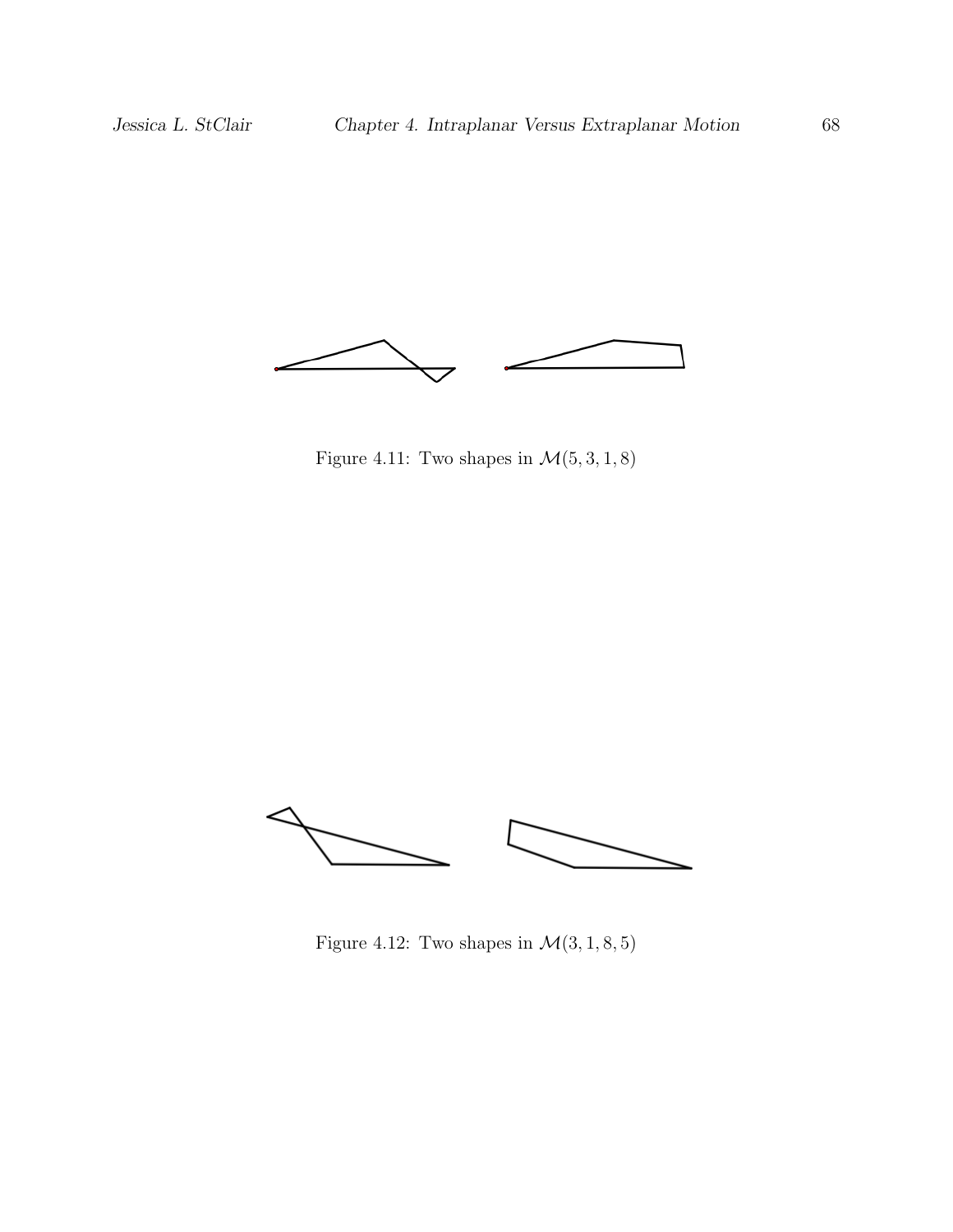# Chapter 5

# Geometry of Spaces of Planar Quadrilaterals

A good choice of distance (lengths of paths) on the moduli space should not depend on constrained choices of equivalence class representatives, as the Chapter 4 distance did when it was based on fixing the fourth side. One way to make such a choice is to define a Riemannian metric on the pre-moduli space that is invariant under the  $SO(2)$  action. We will use a restriction of the Riemannian metric introduced by Kendall [7].

For two points  $X, Y \in \mathcal{M}(\vec{\ell})$ , the length of a path from X to Y in  $\mathcal{M}(\vec{\ell})$  is defined to be the length of the shortest lift of that path from  $\pi^{-1}(X)$  to  $\pi^{-1}(Y)$  in  $\mathcal{PM}(\vec{\ell})$ . This shortest lift will be the lift whose tangent vectors are everywhere orthogonal to the  $SO(2)$  orbits in the sense defined by the Riemannian metric. An interesting geometric phenomenon, holonomy,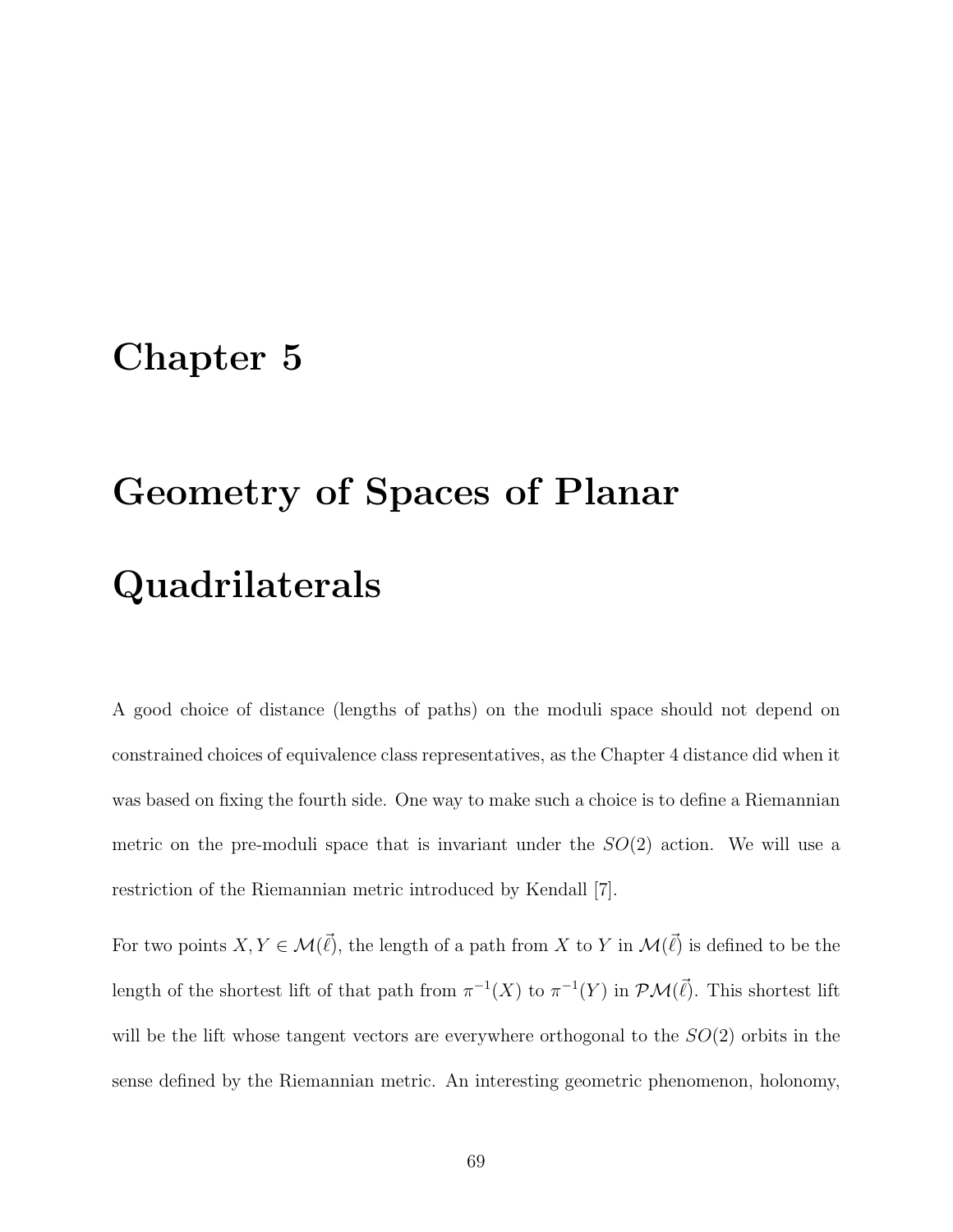can arise from these lifts of paths.

This Riemannian metric (and hence the metric it induces on the moduli space) is invariant under permutations of the specified order of the side lengths. This invariance makes the homeomorphisms induced by these permutations into isometries. For cyclic permutations this invariance makes the geometry consistent with the perspective that the moduli space is a space of shapes, independent of the position and orientation of the shapes.

# 5.1 The Riemannian Metric

Recall from Definition 2.1.1 that

$$
\mathcal{PM}(\vec{\ell}) = \left\{ (\mathbf{x}_1, \mathbf{x}_2, \mathbf{x}_3, \mathbf{x}_4) \in \mathbb{R}^8 : ||\mathbf{x}_i|| = \ell_i \text{ for all } i, \text{ and } \sum_{i=1}^4 \mathbf{x}_i = \mathbf{0} \right\}
$$

is a subset of  $\mathbb{R}^8$ .

The condition  $\sum$ 4  $i=1$  $\mathbf{x}_i = \mathbf{0}$  imposed on  $\mathcal{PM}(\vec{\ell})$  means that we can write the longest vector as a linear combination of the shorter three vectors. For ease of notation, and without loss of generality, we will assume that  $\mathbf{x}_4$  is the longest vector. Then we can write  $\mathbf{x}_4 = -\mathbf{x}_1 - \mathbf{x}_2 - \mathbf{x}_3$ . Thus we can alternatively define  $\mathcal{PM}(\vec{\ell})$  as

$$
\mathcal{PM}(\vec{\ell}) = \left\{ (\mathbf{x}_1, \mathbf{x}_2, \mathbf{x}_3, \mathbf{x}_4) \in \mathbb{R}^8 : ||\mathbf{x}_i|| = \ell_i \text{ for all } i, \text{ and } \mathbf{x}_4 = -\sum_{i=1}^3 \mathbf{x}_i \right\} \tag{5.1}
$$

There is a natural embedding of  $\mathcal{PM}(\vec{\ell})$  into  $\mathbb{R}^6$  given by the projection map onto the shortest three vectors:

$$
(\mathbf{x}_1,\mathbf{x}_2,\mathbf{x}_3,-\mathbf{x}_1-\mathbf{x}_2-\mathbf{x}_3)\longmapsto (\mathbf{x}_1,\mathbf{x}_2,\mathbf{x}_3)
$$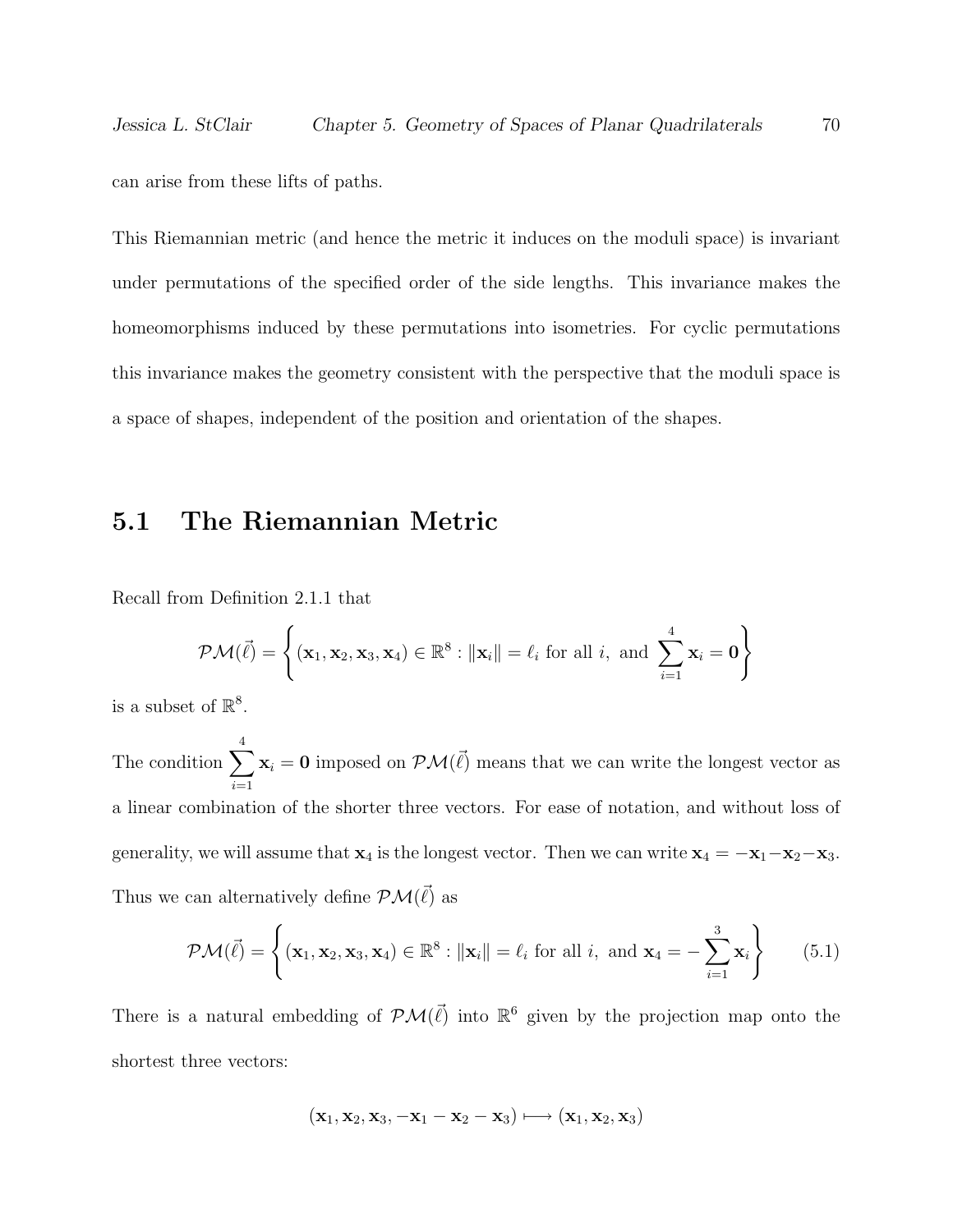Thus a point in  $\mathcal{PM}(\vec{\ell})$  can be represented by the shortest three vectors,  $(\mathbf{x}_1, \mathbf{x}_2, \mathbf{x}_3)$ . We will work in the context of  $\mathcal{PM}(\vec{\ell}) \subset \mathbb{R}^6$  for the remainder of the chapter.

Because we can view  $\mathcal{PM}(\vec{\ell})$  as a surface in  $\mathbb{R}^6$ ,  $\mathcal{PM}(\vec{\ell})$  has the Riemannian metric induced by the Euclidean metric in  $\mathbb{R}^6$ : that is, the traditional dot product in  $\mathbb{R}^6$  applied to the tangent vectors of  $\mathcal{PM}(\vec{\ell})$  [9]. Because the metric on  $\mathbb{R}^6$  is invariant under rigid rotations, the metric on  $\mathcal{PM}(\vec{\ell})$  is invariant under the  $SO(2)$  action on  $\mathcal{PM}(\vec{\ell})$ .

Recall that  $\mathcal{PM}(\vec{\ell})$  is a 2-manifold everywhere but at the straight-line configurations. For the rest of this chapter we assume that  $\vec{\ell}$  admits no straight-line configurations, and thus  $\mathcal{PM}(\vec{\ell})$ is a smooth 2-manifold. Note that this assumption implies that  $\mathcal{PM}(\vec{\ell})$  is homeomorphic to either one or two disjoint tori.

It is useful to parametrize  $\mathcal{PM}(\vec{\ell})$  with local coordinates  $(u, v)$  and define the metric in terms of these coordinates.

**Definition 5.1.1.** Let  $f : \mathbb{R}^2 \longrightarrow \mathcal{PM}(\vec{\ell})$  be given by

$$
f(u, v) =
$$
  
\n
$$
(\ell_1 \cos(\Phi_1(u, v)), \ell_1 \sin(\Phi_1(u, v)), \ell_2 \cos(\Phi_2(u, v)), \ell_2 \sin(\Phi_2(u, v)), \ell_3 \cos(\Phi_3(u, v)), \ell_3 \sin(\Phi_3(u, v)))
$$
  
\n
$$
= (x_1, y_1, x_2, y_2, x_3, y_3)
$$

where  $\Phi_i$  is the angle of vector  $\mathbf{x}_i = (x_i, y_i)$ .

Then the inner product on tangent vectors of  $\mathcal{PM}(\vec{\ell})$  is the pullback of the inner product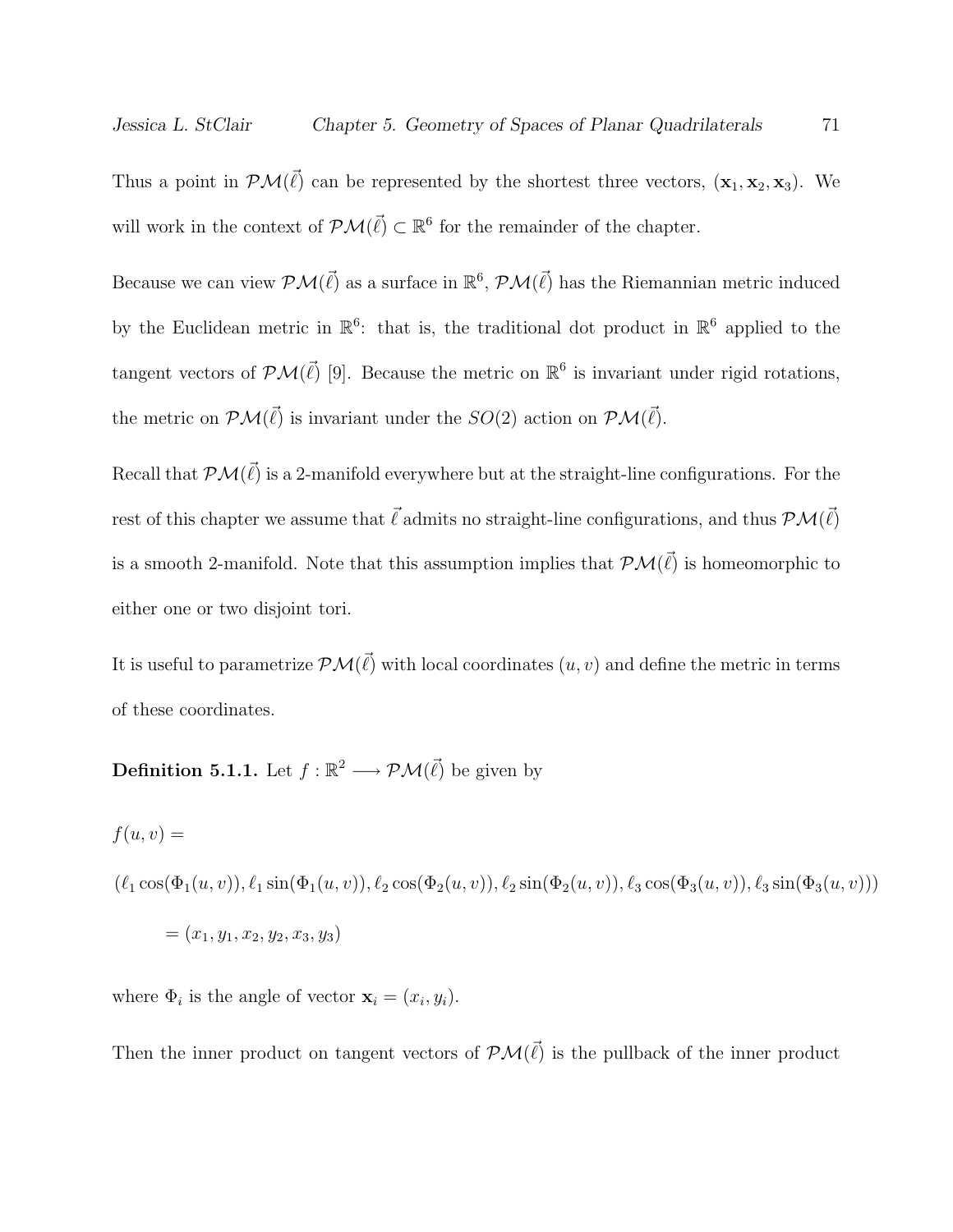on  $\mathbb{R}^6$ :

$$
f^* \left( \sum_{i=1}^3 dx_i \otimes dx_i + dy_i \otimes dy_i \right)
$$

where the expression of  $f^*(dx_i \otimes dx_i)$  in  $(u, v)$ -coordinates is:

$$
f^*(dx_i \otimes dx_i) = ((x_i)_u du + (x_i)_v dv) \otimes ((x_i)_u du + (x_i)_v dv)
$$
  
= 
$$
(x_i)_u^2 du \otimes du + (x_i)_u (x_i)_v dv \otimes du + (x_i)_u (x_i)_v du \otimes dv + (x_i)_v^2 dv \otimes dv
$$

and similarly for  $f^*(dy_i \otimes dy_i)$ .

This inner product on the tangent vectors of  $\mathcal{PM}(\vec{\ell})$  has a matrix representation: Let  $k_{11}$ be the coefficient of  $du \otimes du$ ,  $k_{12}$  be the coefficient of  $du \otimes dv$  and  $dv \otimes du$ , and  $k_{22}$  be the coefficient of  $dv \otimes dv$ . If  $\mathbf{a}, \mathbf{b} \in \mathbb{R}^2$  are the expressions in  $(u, v)$ -coordinates of vectors associated with vectors in  $T_P(\mathcal{PM})$  by the Jacobian of f, where  $T_P(\mathcal{PM})$  is the tangent space to  $\mathcal{PM}(\vec{\ell})$  at a point  $P \in \mathcal{PM}(\vec{\ell})$ , then

$$
<\mathbf{a},\mathbf{b}>=\mathbf{a}^T \begin{pmatrix} k_{11} & k_{12} \\[1mm] k_{12} & k_{22} \end{pmatrix} \mathbf{b}
$$

# 5.2 Local Coordinates for  $\mathcal{PM}(\vec{\ell})$

We now choose specific local coordinates,  $(u, v)$ , that are convenient for parametrizing  $\mathcal{PM}(\vec{\ell})$ . Let v be the angle of vector  $-\mathbf{x}_4$  and u be one of the following (depending on the point in  $\mathcal{PM}(\vec{\ell})$  around which the local coordinates are defined):

<sup>1.</sup>  $u_1$ : the angle measured counterclockwise from  $-\mathbf{x}_4$  to  $\mathbf{x}_1$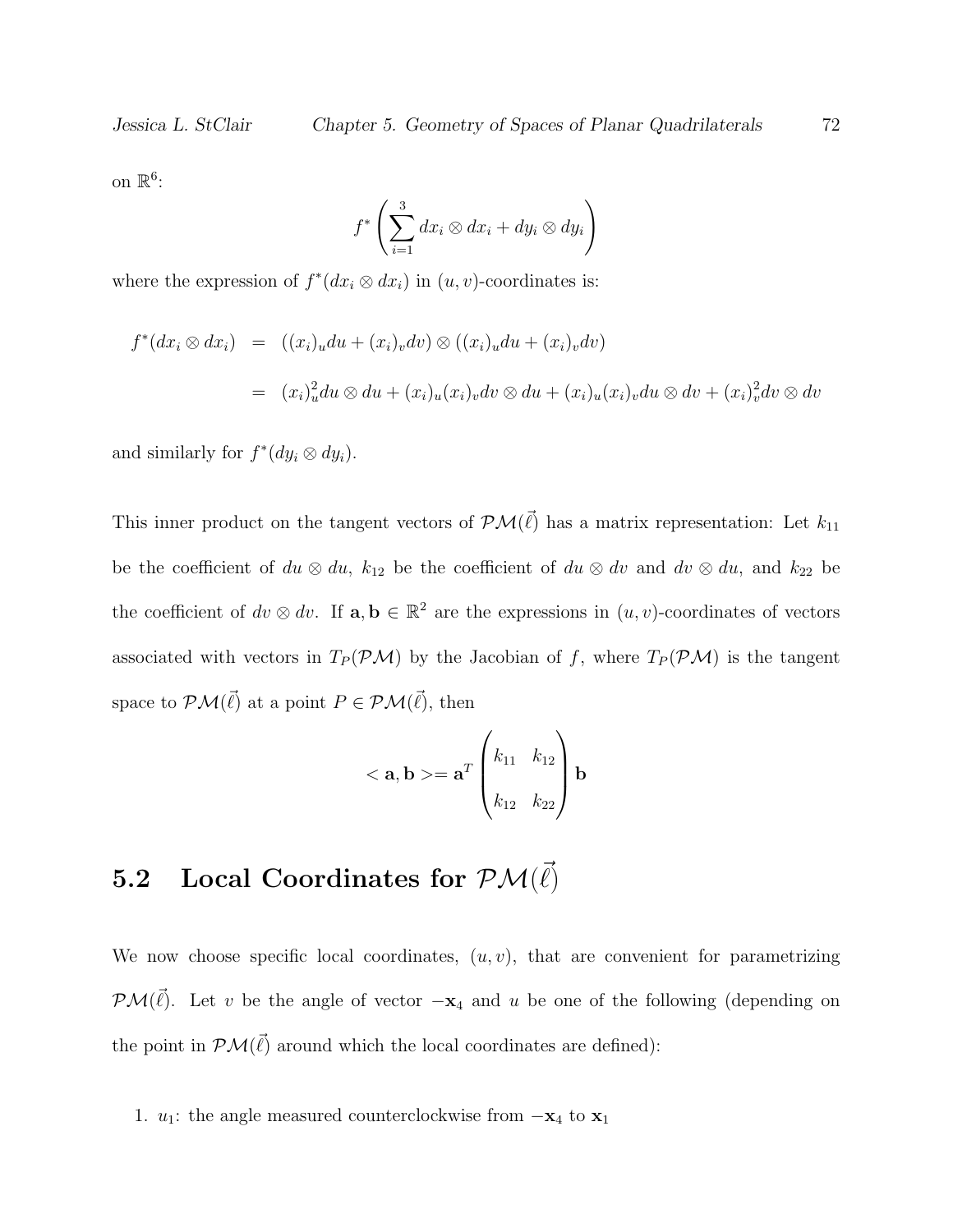

Figure 5.1: The angle  $v$  and the two choices for angle  $u: u_1$  or  $u_2$ .

2.  $u_2$ : the angle measured counterclockwise from  $-\mathbf{x}_3$  to  $\mathbf{x}_4$ 

as shown in Figure 5.1. The angle  $u$  determines the shape of the quadrilateral (locally) and the angle v represents its position along the  $SO(2)$ -orbit in  $\mathcal{PM}(\vec{\ell})$ . Fixing u and changing  $v$  is equivalent to a rigid rotation of all the vector sides. Note that the paths described on  $\mathcal{M}(\vec{\ell})$  in Chapter 4 could be viewed as paths in  $\mathcal{PM}(\vec{\ell})$  with  $v = 0$ .

We think of changing v as motion in the "vertical" direction (along the  $SO(2)$ -orbits) in  $\mathcal{PM}(\vec{\ell})$ . Vertical motion in  $\mathcal{PM}(\vec{\ell})$  leaves you fixed in  $\mathcal{M}(\vec{\ell})$ . Therefore the motion in  $\mathcal{PM}(\vec{\ell})$  which best represents motion in  $\mathcal{M}(\vec{\ell})$  will be in the direction orthogonal to vertical motion. We call this the "horizontal" direction.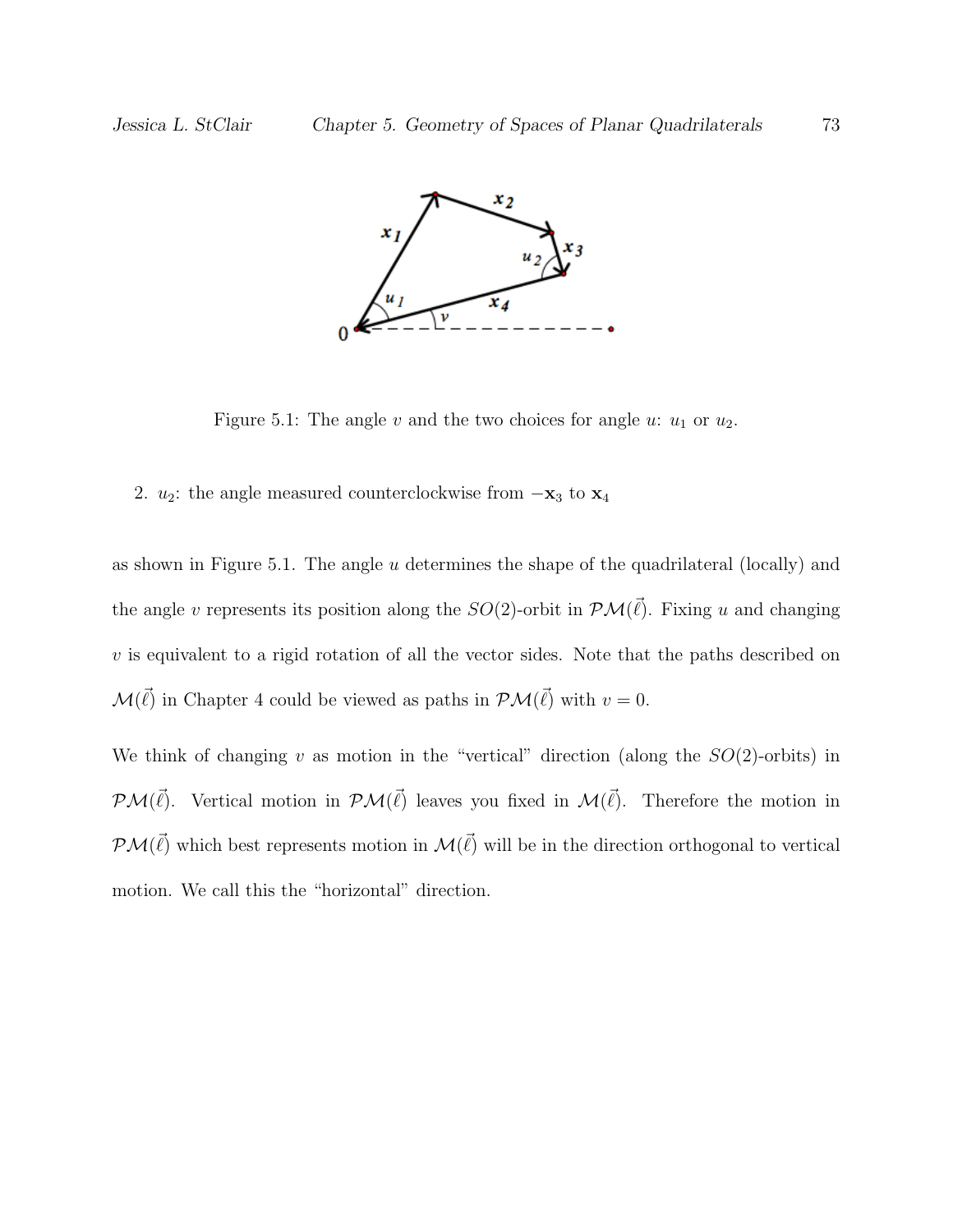With the coordinates ordered as  $(u, v)$ , horizontal motion will be motion in the direction of the tangent vector,  $(a, b)$ , that satisfies the following equation:

$$
(a, b) \begin{pmatrix} k_{11} & k_{12} \\ k_{12} & k_{22} \end{pmatrix} \begin{pmatrix} 0 \\ 1 \end{pmatrix} = 0
$$
  

$$
k_{12}a + k_{22}b = 0
$$
  

$$
\frac{b}{a} = -\frac{k_{12}}{k_{22}}
$$

**Proposition 5.2.1.** If v is the angle chosen above, then  $k_{22} = \sum$ 3  $i=1$  $(x_i)_v^2 + (y_i)_v^2$  is a positive constant.

*Proof.* Let  $\mathbf{x}_i = (\ell_i \cos(\Phi_i), \ell_i \sin(\Phi_i))$  be the side vectors for  $i = 1, 2, 3$ . If v is the angle of  $-x_4$ , then motion in the vertical direction is simply adding v to angles of each vector:  $\mathbf{x}_i = (\ell_i \cos(\Phi_i + v), \ell_i \sin(\Phi_i + v))$  for  $i = 1, 2, 3$ .

Then  $({\bf x}_i)_v = (-\ell_i \sin(\Phi_i + v), \ell_i \cos(\Phi_i + v)) = ((x_i)_v, (y_i)_v)$ , and

$$
k_{22} = \sum_{i=1}^{3} (x_i)_v^2 + (y_i)_v^2
$$
  
=  $\ell_1^2 + \ell_2^2 + \ell_3^2$   
> 0

Although  $k_{22}$  is constant,  $k_{12} = \sum$ 3  $i=1$  $(x_i)_u(x_i)_v + (y_i)_u(y_i)_v$  depends on both u and v.

There is an induced slope field,  $(k_{22}, -k_{12})$ , at each point of  $\mathcal{PM}(\vec{\ell})$ . We desire a function  $v = f(u)$  such that  $\frac{df}{du} = -\frac{k_{12}}{k_{22}}$  $k_{22}$ because the graph of this function will define a horizontal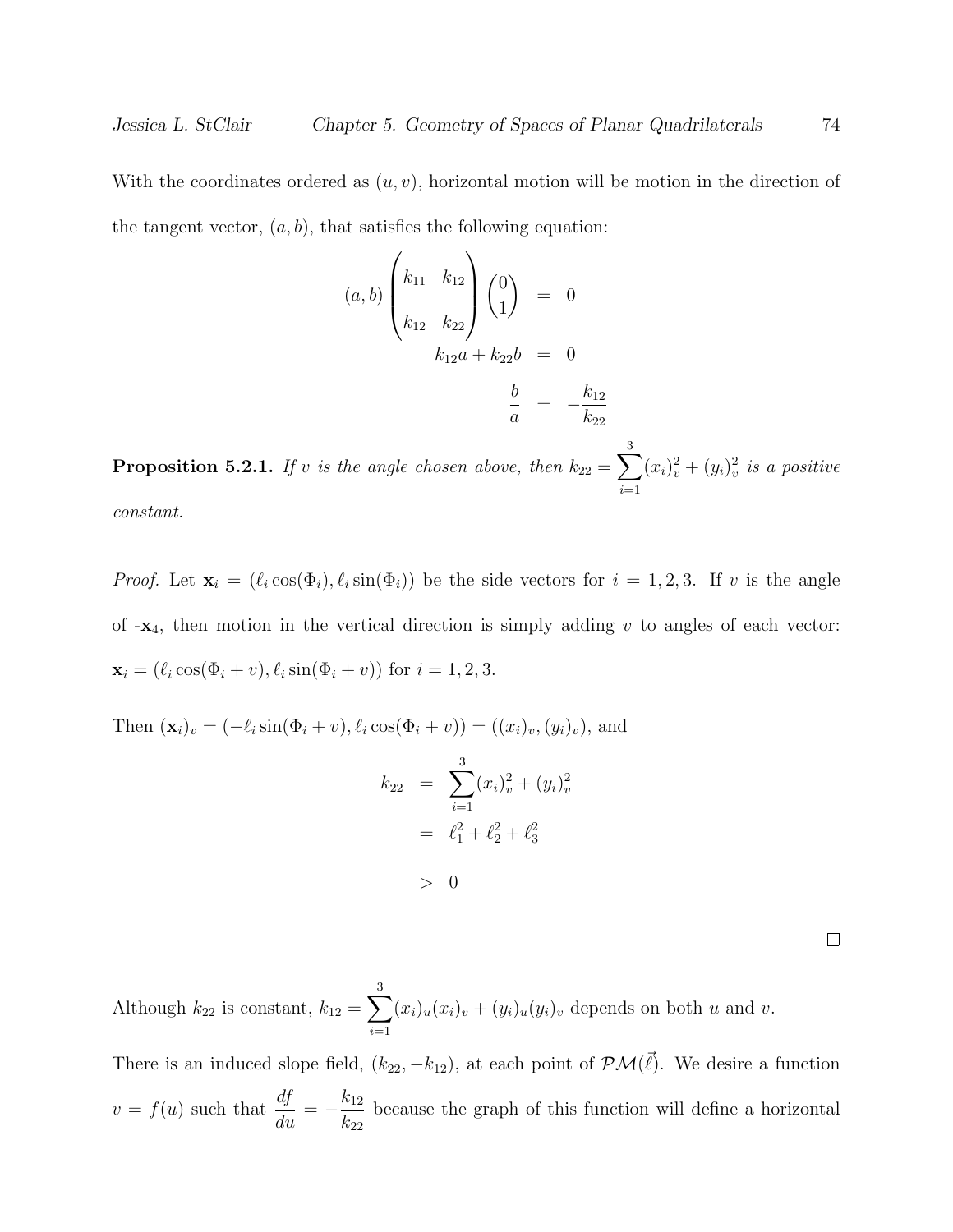path.

**Proposition 5.2.2.** For a fixed 
$$
u
$$
,  $-\frac{k_{12}(u, v)}{k_{22}}$  is independent of  $v$ .

*Proof.* Let  $(u, v), (\tilde{u}, \tilde{v}) \in PM(\vec{\ell})$  lie in the same vertical fiber. In other words, suppose  $u = \tilde{u}$  and  $\tilde{v} = v + v_0$ , where  $v_0$  is some fixed angle between zero and  $2\pi$ . Since we have already shown that  $k_{22}$  is constant, it suffices to show that  $k_{12}(\tilde{u}, \tilde{v}) = k_{12}(u, v)$ . Note that for all  $i$ ,

$$
\mathbf{x}_{i} = \begin{pmatrix} x_{i}(\widetilde{u}, \widetilde{v}) \\ y_{i}(\widetilde{u}, \widetilde{v}) \end{pmatrix} = \begin{pmatrix} \cos(v_{0}) & -\sin(v_{0}) \\ \sin(v_{0}) & \cos(v_{0}) \end{pmatrix} \begin{pmatrix} x_{i}(u, v) \\ y_{i}(u, v) \end{pmatrix}
$$

Therefore for all i,

$$
x_i(\widetilde{u}, \widetilde{v}) = \cos(v_0)x_i(u, v) - \sin(v_0)y_i(u, v)
$$
  

$$
y_i(\widetilde{u}, \widetilde{v}) = \sin(v_0)x_i(u, v) + \cos(v_0)y_i(u, v)
$$

By definition,

$$
k_{12}(\widetilde{u}, \widetilde{v}) = \sum_{i=1}^{3} \frac{\partial x_i}{\partial \widetilde{u}} \frac{\partial x_i}{\partial \widetilde{v}} + \frac{\partial y_i}{\partial \widetilde{u}} \frac{\partial y_i}{\partial \widetilde{v}}
$$

Since  $\frac{du}{dx}$  $d\widetilde{u}$  $= 1$  and  $\frac{dv}{dt}$  $d\widetilde{v}$  $= 1$ , for all i,

$$
\frac{\partial x_i}{\partial \widetilde{u}} = \cos(v_0) \frac{\partial x_i}{\partial u} \frac{du}{d\widetilde{u}} - \sin(v_0) \frac{\partial y_i}{\partial u} \frac{du}{d\widetilde{u}}
$$

$$
= \cos(v_0) \frac{\partial x_i}{\partial u} - \sin(v_0) \frac{\partial y_i}{\partial u}
$$

$$
\frac{\partial x_i}{\partial \widetilde{v}} = \cos(v_0) \frac{\partial x_i}{\partial v} - \sin(v_0) \frac{\partial y_i}{\partial v}
$$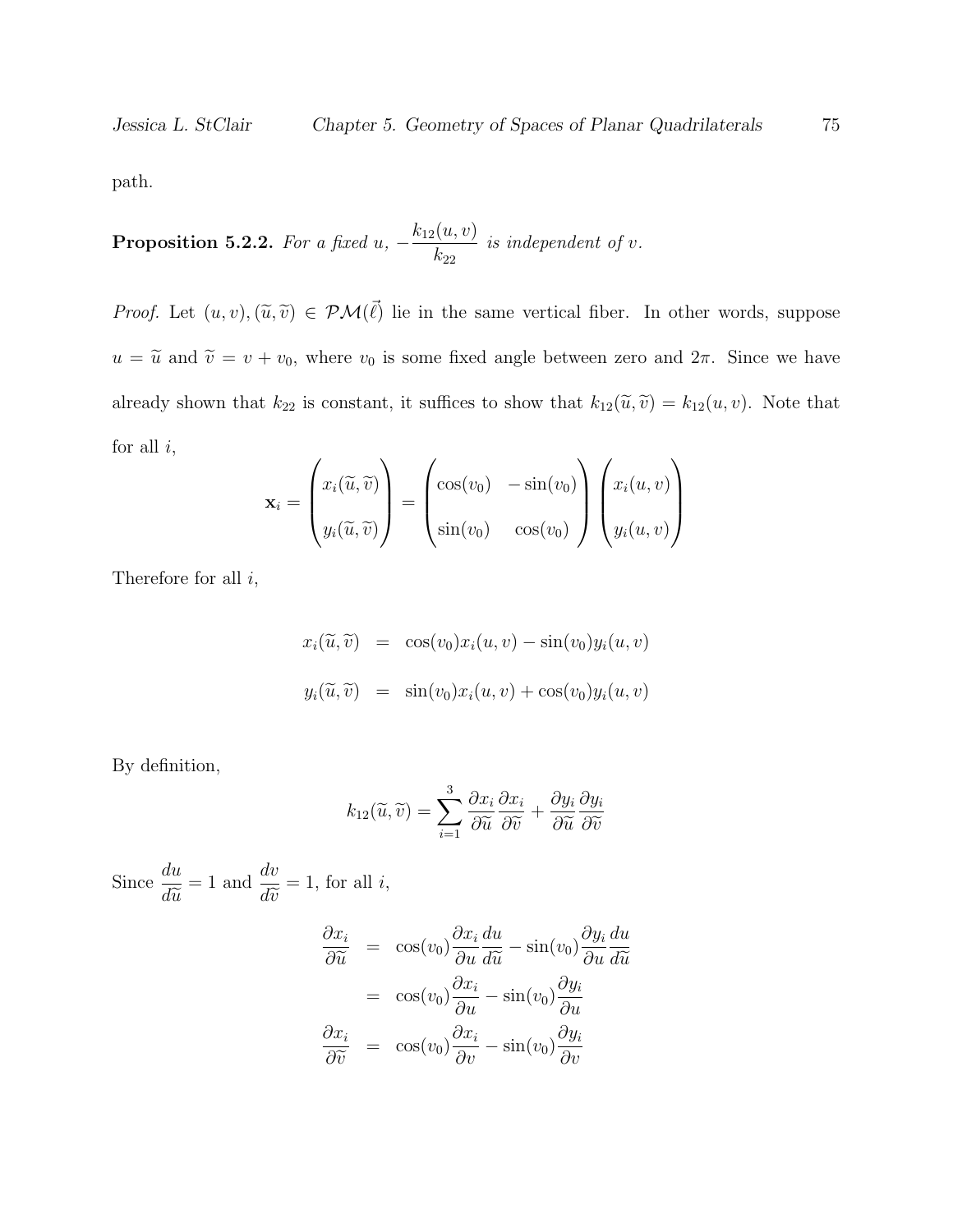Similarly, for all  $i,$ 

$$
\frac{\partial y_i}{\partial \widetilde{u}} = \sin(v_0) \frac{\partial x_i}{\partial u} + \cos(v_0) \frac{\partial y_i}{\partial u}
$$

$$
\frac{\partial y_i}{\partial \widetilde{v}} = \sin(v_0) \frac{\partial x_i}{\partial v} + \cos(v_0) \frac{\partial y_i}{\partial v}
$$

Then for all  $i$ ,

$$
\frac{\partial x_i}{\partial \widetilde{u}} \frac{\partial x_i}{\partial \widetilde{v}} = \left( \cos(v_0) \frac{\partial x_i}{\partial u} - \sin(v_0) \frac{\partial y_i}{\partial u} \right) \left( \cos(v_0) \frac{\partial x_i}{\partial v} - \sin(v_0) \frac{\partial y_i}{\partial v} \right)
$$
  
\n
$$
= \cos^2(v_0) \frac{\partial x_i}{\partial u} \frac{\partial x_i}{\partial v} - \cos(v_0) \sin(v_0) \frac{\partial x_i}{\partial v} \frac{\partial y_i}{\partial u} + \sin^2(v_0) \frac{\partial y_i}{\partial u} \frac{\partial y_i}{\partial v} - \cos(v_0) \sin(v_0) \frac{\partial x_i}{\partial u} \frac{\partial y_i}{\partial v} \right)
$$

and

$$
\frac{\partial y_i}{\partial \tilde{u}} \frac{\partial y_i}{\partial \tilde{v}} = \left( \sin(v_0) \frac{\partial x_i}{\partial u} + \cos(v_0) \frac{\partial y_i}{\partial u} \right) \left( \sin(v_0) \frac{\partial x_i}{\partial v} + \cos(v_0) \frac{\partial y_i}{\partial v} \right)
$$
  
\n
$$
= \sin^2(v_0) \frac{\partial x_i}{\partial u} \frac{\partial x_i}{\partial v} + \cos(v_0) \sin(v_0) \frac{\partial x_i}{\partial v} \frac{\partial y_i}{\partial u} + \cos^2(v_0) \frac{\partial y_i}{\partial u} \frac{\partial y_i}{\partial v} + \cos(v_0) \sin(v_0) \frac{\partial x_i}{\partial u} \frac{\partial y_i}{\partial v}
$$

Then observe for all  $i$ ,

$$
\frac{\partial x_i}{\partial \widetilde{u}} \frac{\partial x_i}{\partial \widetilde{v}} + \frac{\partial y_i}{\partial \widetilde{u}} \frac{\partial y_i}{\partial \widetilde{v}} = \frac{\partial x_i}{\partial u} \frac{\partial x_i}{\partial v} + \frac{\partial y_i}{\partial u} \frac{\partial y_i}{\partial v}
$$

Therefore,

$$
k_{12}(\widetilde{u}, \widetilde{v}) = \sum_{i=1}^{3} \frac{\partial x_i}{\partial \widetilde{u}} \frac{\partial x_i}{\partial \widetilde{v}} + \frac{\partial y_i}{\partial \widetilde{u}} \frac{\partial y_i}{\partial \widetilde{v}}
$$
  
= 
$$
\sum_{i=1}^{3} \frac{\partial x_i}{\partial u} \frac{\partial x_i}{\partial v} + \frac{\partial y_i}{\partial u} \frac{\partial y_i}{\partial v}
$$
  
= 
$$
k_{12}(u, v)
$$

 $\Box$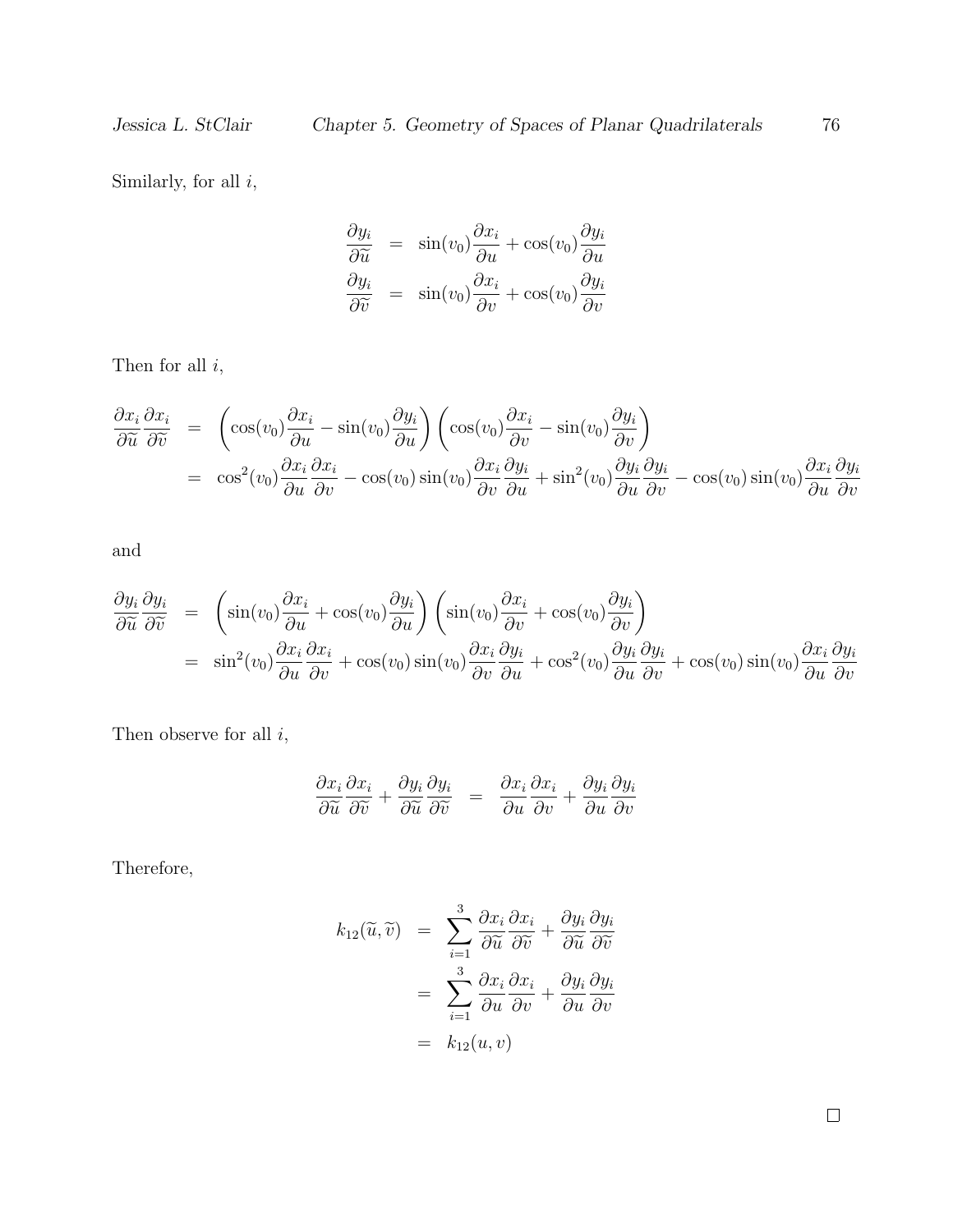## 5.3 Paths in Spaces of Planar Quadrilaterals

# 5.3.1 Single Covering Paths in  $\mathcal{M}(\vec{\ell})$

**Definition 5.3.1.** Let  $X \in \mathcal{M}(\vec{\ell})$ . Let  $\gamma : [0, 1] \longrightarrow \mathcal{M}(\vec{\ell})$  be a path satisfying:

1.  $\gamma(0) = \gamma(1) = X$ , and

2.  $\gamma$  makes exactly one full trip around the component of  $\mathcal{M}(\vec{\ell})$  in which X lies.

Then  $\gamma$  is called a *single covering path of*  $\mathcal{M}(\vec{\ell})$ .

Note that the starting and ending point, X, is arbitrary. The path  $\gamma$  begins and ends at the same point in  $\mathcal{M}(\vec{\ell})$ , but passes exactly once through all other points in the component of  $\mathcal{M}(\vec{\ell})$  in which X lies. We now prove some properties of single covering paths.

Let  $A \geq B \geq C \geq D$  be the side lengths of  $\vec{\ell}$  arranged in non-ascending order. Let  $\mathbf{x}_A$  be the vector side with length A and let  $\mathbf{x}_B, \mathbf{x}_C, \mathbf{x}_D$  be defined similarly. Let  $\theta_A$  be the angle of vector  $\mathbf{x}_A$  and let  $\theta_B$ ,  $\theta_C$ ,  $\theta_D$  be defined similarly. Recall that

$$
\mathbf{x}_A + \mathbf{x}_B + \mathbf{x}_C + \mathbf{x}_D = \mathbf{0} \tag{5.2}
$$

at all points in  $\gamma$ .

**Lemma 5.3.2.** Let  $\vec{\ell}$  be such that  $\mathcal{M}(\vec{\ell})$  is in Case (b) or Case (c) (refer back to Section 3.3). Let  $\gamma$  be a single covering path of one component of  $\mathcal{M}(\vec{\ell})$ . Then at every point in  $\gamma$ ,  $\theta_B \neq \theta_A$  and  $\theta_C \neq \theta_A$ .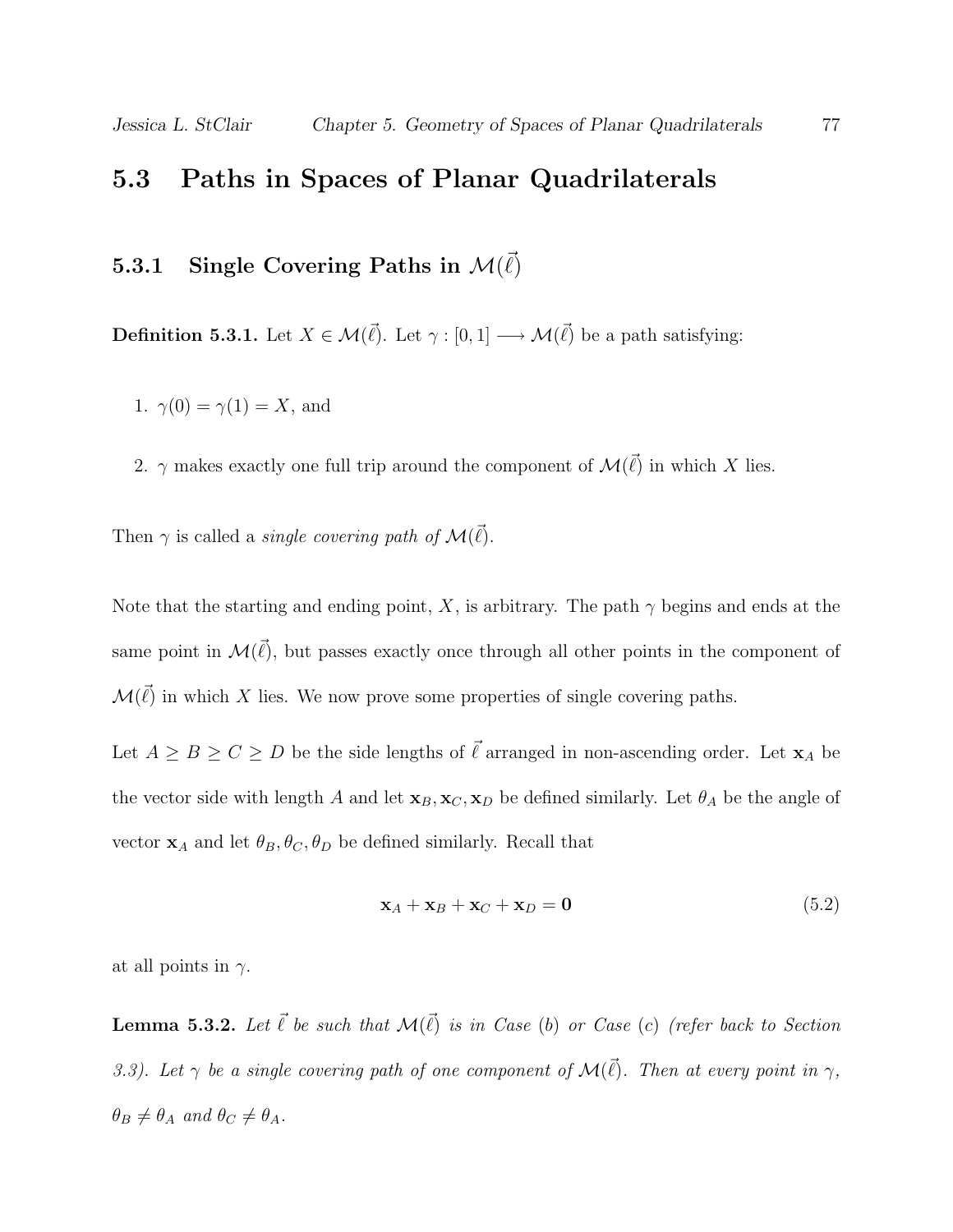*Proof.* We will give a proof by contradiction. First suppose that, for some point in  $\gamma$ ,  $\theta_B = \theta_A$ and therefore  $x_A$  and  $x_B$  point in the same direction. By Equation (5.2) we must also have  $\mathbf{x}_A + \mathbf{x}_B = -(\mathbf{x}_C + \mathbf{x}_D)$ . This can happen if and only if  $A + B < C + D$ , which is true if and only if  $A - D < C - B$ . But  $A - D \ge 0$  and  $C - B \le 0$ , so this is a contradiction. (Note: by assuming that  $\mathcal{M}(\vec{\ell})$  is in Case (b) or (c) we cannot have  $A + B = C + D$ ).

Now suppose that for some point in  $\gamma$ ,  $\theta_C = \theta_A$  and therefore  $\mathbf{x}_A$  and  $\mathbf{x}_C$  point in the same direction. By Equation (5.2) we must also have  $\mathbf{x}_A + \mathbf{x}_C = -(\mathbf{x}_B + \mathbf{x}_D)$ . This can happen if and only if  $A + C < B + D$  which is true if and only if  $A - D < B - C$ . But this is a contradiction to the assumption  $A \geq B \geq C \geq D$ .

**Lemma 5.3.3.** If  $\mathcal{M}(\vec{\ell})$  is in Case (b), then  $\theta_D \neq \theta_A$  for every point in  $\gamma$ .

*Proof.* Again we will give a proof by contradiction. Suppose that for some point in  $\gamma$ ,  $\theta_D = \theta_A$ and therefore  $x_A$  and  $x_D$  point in the same direction. By Equation (5.2) we must also have  $\mathbf{x}_A + \mathbf{x}_D = -(\mathbf{x}_B + \mathbf{x}_C)$ . This can happen if and only if  $A + D < B + C$ . But this is a contradiction to the connectedness condition given in Theorem 3.2.7, and since we are in Case (b), the moduli space  $\mathcal{M}(\vec{\ell})$  is connected.

 $\Box$ 

Now we will show that, if  $\mathcal{M}(\vec{\ell})$  is in Case  $(c)$ ,  $\gamma$  is a single covering path of one component of  $\mathcal{M}(\vec{\ell})$ , and  $\mathbf{x}_A$  is fixed in some direction, then  $\mathbf{x}_D$  makes a full revolution on  $\gamma$ .

 $\Box$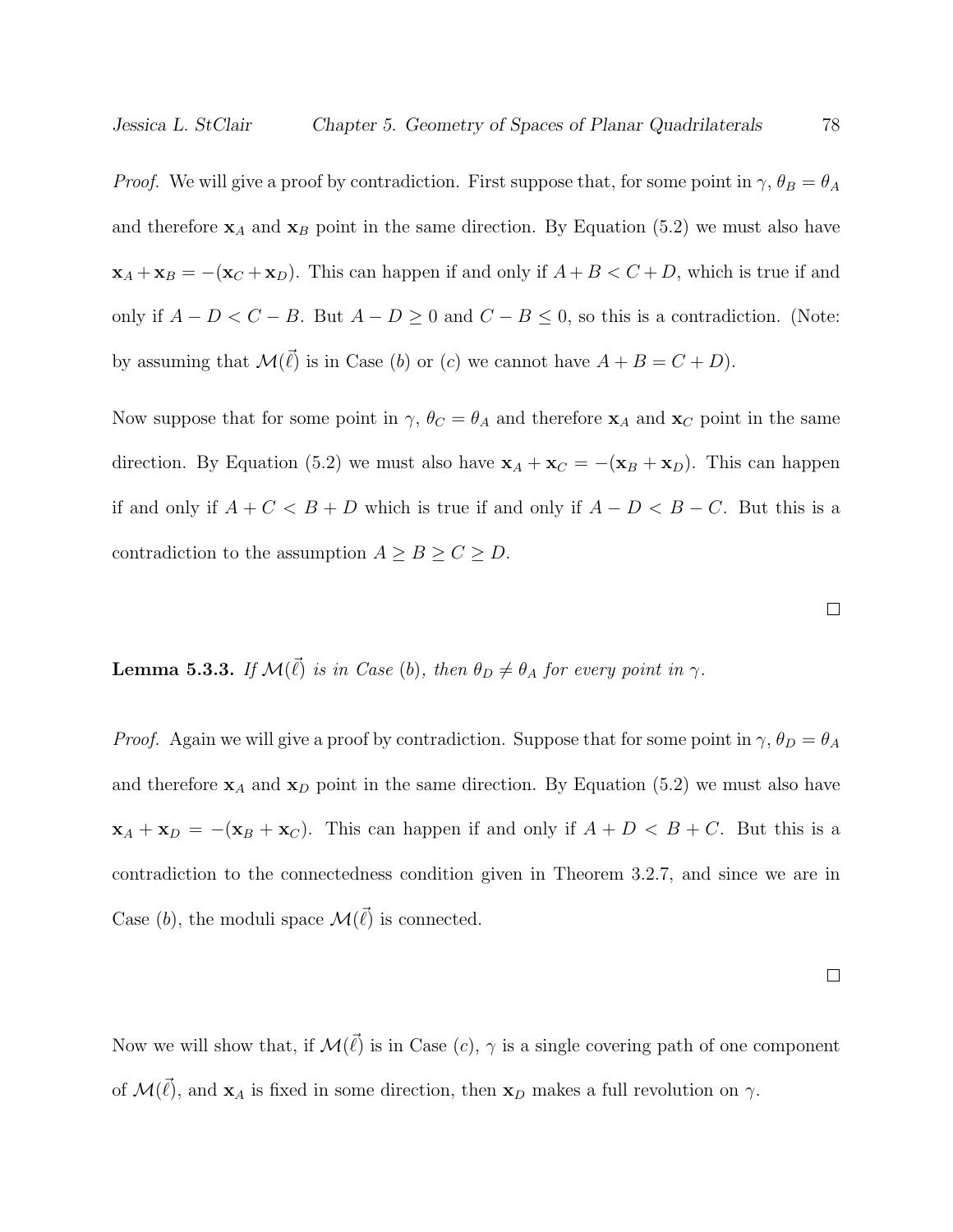

Figure 5.2: The angles  $\eta$  and  $\theta$ .

First we define some angles we will use in the proof. Let  $\eta$  be the angle measured counterclockwise from  $-x_A$  to  $x_B$  and let  $\theta$  be the angle measured counterclockwise from  $-x_A$  to  $-x_D$ (see Figure 5.2). Also recall that  $\mathcal{C}_2$  is the circle with center  $\mathbf{x}_B$  and radius C, and  $\mathcal{C}_3$  is the circle with center  $-x_A$  and radius D (again, see Figure 5.2).

**Theorem 5.3.4.** Let  $\mathcal{M}(\vec{\ell})$  be in Case (c) and let  $\gamma$  be a single covering path of one component of  $\mathcal{M}(\vec{\ell})$ . Then  $\theta$  realizes every angle in  $[0, 2\pi]/0 \sim 2\pi$  exactly once on  $\gamma$ . Therefore if  $\mathbf{x}_A$  is fixed in some direction,  $\mathbf{x}_D$  makes one full revolution.

*Proof.* We will show there exists a continuous map  $h : \mathcal{M}(\vec{\ell}) \longrightarrow [0, 2\pi]/0 \sim 2\pi$  where h's values are  $\theta$ . We will then show that the restriction of h to one component of  $\mathcal{M}(\vec{\ell})$  is one-to-one and onto. Then because  $h$  maps a compact set to a compact set, the restriction of h must have a continuous inverse from  $[0, 2\pi]$  / $0 \sim 2\pi$  to that component of  $\mathcal{M}(\vec{\ell})$ . Hence the restriction of  $h$  is a homeomorphism.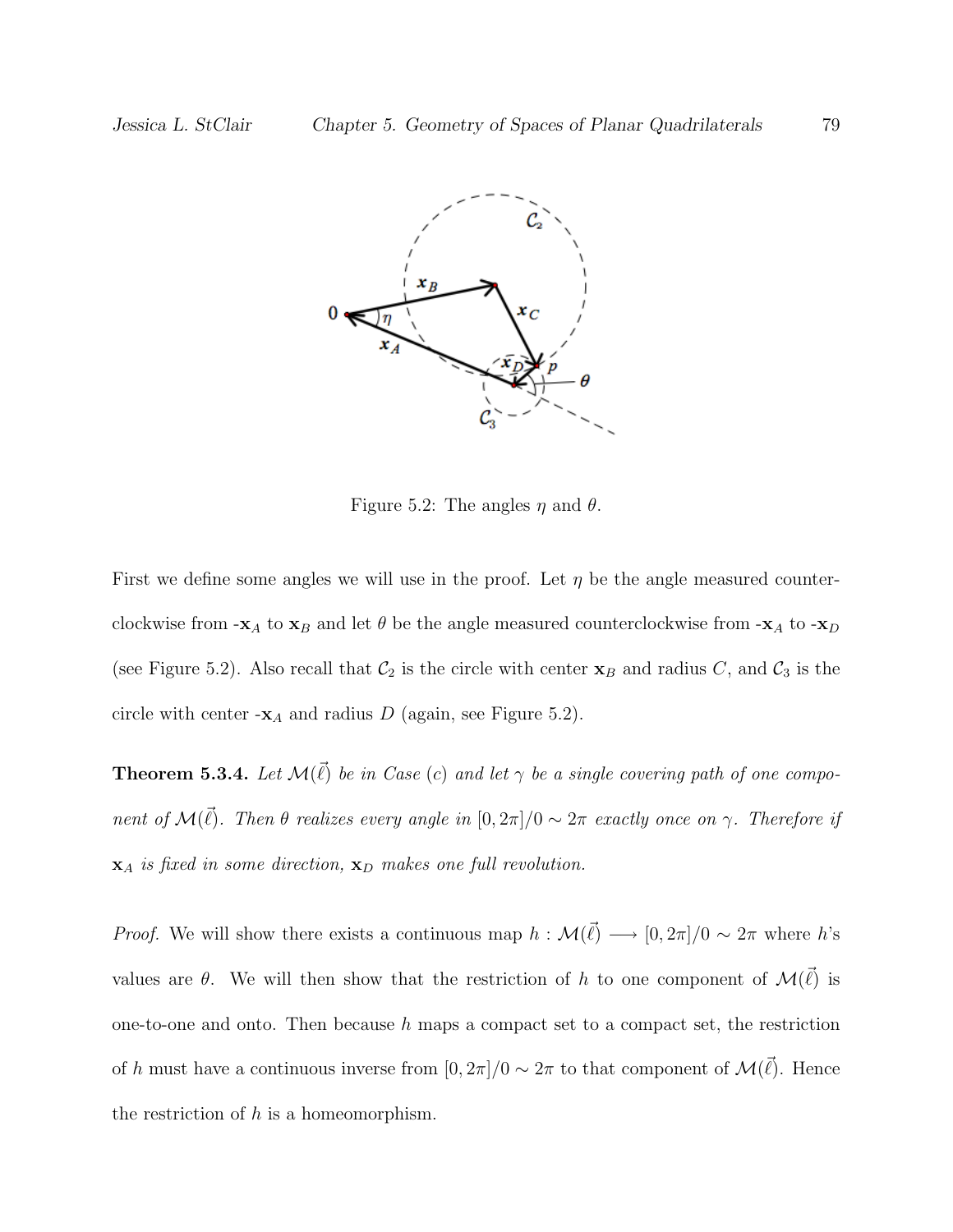Let  $\mathcal{M}_1 \subset \mathcal{M}(\vec{\ell})$  be the component of  $\mathcal{M}(\vec{\ell})$  that  $\gamma$  covers, i.e., let  $\gamma : [0,1] \longrightarrow \mathcal{M}_1$  be a single covering path. Without loss of generality, assume that  $\mathcal{M}_1$  is the component of  $\mathcal{M}(\vec{\ell})$ in which  $x_B$  remains "above" the line in the plane passing through  $x_A$  (e.g., if  $x_A$  is fixed along the x-axis then  $\mathcal{M}_1$  is the component of  $\mathcal{M}(\vec{\ell})$  in which  $\mathbf{x}_B$  remains above the x-axis). Let  $h|_{\mathcal{M}_1}$  be the restriction of h to  $\mathcal{M}_1$ . Once we show that  $h|_{\mathcal{M}_1}$  is a homeomorphism from  $\mathcal{M}_1$  to  $[0,2\pi]/0 \sim 2\pi$  we will have a continuous, onto, one-to-one path,  $h|_{\mathcal{M}_1}(\gamma(t)) : [0,1] \longrightarrow$  $[0, 2\pi]/0 \sim 2\pi$ , hence  $\theta$  realizes every angle in  $[0, 2\pi]/0 \sim 2\pi$  exactly once on  $\gamma$ .

Observe that if  $x_A$  is fixed in some direction then  $\theta$  and  $\theta_D$  differ by a constant. Hence if  $\theta$ realizes every angle in  $[0, 2\pi]/0 \sim 2\pi$  exactly once on  $\gamma$  then  $\theta_D$  also realizes every angle in  $[0, 2\pi]/0 \sim 2\pi$  exactly once on  $\gamma$ . Therefore, if  $\mathbf{x}_A$  is fixed in some direction, then  $\mathbf{x}_D$  makes one full revolution.

#### First we show that  $h$  is continuous:

Fix  $\theta_A = \pi$  (so that  $\mathbf{x}_A$  lies on the x-axis) and let  $m = (a, b, c, d) \in \mathcal{M}(\vec{\ell})$  be a point in the moduli space (see Figure 5.3). Observe that  $(a, b)$  depends continuously on  $\eta$  by an explicit formula,  $(c, d)$  can be written as a function of  $(a, b)$  everywhere but at isolated points (but has a continuous extension to those points, see the proof of Lemma 3.2.4), and θ depends continuously on  $(c, d)$  by appropriate branches of arccos and arcsin. Hence θ depends continuously on  $\eta$  for paths that do not pass through the isolated points (which are the points where  $\mathbf{x}_C$  and  $\mathbf{x}_D$  are parallel). For paths that do pass through these points, the intervals of  $\theta$ 's continuous dependence on  $\eta$  patch together at the endpoints to make  $\theta$ depend continuously on points in  $\mathcal{M}(\vec{\ell})$ .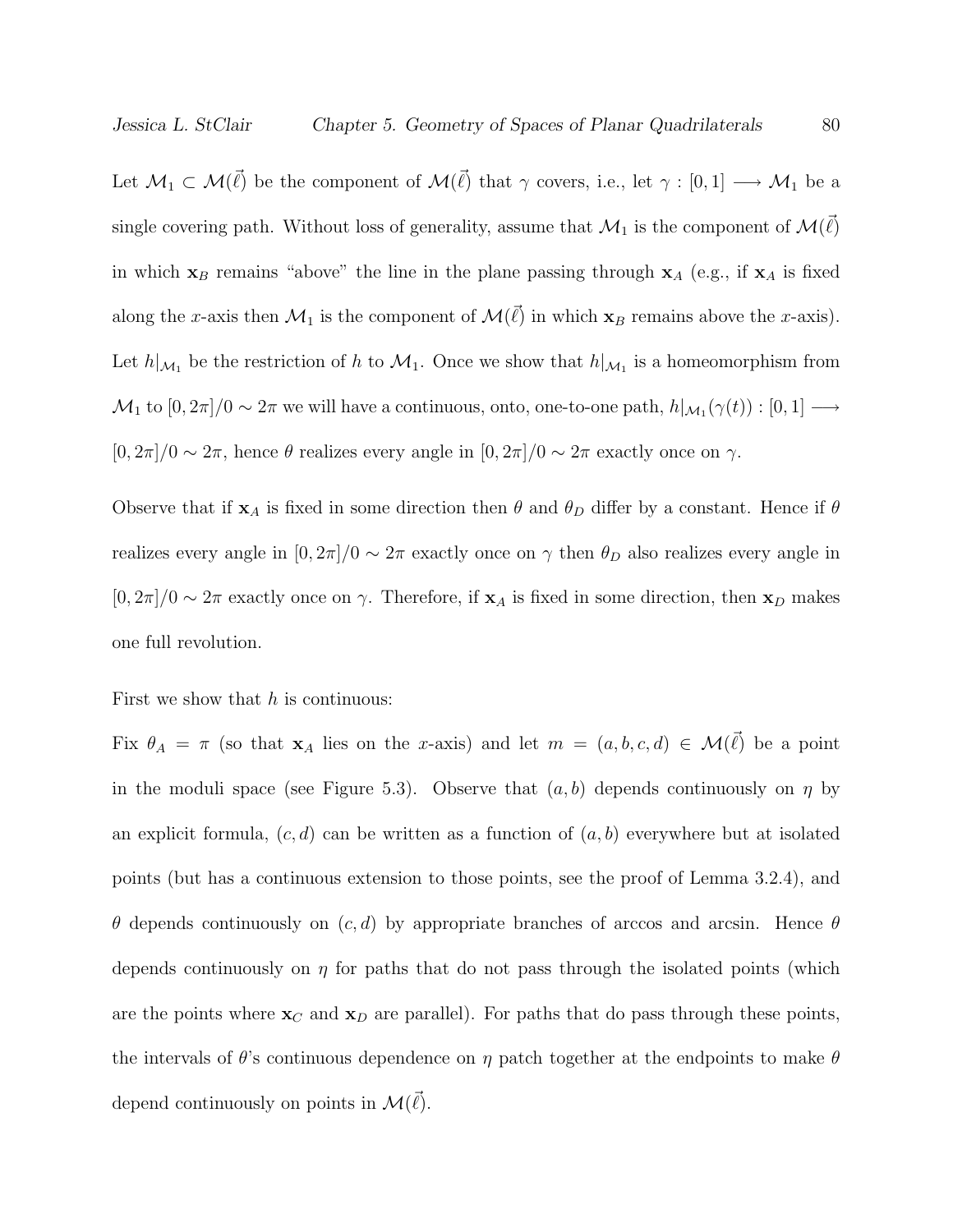

Figure 5.3: A point  $m = (a, b, c, d)$  in the moduli space  $\mathcal{M}(\vec{\ell})$ .



Figure 5.4: The point p's angle with the horizontal is  $\theta - \alpha$ .

Next we show that  $h|_{\mathcal{M}_1}$  is onto:

Let  $p = \mathbf{x}_B + \mathbf{x}_C = -(\mathbf{x}_A + \mathbf{x}_D)$ . Then  $\theta$  is the angle p makes with the line extending in the direction of  $-\mathbf{x}_A$ . Let  $\alpha$  be the angle measured counterclockwise from  $-\mathbf{x}_A$  to the horizontal. Then the angle p makes with the horizontal is equal to  $\theta - \alpha$  (see Figure 5.4) and  $p = (A \cos(\alpha), -A \sin(\alpha)) + (D \cos(\theta - \alpha), D \sin(\theta - \alpha))$ . If we fix  $\theta$ , fix  $\mathbf{x}_B$ , and increase  $\eta$  by moving  $\mathbf{x}_A$ , then p as a point in the plane depends continuously on  $\eta$  as revealed by the above formula and the observation that, if  $\theta_B$  is fixed, then  $\eta$  and  $\alpha$  differ by a constant (which we call  $\theta_B$ ).

Let  $\theta \in [0, 2\pi]$  /0 ~  $2\pi$ . Then  $\theta$  corresponds to a point p on the circle  $C_3$ . If p also lies on circle  $C_2$  (i.e., is an intersection point of  $C_2$  and  $C_3$ ), then there is a point  $m \in \mathcal{M}(\vec{\ell})$  such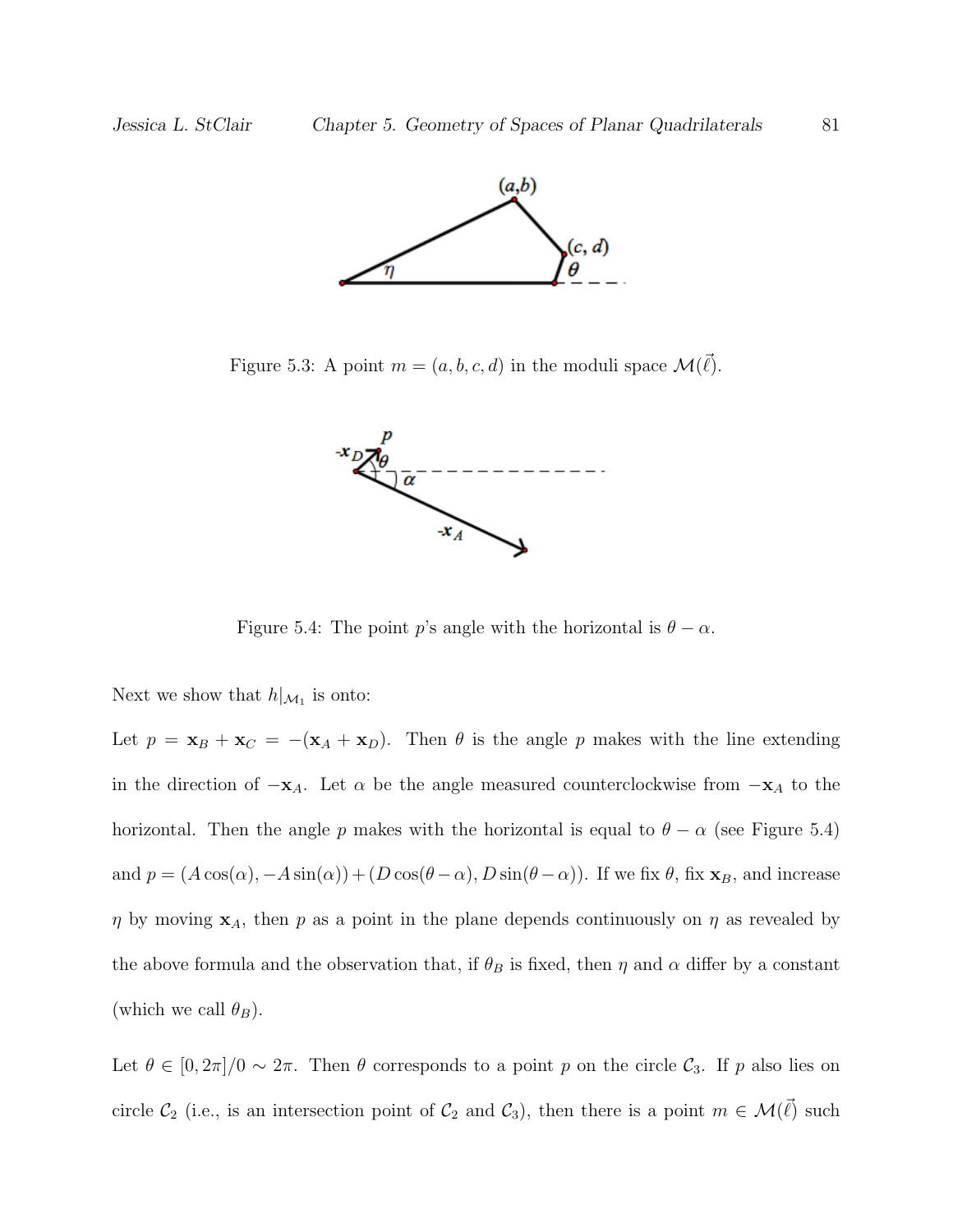

Figure 5.5: When  $\eta = 0$ , the circle  $C_3$  lies inside the disk bounded by circle  $C_2$ .

that  $h(m) = \theta$ . We will now exhibit a path where, for a fixed  $\theta$ , the corresponding point p begins inside the disk bounded by  $C_2$  and ends outside the disk bounded by  $C_2$ . Then by the Intermediate Value Theorem there must be a place on the path where  $p$  lies on both  $C_2$  and  $\mathcal{C}_3$ .

Begin with  $\eta = 0$  as shown in Figure 5.5. Because we are in Case (c) we have  $A + D < B + C$ . Therefore every point on  $\mathcal{C}_3$  is completely contained in the disk bounded by  $\mathcal{C}_2$  when  $\eta = 0$ . Keeping  $x_B$  (and hence  $C_2$ ) fixed, increase  $\eta$  by moving  $x_A$ . There exists some  $\eta_0$  where  $C_2$ and  $C_3$  intersect with  $C_3$  still completely contained inside the disk bounded by  $C_2$  (excluding the point of intersection), see Figure 5.6. Let  $p_0 \in C_3$  be the point of intersection.

As  $\eta$  continues to increase from  $\eta_0$  continuously there will be two points of intersection of  $\mathcal{C}_2$  and  $\mathcal{C}_3$ . Eventually there will be some angle  $\eta_1$  where  $\mathcal{C}_2$  and  $\mathcal{C}_3$  again intersect in only one point, call it  $p_1$ , but now the circle  $C_3$  lies completely outside the disk bounded by  $C_2$ (except for the point of intersection), see Figure 5.7.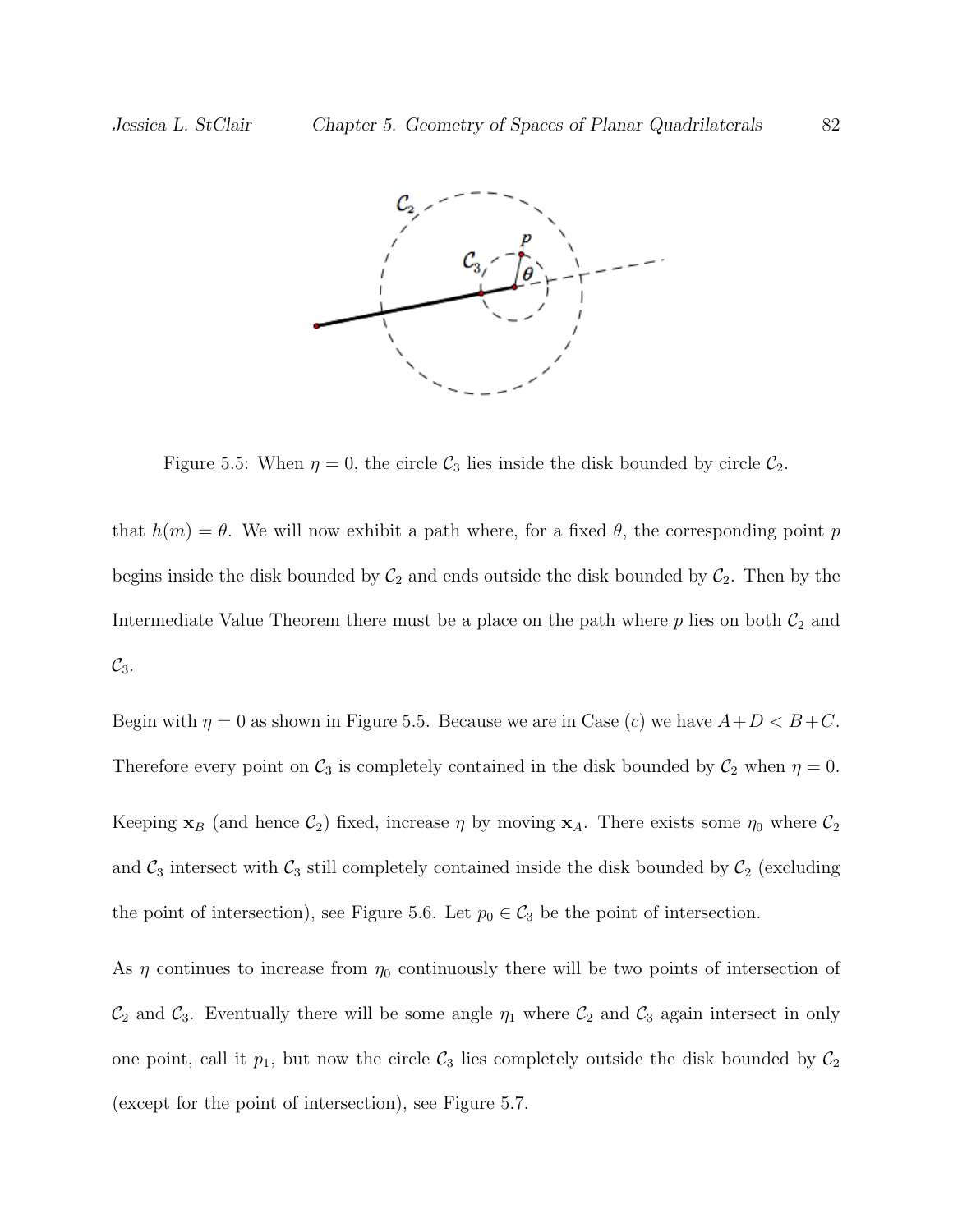

Figure 5.6: At  $\eta_0$  there is one point of intersection of circles  $C_2$  and  $C_3$ , named  $p_0$ .



Figure 5.7: At  $\eta_1$  there is one point of intersection of circles  $\mathcal{C}_2$  and  $\mathcal{C}_3$ , named  $p_1$ .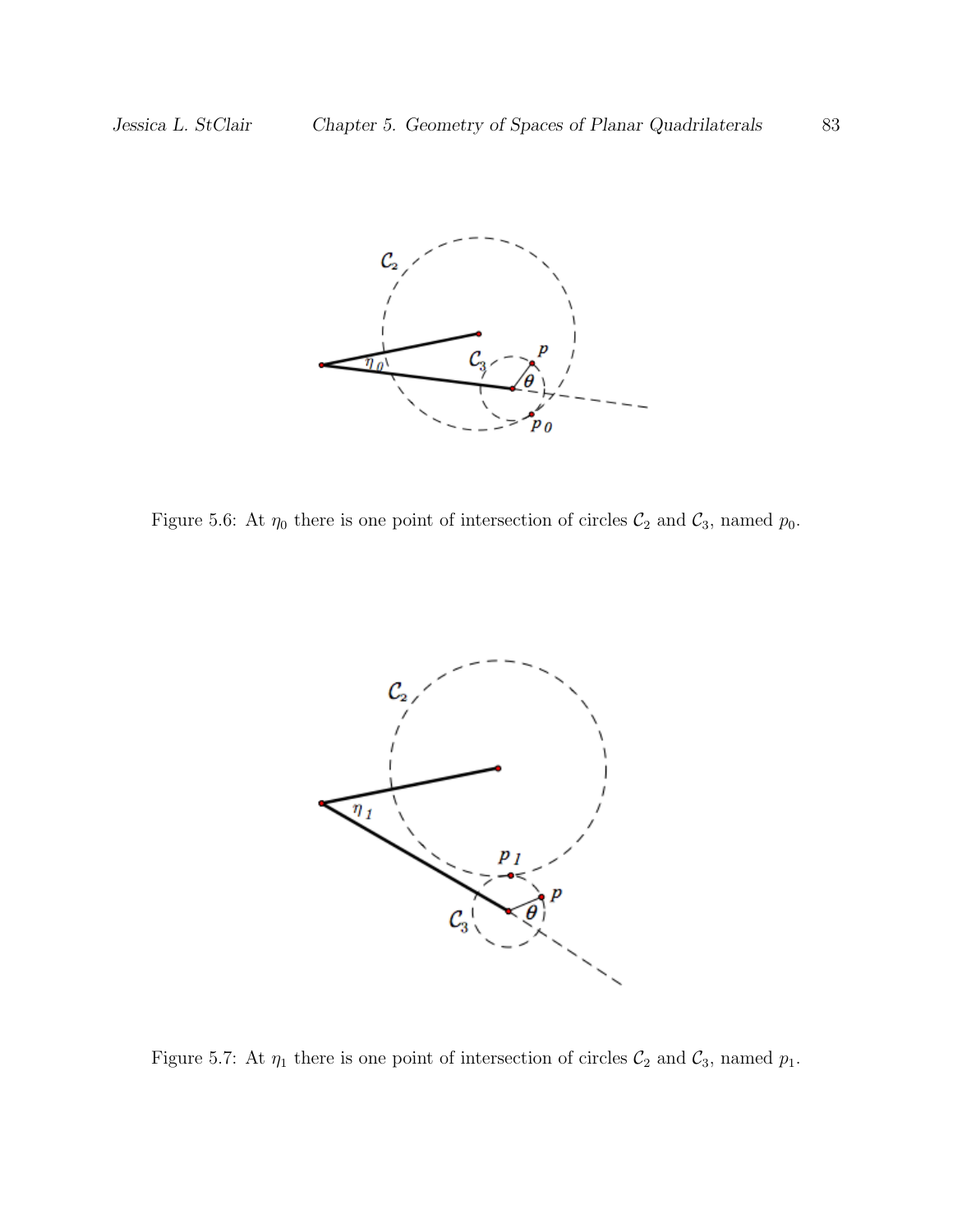

Figure 5.8: For a fixed  $(c, d)$  there are two possible triangles having sides  $\langle c, d \rangle$ ,  $\mathbf{x}_B$  and  $\mathbf{x}_C$ .

Thus all points  $p \neq p_1$  begin inside the disk bounded by  $C_2$  and end outside the disk bounded by  $C_2$  traveling along a path parametrized by  $\eta$ . Therefore every point on  $C_3$  intersects with  $\mathcal{C}_2$  somewhere on that path and hence  $h|_{\mathcal{M}_1}$  is onto. Observe that an analogous argument could be made for  $h|_{\mathcal{M}_2}$  onto, where  $\mathcal{M}_2$  is the other component of  $\mathcal{M}(\vec{\ell}).$ 

Now we show that  $h|_{\mathcal{M}_1}$  is one-to-one:

Fix  $(c, d)$ . Then the three vectors  $\langle c, d \rangle$ ,  $\mathbf{x}_B$ , and  $\mathbf{x}_C$  form two possible triangles, each triangle associated with a unique point in  $\mathcal{M}(\vec{\ell})$  (see Figure 5.8). By the proof of  $h|_{\mathcal{M}_1}$  and  $h|_{\mathcal{M}_2}$  being onto, for each component in  $\mathcal{M}(\vec{\ell})$  there must be a unique point associated with such a triangle. Therefore in one component of  $\mathcal{M}(\vec{\ell})$  there is only one point that can map to  $(c, d)$ . Therefore h is one-to-one on each component.

 $\Box$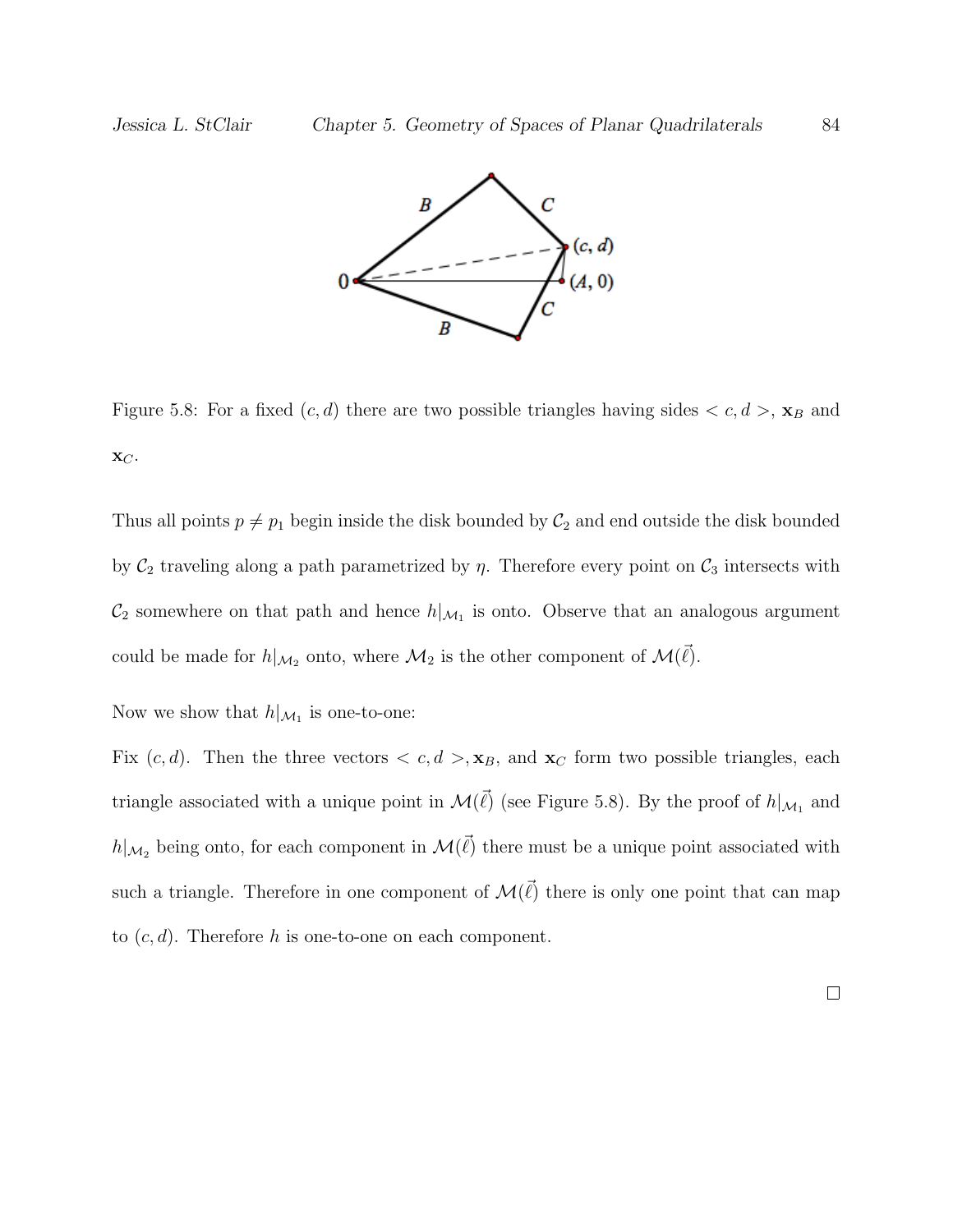### 5.3.2 Horizontal Lifts of Single Covering Paths

Recall that  $\pi: \mathcal{PM}(\vec{\ell}) \longrightarrow \mathcal{M}(\vec{\ell})$  is the quotient map.

**Definition 5.3.5.** Let  $\gamma : [0,1] \longrightarrow \mathcal{M}(\vec{\ell})$  be a single covering path in the moduli space. Define the *horizontal lift of*  $\gamma$  to be  $\tilde{\gamma} : [0,1] \longrightarrow \mathcal{PM}(\vec{\ell})$  by  $\tilde{\gamma}(t) = (t, v(t))$  such that  $\tilde{\gamma}$ satisfies:

1.  $\pi(\widetilde{\gamma}(t)) = \gamma(t)$ , and

$$
2. \ \widetilde{\gamma}'(t) = \left(1, -\frac{k_{12}}{k_{22}}\right)
$$

Note that  $\tilde{\gamma}$  remains in one of the components of  $\mathcal{PM}(\vec{\ell})$ , which is a torus. We must have  $\tilde{\gamma}(0), \tilde{\gamma}(1) \in \pi^{-1}(X)$ . A natural question that arises is whether  $\tilde{\gamma}(0) = \tilde{\gamma}(1)$ . We wish to calculate the total accumulated change in the v-direction as  $\tilde{\gamma}$  follows the induced slope field in the horizontal direction on  $\mathcal{PM}(\vec{\ell})$ . If that total accumulated change is equal to zero or an integer multiple of  $2\pi$ , then we must have  $\tilde{\gamma}(0) = \tilde{\gamma}(1)$ . Otherwise,  $\tilde{\gamma}(0) \neq \tilde{\gamma}(1)$  and we have holonomy.

If we wish to calculate the total accumulated change in  $v$ , we can use the following integral with  $\frac{dv}{dt}$  $\frac{du}{du}$  expressed in local coordinates:

$$
\int_{\tilde{\gamma}} dv = \int \frac{dv}{du} \left( u, v \right) \, du
$$

Because  $k_{22}$  is constant and  $\frac{dv}{du}(u_0, v)$  is independent of v for each  $u_0$ , we may do our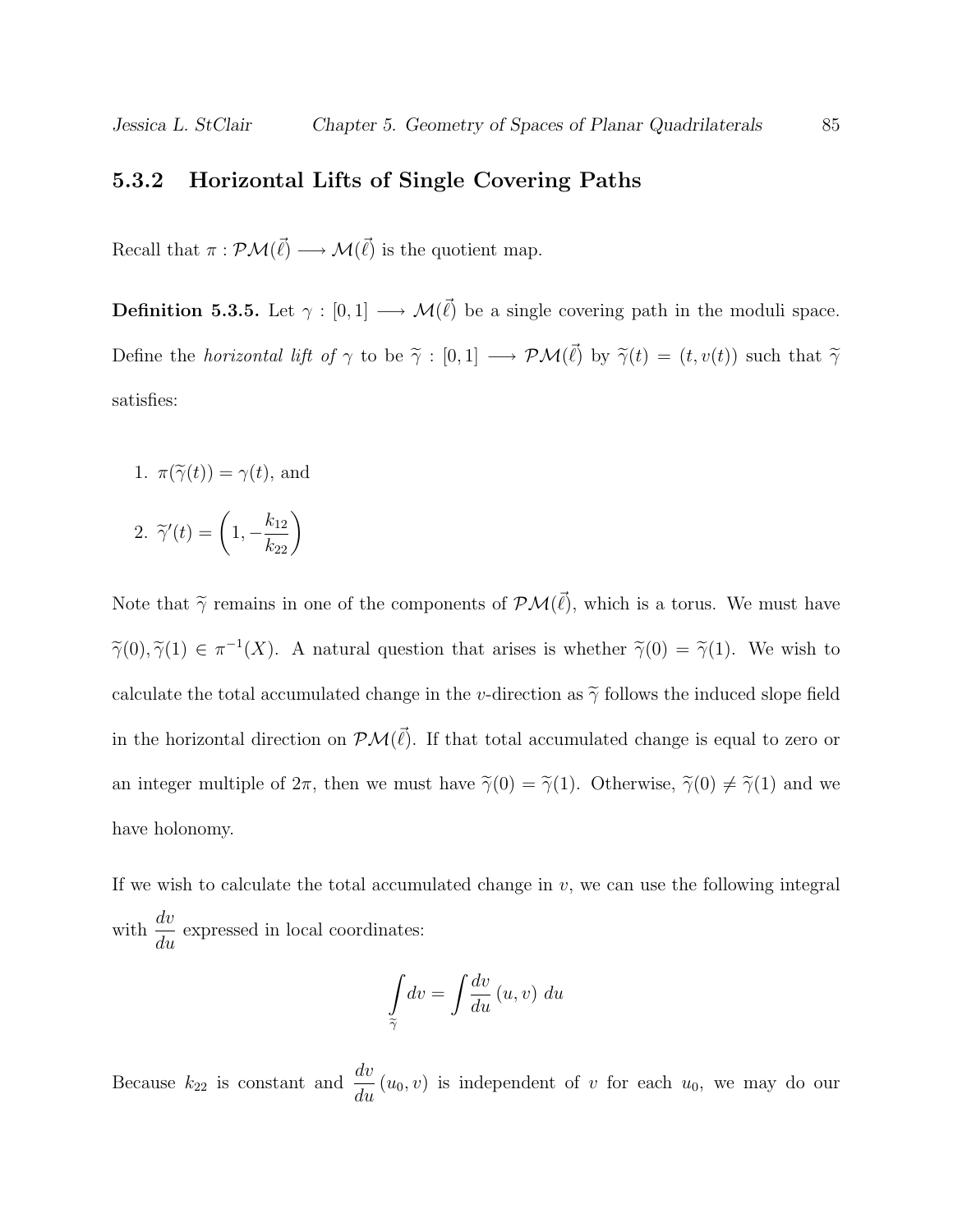calculations with  $v = 0$ :

$$
\int_{\tilde{\gamma}} dv = \int -\frac{k_{12}}{k_{22}} (u, v) du
$$

$$
= -\frac{1}{k_{22}} \int k_{12}(u, 0) du
$$

Recall that we assume  $\ell_4 = A$  is the longest side. Doing calculations with  $v = 0$  then becomes equivalent to doing calculations with  $\theta_A = \pi$ .

**Lemma 5.3.6.** Let  $\mathcal{M}(\vec{\ell})$  be in Case (b). Then for all i the net change in  $\mathbf{x}_i$ 's angle around  $\gamma$  is zero.

*Proof.* Let  $\theta_i$  be  $\mathbf{x}_i$ 's angle for all i. Recall that  $\theta_4 = \pi$  is fixed. By definition of  $\gamma$ , each vector  $\mathbf{x}_i$  begins and ends at the same angle. Therefore  $\theta_i$ 's net change around  $\gamma$  is either zero or an integer multiple of  $2\pi$ . Clearly  $\theta_4$ 's net change is zero since  $\mathbf{x}_4$  remains fixed. To show that  $\theta_i$ 's net change around  $\gamma$  is zero for  $i = 1, 2, 3$  it suffices to show that  $\theta_i \neq \pi$  for  $i = 1, 2, 3$ . Since  $\mathcal{M}(\vec{\ell})$  is in Case (b), Lemmas 5.3.2 and 5.3.3 show that  $\theta_i \neq \pi$  for  $i = 1, 2, 3$ .

**Lemma 5.3.7.** Let  $\mathcal{M}(\vec{\ell})$  be in Case (c). Then the net change in  $\mathbf{x}_D$ 's angle around  $\gamma$  is  $\pm 2\pi$ , but the net change in all other vector sides around  $\gamma$  is zero.

*Proof.* Because  $\theta_A = \pi$  is fixed, its net change around  $\gamma$  is clearly zero. Lemma 5.3.2 shows that  $\theta_B \neq \pi$  and  $\theta_C \neq \pi$  for all points in  $\gamma$ . Theorem 5.3.4 shows that  $\mathbf{x}_D$ 's net change around  $\gamma$  is  $\pm 2\pi$ .  $\Box$ 

 $\Box$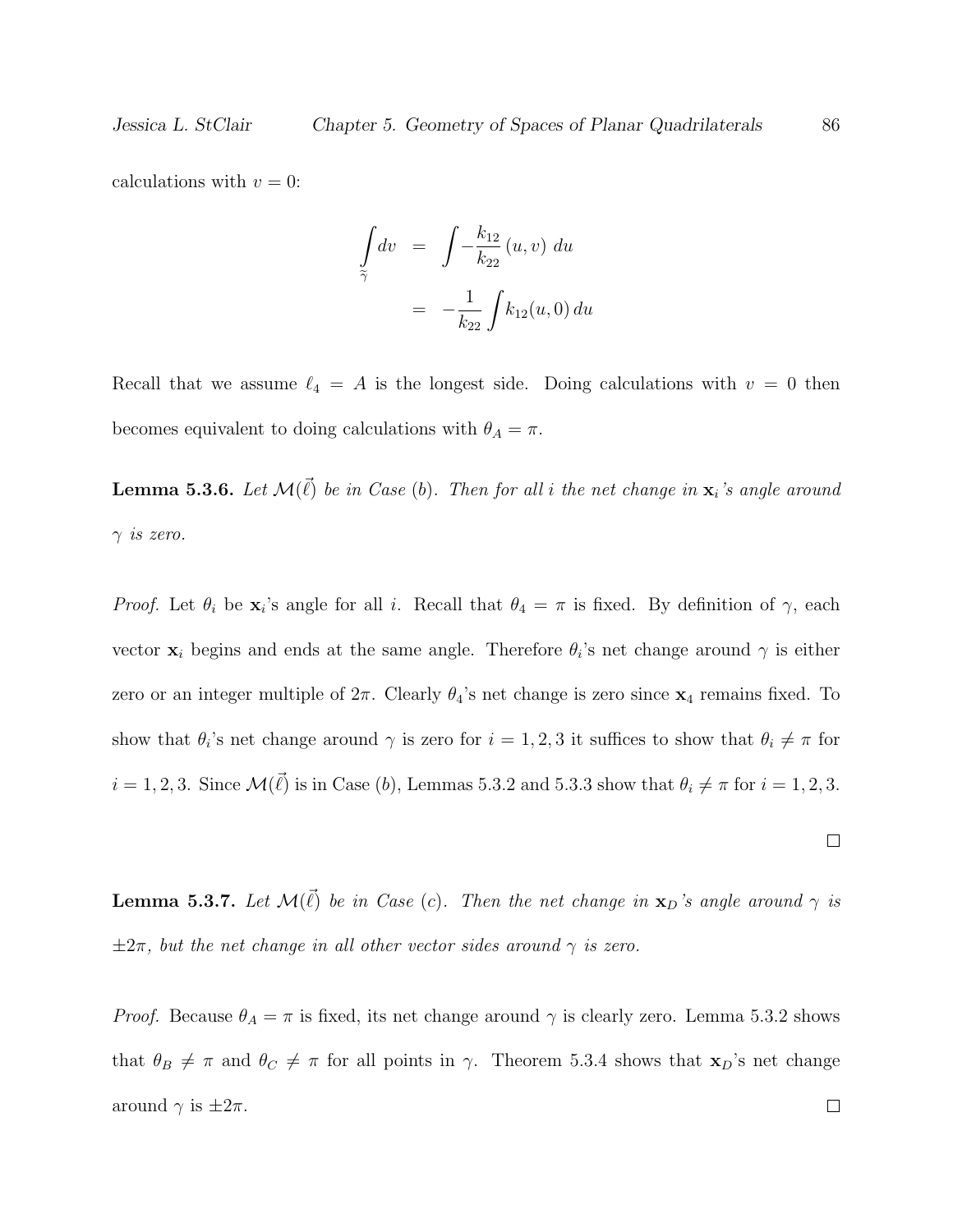### 5.3.3 Theorem For Case (b)

**Theorem 5.3.8.** If  $\vec{l}$  is chosen such that  $\mathcal{M}(\vec{l})$  is homeomorphic to  $\mathcal{S}^1$  and  $\gamma$  is a single covering path of  $\mathcal{M}(\vec{\ell})$ , then for a horizontal lift  $\widetilde{\gamma}$ ,  $\int$  $\widetilde{\gamma}$  $dv = 0.$ 

*Proof.* Recall from Lemma 5.3.6 that for  $i = 1, 2, 3$ , the net change in  $\mathbf{x}_i$ 's angle around  $\gamma$  is zero.

$$
\int_{\tilde{\gamma}} dv = -\frac{1}{k_{22}} \int k_{12}(u, 0) du
$$
\n
$$
= -\frac{1}{k_{22}} \left( \sum_{i=1}^{3} \int \left( \frac{\partial \mathbf{x}_i}{\partial u} \cdot \frac{\partial \mathbf{x}_i}{\partial v} \right) du \right)
$$

We will show that  $\int \frac{\partial \mathbf{x}_i}{\partial u} \cdot \frac{\partial \mathbf{x}_i}{\partial v} du = 0$  for all *i*. Then  $\int$  $\widetilde{\gamma}$  $dv = 0.$ 

1. For  $i = 1$ :

Recall that  $\mathbf{x}_1$ 's angle is u when  $v = 0$ , except at isolated points. When  $\mathbf{x}_1$ 's angle is not  $u$  then it can still be written as a function of  $u$  and the Chain Rule may be applied, as will be shown below for  $i = 2, 3$ . Note that since  $\mathbf{x}_1 = (\ell_1 \cos(u + v), \ell_1 \sin(u + v)),$ 

$$
\frac{\partial \mathbf{x}_1}{\partial u} = \frac{\partial \mathbf{x}_1}{\partial v}
$$
  
=  $(-\ell_1 \sin(u+v), \ell_1 \cos(u+v))$ 

Therefore,

$$
\frac{\partial \mathbf{x}_1}{\partial u} \cdot \frac{\partial \mathbf{x}_1}{\partial v} = ||(\mathbf{x}_1)_v||^2 = \ell_1^2
$$

Around  $\gamma$  the net change in u is zero. Therefore

$$
\int \frac{\partial \mathbf{x}_1}{\partial u} \cdot \frac{\partial \mathbf{x}_1}{\partial v} du = \int \ell_1^2 du = \ell_1^2(0) = 0
$$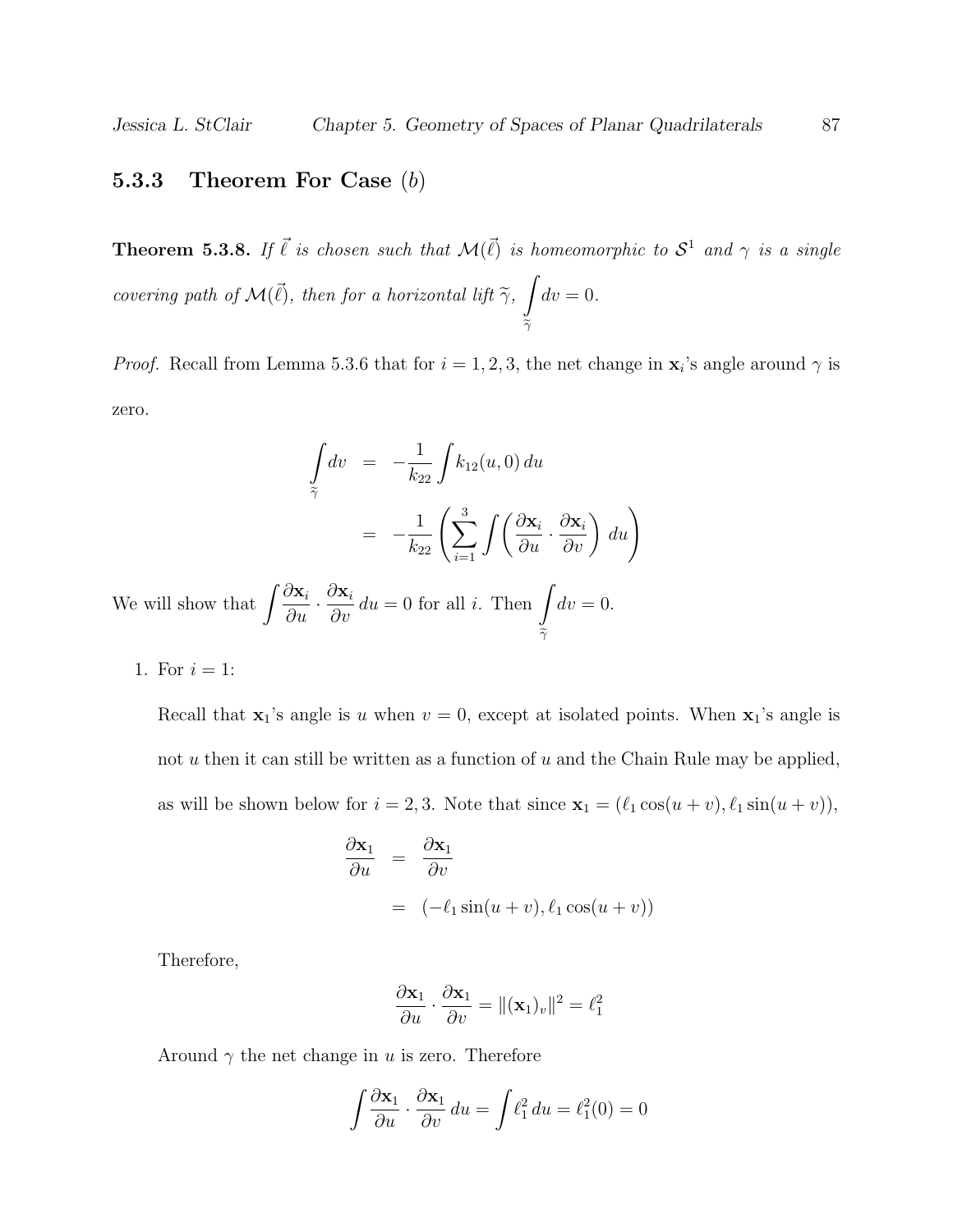2. For  $i = 2$ :

We have shown previously that we can write  $c(a, b)$  and  $d(a, b)$  everywhere except at isolated points, where  $p_2 = (a, b)$  and  $p_3 = (c, d)$ . We also have  $a(u) = \ell_1 \cos(u)$  and  $b(u) = \ell_1 \sin(u)$ . Let w be  $\mathbf{x}_2$ 's angle. Then

$$
(\ell_2 \cos(w), \ell_2 \sin(w)) = \mathbf{x}_2 = (c(u) - a(u), d(u) - b(u))
$$

Therefore we can define  $w = f(u)$  on appropriate branches of arccos and arcsin.

Because  $dw =$ dw  $\frac{d}{du}du$ , by the Chain Rule,

$$
\int \frac{\partial \mathbf{x}_2}{\partial u} \cdot \frac{\partial \mathbf{x}_2}{\partial v} du = \int \frac{\partial \mathbf{x}_2}{\partial w} \frac{dw}{du} \cdot \frac{\partial \mathbf{x}_2}{\partial v} du
$$

$$
= \int \frac{\partial \mathbf{x}_2}{\partial w} \cdot \frac{\partial \mathbf{x}_2}{\partial v} dw
$$

Because  $\mathbf{x}_2 = (\ell_2 \cos(w + v), \ell_2 \sin(w + v))$ , again we have that

$$
\frac{\partial \mathbf{x}_2}{\partial w} = \frac{\partial \mathbf{x}_2}{\partial v}
$$
  
=  $(-\ell_2 \sin(w+v), \ell_2 \cos(w+v))$ 

And

$$
\frac{\partial \mathbf{x}_2}{\partial w} \cdot \frac{\partial \mathbf{x}_2}{\partial v} = ||(\mathbf{x}_2)_v||^2 = \ell_2^2
$$

Around  $\gamma$  the net change in w is zero. Therefore

$$
\int \frac{\partial \mathbf{x}_2}{\partial w} \cdot \frac{\partial \mathbf{x}_2}{\partial v} dw = \int \ell_2^2 dw = \ell_2^2(0) = 0
$$

3. For  $i = 3$ :

Let z be  $\mathbf{x}_3$ 's angle. Then

$$
(\ell_3 \cos(z), \ell_3 \sin(z)) = \mathbf{x}_3 = (\ell_4 - c(u), -d(u))
$$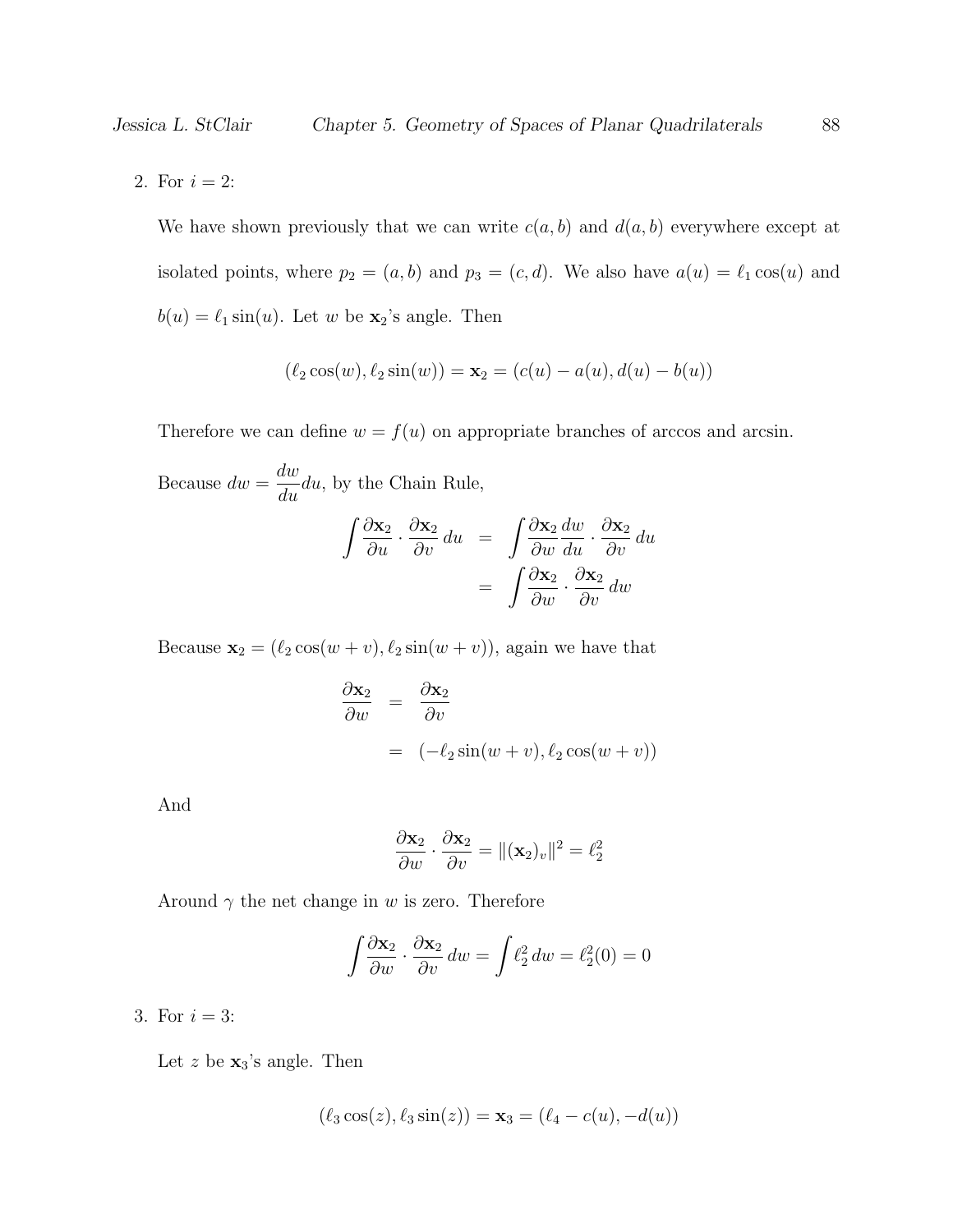### Therefore we can define  $z = f(u)$  on appropriate branches of arccos and arcsin.

Because  $dz =$ dz  $\frac{dS}{du}du$ , by the Chain Rule,

$$
\int \frac{\partial \mathbf{x}_3}{\partial u} \cdot \frac{\partial \mathbf{x}_3}{\partial v} du = \int \frac{\partial \mathbf{x}_3}{\partial z} \frac{dz}{du} \cdot \frac{\partial \mathbf{x}_3}{\partial v} du
$$

$$
= \int \frac{\partial \mathbf{x}_3}{\partial z} \cdot \frac{\partial \mathbf{x}_3}{\partial v} dz
$$

Because  $\mathbf{x}_3 = (\ell_3 \cos(z + v), \ell_3 \sin(z + v))$ , again we have that

$$
\frac{\partial \mathbf{x}_3}{\partial z} = \frac{\partial \mathbf{x}_3}{\partial v}
$$
  
=  $(-\ell_3 \sin(z+v), \ell_3 \cos(z+v))$ 

And

$$
\frac{\partial \mathbf{x}_3}{\partial z} \cdot \frac{\partial \mathbf{x}_3}{\partial v} = ||(\mathbf{x}_3)_v||^2 = \ell_3^2
$$

Around  $\gamma$  the net change in z is zero. Therefore

$$
\int \frac{\partial \mathbf{x}_3}{\partial z} \cdot \frac{\partial \mathbf{x}_3}{\partial v} dz = \int \ell_3^2 dz = \ell_3^2(0) = 0
$$

### 5.3.4 Theorem For Case  $(c)$

**Theorem 5.3.9.** If  $\vec{l}$  is chosen such that  $\mathcal{M}(\vec{l})$  is homeomorphic to  $\mathcal{S}^1 \sqcup \mathcal{S}^1$  and  $\gamma$  is a single covering path of one component of  $\mathcal{M}(\vec{\ell})$  then, for a horizontal lift  $\widetilde{\gamma}, \, \int \! dv = \pm$  $\widetilde{\gamma}$  $2\pi\ell_3^2$  $\ell_1^2 + \ell_2^2 + \ell_3^2$ , which is a nonzero value that is not an integer multiple of  $2\pi$ . Therefore  $\widetilde{\gamma}$  exhibits holonomy.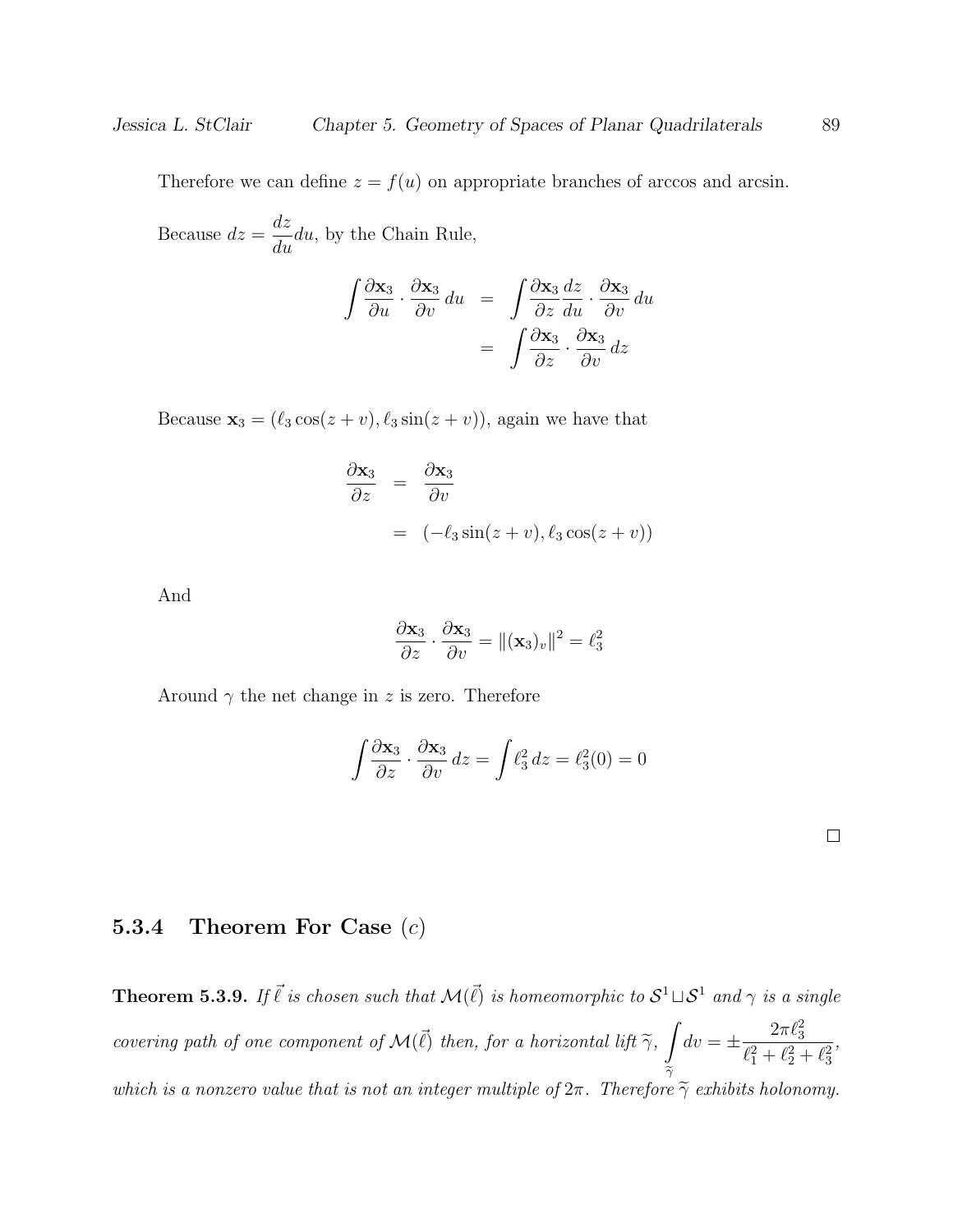*Proof.* Without loss of generality we may assume that  $x_B = x_1, x_C = x_2$ , and  $x_D = x_3$ . Then by Lemma 5.3.7 that the net change in  $\mathbf{x}_1$  and  $\mathbf{x}_2$ 's angles around  $\gamma$  are both zero, but the net change in  $\mathbf{x}_3$ 's angle around  $\gamma$  is  $\pm 2\pi$ .

$$
\int_{\tilde{\gamma}} dv = -\frac{1}{k_{22}} \int_{\tilde{\gamma}} k_{12}(u, 0) du
$$
\n
$$
= -\frac{1}{k_{22}} \left( \sum_{i=1}^{3} \int_{\tilde{\gamma}} \left( \frac{\partial \mathbf{x}_i}{\partial u} \cdot \frac{\partial \mathbf{x}_i}{\partial v} \right) du \right)
$$

We will show that:

1. 
$$
\int \frac{\partial \mathbf{x}_1}{\partial u} \cdot \frac{\partial \mathbf{x}_1}{\partial v} du = 0,
$$
  
\n2. 
$$
\int \frac{\partial \mathbf{x}_2}{\partial u} \cdot \frac{\partial \mathbf{x}_2}{\partial v} du = 0, \text{ and}
$$
  
\n3. 
$$
\int \frac{\partial \mathbf{x}_3}{\partial u} \cdot \frac{\partial \mathbf{x}_3}{\partial v} du = \pm \frac{2\pi \ell_3^2}{\ell_1^2 + \ell_2^2 + \ell_3^2}
$$
  
\nThen 
$$
\int_{\tilde{\gamma}} dv = \pm \frac{2\pi \ell_3^2}{\ell_1^2 + \ell_2^2 + \ell_3^2}.
$$

1. Recall that  $\mathbf{x}_1$ 's angle is u when  $v = 0$ , except at isolated points. When  $\mathbf{x}_1$ 's angle is not  $u$  then it can still be written as a function of  $u$  and the Chain Rule may be applied. Note that since  $\mathbf{x}_1 = (\ell_1 \cos(u + v), \ell_1 \sin(u + v)),$ 

.

$$
\frac{\partial \mathbf{x}_1}{\partial u} = \frac{\partial \mathbf{x}_1}{\partial v}
$$
  
=  $(-\ell_1 \sin(u+v), \ell_1 \cos(u+v))$ 

Therefore,

$$
\frac{\partial \mathbf{x}_1}{\partial u} \cdot \frac{\partial \mathbf{x}_1}{\partial v} = ||(\mathbf{x}_1)_v||^2 = \ell_1^2
$$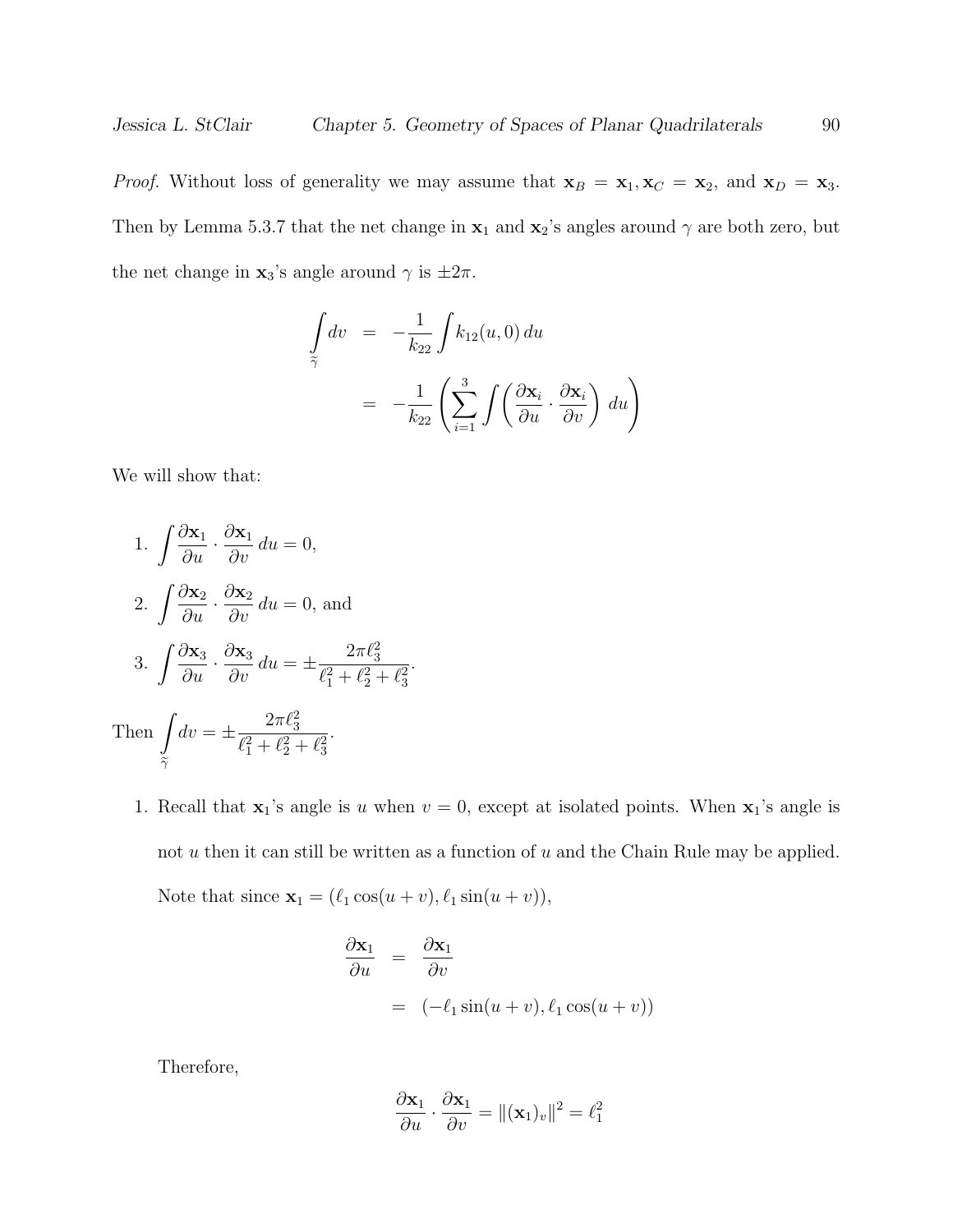Around  $\gamma$  the net change in u is zero. Therefore

$$
\int \frac{\partial \mathbf{x}_1}{\partial u} \cdot \frac{\partial \mathbf{x}_1}{\partial v} du = \int \ell_1^2 du = \ell_1^2(0) = 0
$$

2. We have shown previously that we can write  $c(a, b)$  and  $d(a, b)$  everywhere except at isolated points, where  $p_2 = (a, b)$  and  $p_3 = (c, d)$ . We also have  $a(u) = \ell_1 \cos(u)$  and  $b(u) = \ell_1 \sin(u)$ . Let w be  $\mathbf{x}_2$ 's angle. Then

$$
(\ell_2 \cos(w), \ell_2 \sin(w)) = \mathbf{x}_2 = (c(u) - a(u), d(u) - b(u))
$$

Therefore we can define  $w = f(u)$  on appropriate branches of arccos and arcsin.

Because  $dw =$ dw  $\frac{d}{du}du$ , by the Chain Rule,

$$
\int \frac{\partial \mathbf{x}_2}{\partial u} \cdot \frac{\partial \mathbf{x}_2}{\partial v} du = \int \frac{\partial \mathbf{x}_2}{\partial w} \frac{dw}{du} \cdot \frac{\partial \mathbf{x}_2}{\partial v} du
$$

$$
= \int \frac{\partial \mathbf{x}_2}{\partial w} \cdot \frac{\partial \mathbf{x}_2}{\partial v} dw
$$

Because  $\mathbf{x}_2 = (\ell_2 \cos(w + v), \ell_2 \sin(w + v))$ , again we have that

$$
\frac{\partial \mathbf{x}_2}{\partial w} = \frac{\partial \mathbf{x}_2}{\partial v}
$$
  
=  $(-\ell_2 \sin(w+v), \ell_2 \cos(w+v))$ 

And

$$
\frac{\partial \mathbf{x}_2}{\partial w} \cdot \frac{\partial \mathbf{x}_2}{\partial v} = ||(\mathbf{x}_2)_v||^2 = \ell_2^2
$$

Around  $\gamma$  the net change in w is zero. Therefore

$$
\int \frac{\partial \mathbf{x}_2}{\partial w} \cdot \frac{\partial \mathbf{x}_2}{\partial v} dw = \int \ell_2^2 dw = \ell_2^2(0) = 0
$$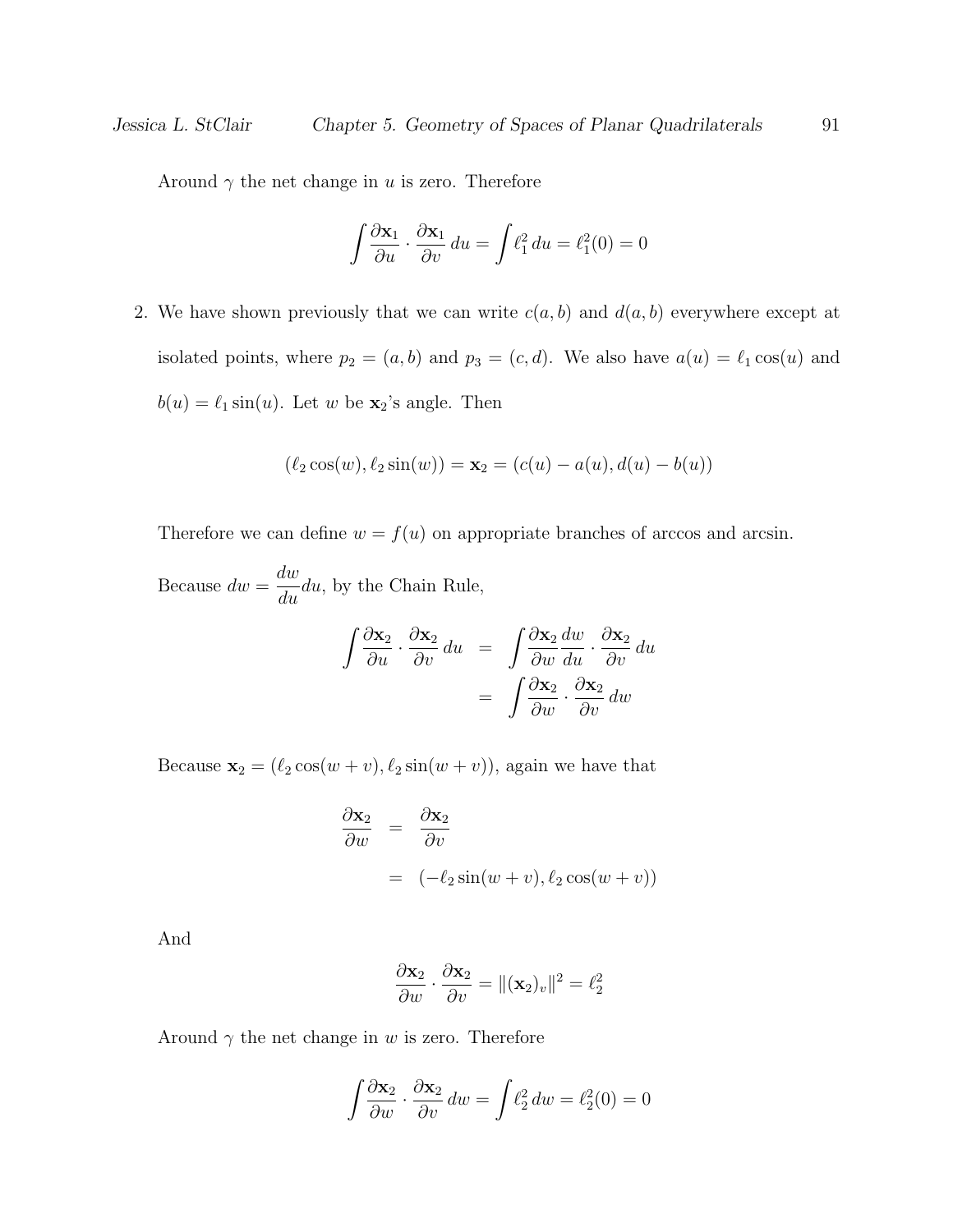3. Let  $z$  be  $\mathbf{x}_3$ 's angle. Then

$$
(\ell_3 \cos(z), \ell_3 \sin(z)) = \mathbf{x}_3 = (\ell_4 - c(u), -d(u))
$$

Therefore we can define  $z = f(u)$  on appropriate branches of arccos and arcsin.

Because  $dz =$ dz  $\frac{d\alpha}{du}du$ , by the Chain Rule,

$$
\int \frac{\partial \mathbf{x}_3}{\partial u} \cdot \frac{\partial \mathbf{x}_3}{\partial v} du = \int \frac{\partial \mathbf{x}_3}{\partial z} \frac{dz}{du} \cdot \frac{\partial \mathbf{x}_3}{\partial v} du
$$

$$
= \int \frac{\partial \mathbf{x}_3}{\partial z} \cdot \frac{\partial \mathbf{x}_3}{\partial v} dz
$$

Because  $\mathbf{x}_3 = (\ell_3 \cos(z + v), \ell_3 \sin(z + v))$ , again we have that

$$
\frac{\partial \mathbf{x}_3}{\partial z} = \frac{\partial \mathbf{x}_3}{\partial v}
$$
  
=  $(-\ell_3 \sin(z+v), \ell_3 \cos(z+v))$ 

And

$$
\frac{\partial \mathbf{x}_3}{\partial z} \cdot \frac{\partial \mathbf{x}_3}{\partial v} = ||(\mathbf{x}_3)_v||^2 = \ell_3^2
$$

Around  $\gamma$  the net change in z is  $\pm 2\pi$ . Therefore

$$
\int \frac{\partial \mathbf{x}_3}{\partial z} \cdot \frac{\partial \mathbf{x}_3}{\partial v} dz = \int \ell_3^2 dz = \ell_3^2(\pm 2\pi)
$$

We have now shown that

$$
\int_{\tilde{\gamma}} dv = \pm \frac{1}{k_{22}} (2\pi \ell_3^2)
$$

$$
= \pm \frac{2\pi \ell_3^2}{\ell_1^2 + \ell_2^2 + \ell_3^2}
$$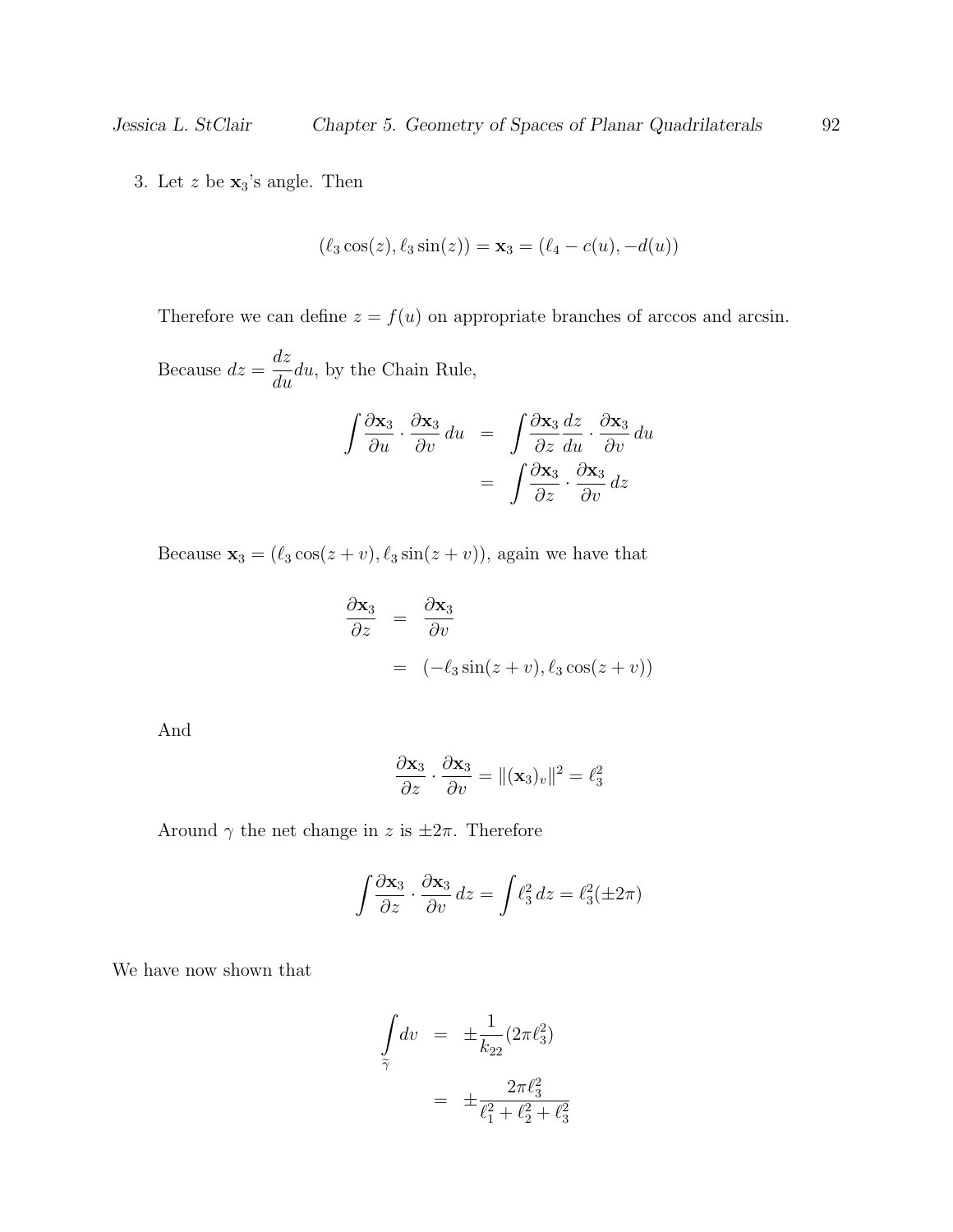Because 0 <  $\ell_3^2$  $\ell_1^2 + \ell_2^2 + \ell_3^2$  $< 1, \pm$  $2\pi\ell_3^2$  $\ell_1^2 + \ell_2^2 + \ell_3^2$ is never zero or an integer multiple of  $2\pi$ . Therefore, in Case  $(c), \tilde{\gamma}(0) \neq \tilde{\gamma}(1)$ .

 $\Box$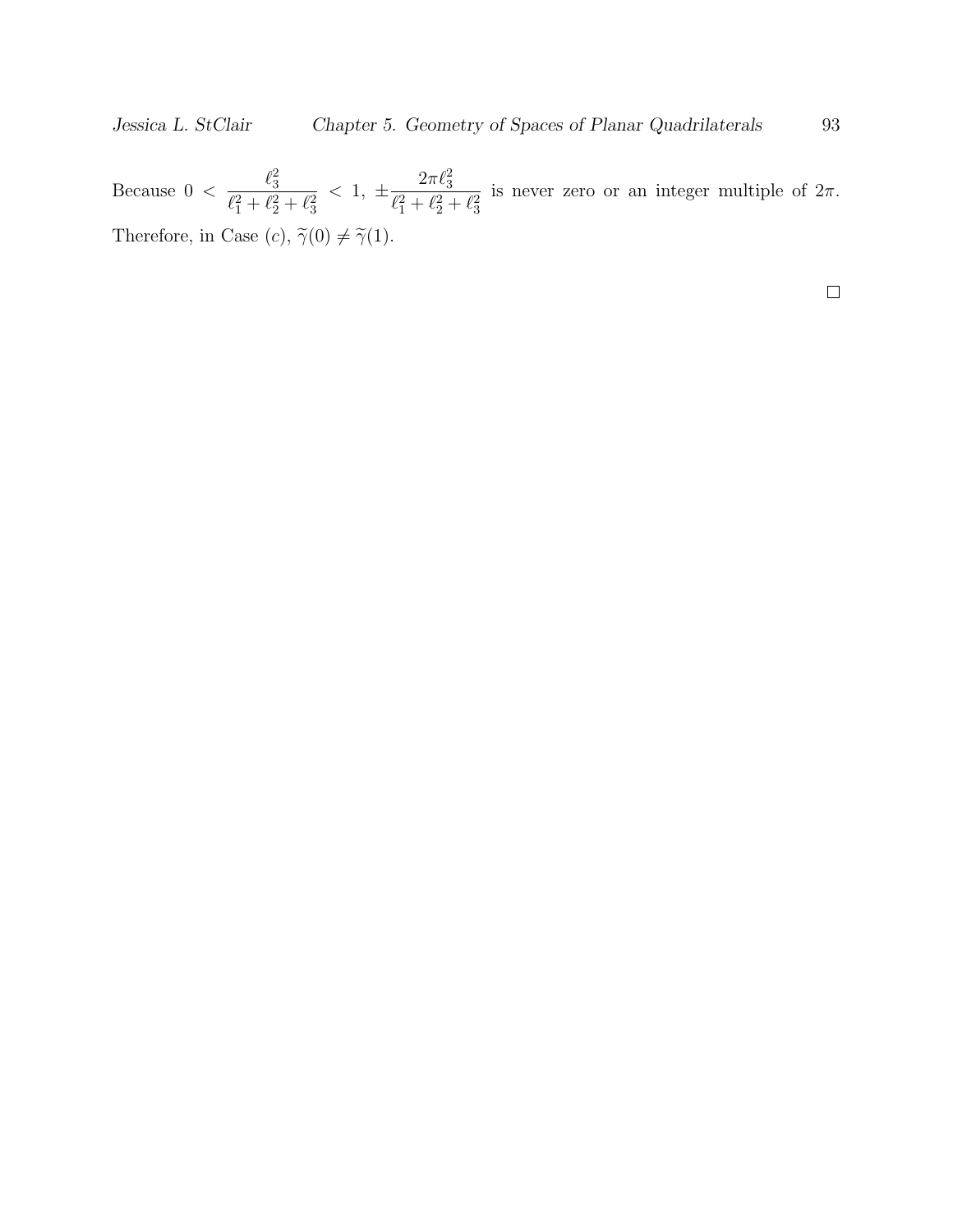# Chapter 6

# Future Work

Some problems suggested by the present work appear below.

- Remark 4.3.2 states that we have not yet identified conditions on side lengths implying that it is always shorter to leave the plane when moving from  $V$  to  $V'$ . Identification of these conditions and a proof of the result would tidy things up.
- If  $\mathcal{M}(\vec{\ell})$  is homeomorphic to  $\mathcal{S}^1$  then we can view a path between the two  $\triangle$ -configurations as a path from triangle to triangle that moves through quadrilaterals. A potentially interesting generalization of this would be examining paths from  $V$  to  $V'$  that move through pentagons, as would arise if one of the three robot arm segments has a flexible joint that is allowed to bend. Distances in spaces of pentagons seem not to have been studied, although the topology of moduli spaces of pentagons in the plane has already been completely classified [2].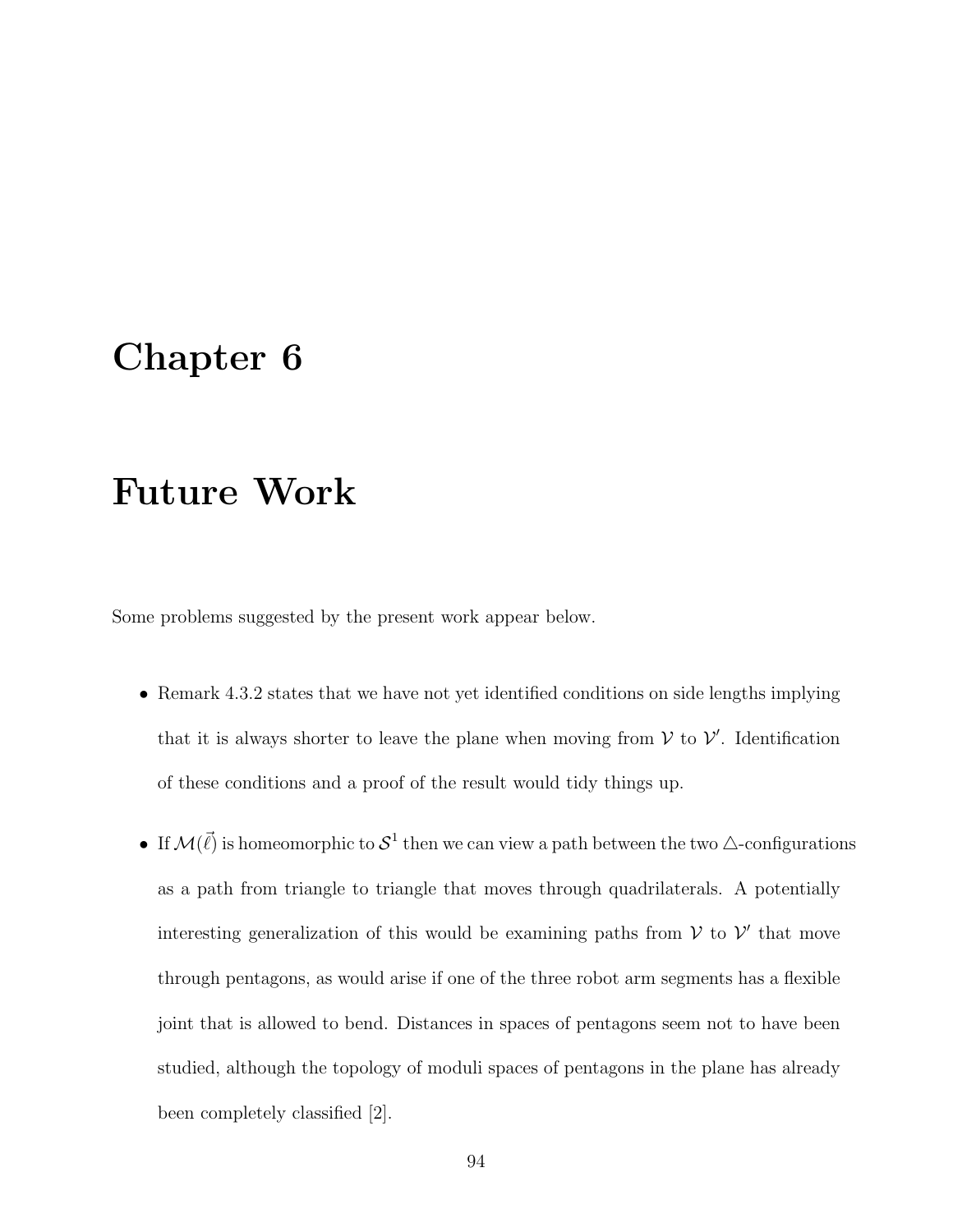- A triangle must always lie in a plane but a quadrilateral need not always lie in a plane. In  $\mathbb{R}^3$  there are four-sided shapes that do not fit in a plane, and hence are not included in  $\mathcal{M}(\vec{\ell})$ . One could consider the moduli space of quadrilaterals in  $\mathbb{R}^3$ . The topology of the moduli space of quadrilaterals in  $\mathbb{R}^3$  has not yet been studied. In  $\mathbb{R}^2$  we viewed the moduli space as arising from intersections of circles; in  $\mathbb{R}^3$  we can view the moduli space as arising from intersections of spheres. As the vectors whose endpoints are the centers of these spheres move closer together or farther apart, the moduli space in  $\mathbb{R}^3$ is traced out by circles (because, in general, the intersection of two spheres is a circle). Our conjecture is that the moduli space of quadrilaterals in  $\mathbb{R}^3$  is always homeomorphic to a sphere, even in the degenerate cases. There may be some interesting geometric properties of these spheres, particularly in the degenerate cases, but this has not been studied.
- The pre-moduli space of quadrilaterals in  $\mathbb{R}^3$  has not yet been considered. Questions about holonomy in this pre-moduli space also arise. Because we expect the moduli space to always be homeomorphic to a sphere, all paths in the moduli space will be homotopic. If there is holonomy, it will arise from the curvature of the  $SO(3)$  bundles over the moduli space.
- Complete classifications of the topology of the moduli space with  $n > 5$  have not been studied.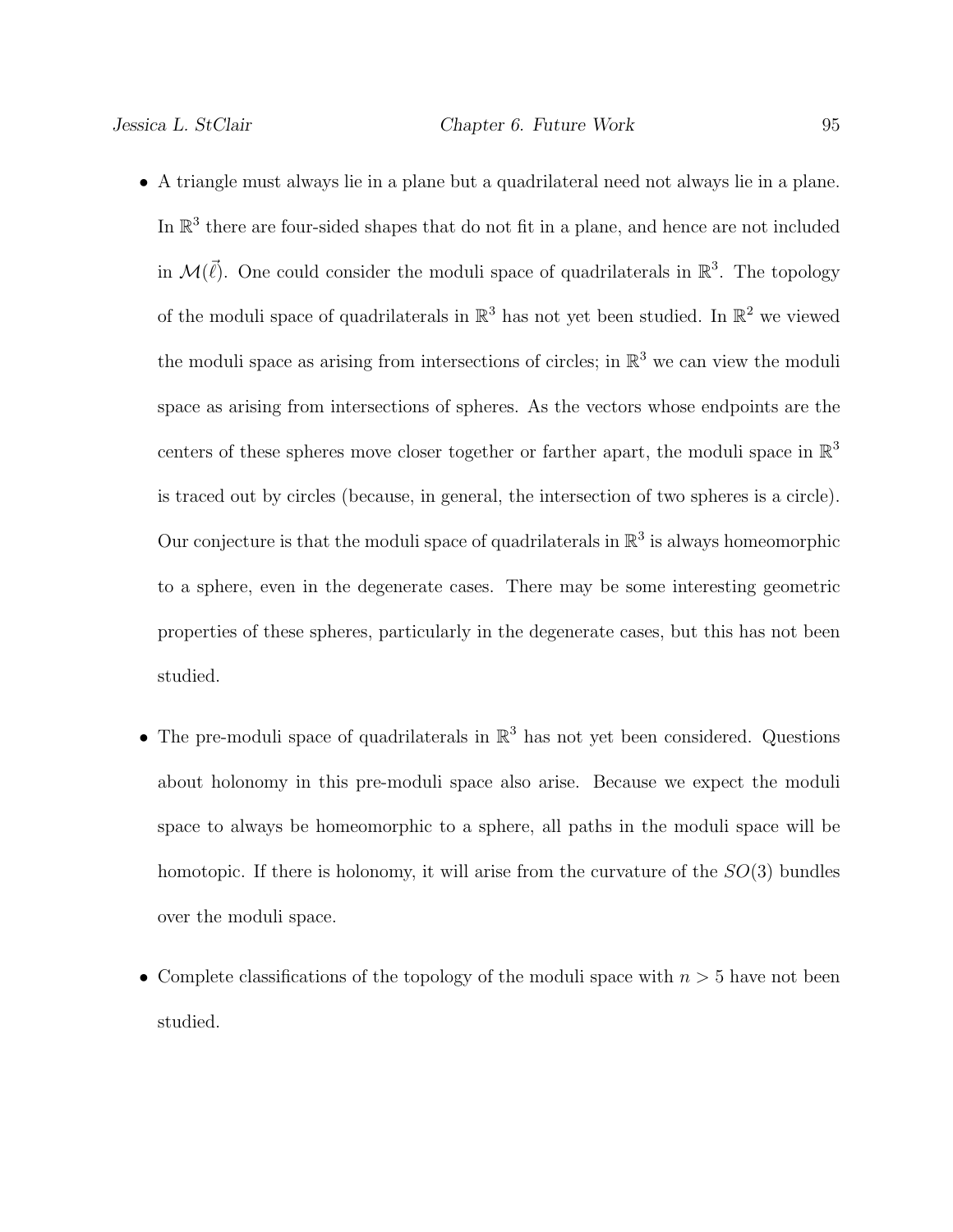# Appendix A

#### Lemma 2.1.4 states:

There exists a map  $H: \mathcal{M}(\vec{\ell}, n) \longrightarrow \mathcal{PM}(\vec{\ell}, n)$  such that  $\pi(H(w)) = w$  for all  $w \in \mathcal{M}(\vec{\ell}, n)$ .

*Proof.* Let  $\theta_k$  be the angle of vector side  $\mathbf{x}_k$  for all  $k = 1, \ldots, n$ . We now identify points in  $\mathbb{R}^2$  with points in  $\mathbb{C}$ : Let  $g_k = \ell_k e^{i\theta_k} \in \mathbb{C}$  for  $k = 1, \ldots, n$ .

Claim: There exists  $H: \mathcal{PM}(\vec{\ell}, n) \longrightarrow \mathcal{PM}(\vec{\ell}, n)$  such that  $H(gw) = H(w)$  for all  $g \in$ SO(2). Thus H defines a continuous section from  $\mathcal{M}(\vec{\ell}, n)$  to  $\mathcal{PM}(\vec{\ell}, n)$ .

Define  $H(g_1, ..., g_n) = (g_n^{-1}g_1, ..., g_n^{-1}g_n)$ . The map  $f(g_1, ..., g_n) = g_n^{-1}$  is continuous, and because

$$
H(g_1,\ldots,g_n)=(f(g_1,\ldots,g_n)g_1,\ldots,f(g_1,\ldots,g_n)g_n)
$$

is a composition of continuous functions,  $H$  is continuous.

Let elements in  $SO(2)$  be identified with elements of C having modulus one. Let  $g=e^{i\theta}$  be such an element. Let  $w = (g_1, \ldots, g_n) \in \mathcal{PM}(\vec{\ell}, n)$ .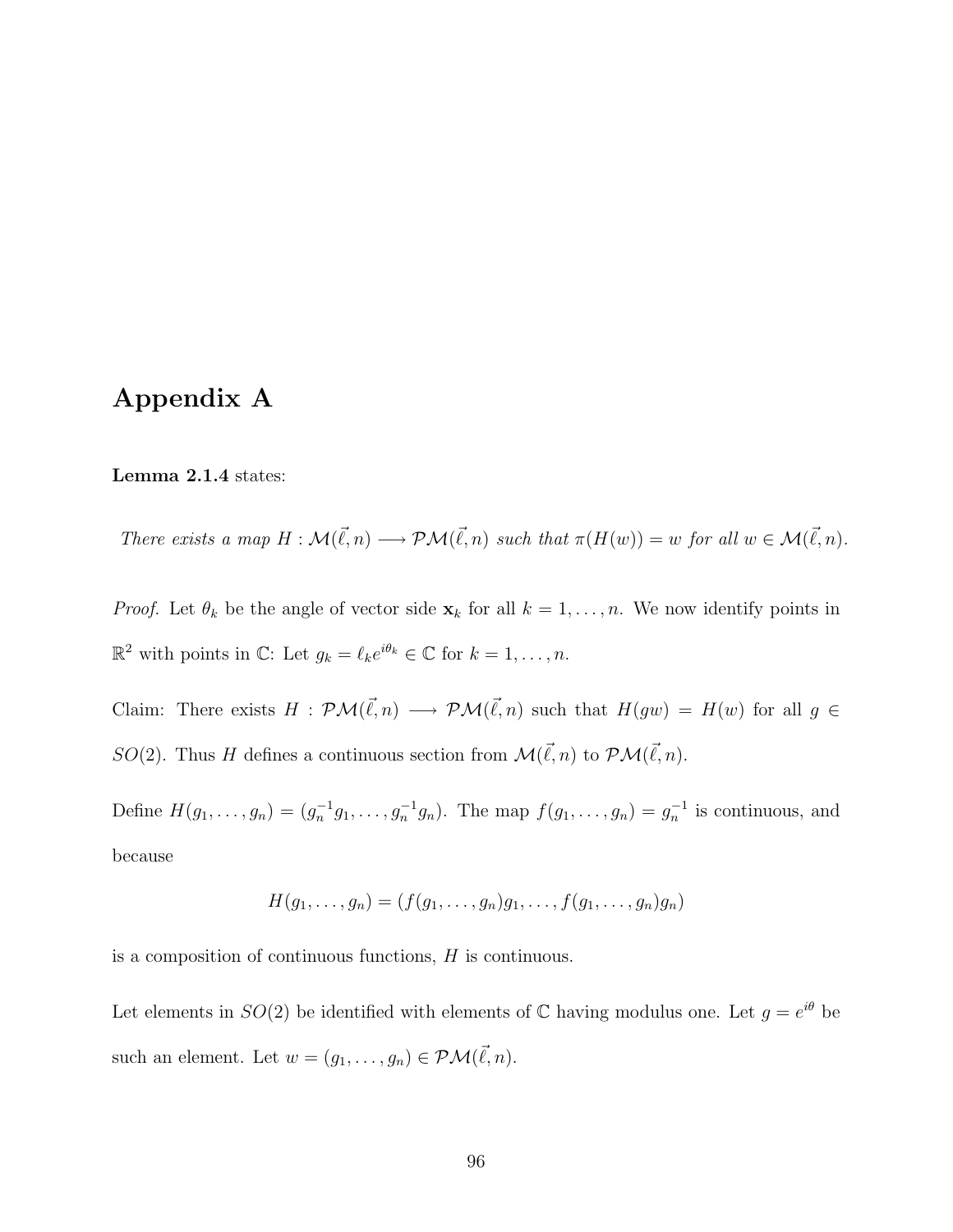Jessica L. StClair Appendix A 97

Then  $gw = (gg_1, \ldots, gg_n), H(w) = (g_n^{-1}g_1, \ldots, g_n^{-1}g_n),$  and

$$
H(gw) = ((gg_n)^{-1}gg_1, \dots, (gg_n)^{-1}gg_n)
$$
  
=  $(g_n^{-1}g^{-1}gg_1, \dots, g_n^{-1}g^{-1}gg_n)$   
=  $(g_n^{-1}g_1, \dots, g_n^{-1}g_n)$   
=  $H(w)$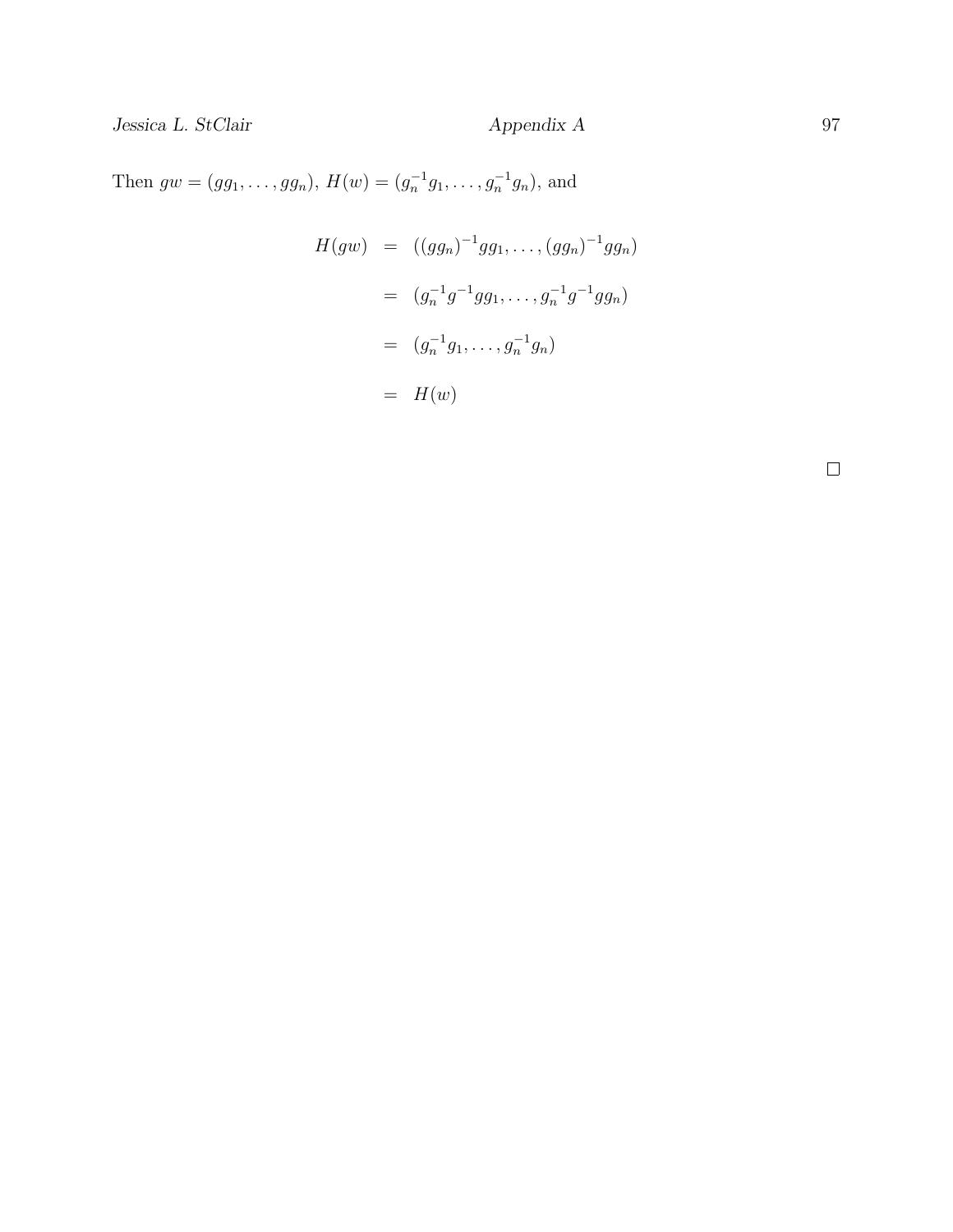# Bibliography

- [1] Glen E. Bredon, Introduction to Compact Transformation Groups, Academic Press (1972).
- [2] Curtis, R. and M. Steiner, "Configuration Spaces of Planar Pentagons", The American Mathematical Monthly 114 (2007), 183—201.
- [3] M. Farber, Invitation to Topological Robotics, European Mathematical Society (2008).
- [4] R. V. Gamkrelidze (Ed.), Geometry I, Encyclopedia of Mathematical Sciences, Vol. 28, Springer-Verlag (1991).
- [5] Kapovich, M. and J. Millson, "On The Moduli Space of Polygons in the Euclidean Plane", *J. Differential Geometry*  $42(2)$  (1995), 430–464.
- [6] Kapovich, M. and J. J. Millson, "The Symplectic Geometry of Polygons in Euclidean Space", J. Differential Geometry 44 (1996), 479—513.
- [7] D. G. Kendall et al., *Shape and Shape Theory*, Wiley (1999).